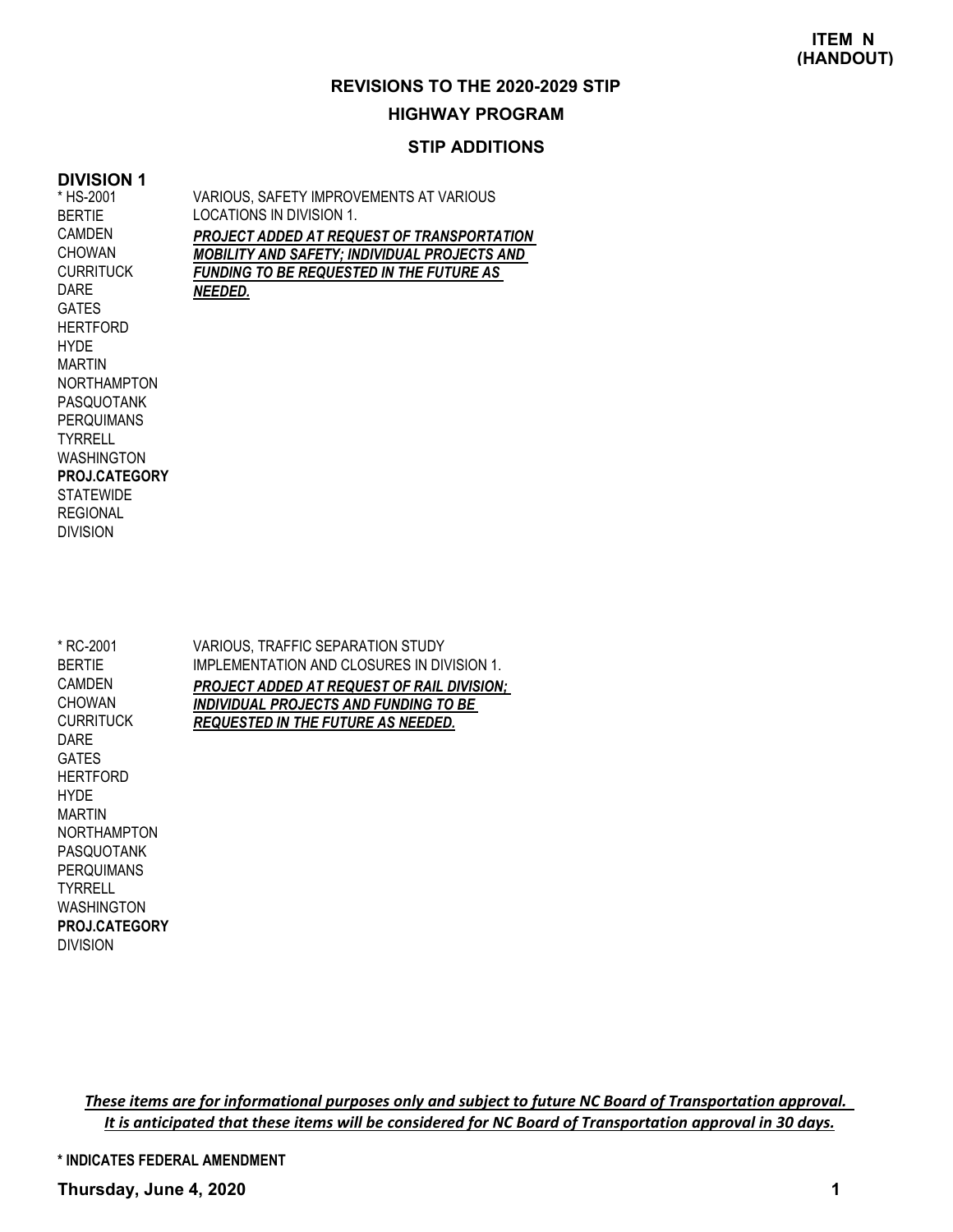#### **HIGHWAY PROGRAM**

#### **STIP ADDITIONS**

#### **DIVISION 1** \* RX-2001

BERTIE CAMDEN CHOWAN CURRITUCK VARIOUS, HIGHWAY-RAIL GRADE CROSSING SAFETY IMPROVEMENTS IN DIVISION 1. *PROJECT ADDED AT REQUEST OF RAIL DIVISION; INDIVIDUAL PROJECTS AND FUNDING TO BE REQUESTED IN THE FUTURE AS NEEDED.*

DARE GATES **HERTFORD** HYDE MARTIN NORTHAMPTON PASQUOTANK PERQUIMANS TYRRELL WASHINGTON DIVISION **PROJ.CATEGORY**

#### **DIVISION 2**

DIVISION

| * HS-2002        | VARIOUS, SAFETY IMPROVEMENTS AT VARIOUS             |
|------------------|-----------------------------------------------------|
| <b>BEAUFORT</b>  | LOCATIONS IN DIVISION 2.                            |
| <b>CARTERET</b>  | PROJECT ADDED AT REQUEST OF TRANSPORTATION          |
| <b>CRAVEN</b>    | <b>MOBILITY AND SAFETY; INDIVIDUAL PROJECTS AND</b> |
| <b>GREENE</b>    | <b>FUNDING TO BE REQUESTED IN THE FUTURE AS</b>     |
| <b>JONES</b>     | NEEDED.                                             |
| LENOIR           |                                                     |
| <b>PAMLICO</b>   |                                                     |
| <b>PITT</b>      |                                                     |
| PROJ.CATEGORY    |                                                     |
| <b>STATEWIDE</b> |                                                     |
| <b>REGIONAL</b>  |                                                     |

These items are for informational purposes only and subject to future NC Board of Transportation approval. It is anticipated that these items will be considered for NC Board of Transportation approval in 30 days.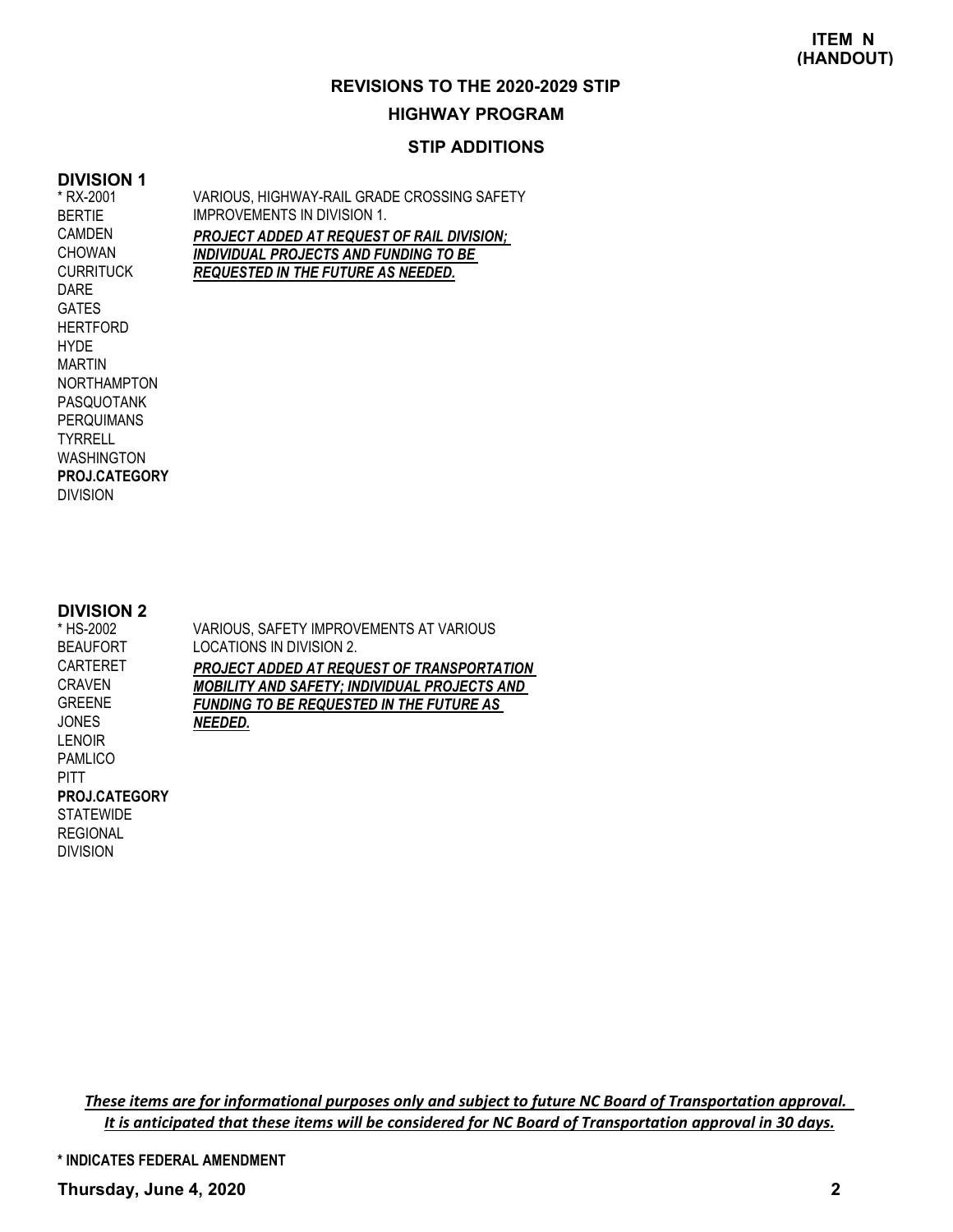#### **HIGHWAY PROGRAM**

#### **STIP ADDITIONS**

#### **DIVISION 2**

\* RC-2002 BEAUFORT CARTERET CRAVEN GREENE **JONES** LENOIR PAMLICO **PITT** DIVISION **PROJ.CATEGORY** VARIOUS, TRAFFIC SEPARATION STUDY IMPLEMENTATION AND CLOSURES IN DIVISION 2. *PROJECT ADDED AT REQUEST OF RAIL DIVISION; INDIVIDUAL PROJECTS AND FUNDING TO BE REQUESTED IN THE FUTURE AS NEEDED.*

VARIOUS, HIGHWAY-RAIL GRADE CROSSING SAFETY IMPROVEMENTS IN DIVISION 2. *PROJECT ADDED AT REQUEST OF RAIL DIVISION; INDIVIDUAL PROJECTS AND FUNDING TO BE REQUESTED IN THE FUTURE AS NEEDED.* \* RX-2002 BEAUFORT CARTERET CRAVEN GREENE JONES LENOIR PAMLICO PITT DIVISION **PROJ.CATEGORY**

These items are for informational purposes only and subject to future NC Board of Transportation approval. It is anticipated that these items will be considered for NC Board of Transportation approval in 30 days.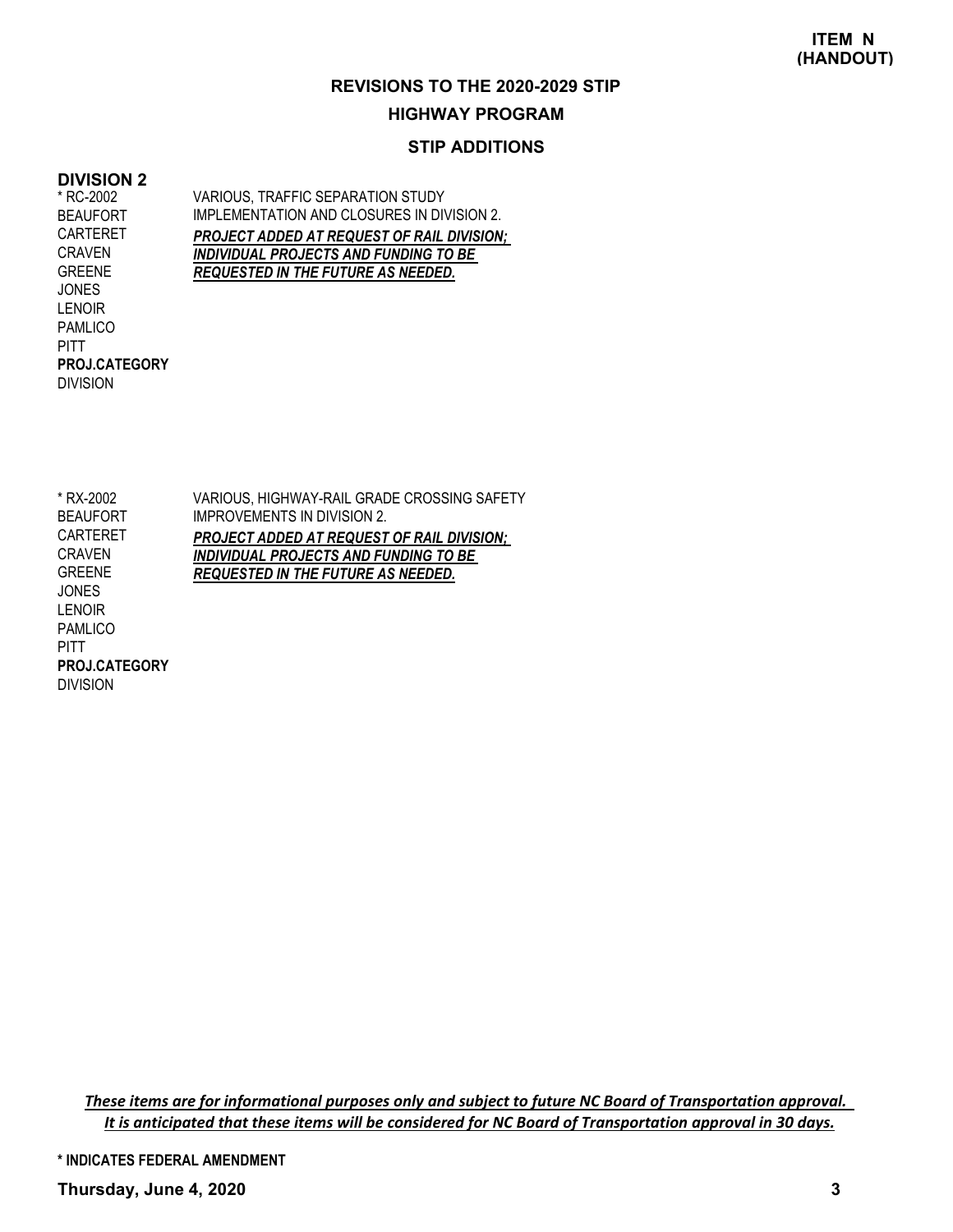### **HIGHWAY PROGRAM**

#### **STIP ADDITIONS**

#### **DIVISION 3**

\* HS-2003 **BRUNSWICK** DUPLIN NEW HANOVER ONSLOW PENDER SAMPSON **STATEWIDE** REGIONAL DIVISION **PROJ.CATEGORY** VARIOUS, SAFETY IMPROVEMENTS AT VARIOUS LOCATIONS IN DIVISION 3. *PROJECT ADDED AT REQUEST OF TRANSPORTATION MOBILITY AND SAFETY; INDIVIDUAL PROJECTS AND FUNDING TO BE REQUESTED IN THE FUTURE AS NEEDED.*

\* RC-2003 **BRUNSWICK** DUPLIN NEW HANOVER ONSLOW PENDER SAMPSON DIVISION **PROJ.CATEGORY** VARIOUS, TRAFFIC SEPARATION STUDY IMPLEMENTATION AND CLOSURES IN DIVISION 3. *PROJECT ADDED AT REQUEST OF RAIL DIVISION; INDIVIDUAL PROJECTS AND FUNDING TO BE REQUESTED IN THE FUTURE AS NEEDED.*

\* RX-2003 **BRUNSWICK** DUPLIN NEW HANOVER **ONSLOW** PENDER SAMPSON DIVISION **PROJ.CATEGORY** VARIOUS, HIGHWAY-RAIL GRADE CROSSING SAFETY IMPROVEMENTS IN DIVISION 3. *PROJECT ADDED AT REQUEST OF RAIL DIVISION; INDIVIDUAL PROJECTS AND FUNDING TO BE REQUESTED IN THE FUTURE AS NEEDED.*

These items are for informational purposes only and subject to future NC Board of Transportation approval. It is anticipated that these items will be considered for NC Board of Transportation approval in 30 days.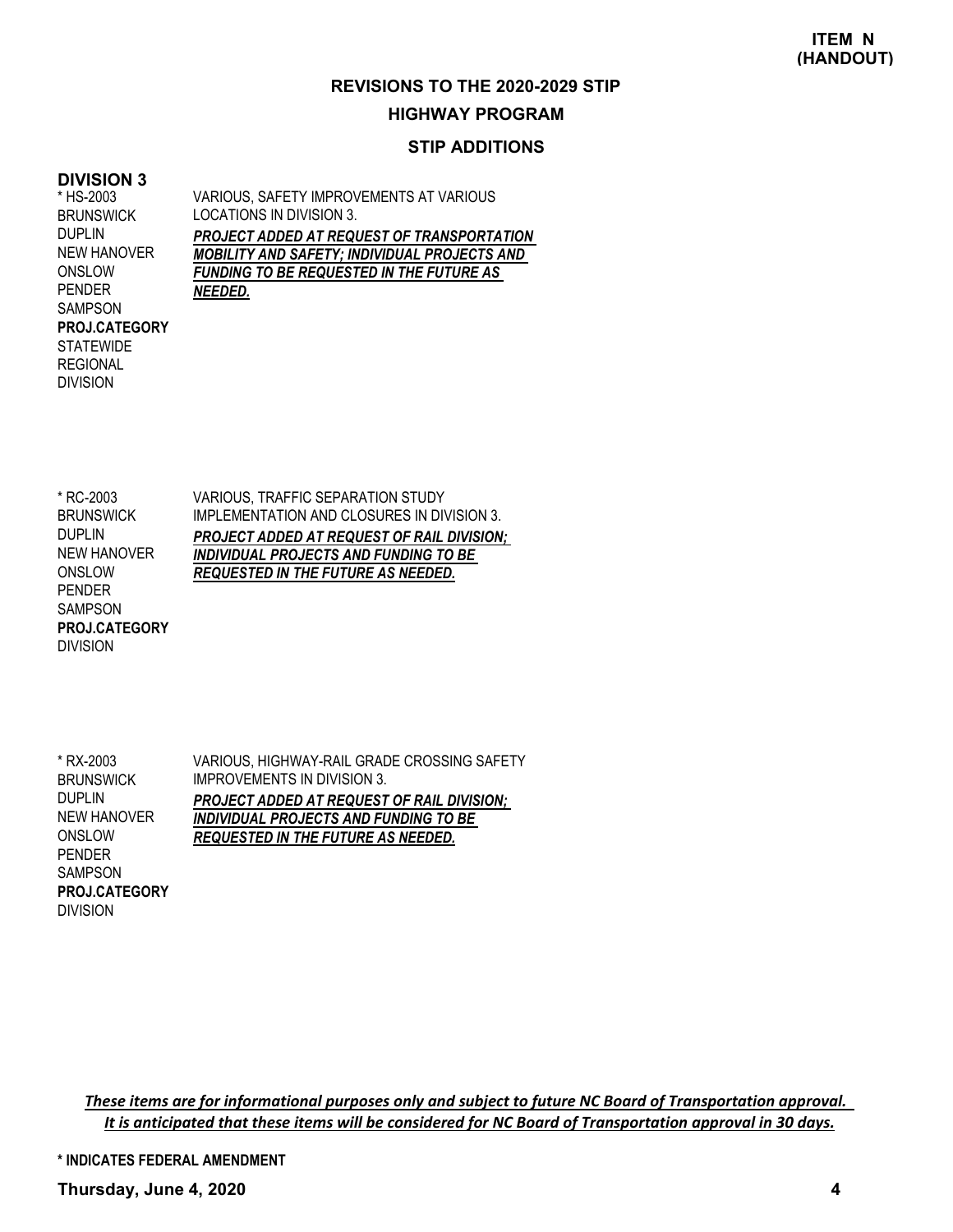#### **HIGHWAY PROGRAM**

#### **STIP ADDITIONS**

#### **DIVISION 4**

\* HS-2004 EDGECOMBE HALIFAX **JOHNSTON** NASH WAYNE WILSON **STATEWIDE** REGIONAL DIVISION **PROJ.CATEGORY** VARIOUS, SAFETY IMPROVEMENTS AT VARIOUS LOCATIONS IN DIVISION 4. *PROJECT ADDED AT REQUEST OF TRANSPORTATION MOBILITY AND SAFETY; INDIVIDUAL PROJECTS AND FUNDING TO BE REQUESTED IN THE FUTURE AS NEEDED.*

VARIOUS, TRAFFIC SEPARATION STUDY IMPLEMENTATION AND CLOSURES IN DIVISION 4. *PROJECT ADDED AT REQUEST OF RAIL DIVISION; INDIVIDUAL PROJECTS AND FUNDING TO BE REQUESTED IN THE FUTURE AS NEEDED.* \* RC-2004 EDGECOMBE HALIFAX **JOHNSTON** NASH WAYNE WILSON **PROJ.CATEGORY**

\* RX-2004 EDGECOMBE HALIFAX **JOHNSTON** NASH WAYNE WILSON DIVISION **PROJ.CATEGORY**

DIVISION

VARIOUS, HIGHWAY-RAIL GRADE CROSSING SAFETY IMPROVEMENTS IN DIVISION 4. *PROJECT ADDED AT REQUEST OF RAIL DIVISION; INDIVIDUAL PROJECTS AND FUNDING TO BE REQUESTED IN THE FUTURE AS NEEDED.*

These items are for informational purposes only and subject to future NC Board of Transportation approval. It is anticipated that these items will be considered for NC Board of Transportation approval in 30 days.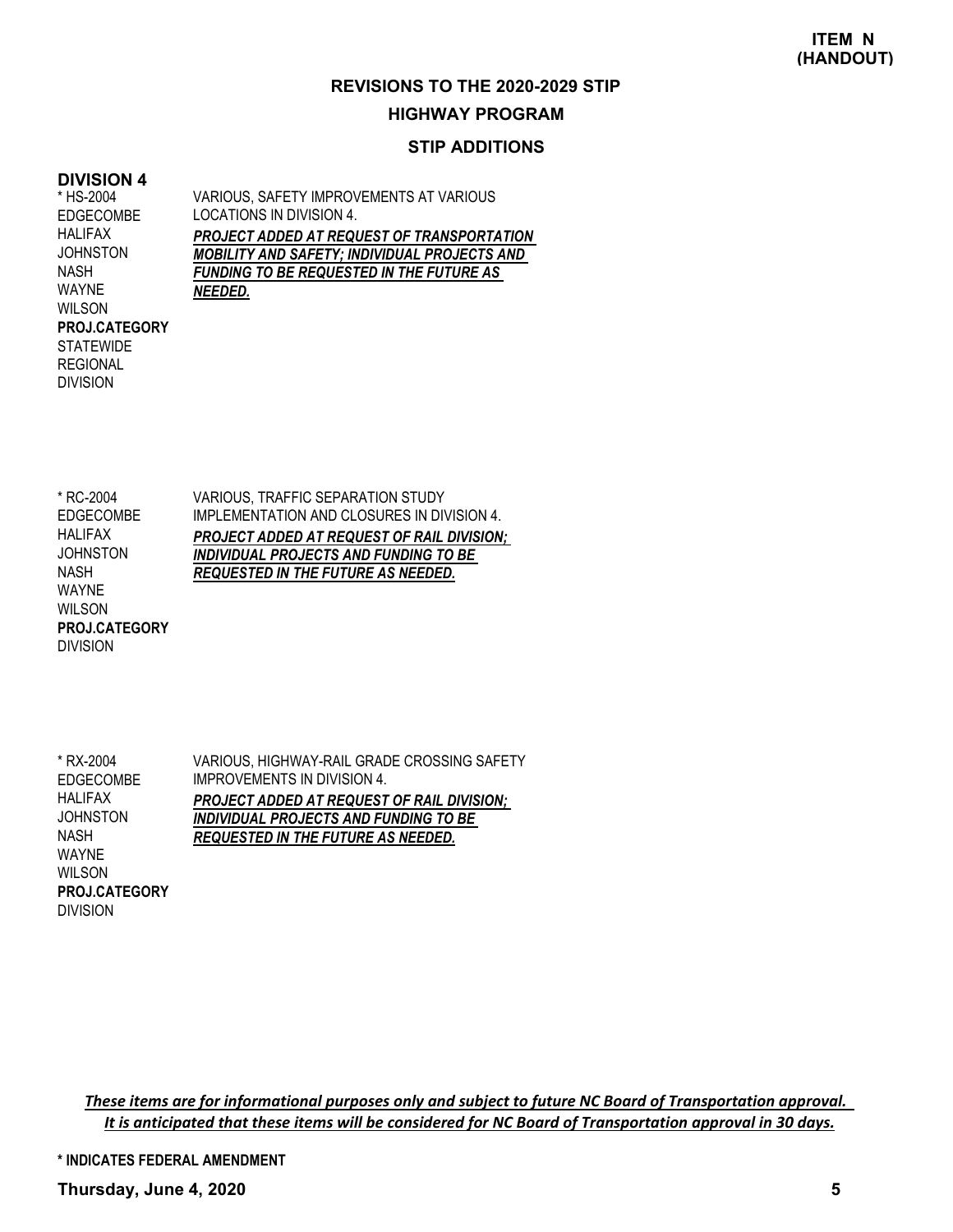## **HIGHWAY PROGRAM**

#### **STIP ADDITIONS**

#### **DIVISION 5**

\* HS-2005 DURHAM FRANKLIN **GRANVILLE** PERSON VANCE WAKE WARREN **STATEWIDE** REGIONAL DIVISION **PROJ.CATEGORY**

DIVISION

VARIOUS, SAFETY IMPROVEMENTS AT VARIOUS LOCATIONS IN DIVISION 5. *PROJECT ADDED AT REQUEST OF TRANSPORTATION MOBILITY AND SAFETY; INDIVIDUAL PROJECTS AND FUNDING TO BE REQUESTED IN THE FUTURE AS NEEDED.*

| VARIOUS, TRAFFIC SEPARATION STUDY                 |
|---------------------------------------------------|
| IMPLEMENTATION AND CLOSURES IN DIVISION 5.        |
| <b>PROJECT ADDED AT REQUEST OF RAIL DIVISION:</b> |
| <b>INDIVIDUAL PROJECTS AND FUNDING TO BE</b>      |
| <b>REQUESTED IN THE FUTURE AS NEEDED.</b>         |
|                                                   |
|                                                   |
|                                                   |
|                                                   |
|                                                   |

VARIOUS, HIGHWAY-RAIL GRADE CROSSING SAFETY IMPROVEMENTS IN DIVISION 5. *PROJECT ADDED AT REQUEST OF RAIL DIVISION; INDIVIDUAL PROJECTS AND FUNDING TO BE REQUESTED IN THE FUTURE AS NEEDED.* \* RX-2005 DURHAM **FRANKLIN** GRANVILLE PERSON VANCE WAKE WARREN DIVISION **PROJ.CATEGORY**

These items are for informational purposes only and subject to future NC Board of Transportation approval. It is anticipated that these items will be considered for NC Board of Transportation approval in 30 days.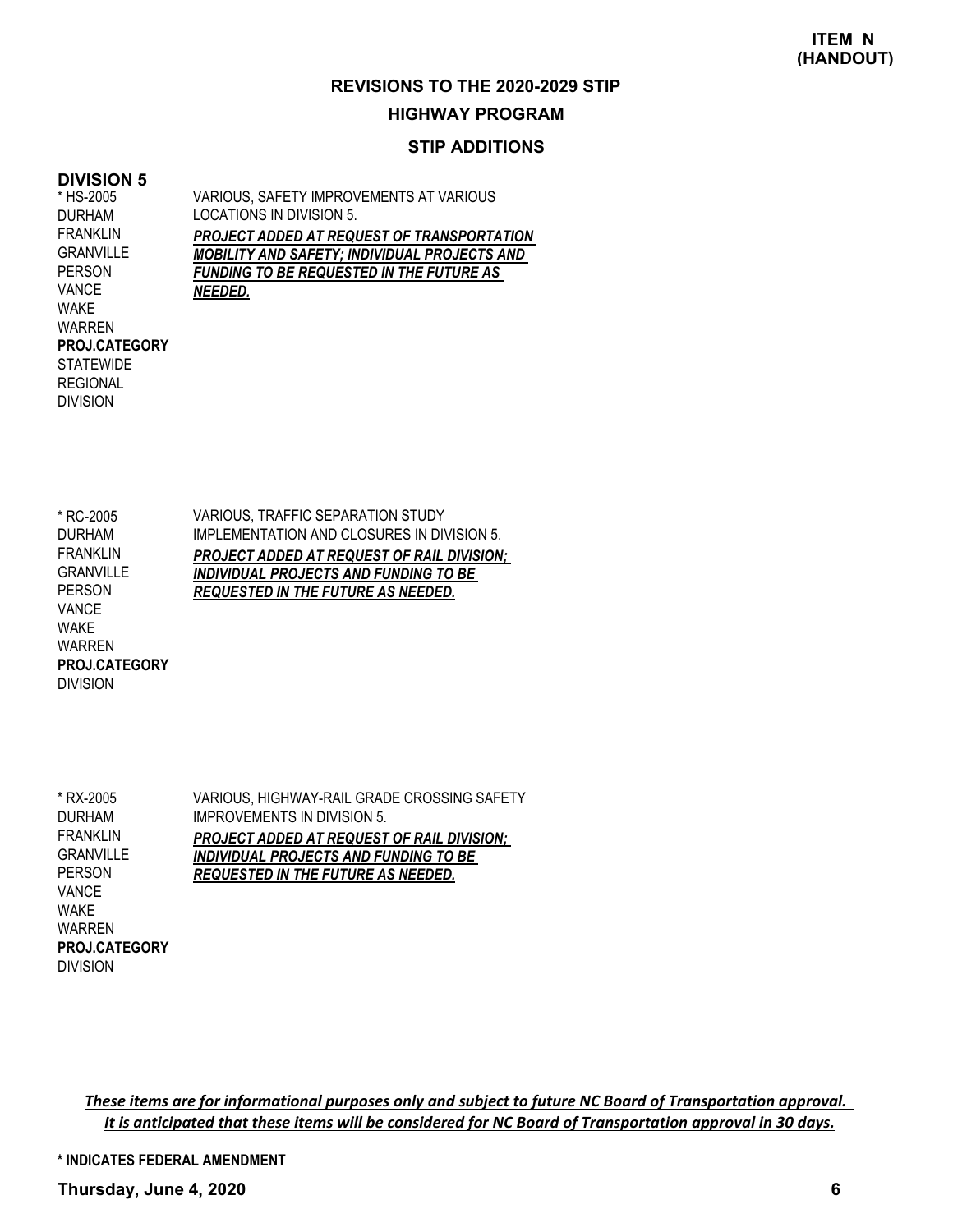## **HIGHWAY PROGRAM**

#### **STIP ADDITIONS**

#### **DIVISION 6**

\* HS-2006 BLADEN **COLUMBUS** CUMBERLAND HARNETT ROBESON **STATEWIDE** REGIONAL DIVISION **PROJ.CATEGORY** VARIOUS, SAFETY IMPROVEMENTS AT VARIOUS LOCATIONS IN DIVISION 6. *PROJECT ADDED AT REQUEST OF TRANSPORTATION MOBILITY AND SAFETY; INDIVIDUAL PROJECTS AND FUNDING TO BE REQUESTED IN THE FUTURE AS NEEDED.*

VARIOUS, TRAFFIC SEPARATION STUDY IMPLEMENTATION AND CLOSURES IN DIVISION 6. *PROJECT ADDED AT REQUEST OF RAIL DIVISION; INDIVIDUAL PROJECTS AND FUNDING TO BE REQUESTED IN THE FUTURE AS NEEDED.* \* RC-2006 BLADEN **COLUMBUS** CUMBERLAND HARNETT ROBESON DIVISION **PROJ.CATEGORY**

VARIOUS, HIGHWAY-RAIL GRADE CROSSING SAFETY IMPROVEMENTS IN DIVISION 6. *PROJECT ADDED AT REQUEST OF RAIL DIVISION; INDIVIDUAL PROJECTS AND FUNDING TO BE REQUESTED IN THE FUTURE AS NEEDED.* \* RX-2006 BLADEN COLUMBUS CUMBERLAND **HARNETT** ROBESON DIVISION **PROJ.CATEGORY**

These items are for informational purposes only and subject to future NC Board of Transportation approval. It is anticipated that these items will be considered for NC Board of Transportation approval in 30 days.

**\* INDICATES FEDERAL AMENDMENT**

**Thursday, June 4, 2020 7**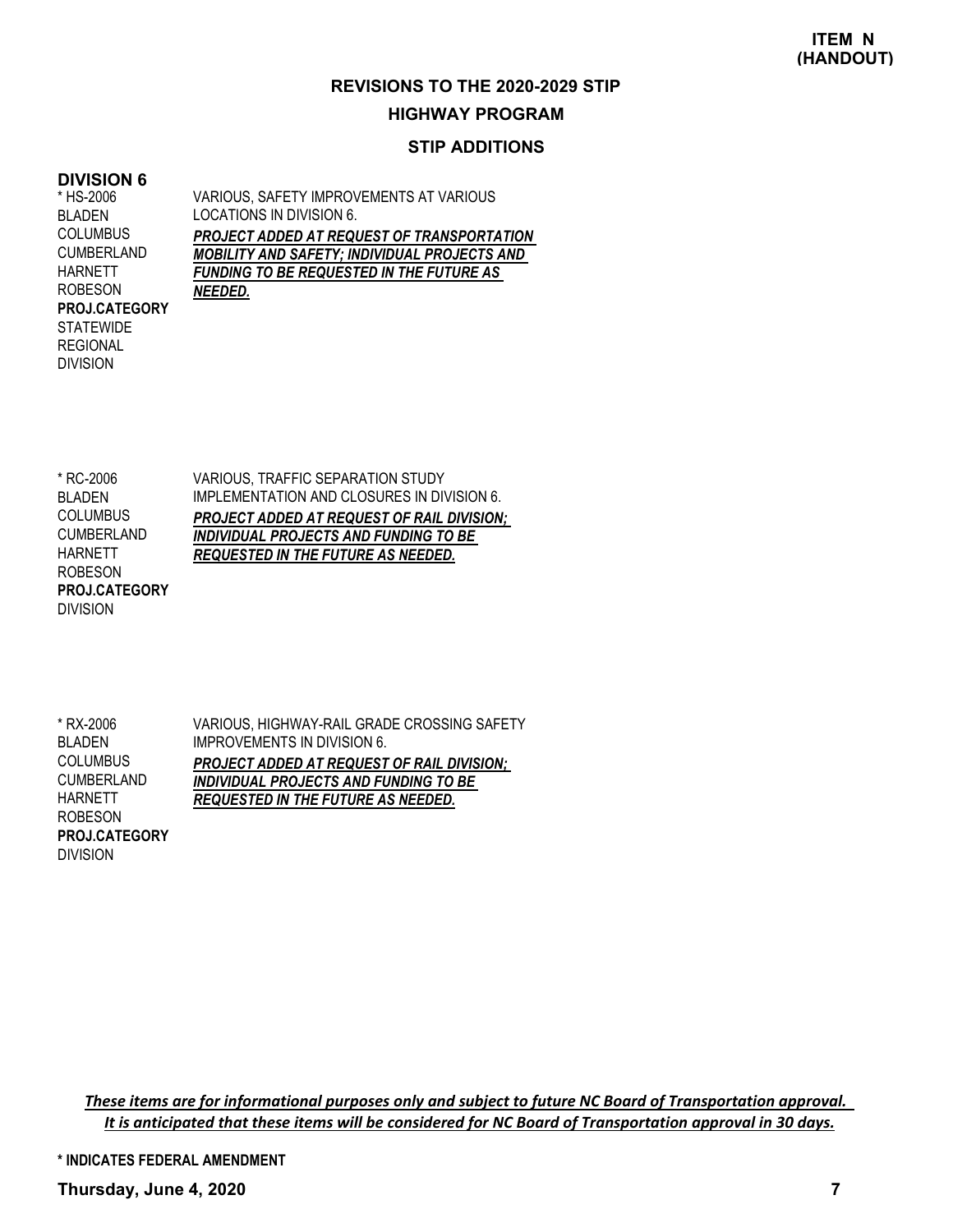#### **HIGHWAY PROGRAM**

#### **STIP ADDITIONS**

#### **DIVISION 7**

\* HS-2007 ALAMANCE CASWELL **GUILFORD** ORANGE ROCKINGHAM **STATEWIDE** REGIONAL DIVISION **PROJ.CATEGORY** VARIOUS, SAFETY IMPROVEMENTS AT VARIOUS LOCATIONS IN DIVISION 7. *PROJECT ADDED AT REQUEST OF TRANSPORTATION MOBILITY AND SAFETY; INDIVIDUAL PROJECTS AND FUNDING TO BE REQUESTED IN THE FUTURE AS NEEDED.*

VARIOUS, TRAFFIC SEPARATION STUDY IMPLEMENTATION AND CLOSURES IN DIVISION 7. *PROJECT ADDED AT REQUEST OF RAIL DIVISION; INDIVIDUAL PROJECTS AND FUNDING TO BE REQUESTED IN THE FUTURE AS NEEDED.* \* RC-2007 **ALAMANCE CASWELL GUILFORD** ORANGE ROCKINGHAM DIVISION **PROJ.CATEGORY**

VARIOUS, HIGHWAY-RAIL GRADE CROSSING SAFETY IMPROVEMENTS IN DIVISION 7. *PROJECT ADDED AT REQUEST OF RAIL DIVISION; INDIVIDUAL PROJECTS AND FUNDING TO BE REQUESTED IN THE FUTURE AS NEEDED.* \* RX-2007 ALAMANCE **CASWELL GUILFORD** ORANGE ROCKINGHAM DIVISION **PROJ.CATEGORY**

These items are for informational purposes only and subject to future NC Board of Transportation approval. It is anticipated that these items will be considered for NC Board of Transportation approval in 30 days.

**\* INDICATES FEDERAL AMENDMENT**

**Thursday, June 4, 2020 8**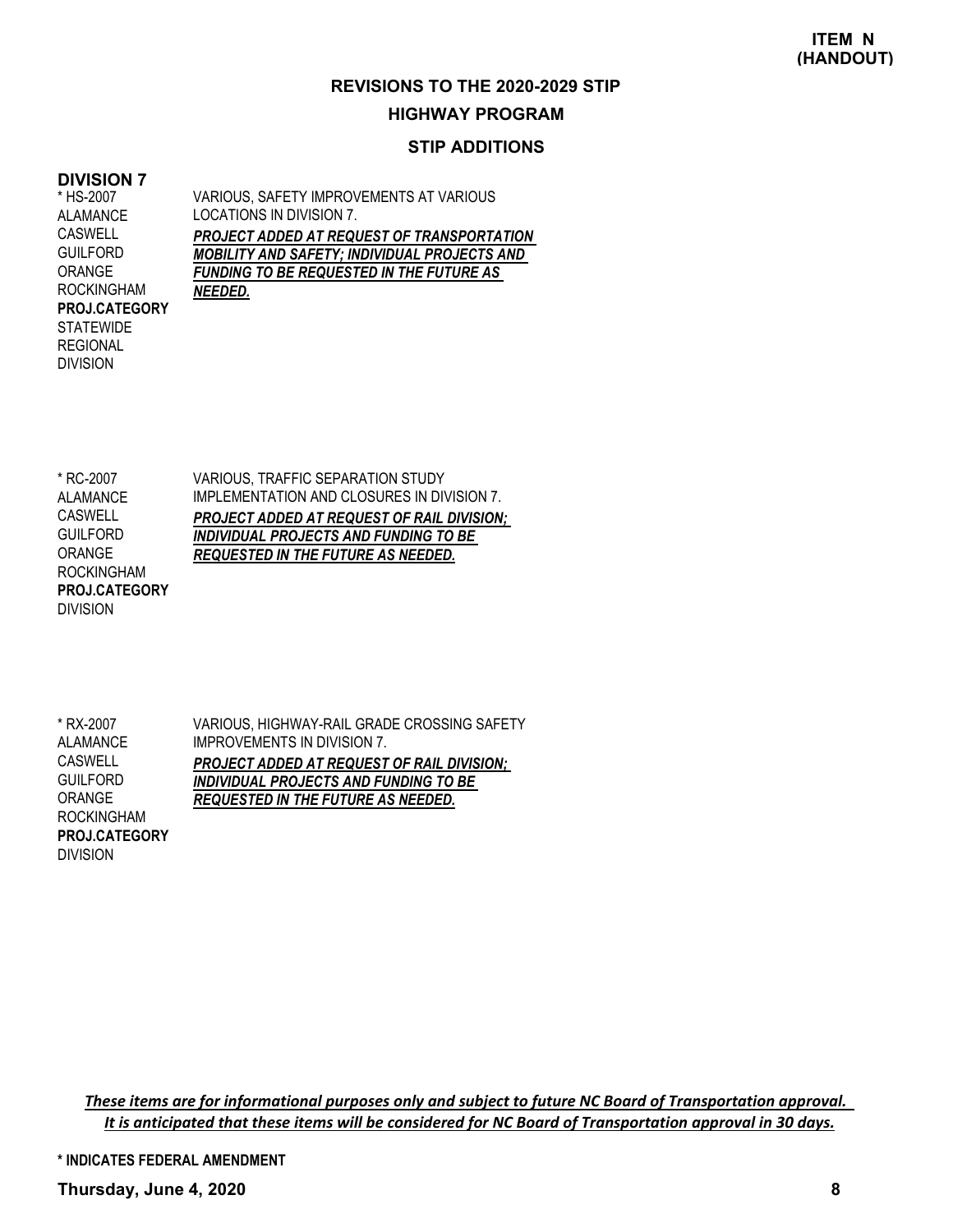## **HIGHWAY PROGRAM**

#### **STIP ADDITIONS**

#### **DIVISION 8** \* HS-2008

CHATHAM HOKE LEE

MOORE

SCOTLAND

**STATEWIDE** REGIONAL DIVISION

**PROJ.CATEGORY**

VARIOUS, SAFETY IMPROVEMENTS AT VARIOUS LOCATIONS IN DIVISION 8. *PROJECT ADDED AT REQUEST OF TRANSPORTATION MOBILITY AND SAFETY; INDIVIDUAL PROJECTS AND FUNDING TO BE REQUESTED IN THE FUTURE AS NEEDED.* **MONTGOMERY** RANDOLPH RICHMOND

VARIOUS, TRAFFIC SEPARATION STUDY IMPLEMENTATION AND CLOSURES IN DIVISION 8. *PROJECT ADDED AT REQUEST OF RAIL DIVISION; INDIVIDUAL PROJECTS AND FUNDING TO BE REQUESTED IN THE FUTURE AS NEEDED.* \* RC-2008 CHATHAM HOKE LEE **MONTGOMERY MOORE** RANDOLPH **RICHMOND SCOTLAND** DIVISION **PROJ.CATEGORY**

These items are for informational purposes only and subject to future NC Board of Transportation approval. It is anticipated that these items will be considered for NC Board of Transportation approval in 30 days.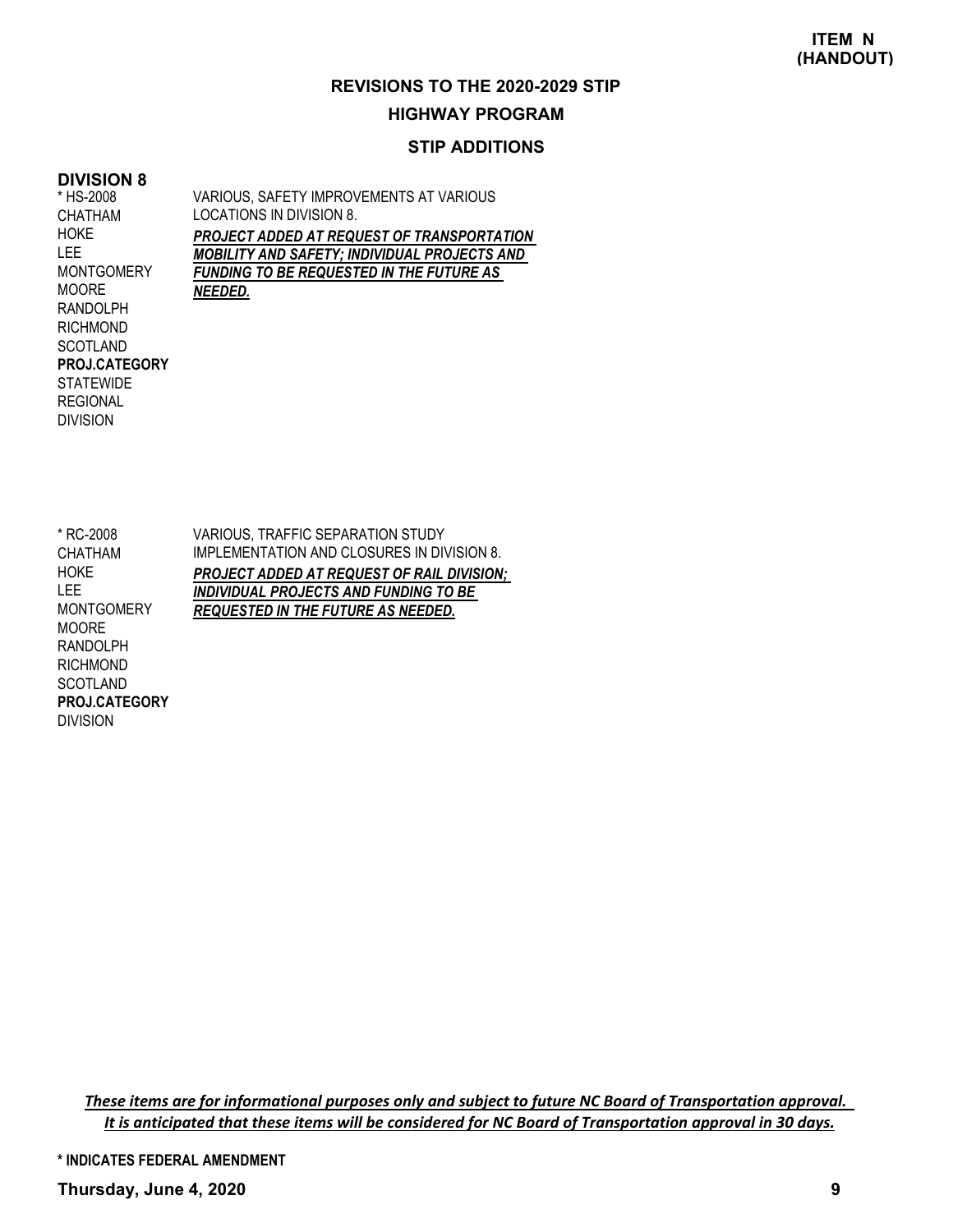#### **HIGHWAY PROGRAM**

#### **STIP ADDITIONS**

#### **DIVISION 8**

\* RX-2008 CHATHAM HOKE LEE **MONTGOMERY** MOORE RANDOLPH RICHMOND SCOTLAND DIVISION **PROJ.CATEGORY** VARIOUS, HIGHWAY-RAIL GRADE CROSSING SAFETY IMPROVEMENTS IN DIVISION 8. *PROJECT ADDED AT REQUEST OF RAIL DIVISION; INDIVIDUAL PROJECTS AND FUNDING TO BE REQUESTED IN THE FUTURE AS NEEDED.*

#### **DIVISION 9**

DIVISION

| VARIOUS, SAFETY IMPROVEMENTS AT VARIOUS             |
|-----------------------------------------------------|
| LOCATIONS IN DIVISION 9.                            |
| PROJECT ADDED AT REQUEST OF TRANSPORTATION          |
| <b>MOBILITY AND SAFETY; INDIVIDUAL PROJECTS AND</b> |
| <b>FUNDING TO BE REQUESTED IN THE FUTURE AS</b>     |
| NEEDED.                                             |
|                                                     |
|                                                     |
|                                                     |
|                                                     |

\* RC-2009 DAVIDSON DAVIE FORSYTH ROWAN **STOKES** DIVISION **PROJ.CATEGORY** VARIOUS, TRAFFIC SEPARATION STUDY IMPLEMENTATION AND CLOSURES IN DIVISION 9. *PROJECT ADDED AT REQUEST OF RAIL DIVISION; INDIVIDUAL PROJECTS AND FUNDING TO BE REQUESTED IN THE FUTURE AS NEEDED.*

These items are for informational purposes only and subject to future NC Board of Transportation approval. It is anticipated that these items will be considered for NC Board of Transportation approval in 30 days.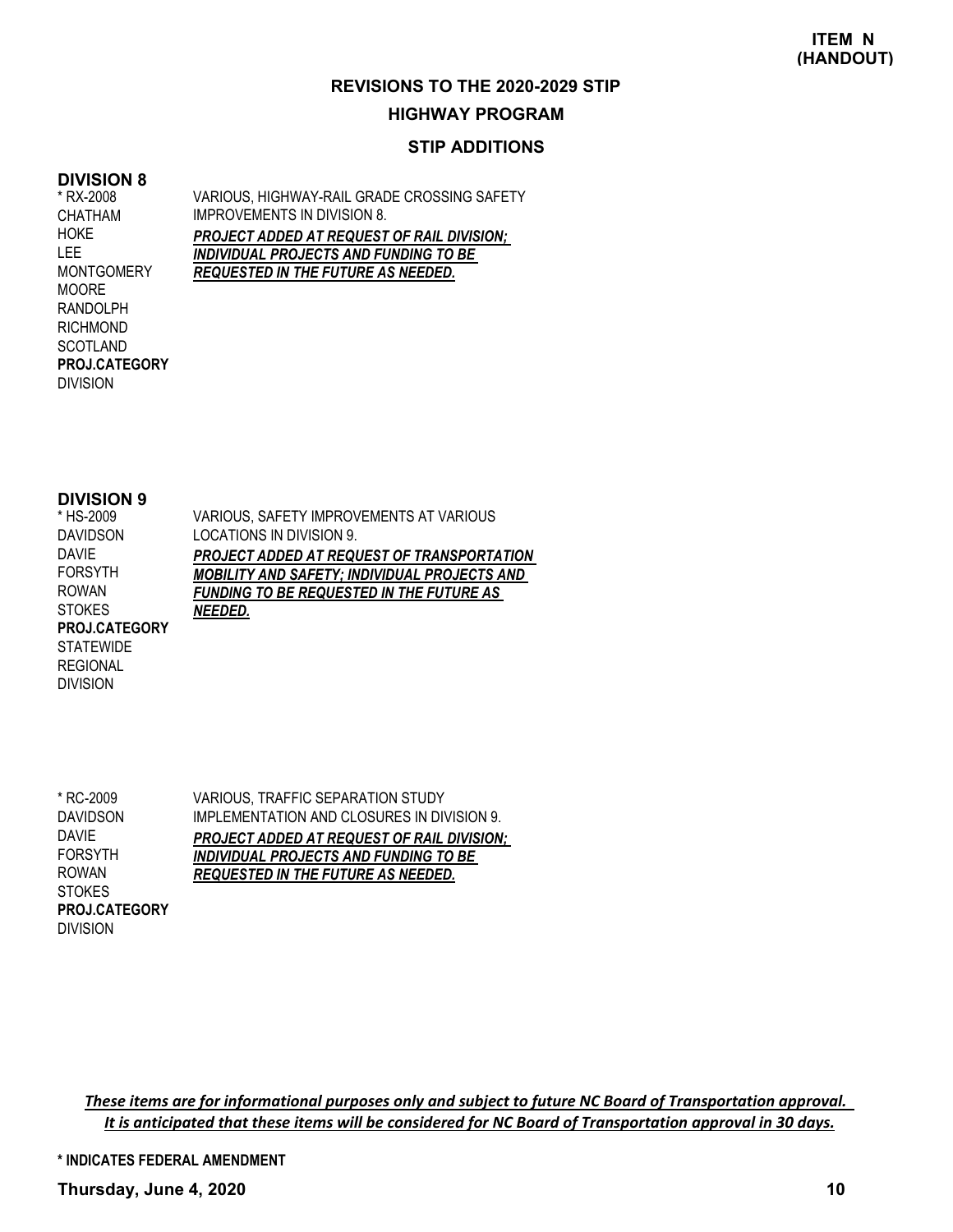#### **HIGHWAY PROGRAM**

#### **STIP ADDITIONS**

#### **DIVISION 9**

\* RX-2009 DAVIDSON DAVIE FORSYTH ROWAN **STOKES** DIVISION **PROJ.CATEGORY** VARIOUS, HIGHWAY-RAIL GRADE CROSSING SAFETY IMPROVEMENTS IN DIVISION 9. *PROJECT ADDED AT REQUEST OF RAIL DIVISION; INDIVIDUAL PROJECTS AND FUNDING TO BE REQUESTED IN THE FUTURE AS NEEDED.*

#### **DIVISION 10**

DIVISION

| * HS-2010          | VARIOUS, SAFETY IMPROVEMENTS AT VARIOUS             |
|--------------------|-----------------------------------------------------|
| ANSON              | LOCATIONS IN DIVISION 10.                           |
| <b>CABARRUS</b>    | <b>PROJECT ADDED AT REQUEST OF TRANSPORTATION</b>   |
| <b>MECKLENBURG</b> | <b>MOBILITY AND SAFETY; INDIVIDUAL PROJECTS AND</b> |
| <b>STANLY</b>      | <b>FUNDING TO BE REQUESTED IN THE FUTURE AS</b>     |
| <b>UNION</b>       | NEEDED.                                             |
| PROJ.CATEGORY      |                                                     |
| <b>STATEWIDE</b>   |                                                     |
| <b>REGIONAL</b>    |                                                     |
| <b>DIVISION</b>    |                                                     |

VARIOUS, TRAFFIC SEPARATION STUDY IMPLEMENTATION AND CLOSURES IN DIVISION 10. *PROJECT ADDED AT REQUEST OF RAIL DIVISION; INDIVIDUAL PROJECTS AND FUNDING TO BE REQUESTED IN THE FUTURE AS NEEDED.* \* RC-2010 ANSON **CABARRUS** MECKLENBURG **STANLY** UNION **PROJ.CATEGORY**

These items are for informational purposes only and subject to future NC Board of Transportation approval. It is anticipated that these items will be considered for NC Board of Transportation approval in 30 days.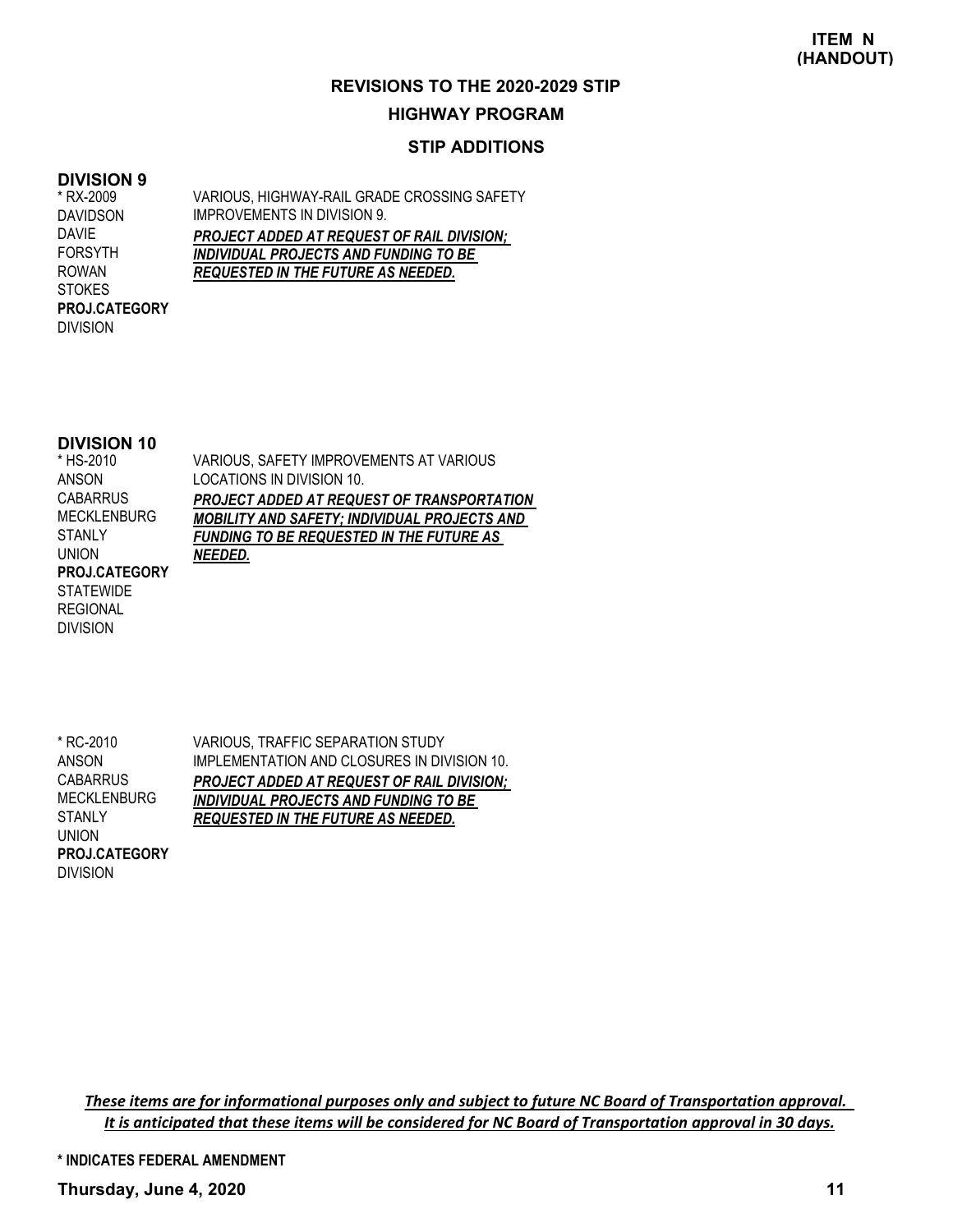#### **HIGHWAY PROGRAM**

#### **STIP ADDITIONS**

#### **DIVISION 10**

\* RX-2010 ANSON **CABARRUS** MECKLENBURG **STANLY** UNION DIVISION **PROJ.CATEGORY** VARIOUS, HIGHWAY-RAIL GRADE CROSSING SAFETY IMPROVEMENTS IN DIVISION 10. *PROJECT ADDED AT REQUEST OF RAIL DIVISION; INDIVIDUAL PROJECTS AND FUNDING TO BE REQUESTED IN THE FUTURE AS NEEDED.*

#### **DIVISION 11**

VARIOUS, SAFETY IMPROVEMENTS AT VARIOUS LOCATIONS IN DIVISION 11. *PROJECT ADDED AT REQUEST OF TRANSPORTATION MOBILITY AND SAFETY; INDIVIDUAL PROJECTS AND FUNDING TO BE REQUESTED IN THE FUTURE AS NEEDED.* \* HS-2011 ALLEGHANY ASHE AVERY CALDWELL **SURRY** WATAUGA WILKES YADKIN **STATEWIDE** REGIONAL **PROJ.CATEGORY**

VARIOUS, TRAFFIC SEPARATION STUDY IMPLEMENTATION AND CLOSURES IN DIVISION 11. *PROJECT ADDED AT REQUEST OF RAIL DIVISION; INDIVIDUAL PROJECTS AND FUNDING TO BE REQUESTED IN THE FUTURE AS NEEDED.* \* RC-2011 ALLEGHANY ASHE AVERY CALDWELL SURRY WATAUGA **WILKES** YADKIN **PROJ.CATEGORY**

DIVISION

DIVISION

These items are for informational purposes only and subject to future NC Board of Transportation approval. It is anticipated that these items will be considered for NC Board of Transportation approval in 30 days.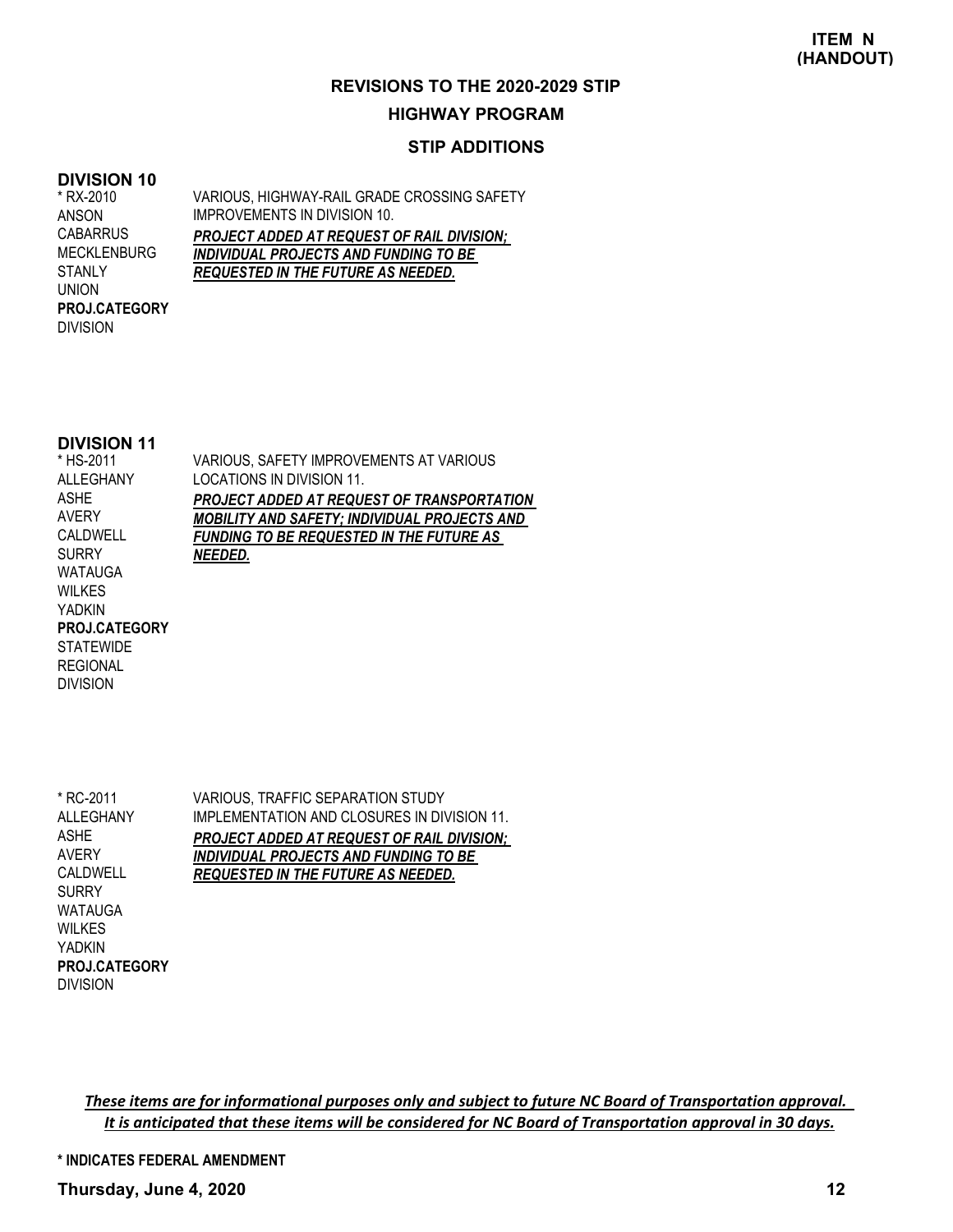#### **HIGHWAY PROGRAM**

#### **STIP ADDITIONS**

#### **DIVISION 11**

\* RX-2011 ALLEGHANY ASHE AVERY CALDWELL SURRY WATAUGA WILKES YADKIN DIVISION **PROJ.CATEGORY** VARIOUS, HIGHWAY-RAIL GRADE CROSSING SAFETY IMPROVEMENTS IN DIVISION 11. *PROJECT ADDED AT REQUEST OF RAIL DIVISION; INDIVIDUAL PROJECTS AND FUNDING TO BE REQUESTED IN THE FUTURE AS NEEDED.*

#### **DIVISION 12**

| * HS-2012            | VARIOUS, SAFETY IMPROVEMENTS AT VARIOUS             |
|----------------------|-----------------------------------------------------|
| <b>ALEXANDER</b>     | LOCATIONS IN DIVISION 12.                           |
| CATAWBA              | PROJECT ADDED AT REQUEST OF TRANSPORTATION          |
| <b>CLEVELAND</b>     | <b>MOBILITY AND SAFETY; INDIVIDUAL PROJECTS AND</b> |
| <b>GASTON</b>        | <b>FUNDING TO BE REQUESTED IN THE FUTURE AS</b>     |
| <b>IREDELL</b>       | NEEDED.                                             |
| <b>LINCOLN</b>       |                                                     |
| <b>PROJ.CATEGORY</b> |                                                     |
| <b>STATEWIDE</b>     |                                                     |
| <b>REGIONAL</b>      |                                                     |

\* RC-2012 ALEXANDER CATAWBA CLEVELAND GASTON IREDELL LINCOLN DIVISION **PROJ.CATEGORY**

DIVISION

VARIOUS, TRAFFIC SEPARATION STUDY IMPLEMENTATION AND CLOSURES IN DIVISION 12. *PROJECT ADDED AT REQUEST OF RAIL DIVISION; INDIVIDUAL PROJECTS AND FUNDING TO BE REQUESTED IN THE FUTURE AS NEEDED.*

These items are for informational purposes only and subject to future NC Board of Transportation approval. It is anticipated that these items will be considered for NC Board of Transportation approval in 30 days.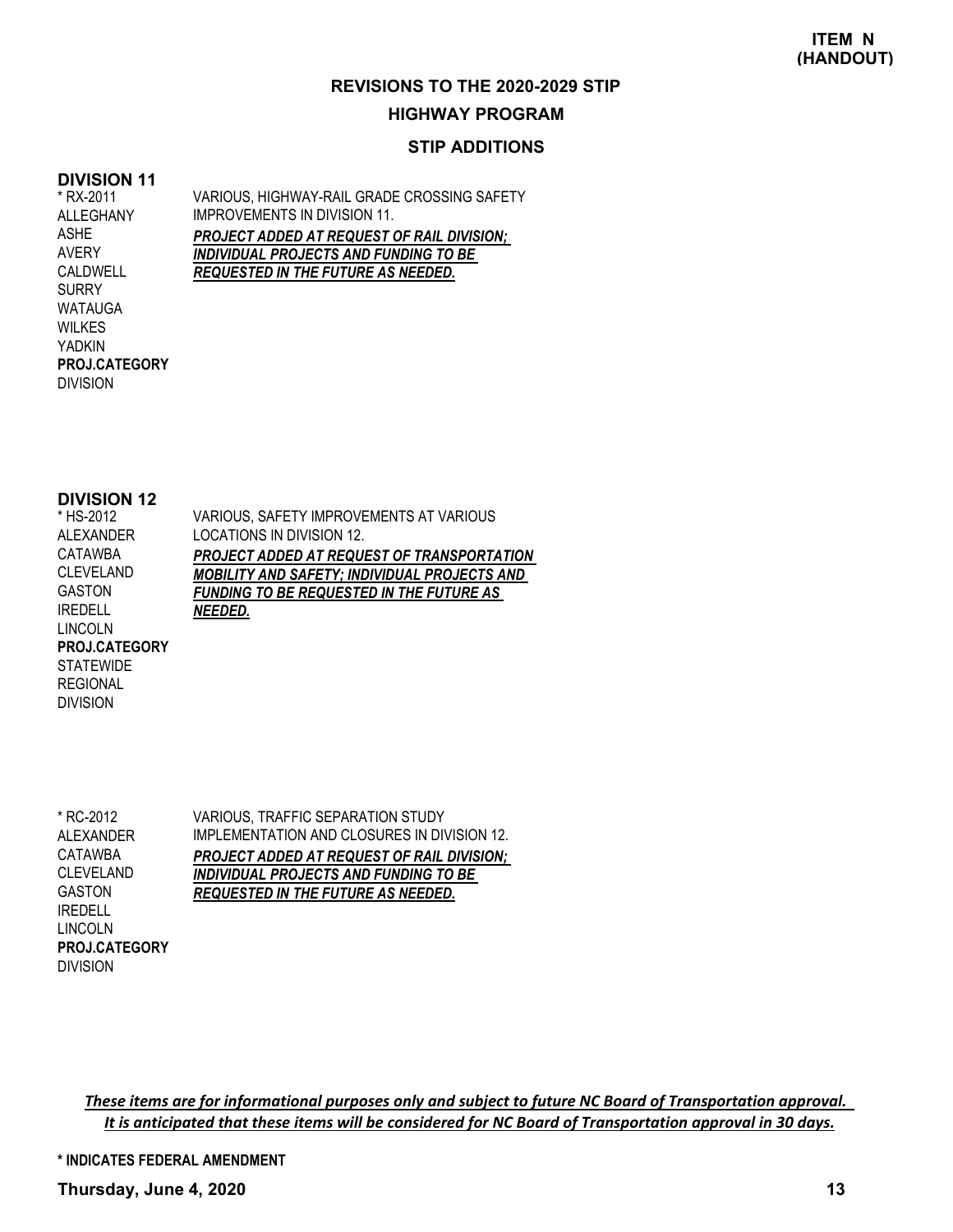#### **HIGHWAY PROGRAM**

#### **STIP ADDITIONS**

#### **DIVISION 12** \* RX-2012

ALEXANDER CATAWBA CLEVELAND GASTON IREDELL LINCOLN

DIVISION

**PROJ.CATEGORY**

VARIOUS, HIGHWAY-RAIL GRADE CROSSING SAFETY IMPROVEMENTS IN DIVISION 12. *PROJECT ADDED AT REQUEST OF RAIL DIVISION; INDIVIDUAL PROJECTS AND FUNDING TO BE REQUESTED IN THE FUTURE AS NEEDED.*

#### **DIVISION 13**

| * HA-0001            | NEW ROUTE, CONSTRUCT ACCESS ROAD INTO BURKE CONSTRUCTION FY 2021 - \$1,500,000 (APD) |  |             |  |
|----------------------|--------------------------------------------------------------------------------------|--|-------------|--|
| <b>BURKE</b>         | COUNTY INDUSTRIAL PARK.                                                              |  | \$1,500,000 |  |
| <b>PROJ.CATEGORY</b> | ADD NEW APPALACHIAN REGIONAL COMMISSION                                              |  |             |  |
| <b>DIVISION</b>      | <b>LOCAL ACCESS PROJECT</b>                                                          |  |             |  |

| * HS-2013            | VARIOUS, SAFETY IMPROVEMENTS AT VARIOUS             |
|----------------------|-----------------------------------------------------|
| <b>BUNCOMBE</b>      | LOCATIONS IN DIVISION 13.                           |
| <b>BURKE</b>         | PROJECT ADDED AT REQUEST OF TRANSPORTATION          |
| <b>MADISON</b>       | <b>MOBILITY AND SAFETY; INDIVIDUAL PROJECTS AND</b> |
| <b>McDOWELL</b>      | <b>FUNDING TO BE REQUESTED IN THE FUTURE AS</b>     |
| <b>MITCHELL</b>      | NEEDED.                                             |
| <b>RUTHERFORD</b>    |                                                     |
| <b>YANCEY</b>        |                                                     |
| <b>PROJ.CATEGORY</b> |                                                     |
| <b>STATEWIDE</b>     |                                                     |
| <b>REGIONAL</b>      |                                                     |
| <b>DIVISION</b>      |                                                     |

These items are for informational purposes only and subject to future NC Board of Transportation approval. It is anticipated that these items will be considered for NC Board of Transportation approval in 30 days.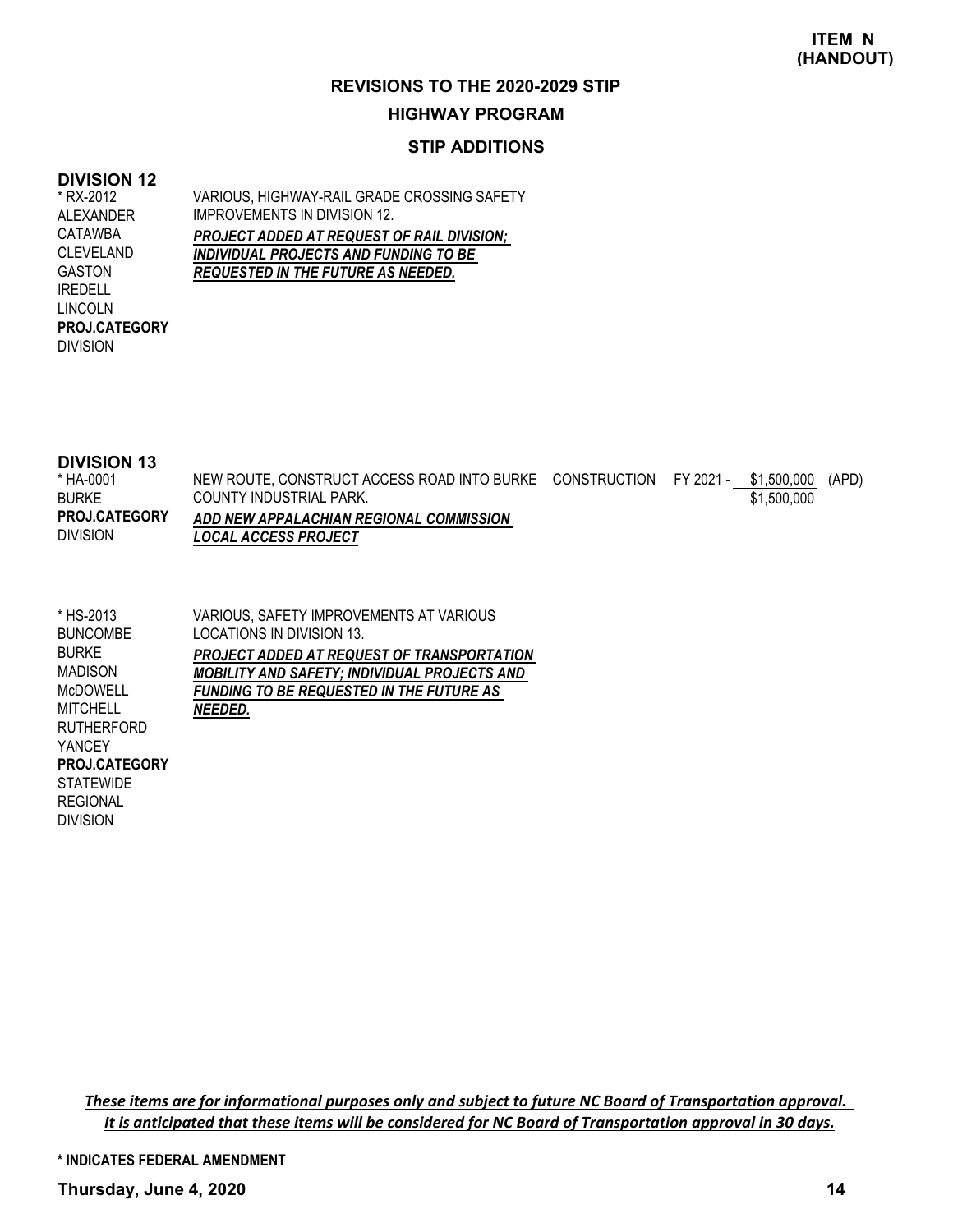#### **HIGHWAY PROGRAM**

#### **STIP ADDITIONS**

#### **DIVISION 13**

\* RC-2013 BUNCOMBE BURKE MADISON McDOWELL MITCHELL RUTHERFORD YANCEY DIVISION **PROJ.CATEGORY** VARIOUS, TRAFFIC SEPARATION STUDY IMPLEMENTATION AND CLOSURES IN DIVISION 13. *PROJECT ADDED AT REQUEST OF RAIL DIVISION; INDIVIDUAL PROJECTS AND FUNDING TO BE REQUESTED IN THE FUTURE AS NEEDED.*

VARIOUS, HIGHWAY-RAIL GRADE CROSSING SAFETY IMPROVEMENTS IN DIVISION 13. *PROJECT ADDED AT REQUEST OF RAIL DIVISION; INDIVIDUAL PROJECTS AND FUNDING TO BE REQUESTED IN THE FUTURE AS NEEDED.* \* RX-2013 BUNCOMBE BURKE MADISON McDOWELL **MITCHELL** RUTHERFORD YANCEY DIVISION **PROJ.CATEGORY**

These items are for informational purposes only and subject to future NC Board of Transportation approval. It is anticipated that these items will be considered for NC Board of Transportation approval in 30 days.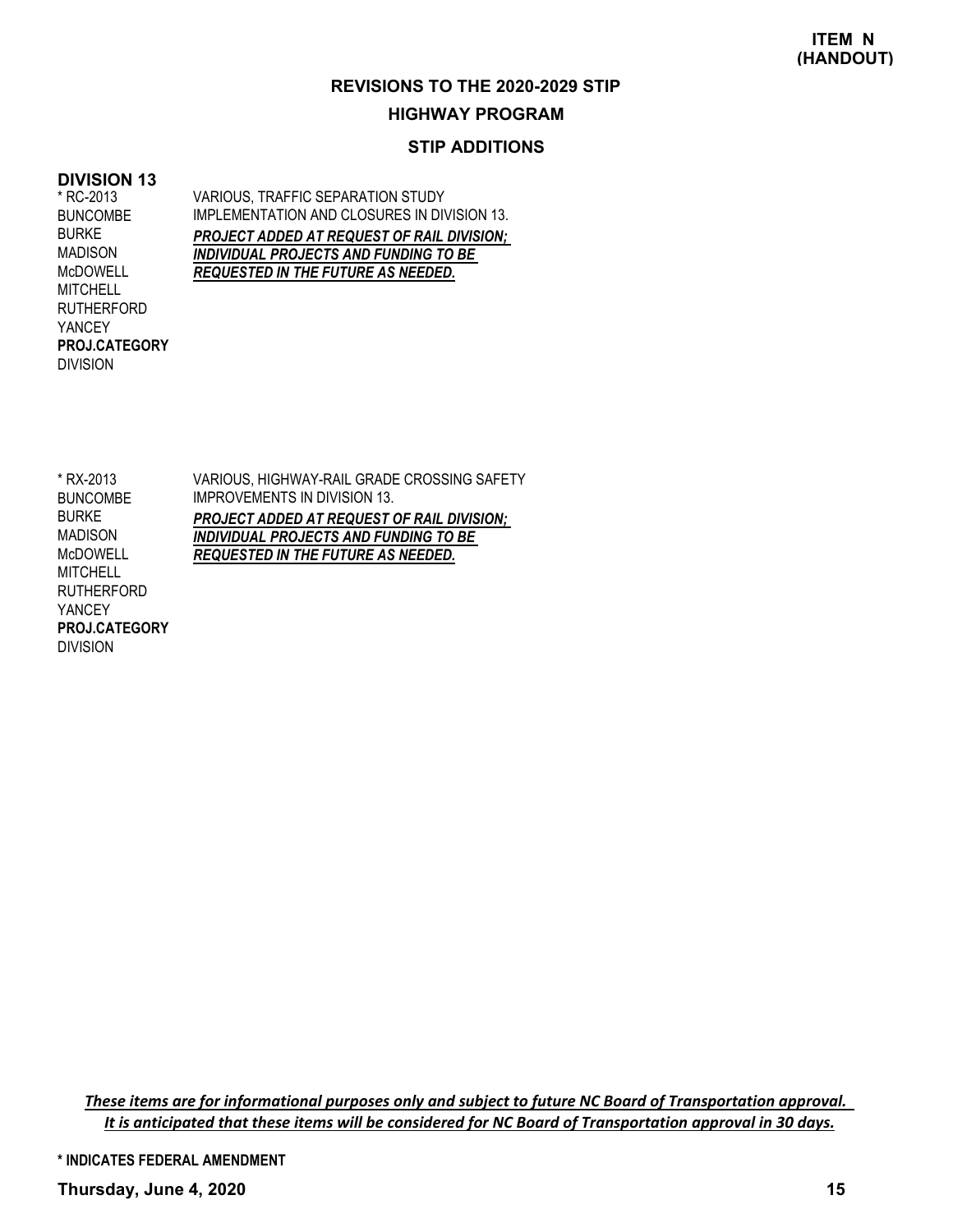# **HIGHWAY PROGRAM**

#### **STIP ADDITIONS**

#### **DIVISION 14** \* HS-2014

TRANSYLVANIA

**PROJ.CATEGORY**

**STATEWIDE** REGIONAL DIVISION

CHEROKEE **CLAY** GRAHAM HAYWOOD HENDERSON **JACKSON** MACON POLK SWAIN

VARIOUS, SAFETY IMPROVEMENTS AT VARIOUS LOCATIONS IN DIVISION 14. *PROJECT ADDED AT REQUEST OF TRANSPORTATION MOBILITY AND SAFETY; INDIVIDUAL PROJECTS AND FUNDING TO BE REQUESTED IN THE FUTURE AS NEEDED.*

\* RC-2014 CHEROKEE **CLAY** GRAHAM HAYWOOD **HENDERSON** JACKSON MACON POLK SWAIN **TRANSYLVANIA** DIVISION **PROJ.CATEGORY**

VARIOUS, TRAFFIC SEPARATION STUDY IMPLEMENTATION AND CLOSURES IN DIVISION 14. *PROJECT ADDED AT REQUEST OF RAIL DIVISION; INDIVIDUAL PROJECTS AND FUNDING TO BE REQUESTED IN THE FUTURE AS NEEDED.*

These items are for informational purposes only and subject to future NC Board of Transportation approval. It is anticipated that these items will be considered for NC Board of Transportation approval in 30 days.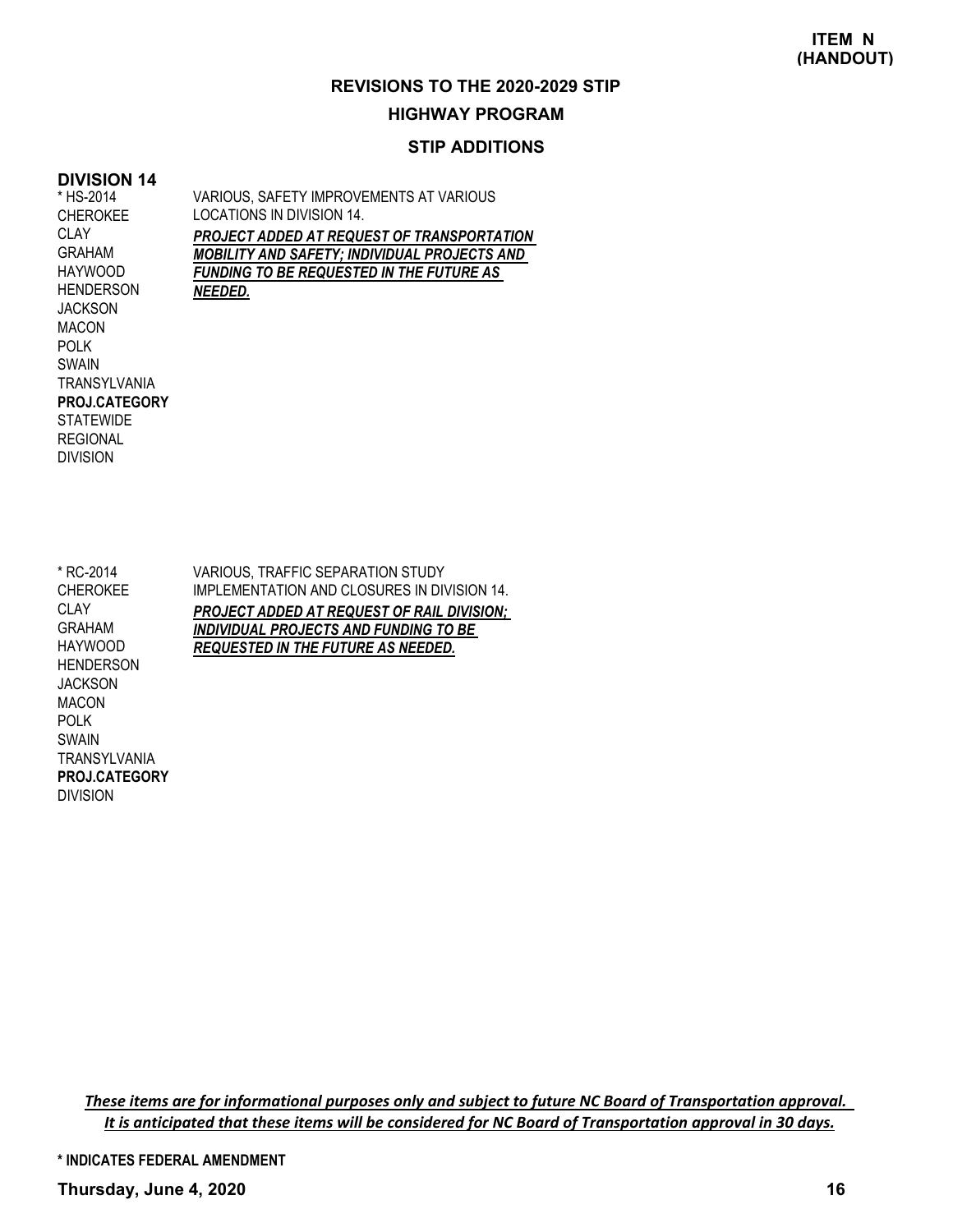#### **HIGHWAY PROGRAM**

#### **STIP ADDITIONS**

#### **DIVISION 14**

\* RX-2014 CHEROKEE CLAY GRAHAM HAYWOOD HENDERSON **JACKSON** MACON POLK SWAIN **TRANSYLVANIA** DIVISION **PROJ.CATEGORY** VARIOUS, HIGHWAY-RAIL GRADE CROSSING SAFETY IMPROVEMENTS IN DIVISION 14. *PROJECT ADDED AT REQUEST OF RAIL DIVISION; INDIVIDUAL PROJECTS AND FUNDING TO BE REQUESTED IN THE FUTURE AS NEEDED.*

### **STIP MODIFICATIONS**

#### **DIVISION 1**

| * R-4467             | US 17 BUSINESS/ NC 37, FROM SOUTH OF       | <b>BUILD NC CON</b> | FY 2020 -       | \$476,000    | (T) |
|----------------------|--------------------------------------------|---------------------|-----------------|--------------|-----|
| <b>PERQUIMANS</b>    | PERQUIMANS RIVER BRIDGE TO NORTH OF NC 37. |                     | FY 2021 -       | \$238,000    | (T) |
| <b>PROJ.CATEGORY</b> | REPLACE BRIDGE 710008.                     |                     | FY 2022 -       | \$238,000    | (T) |
| <b>REGIONAL</b>      | <b>PROJECT TO UTILIZE BUILD NC BONDS.</b>  |                     | FY 2023 -       | \$238,000    | (T) |
|                      |                                            |                     | FY 2024 -       | \$238,000    | (T) |
|                      |                                            |                     | FY 2025 -       | \$238,000    | (T) |
|                      |                                            |                     | FY 2026 -       | \$238,000    | (T) |
|                      |                                            |                     | FY 2027 -       | \$238,000    | (T) |
|                      |                                            |                     | FY 2028 -       | \$238,000    | (T) |
|                      |                                            |                     | FY 2029 -       | \$238,000    | (T) |
|                      |                                            |                     | <b>POST YR-</b> | \$952,000    | (T) |
|                      |                                            | <b>CONSTRUCTION</b> | FY 2020 -       | \$16,100,000 | (T) |

\$19,670,000

These items are for informational purposes only and subject to future NC Board of Transportation approval. It is anticipated that these items will be considered for NC Board of Transportation approval in 30 days.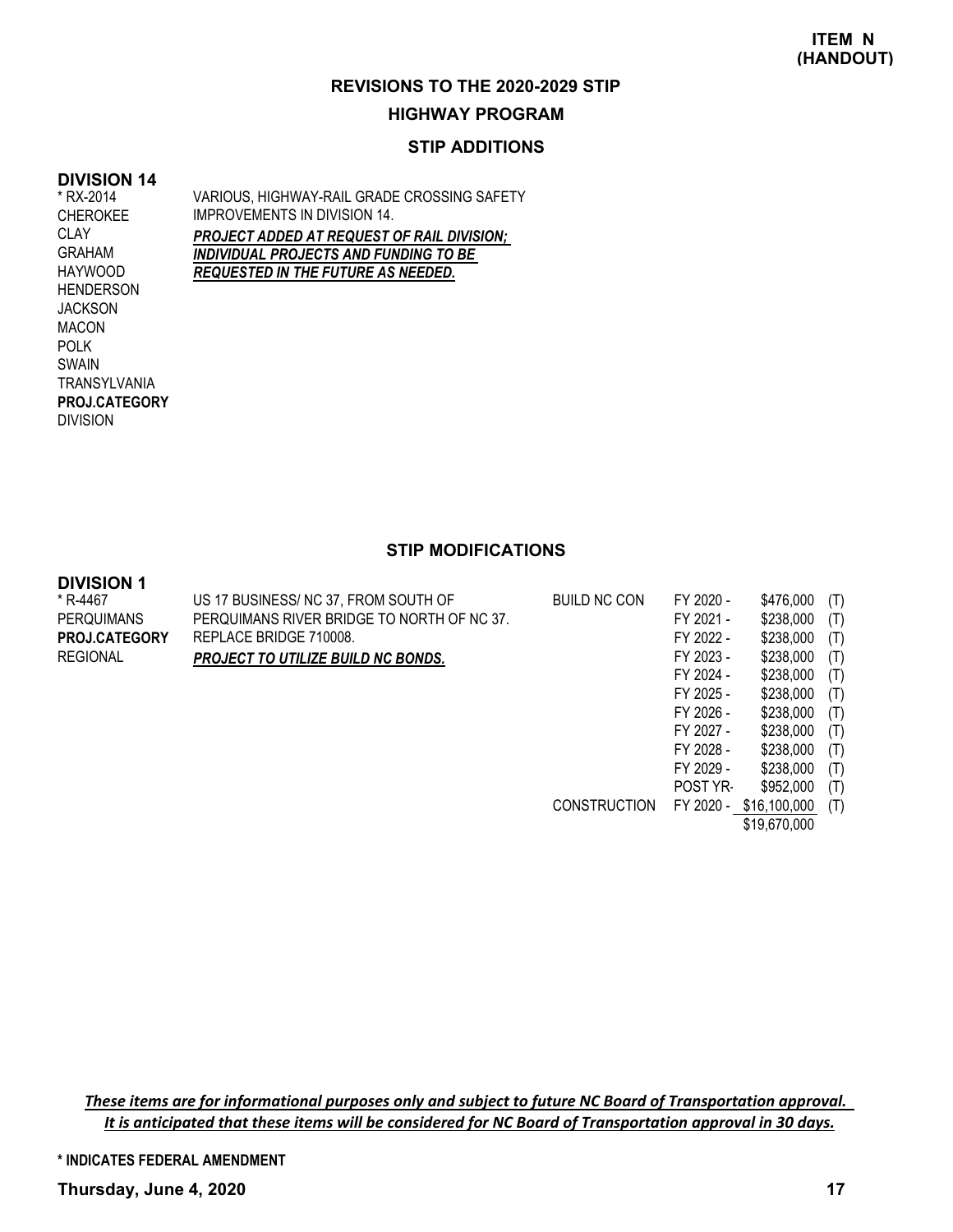#### **HIGHWAY PROGRAM**

#### **STIP MODIFICATIONS**

| <b>DIVISION 1</b>                                                 |                                                                                                                                                                                                                    |                     |                                                                                                                                            |                                                                                                                                                              |                                                                           |
|-------------------------------------------------------------------|--------------------------------------------------------------------------------------------------------------------------------------------------------------------------------------------------------------------|---------------------|--------------------------------------------------------------------------------------------------------------------------------------------|--------------------------------------------------------------------------------------------------------------------------------------------------------------|---------------------------------------------------------------------------|
| * R-5738<br><b>DARE</b><br>PROJ.CATEGORY<br><b>DIVISION</b>       | SR 1208 (WEST KITTY HAWK ROAD), SR 1210 (BOB<br>PERRY ROAD) TO IVY LANE. UPGRADE FACILITY AND<br>REPLACE BRIDGE 270040.<br>PROJECT TO UTILIZE BUILD NC BONDS.                                                      | <b>BUILD NC CON</b> | FY 2020 -<br>FY 2021 -<br>FY 2022 -<br>FY 2023 -<br>FY 2024 -<br>FY 2025 -<br>FY 2026 -<br>FY 2027 -<br>FY 2028 -<br>FY 2029 -<br>POST YR- | \$668,000<br>\$306,000<br>\$306,000<br>\$306,000<br>\$306,000<br>\$306,000<br>\$306,000<br>\$306,000<br>\$306,000<br>\$306,000<br>\$1,224,000<br>\$4,646,000 | (T)<br>(T)<br>(T)<br>(T)<br>(T)<br>(T)<br>(T)<br>(T)<br>(T)<br>(T)<br>(T) |
| * R-5740<br><b>PERQUIMANS</b><br>PROJ.CATEGORY<br><b>DIVISION</b> | SR 1329 (WOODVILLE ROAD), SR 1331 (RED BANK<br>ROAD) TO SR 1300 (NEW HOPE ROAD). UPGRADE<br>ROADWAY.<br>PROJECT TO UTILIZE BUILD NC BONDS FOR RIGHT-<br>OF-WAY; REMOVE BUILD NC BONDS FROM<br><b>CONSTRUCTION.</b> | <b>ENGINEERING</b>  | FY 2020 -<br>FY 2021 -<br>FY 2022 -<br>FY 2023 -<br>FY 2024 -<br>FY 2025 -<br>FY 2026 -<br>FY 2027 -<br>FY 2028 -<br>FY 2029 -<br>POST YR- | \$69,000<br>\$69,000<br>\$69,000<br>\$69,000<br>\$69,000<br>\$69,000<br>\$69,000<br>\$69,000<br>\$69,000<br>\$69,000<br>\$345,000                            | (T)<br>(T)<br>(T)<br>(T)<br>(T)<br>(T)<br>(T)<br>(T)<br>(T)<br>(T)<br>(T) |
|                                                                   |                                                                                                                                                                                                                    | <b>BUILD NC ROW</b> | FY 2020 -<br>FY 2021 -<br>FY 2022 -<br>FY 2023 -<br>FY 2024 -<br>FY 2025 -<br>FY 2026 -<br>FY 2027 -<br>FY 2028 -<br>FY 2029 -<br>POST YR- | \$52,000<br>\$26,000<br>\$26,000<br>\$26,000<br>\$26,000<br>\$26,000<br>\$26,000<br>\$26,000<br>\$26,000<br>\$26,000<br>\$104,000                            | (T)<br>(T)<br>(T)<br>(T)<br>(T)<br>(T)<br>(T)<br>(T)<br>(T)<br>(T)<br>(T) |
|                                                                   |                                                                                                                                                                                                                    | <b>CONSTRUCTION</b> | FY 2020 -<br>FY 2021 -                                                                                                                     | \$3,800,000<br>\$3,800,000<br>\$9,025,000                                                                                                                    | (T)<br>(T)                                                                |

These items are for informational purposes only and subject to future NC Board of Transportation approval. It is anticipated that these items will be considered for NC Board of Transportation approval in 30 days.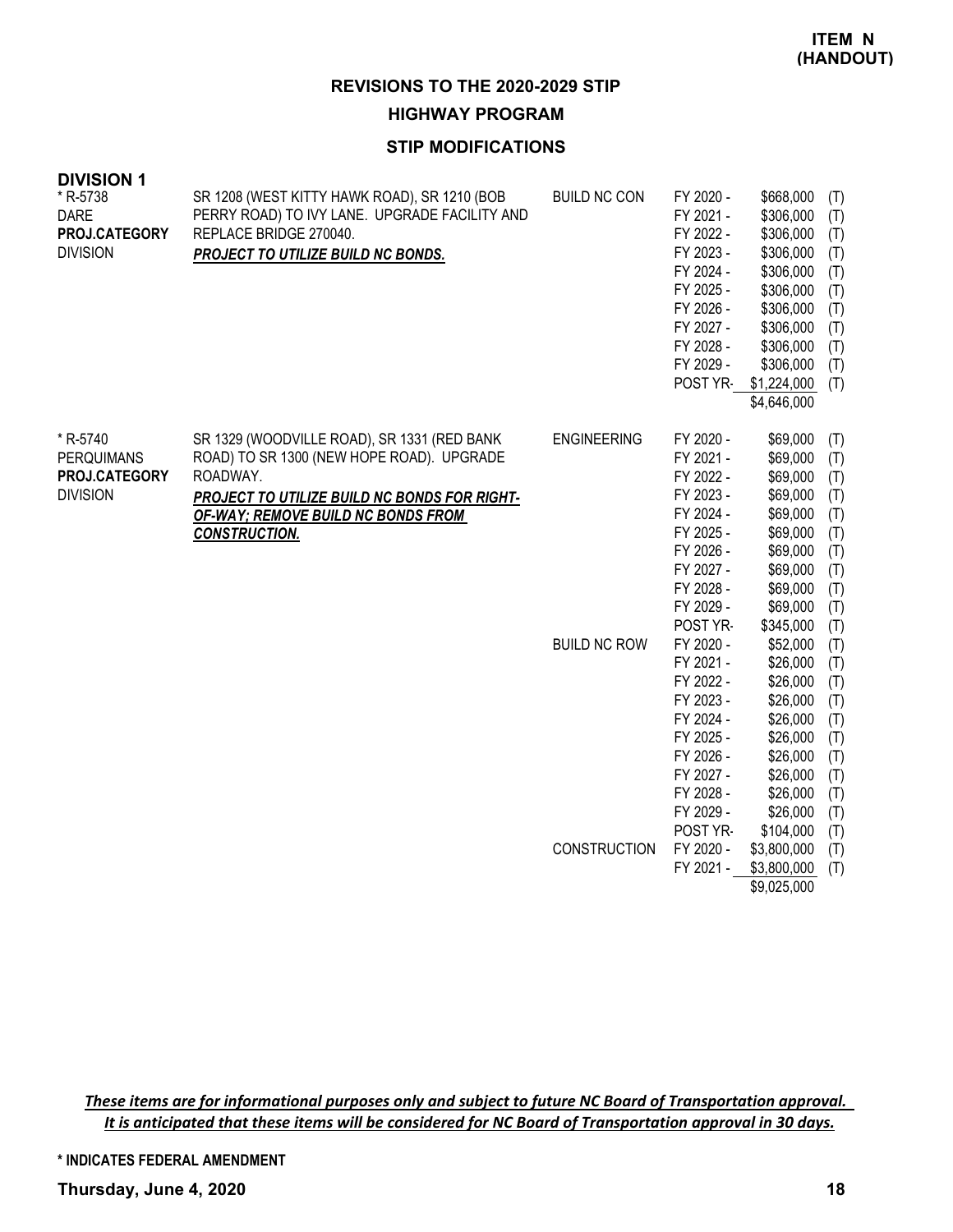**HIGHWAY PROGRAM**

#### **STIP MODIFICATIONS**

| <b>DIVISION 2</b> |                                              |                     |           |              |     |
|-------------------|----------------------------------------------|---------------------|-----------|--------------|-----|
| B-4484            | SR 1470 (MAPLE CYPRESS ROAD), BRIDGE 138 AND | <b>ENGINEERING</b>  | FY 2021 - | \$112,000    | (T) |
| <b>CRAVEN</b>     | BRIDGE 139 OVER THE NEUSE RIVER ON SR 1470.  |                     | FY 2022 - | \$112,000    | (T) |
| PROJ.CATEGORY     | TO ASSIST IN BALANCING FUNDS, DELAY          |                     | FY 2023 - | \$112,000    | (T) |
| <b>DIVISION</b>   | <b>CONSTRUCTION FROM FY 20 TO FY 21.</b>     |                     | FY 2024 - | \$112,000    | (T) |
|                   |                                              |                     | FY 2025 - | \$112,000    | (T) |
|                   |                                              |                     | FY 2026 - | \$112,000    | (T) |
|                   |                                              |                     | FY 2027 - | \$112,000    | (T) |
|                   |                                              |                     | FY 2028 - | \$112,000    | (T) |
|                   |                                              |                     | FY 2029 - | \$112,000    | (T) |
|                   |                                              |                     | POST YR-  | \$672,000    | (T) |
|                   |                                              | <b>BUILD NC CON</b> | FY 2021 - | \$600,000    | (T) |
|                   |                                              |                     | FY 2022 - | \$600,000    | (T) |
|                   |                                              |                     | FY 2023 - | \$600,000    | (T) |
|                   |                                              |                     | FY 2024 - | \$600,000    | (T) |
|                   |                                              |                     | FY 2025 - | \$600,000    | (T) |
|                   |                                              |                     | FY 2026 - | \$600,000    | (T) |
|                   |                                              |                     | FY 2027 - | \$600,000    | (T) |
|                   |                                              |                     | FY 2028 - | \$600,000    | (T) |
|                   |                                              |                     | FY 2029 - | \$600,000    | (T) |
|                   |                                              |                     | POST YR-  | \$3,600,000  | (T) |
|                   |                                              | CONSTRUCTION        | FY 2021 - | \$3,750,000  | (T) |
|                   |                                              |                     | FY 2022 - | \$3,750,000  | (T) |
|                   |                                              |                     |           | \$18,180,000 |     |
| B-5301            | NC 33, BRIDGE 87 OVER THE NORFOLK SOUTHERN   | <b>BUILD NC CON</b> | FY 2021 - | \$215,000    | (T) |
| <b>PITT</b>       | RAILROAD ON NC 33.                           |                     | FY 2022 - | \$215,000    | (T) |
| PROJ.CATEGORY     | TO ASSIST IN BALANCING FUNDS, DELAY          |                     | FY 2023 - | \$215,000    | (T) |
| <b>REGIONAL</b>   | <b>CONSTRUCTION FROM FY 20 TO FY 21.</b>     |                     | FY 2024 - | \$215,000    | (T) |
|                   |                                              |                     | FY 2025 - | \$215,000    | (T) |
|                   |                                              |                     | FY 2026 - | \$215,000    | (T) |
|                   |                                              |                     | FY 2027 - | \$215,000    | (T) |
|                   |                                              |                     | FY 2028 - | \$215,000    | (T) |
|                   |                                              |                     | FY 2029 - | \$215,000    | (T) |
|                   |                                              |                     | POST YR-  | \$1,290,000  | (T) |
|                   |                                              | CONSTRUCTION        | FY 2021 - | \$2,200,000  | (T) |
|                   |                                              |                     | FY 2022 - | \$2,200,000  | (T) |
|                   |                                              |                     |           | \$7,625,000  |     |

These items are for informational purposes only and subject to future NC Board of Transportation approval. It is anticipated that these items will be considered for NC Board of Transportation approval in 30 days.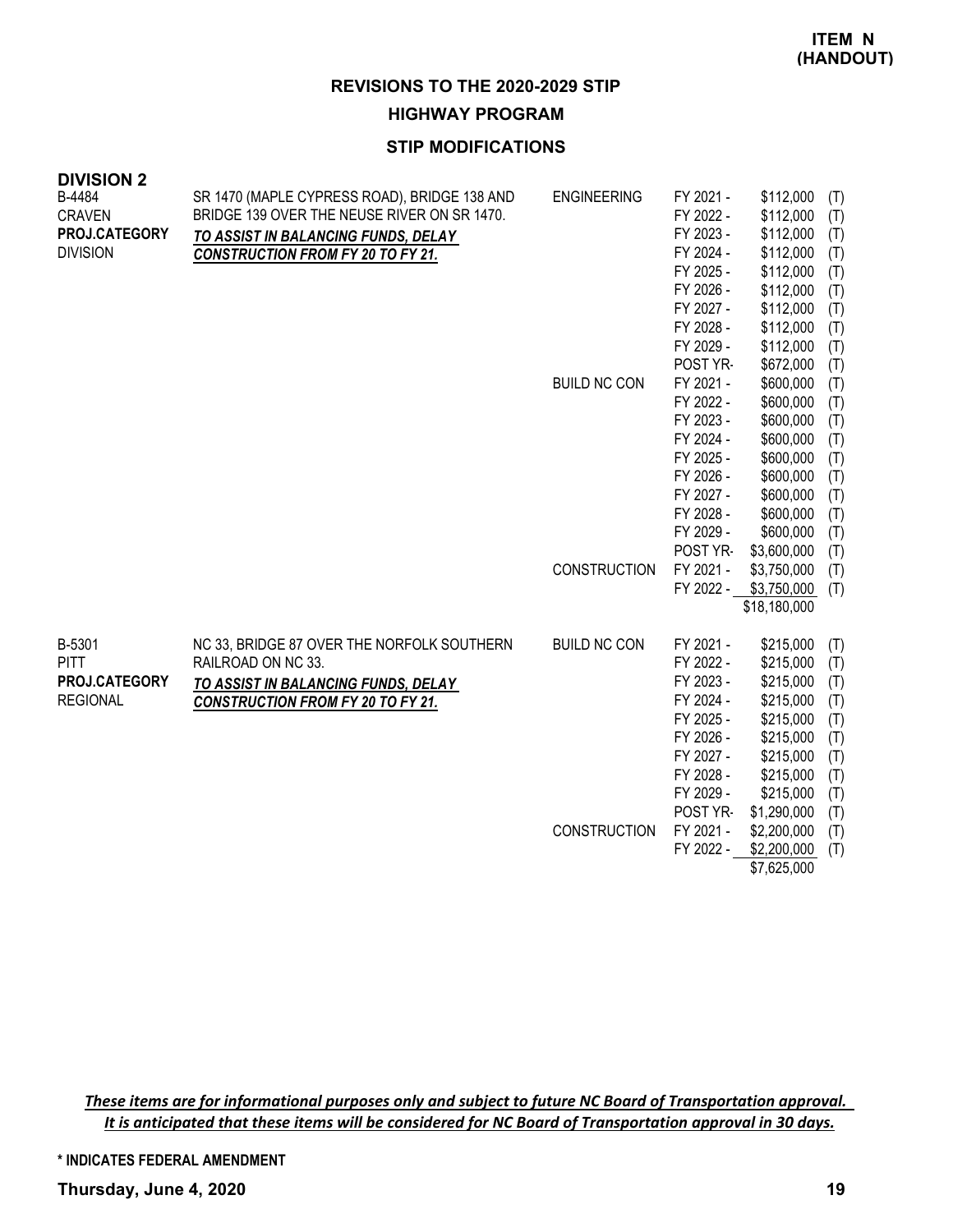#### **HIGHWAY PROGRAM**

#### **STIP MODIFICATIONS**

| <b>DIVISION 2</b><br>B-5302<br><b>BEAUFORT</b><br>PROJ.CATEGORY<br><b>REGIONAL</b> | US 17 BUSINESS, BRIDGE 3 OVER THE NORFOLK<br>SOUTHERN RAILROAD ON US 17 BUSINESS;<br>PRESERVATION OF BRIDGE NO. 25 ON US 17<br>BUSINESS OVER PAMLICO RIVER (COMBINED WITH<br>15BPR.42).<br>TO ASSIST IN BALANCING FUNDS, DELAY<br><b>CONSTRUCTION FROM FY 20 TO FY 21.</b> | <b>BUILD NC CON</b><br><b>CONSTRUCTION</b> | FY 2021 -<br>FY 2022 -<br>FY 2023 -<br>FY 2024 -<br>FY 2025 -<br>FY 2026 -<br>FY 2027 -<br>FY 2028 -<br>FY 2029 -<br><b>POST YR-</b><br>FY 2021 -<br>FY 2022 - | \$257,000<br>\$257,000<br>\$257,000<br>\$257,000<br>\$257,000<br>\$257,000<br>\$257,000<br>\$257,000<br>\$257,000<br>\$1,542,000<br>\$1,900,000<br>\$1,900,000 | (T)<br>(T)<br>(T)<br>(T)<br>(T)<br>(T)<br>(T)<br>(T)<br>(T)<br>(T)<br>(T)<br>(T) |
|------------------------------------------------------------------------------------|----------------------------------------------------------------------------------------------------------------------------------------------------------------------------------------------------------------------------------------------------------------------------|--------------------------------------------|----------------------------------------------------------------------------------------------------------------------------------------------------------------|----------------------------------------------------------------------------------------------------------------------------------------------------------------|----------------------------------------------------------------------------------|
| * B-5938<br>CARTERET<br>PROJ.CATEGORY<br><b>DIVISION</b>                           | SR 1182 (ATLANTIC BEACH CAUSEWAY),<br>REHABILITATE BRIDGE 150068 OVER BOGUE SOUND.<br>PROJECT TO UTILIZE BUILD NC BONDS.                                                                                                                                                   | <b>BUILD NC CON</b>                        | FY 2020 -<br>FY 2021 -<br>FY 2022 -<br>FY 2023 -<br>FY 2024 -<br>FY 2025 -<br>FY 2026 -<br>FY 2027 -<br>FY 2028 -<br>FY 2029 -<br>POST YR-                     | \$7,655,000<br>\$826,000<br>\$413,000<br>\$413,000<br>\$413,000<br>\$413,000<br>\$413,000<br>\$413,000<br>\$413,000<br>\$413,000<br>\$413,000<br>\$1,652,000   | (T)<br>(T)<br>(T)<br>(T)<br>(T)<br>(T)<br>(T)<br>(T)<br>(T)<br>(T)<br>(T)        |

\$6,195,000

These items are for informational purposes only and subject to future NC Board of Transportation approval. It is anticipated that these items will be considered for NC Board of Transportation approval in 30 days.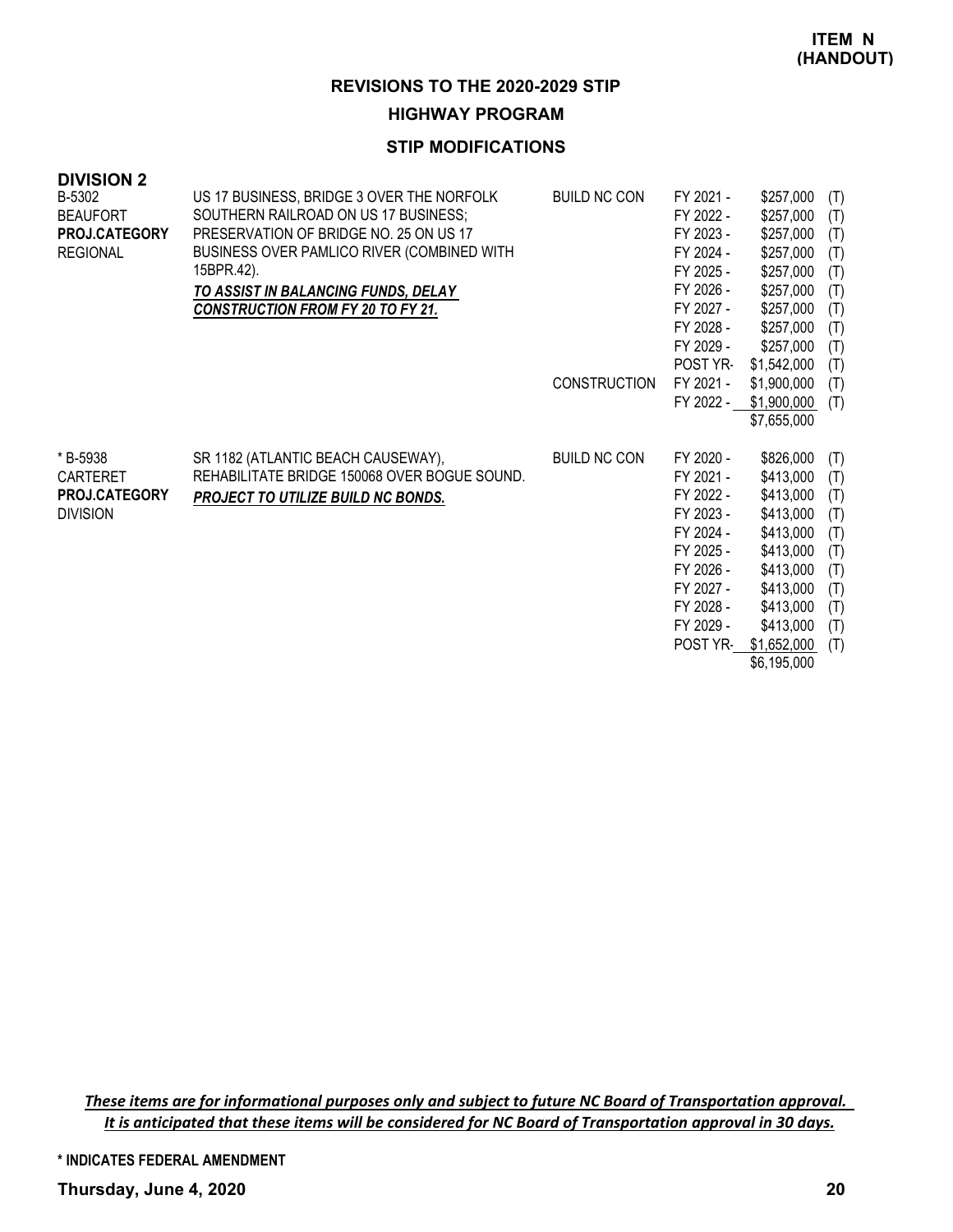**HIGHWAY PROGRAM**

## **STIP MODIFICATIONS**

| <b>DIVISION 2</b> |  |
|-------------------|--|
|-------------------|--|

| א וטוטוע<br>R-2513A<br><b>CRAVEN</b><br>PROJ.CATEGORY<br><b>DIVISION</b> | US 17, NC 43 TO SR 1438 (SPRUILL TOWN ROAD).<br>TO ALLOW ADDITIONAL TIME FOR PLANNING AND<br><b>DESIGN, DELAY RIGHT-OF-WAY FROM FY 20 TO FY 21.</b> | <b>ENGINEERING</b>  | FY 2021 -<br>FY 2022 -<br>FY 2023 -<br>FY 2024 -<br>FY 2025 -<br>FY 2026 -<br>FY 2027 -<br>FY 2028 -<br>FY 2029 - | \$120,000<br>\$120,000<br>\$120,000<br>\$120,000<br>\$120,000<br>\$120,000<br>\$120,000<br>\$120,000<br>\$120,000 | (T)<br>(T)<br>(T)<br>(T)<br>(T)<br>(T)<br>(T)<br>(T)<br>(T) |
|--------------------------------------------------------------------------|-----------------------------------------------------------------------------------------------------------------------------------------------------|---------------------|-------------------------------------------------------------------------------------------------------------------|-------------------------------------------------------------------------------------------------------------------|-------------------------------------------------------------|
|                                                                          |                                                                                                                                                     | <b>BUILD NC ROW</b> | POST YR-<br>FY 2021 -                                                                                             | \$720,000<br>\$172,000                                                                                            | (T)<br>(T)                                                  |
|                                                                          |                                                                                                                                                     |                     | FY 2022 -<br>FY 2023 -                                                                                            | \$172,000<br>\$172,000                                                                                            | (T)<br>(T)                                                  |
|                                                                          |                                                                                                                                                     |                     | FY 2024 -                                                                                                         | \$172,000                                                                                                         | (T)                                                         |
|                                                                          |                                                                                                                                                     |                     | FY 2025 -                                                                                                         | \$172,000                                                                                                         | (T)                                                         |
|                                                                          |                                                                                                                                                     |                     | FY 2026 -                                                                                                         | \$172,000                                                                                                         | (T)                                                         |
|                                                                          |                                                                                                                                                     |                     | FY 2027 -                                                                                                         | \$172,000                                                                                                         | (T)                                                         |
|                                                                          |                                                                                                                                                     |                     | FY 2028 -                                                                                                         | \$172,000                                                                                                         | (T)                                                         |
|                                                                          |                                                                                                                                                     |                     | FY 2029 -                                                                                                         | \$172,000                                                                                                         | (T)                                                         |
|                                                                          |                                                                                                                                                     |                     | POST YR-                                                                                                          | \$1,032,000                                                                                                       | (T)                                                         |
|                                                                          |                                                                                                                                                     | RIGHT-OF-WAY        | FY 2021 -                                                                                                         | \$400,000                                                                                                         | (T)                                                         |
|                                                                          |                                                                                                                                                     |                     | FY 2022 -                                                                                                         | \$2,200,000                                                                                                       | (T)                                                         |
|                                                                          |                                                                                                                                                     | <b>UTILITIES</b>    | FY 2021 -                                                                                                         | \$300,000                                                                                                         | (T)                                                         |
|                                                                          |                                                                                                                                                     |                     | FY 2022 -                                                                                                         | \$300,000                                                                                                         | (T)                                                         |
|                                                                          |                                                                                                                                                     | <b>CONSTRUCTION</b> | FY 2024 -                                                                                                         | \$3,075,000                                                                                                       | (T)                                                         |
|                                                                          |                                                                                                                                                     |                     | FY 2025 -                                                                                                         | \$3,075,000                                                                                                       | (T)                                                         |
|                                                                          |                                                                                                                                                     |                     |                                                                                                                   |                                                                                                                   |                                                             |

FY 2026 - \$3,075,000 (T) FY 2027 - \$3,075,000 (T) \$19,880,000

These items are for informational purposes only and subject to future NC Board of Transportation approval. It is anticipated that these items will be considered for NC Board of Transportation approval in 30 days.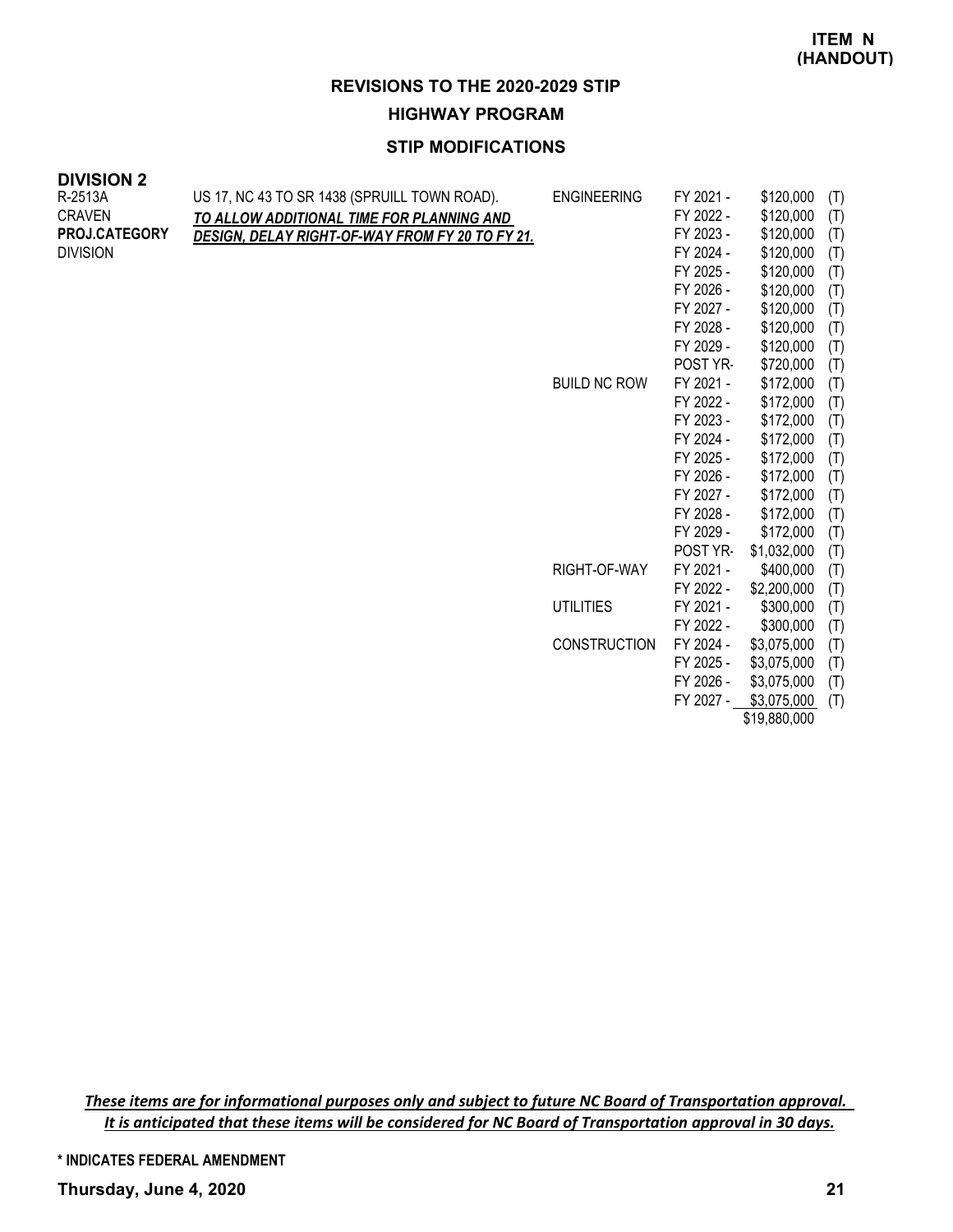#### **HIGHWAY PROGRAM**

#### **STIP MODIFICATIONS**

| <b>DIVISION 2</b> |  |
|-------------------|--|
| R-3403B           |  |
| <b>CRAVEN</b>     |  |

| US 17, SR 1433 (ANTIOCH ROAD) TO NC 43.         | <b>ENGINEERING</b>  | FY 2021 -                                                                      | \$197,000                                                                                                                                                                                                                                                                                                          | (T)                                                                                                                                                                                                                                                                                                                                                                                                                  |
|-------------------------------------------------|---------------------|--------------------------------------------------------------------------------|--------------------------------------------------------------------------------------------------------------------------------------------------------------------------------------------------------------------------------------------------------------------------------------------------------------------|----------------------------------------------------------------------------------------------------------------------------------------------------------------------------------------------------------------------------------------------------------------------------------------------------------------------------------------------------------------------------------------------------------------------|
| TO ALLOW ADDITIONAL TIME FOR PLANNING AND       |                     | FY 2022 -                                                                      | \$197,000                                                                                                                                                                                                                                                                                                          | (T)                                                                                                                                                                                                                                                                                                                                                                                                                  |
| DESIGN, DELAY RIGHT-OF-WAY FROM FY 20 TO FY 21. |                     | FY 2023 -                                                                      | \$197,000                                                                                                                                                                                                                                                                                                          | (T)                                                                                                                                                                                                                                                                                                                                                                                                                  |
|                                                 |                     | FY 2024 -                                                                      | \$197,000                                                                                                                                                                                                                                                                                                          | (T)                                                                                                                                                                                                                                                                                                                                                                                                                  |
|                                                 |                     | FY 2025 -                                                                      | \$197,000                                                                                                                                                                                                                                                                                                          | (T)                                                                                                                                                                                                                                                                                                                                                                                                                  |
|                                                 |                     |                                                                                | \$197,000                                                                                                                                                                                                                                                                                                          | (T)                                                                                                                                                                                                                                                                                                                                                                                                                  |
|                                                 |                     |                                                                                |                                                                                                                                                                                                                                                                                                                    | (T)                                                                                                                                                                                                                                                                                                                                                                                                                  |
|                                                 |                     |                                                                                |                                                                                                                                                                                                                                                                                                                    | (T)                                                                                                                                                                                                                                                                                                                                                                                                                  |
|                                                 |                     |                                                                                |                                                                                                                                                                                                                                                                                                                    | (T)                                                                                                                                                                                                                                                                                                                                                                                                                  |
|                                                 |                     |                                                                                |                                                                                                                                                                                                                                                                                                                    | (T)                                                                                                                                                                                                                                                                                                                                                                                                                  |
|                                                 |                     |                                                                                |                                                                                                                                                                                                                                                                                                                    | (T)                                                                                                                                                                                                                                                                                                                                                                                                                  |
|                                                 |                     |                                                                                |                                                                                                                                                                                                                                                                                                                    | (T)                                                                                                                                                                                                                                                                                                                                                                                                                  |
|                                                 |                     |                                                                                |                                                                                                                                                                                                                                                                                                                    | (T)                                                                                                                                                                                                                                                                                                                                                                                                                  |
|                                                 |                     |                                                                                |                                                                                                                                                                                                                                                                                                                    | (T)                                                                                                                                                                                                                                                                                                                                                                                                                  |
|                                                 |                     |                                                                                |                                                                                                                                                                                                                                                                                                                    | (T)                                                                                                                                                                                                                                                                                                                                                                                                                  |
|                                                 |                     |                                                                                |                                                                                                                                                                                                                                                                                                                    | (T)                                                                                                                                                                                                                                                                                                                                                                                                                  |
|                                                 |                     |                                                                                |                                                                                                                                                                                                                                                                                                                    | (T)                                                                                                                                                                                                                                                                                                                                                                                                                  |
|                                                 |                     |                                                                                |                                                                                                                                                                                                                                                                                                                    | (T)                                                                                                                                                                                                                                                                                                                                                                                                                  |
|                                                 |                     |                                                                                |                                                                                                                                                                                                                                                                                                                    | (T)                                                                                                                                                                                                                                                                                                                                                                                                                  |
|                                                 |                     |                                                                                |                                                                                                                                                                                                                                                                                                                    | (T)                                                                                                                                                                                                                                                                                                                                                                                                                  |
|                                                 |                     |                                                                                |                                                                                                                                                                                                                                                                                                                    | (T)<br>(T)                                                                                                                                                                                                                                                                                                                                                                                                           |
|                                                 |                     |                                                                                |                                                                                                                                                                                                                                                                                                                    | (T)                                                                                                                                                                                                                                                                                                                                                                                                                  |
|                                                 |                     |                                                                                |                                                                                                                                                                                                                                                                                                                    | (T)                                                                                                                                                                                                                                                                                                                                                                                                                  |
|                                                 |                     |                                                                                |                                                                                                                                                                                                                                                                                                                    | (T)                                                                                                                                                                                                                                                                                                                                                                                                                  |
|                                                 |                     |                                                                                |                                                                                                                                                                                                                                                                                                                    | (T)                                                                                                                                                                                                                                                                                                                                                                                                                  |
|                                                 |                     |                                                                                |                                                                                                                                                                                                                                                                                                                    | (T)                                                                                                                                                                                                                                                                                                                                                                                                                  |
|                                                 |                     |                                                                                |                                                                                                                                                                                                                                                                                                                    | (T)                                                                                                                                                                                                                                                                                                                                                                                                                  |
|                                                 |                     |                                                                                |                                                                                                                                                                                                                                                                                                                    | (T)                                                                                                                                                                                                                                                                                                                                                                                                                  |
|                                                 |                     | FY 2029 -                                                                      |                                                                                                                                                                                                                                                                                                                    | (T)                                                                                                                                                                                                                                                                                                                                                                                                                  |
|                                                 |                     |                                                                                |                                                                                                                                                                                                                                                                                                                    | (T)                                                                                                                                                                                                                                                                                                                                                                                                                  |
|                                                 | <b>CONSTRUCTION</b> | FY 2024 -                                                                      | \$1,585,000                                                                                                                                                                                                                                                                                                        | (T)                                                                                                                                                                                                                                                                                                                                                                                                                  |
|                                                 |                     | FY 2025 -                                                                      | \$10,039,000                                                                                                                                                                                                                                                                                                       | (T)                                                                                                                                                                                                                                                                                                                                                                                                                  |
|                                                 |                     |                                                                                |                                                                                                                                                                                                                                                                                                                    | (T)                                                                                                                                                                                                                                                                                                                                                                                                                  |
|                                                 |                     |                                                                                |                                                                                                                                                                                                                                                                                                                    | (T)                                                                                                                                                                                                                                                                                                                                                                                                                  |
|                                                 |                     |                                                                                | \$63,806,000                                                                                                                                                                                                                                                                                                       |                                                                                                                                                                                                                                                                                                                                                                                                                      |
|                                                 |                     | <b>BUILD NC ROW</b><br>RIGHT-OF-WAY<br><b>UTILITIES</b><br><b>BUILD NC CON</b> | FY 2026 -<br>FY 2027 -<br>FY 2028 -<br>FY 2029 -<br>POST YR-<br>FY 2021 -<br>FY 2022 -<br>FY 2023 -<br>FY 2024 -<br>FY 2025 -<br>FY 2026 -<br>FY 2027 -<br>FY 2028 -<br>FY 2029 -<br>POST YR-<br>FY 2021 -<br>FY 2022 -<br>FY 2021 -<br>FY 2022 -<br>FY 2024 -<br>FY 2025 -<br>FY 2026 -<br>FY 2027 -<br>FY 2028 - | \$197,000<br>\$197,000<br>\$197,000<br>\$1,182,000<br>\$257,000<br>\$257,000<br>\$257,000<br>\$257,000<br>\$257,000<br>\$257,000<br>\$257,000<br>\$257,000<br>\$257,000<br>\$1,542,000<br>\$1,900,000<br>\$1,900,000<br>\$450,000<br>\$450,000<br>\$1,373,000<br>\$1,373,000<br>\$1,373,000<br>\$1,373,000<br>\$1,373,000<br>\$1,373,000<br>POST YR \$12,357,000<br>FY 2026 - \$10,039,000<br>FY 2027 - \$10,038,000 |

These items are for informational purposes only and subject to future NC Board of Transportation approval. It is anticipated that these items will be considered for NC Board of Transportation approval in 30 days.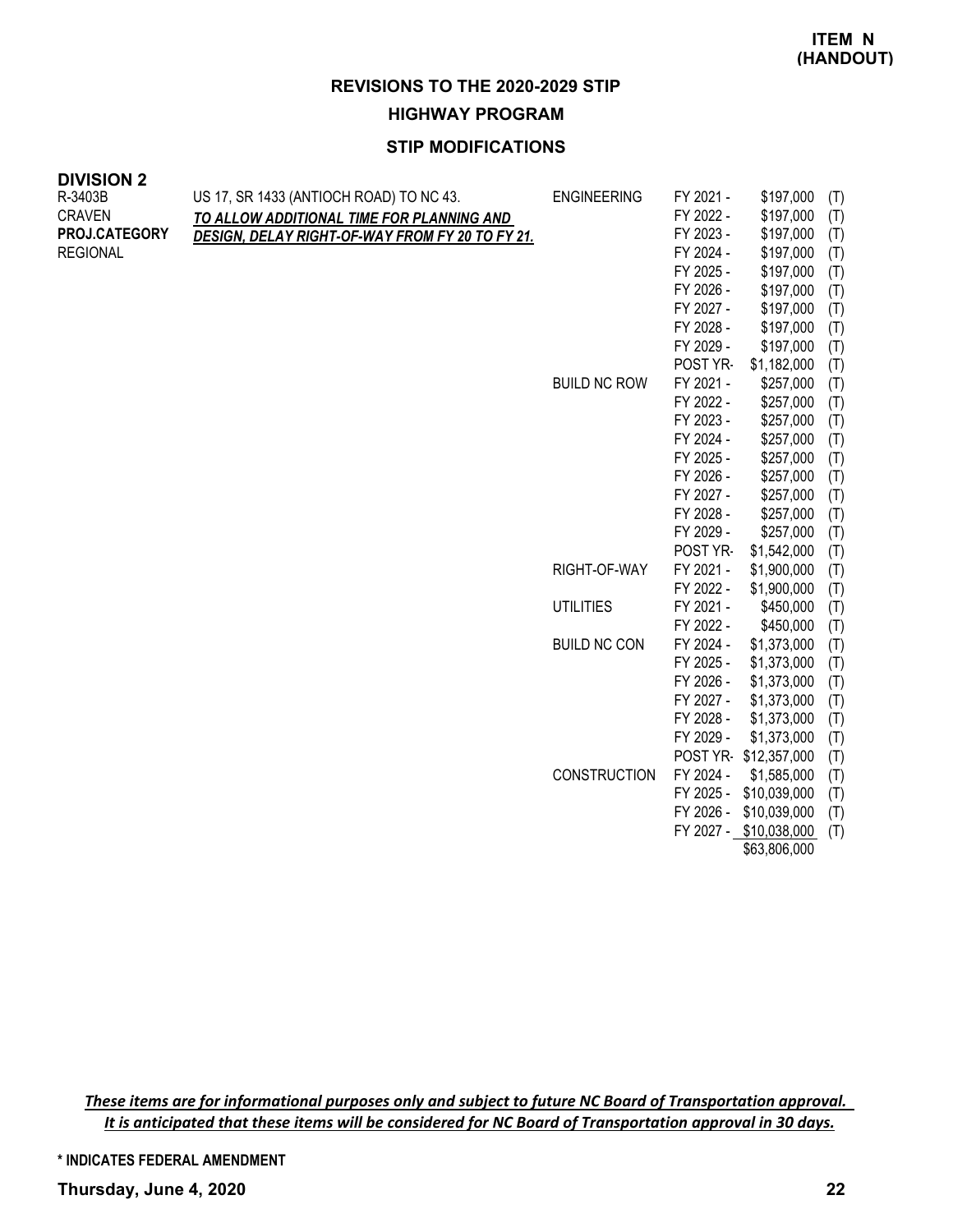#### **HIGHWAY PROGRAM**

### **STIP MODIFICATIONS**

| <b>DIVISION 2</b><br>* R-5703<br><b>LENOIR</b><br><b>PROJ.CATEGORY</b><br><b>REGIONAL</b> | NC 148 (CF HARVEY PARKWAY), NC 58 TO NC 11.<br>CONSTRUCT MULTI-LANE FACILITY ON NEW LOCATION.<br>PROJECT TO UTILIZE BUILD NC BONDS.                                                                                                  | <b>BUILD NC CON</b><br><b>CONSTRUCTION</b> | FY 2020 -<br>FY 2021 -<br>FY 2022 -<br>FY 2023 -<br>FY 2024 -<br>FY 2025 -<br>FY 2026 -<br>FY 2027 -<br>FY 2028 -<br>FY 2029 -<br>POST YR- | \$6,170,000<br>\$3,085,000<br>\$3,085,000<br>\$3,085,000<br>\$3,085,000<br>\$3,085,000<br>\$3,085,000<br>\$3,085,000<br>\$3,085,000<br>\$3,085,000<br>\$12,340,000<br>FY 2020 - \$28,334,000<br>\$74,609,000 | (T)<br>(T)<br>(T)<br>(T)<br>(T)<br>(T)<br>(T)<br>(T)<br>(T)<br>(T)<br>(T)<br>(T) |
|-------------------------------------------------------------------------------------------|--------------------------------------------------------------------------------------------------------------------------------------------------------------------------------------------------------------------------------------|--------------------------------------------|--------------------------------------------------------------------------------------------------------------------------------------------|--------------------------------------------------------------------------------------------------------------------------------------------------------------------------------------------------------------|----------------------------------------------------------------------------------|
| U-5785<br><b>PITT</b><br><b>PROJ.CATEGORY</b><br><b>DIVISION</b>                          | SR 1708 (FIRETOWER ROAD), WEST OF EAST<br>ARLINGTON BOULEVARD TO SR 1704 (FOURTEENTH<br>STREET) IN GREENVILLE. WIDEN TO MULTI-LANES.<br>TO ALLOW ADDITIONAL TIME FOR PLANNING AND<br>DESIGN, DELAY RIGHT-OF-WAY FROM FY 20 TO FY 21. | RIGHT-OF-WAY<br><b>CONSTRUCTION</b>        | FY 2021 -<br>FY 2022 -<br>FY 2024 -<br>FY 2025 -<br>FY 2026 -                                                                              | \$8,500,000<br>\$8,500,000<br>\$1,520,000<br>\$1,520,000<br>\$1,520,000<br>\$21,560,000                                                                                                                      | (T)<br>(T)<br>(T)<br>(T)<br>(T)                                                  |
| U-5870<br><b>PITT</b><br><b>PROJ.CATEGORY</b><br><b>DIVISION</b>                          | SR 1708 (FIRETOWER ROAD), SR 1704 (FOURTEENTH<br>STREET) TO NC 33 (EAST 10TH STREET) IN<br><b>GREENVILLE. WIDEN TO MULTI-LANES.</b><br>TO ALLOW ADDITIONAL TIME FOR PLANNING AND<br>DESIGN, DELAY RIGHT-OF-WAY FROM FY 20 TO FY 21.  | RIGHT-OF-WAY<br><b>CONSTRUCTION</b>        | FY 2021 -<br>FY 2022 -<br>FY 2024 -<br>FY 2025 -<br>FY 2026 -                                                                              | \$5,750,000<br>\$5,750,000<br>\$5,852,000<br>\$5,852,000<br>\$5,852,000                                                                                                                                      | (T)<br>(T)<br>(T)<br>(T)<br>(T)                                                  |

FY 2026 - \$5,852,000 (T)

\$29,056,000

These items are for informational purposes only and subject to future NC Board of Transportation approval. It is anticipated that these items will be considered for NC Board of Transportation approval in 30 days.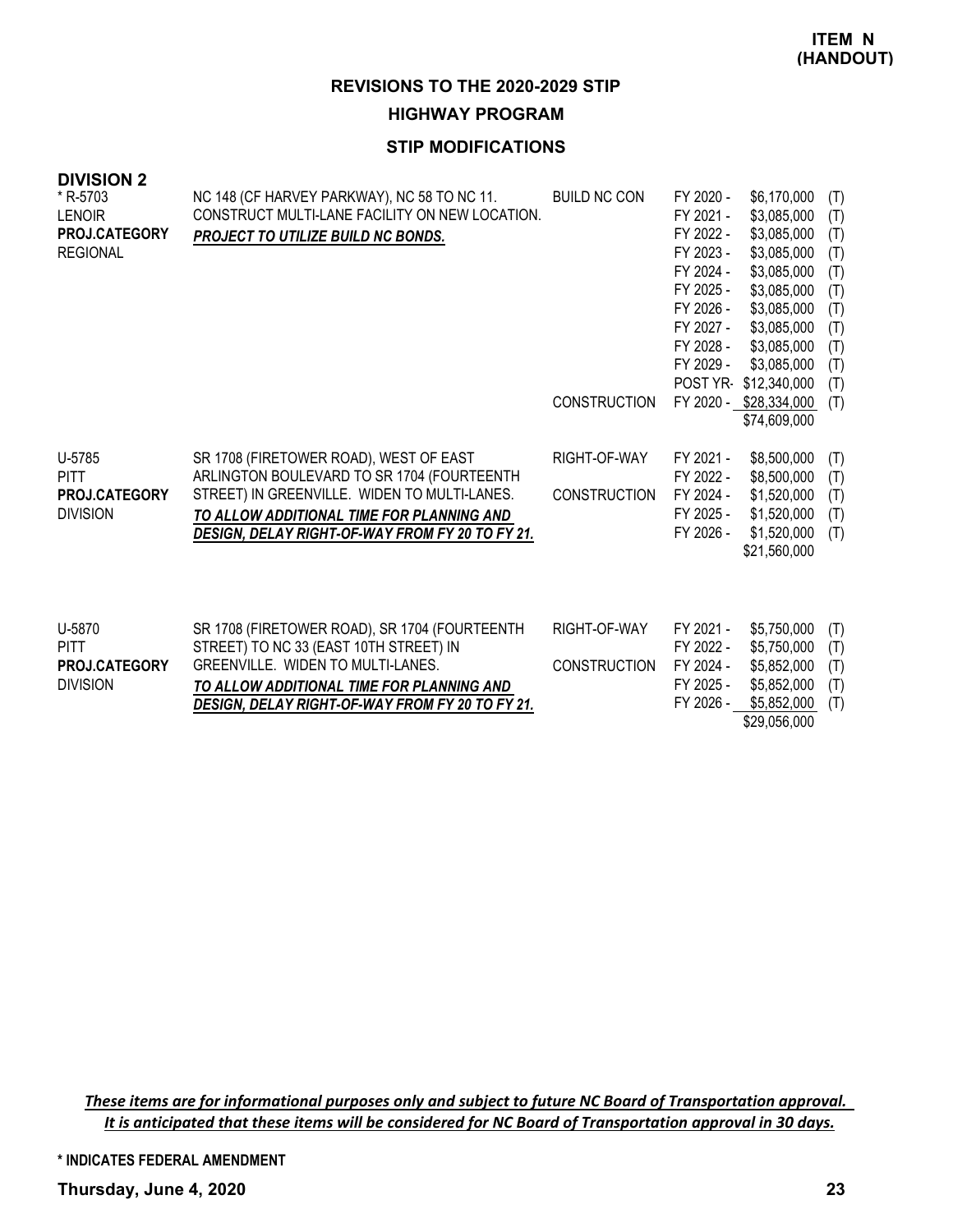FY 2022 - \$1,050,000 (T) \$4,545,000

#### **REVISIONS TO THE 2020-2029 STIP**

**HIGHWAY PROGRAM**

## **STIP MODIFICATIONS**

| <b>DIVISION 3</b>    |                                             |                     |           |             |     |
|----------------------|---------------------------------------------|---------------------|-----------|-------------|-----|
| B-5534               | NC 11/NC 111, BRIDGE 300082 OVER BURNT COAT | <b>ENGINEERING</b>  | FY 2021 - | \$34,000    | (T) |
| <b>DUPLIN</b>        | CREEK ON NC 11/NC 111.                      |                     | FY 2022 - | \$34,000    | (T) |
| <b>PROJ.CATEGORY</b> | TO ASSIST IN BALANCING FUNDS, DELAY         |                     | FY 2023 - | \$34,000    | (T) |
| <b>REGIONAL</b>      | <b>CONSTRUCTION FROM FY 20 TO FY 21.</b>    |                     | FY 2024 - | \$34,000    | (T) |
|                      |                                             |                     | FY 2025 - | \$34,000    | (T) |
|                      |                                             |                     | FY 2026 - | \$34,000    | (T) |
|                      |                                             |                     | FY 2027 - | \$34,000    | (T) |
|                      |                                             |                     | FY 2028 - | \$34,000    | (T) |
|                      |                                             |                     | FY 2029 - | \$34,000    | (T) |
|                      |                                             |                     | POST YR-  | \$204,000   | (T) |
|                      |                                             | <b>BUILD NC CON</b> | FY 2021 - | \$129,000   | (T) |
|                      |                                             |                     | FY 2022 - | \$129,000   | (T) |
|                      |                                             |                     | FY 2023 - | \$129,000   | (T) |
|                      |                                             |                     | FY 2024 - | \$129,000   | (T) |
|                      |                                             |                     | FY 2025 - | \$129,000   | (T) |
|                      |                                             |                     | FY 2026 - | \$129,000   | (T) |
|                      |                                             |                     | FY 2027 - | \$129,000   | (T) |
|                      |                                             |                     | FY 2028 - | \$129,000   | (T) |
|                      |                                             |                     | FY 2029 - | \$129,000   | (T) |
|                      |                                             |                     | POST YR-  | \$774,000   | (T) |
|                      |                                             | <b>CONSTRUCTION</b> | FY 2021 - | \$1,050,000 | (T) |

These items are for informational purposes only and subject to future NC Board of Transportation approval. It is anticipated that these items will be considered for NC Board of Transportation approval in 30 days.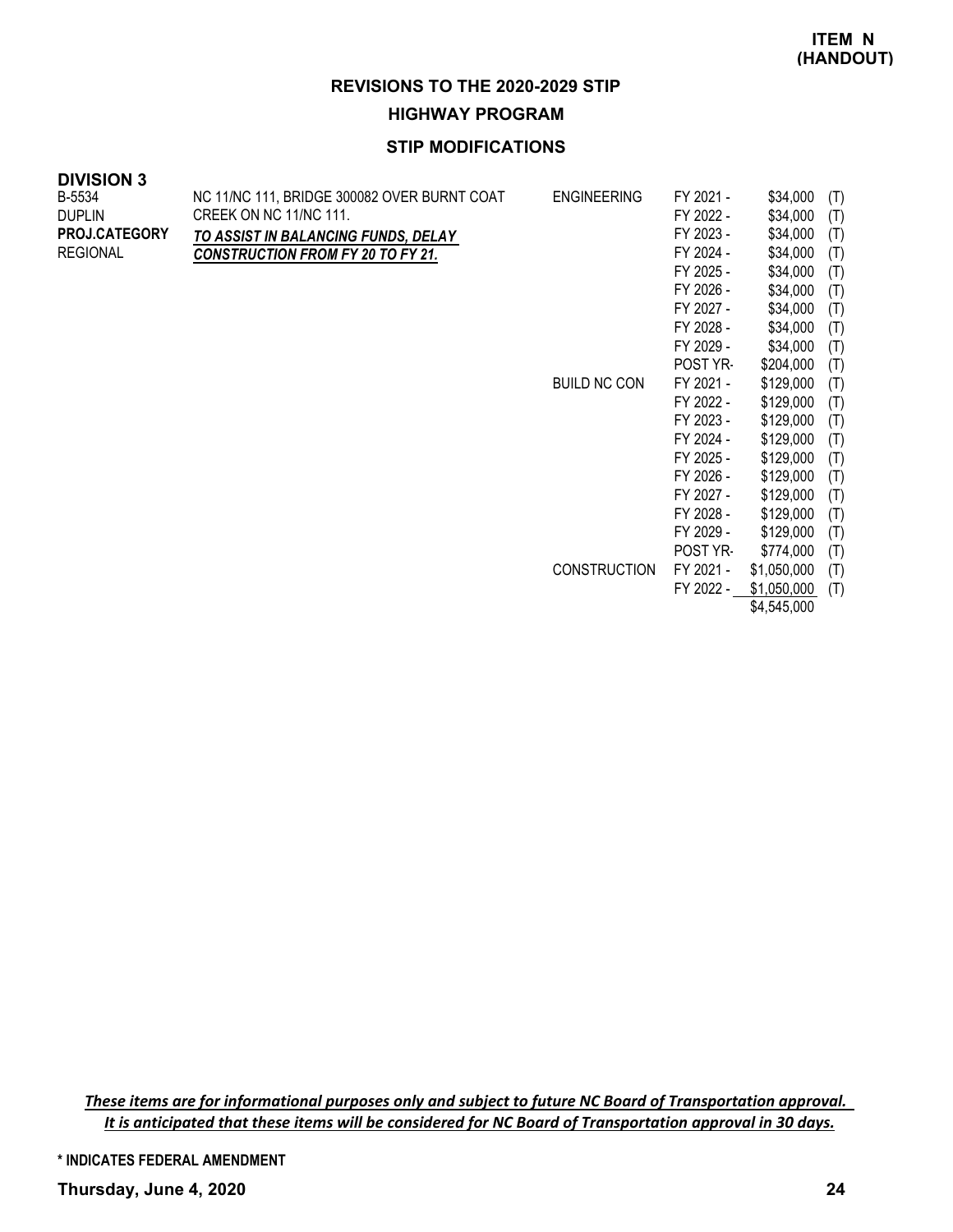# **HIGHWAY PROGRAM**

## **STIP MODIFICATIONS**

| ט ווטוטוען<br>B-5639<br><b>DUPLIN</b><br><b>PROJ.CATEGORY</b><br><b>REGIONAL</b> | NC 11, BRIDGE 36 OVER MAXWELL CREEK ON NC 11.<br>TO ASSIST IN BALANCING FUNDS, DELAY<br><b>CONSTRUCTION FROM FY 20 TO FY 21.</b>                                                                                      | <b>ENGINEERING</b><br>RIGHT-OF-WAY<br><b>BUILD NC CON</b><br><b>CONSTRUCTION</b> | FY 2021 -<br>FY 2022 -<br>FY 2023 -<br>FY 2024 -<br>FY 2025 -<br>FY 2026 -<br>FY 2027 -<br>FY 2028 -<br>FY 2029 -<br>POST YR-<br>FY 2020 -<br>FY 2021 -<br>FY 2022 -<br>FY 2023 -<br>FY 2024 -<br>FY 2025 -<br>FY 2026 -<br>FY 2027 -<br>FY 2028 -<br>FY 2029 -<br>POST YR-<br>FY 2021 -<br>FY 2022 - | \$17,000<br>\$17,000<br>\$17,000<br>\$17,000<br>\$17,000<br>\$17,000<br>\$17,000<br>\$17,000<br>\$17,000<br>\$102,000<br>\$56,000<br>\$129,000<br>\$129,000<br>\$129,000<br>\$129,000<br>\$129,000<br>\$129,000<br>\$129,000<br>\$129,000<br>\$129,000<br>\$774,000<br>\$925,000<br>\$925,000 | (T)<br>(T)<br>(T)<br>(T)<br>(T)<br>(T)<br>(T)<br>(T)<br>(T)<br>(T)<br>(HFB)<br>(T)<br>(T)<br>(T)<br>(T)<br>(T)<br>(T)<br>(T)<br>(T)<br>(T)<br>(T)<br>(T)<br>(T) |
|----------------------------------------------------------------------------------|-----------------------------------------------------------------------------------------------------------------------------------------------------------------------------------------------------------------------|----------------------------------------------------------------------------------|-------------------------------------------------------------------------------------------------------------------------------------------------------------------------------------------------------------------------------------------------------------------------------------------------------|-----------------------------------------------------------------------------------------------------------------------------------------------------------------------------------------------------------------------------------------------------------------------------------------------|-----------------------------------------------------------------------------------------------------------------------------------------------------------------|
|                                                                                  |                                                                                                                                                                                                                       |                                                                                  |                                                                                                                                                                                                                                                                                                       | \$4,096,000                                                                                                                                                                                                                                                                                   |                                                                                                                                                                 |
| U-5910<br><b>BRUNSWICK</b><br>PROJ.CATEGORY<br><b>DIVISION</b>                   | VARIOUS, GRAND STRAND AREA TRANSPORTATION<br>STUDY METROPOLITAN PLANNING ORGANIZATION<br>PLANNING (PL) SUPPLEMENT.<br>TO MATCH SCHEDULE PROVIDED BY MPO, DELAY<br><b>PRELIMINARY ENGINEERING FROM FY 20 TO FY 21.</b> | <b>PLANNING</b>                                                                  | FY 2021 -<br>FY 2021 -                                                                                                                                                                                                                                                                                | \$32,000<br>\$8,000<br>\$40,000                                                                                                                                                                                                                                                               | (BGDA)<br>(L)                                                                                                                                                   |

These items are for informational purposes only and subject to future NC Board of Transportation approval. It is anticipated that these items will be considered for NC Board of Transportation approval in 30 days.

**\* INDICATES FEDERAL AMENDMENT**

**Thursday, June 4, 2020 25**

**DIVISION 3**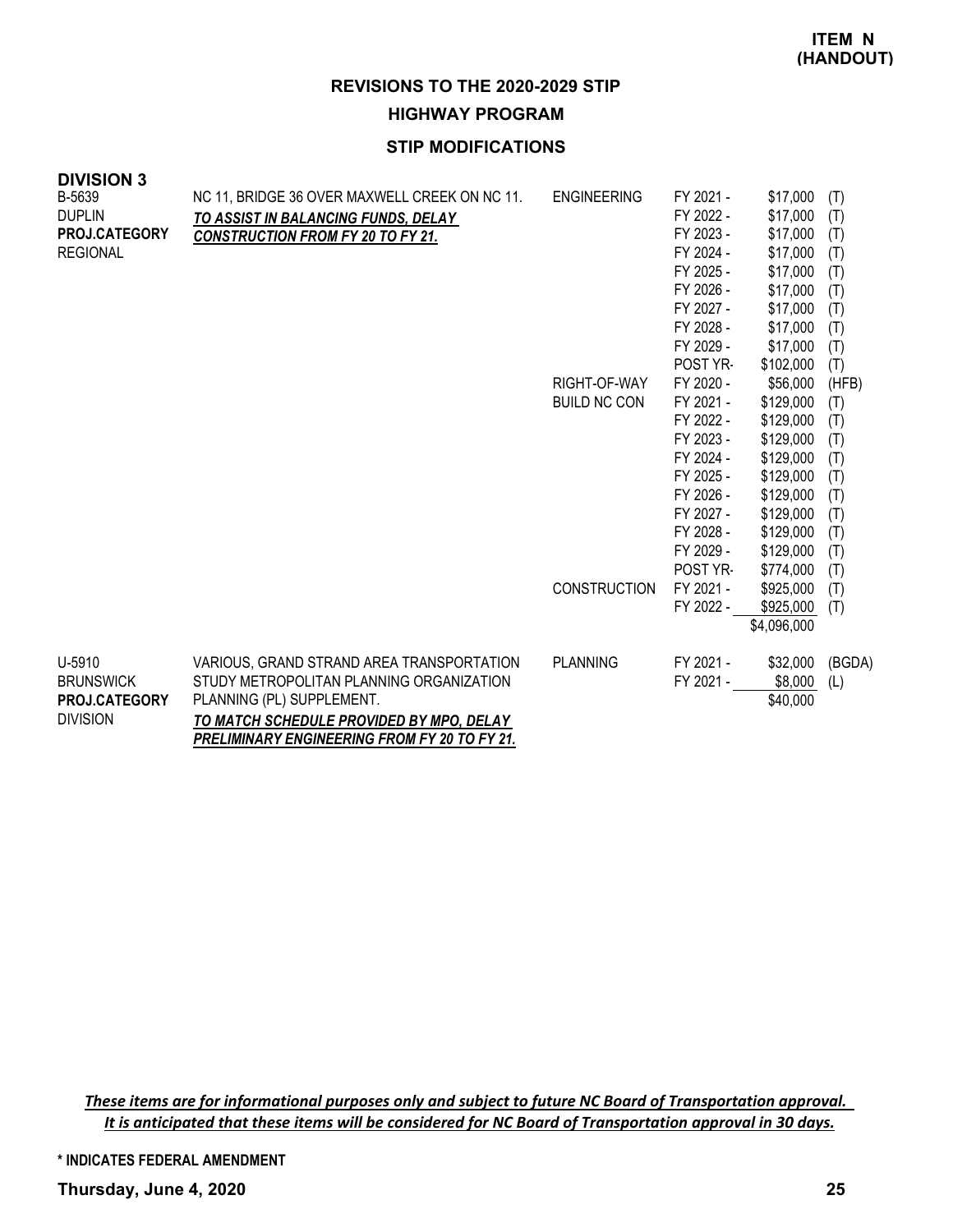# **HIGHWAY PROGRAM**

# **STIP MODIFICATIONS**

| <b>DIVISION 4</b><br>BR-0036<br><b>NASH</b><br>PROJ.CATEGORY<br><b>REGIONAL</b> | NC 33, BRIDGE 630041 ON NC 33 OVER I-95.<br>TO ASSIST IN BALANCING FUNDS, DELAY<br><b>CONSTRUCTION FROM FY 20 TO FY 21.</b>  | <b>ENGINEERING</b><br><b>BUILD NC CON</b><br>CONSTRUCTION | FY 2021 -<br>FY 2022 -<br>FY 2023 -<br>FY 2024 -<br>FY 2025 -<br>FY 2026 -<br>FY 2027 -<br>FY 2028 -<br>FY 2029 -<br>POST YR-<br>FY 2021 -<br>FY 2022 -<br>FY 2023 -<br>FY 2024 -<br>FY 2025 -<br>FY 2026 -<br>FY 2027 -<br>FY 2028 -<br>FY 2029 -<br>POST YR-<br>FY 2021 -<br>FY 2022 - | \$26,000<br>\$26,000<br>\$26,000<br>\$26,000<br>\$26,000<br>\$26,000<br>\$26,000<br>\$26,000<br>\$26,000<br>\$156,000<br>\$215,000<br>\$215,000<br>\$215,000<br>\$215,000<br>\$215,000<br>\$215,000<br>\$215,000<br>\$215,000<br>\$215,000<br>\$1,290,000<br>\$1,100,000<br>\$1,100,000<br>\$5,815,000 | (T)<br>(T)<br>(T)<br>(T)<br>(T)<br>(T)<br>(T)<br>(T)<br>(T)<br>(T)<br>(T)<br>(T)<br>(T)<br>(T)<br>(T)<br>(T)<br>(T)<br>(T)<br>(T)<br>(T)<br>(T)<br>(T) |
|---------------------------------------------------------------------------------|------------------------------------------------------------------------------------------------------------------------------|-----------------------------------------------------------|------------------------------------------------------------------------------------------------------------------------------------------------------------------------------------------------------------------------------------------------------------------------------------------|--------------------------------------------------------------------------------------------------------------------------------------------------------------------------------------------------------------------------------------------------------------------------------------------------------|--------------------------------------------------------------------------------------------------------------------------------------------------------|
| BR-0039<br><b>NASH</b><br>PROJ.CATEGORY<br><b>DIVISION</b>                      | SR 1510, BRIDGE 224 ON SR 1510 OVER I-95.<br>TO ASSIST IN BALANCING FUNDS, DELAY<br><b>CONSTRUCTION FROM FY 20 TO FY 21.</b> | <b>ENGINEERING</b><br><b>BUILD NC CON</b><br>CONSTRUCTION | FY 2021 -<br>FY 2022 -<br>FY 2023 -<br>FY 2024 -<br>FY 2025 -<br>FY 2026 -<br>FY 2027 -<br>FY 2028 -<br>FY 2029 -<br>POST YR-<br>FY 2021 -<br>FY 2022 -<br>FY 2023 -<br>FY 2024 -<br>FY 2025 -<br>FY 2026 -<br>FY 2027 -<br>FY 2028 -<br>FY 2029 -<br>POST YR-<br>FY 2021 -<br>FY 2022 - | \$26,000<br>\$26,000<br>\$26,000<br>\$26,000<br>\$26,000<br>\$26,000<br>\$26,000<br>\$26,000<br>\$26,000<br>\$156,000<br>\$215,000<br>\$215,000<br>\$215,000<br>\$215,000<br>\$215,000<br>\$215,000<br>\$215,000<br>\$215,000<br>\$215,000<br>\$1,290,000<br>\$1,350,000<br>\$1,350,000                | (T)<br>(T)<br>(T)<br>(T)<br>(T)<br>(T)<br>(T)<br>(T)<br>(T)<br>(T)<br>(T)<br>(T)<br>(T)<br>(T)<br>(T)<br>(T)<br>(T)<br>(T)<br>(T)<br>(T)<br>(T)<br>(T) |
|                                                                                 |                                                                                                                              |                                                           |                                                                                                                                                                                                                                                                                          | \$6,315,000                                                                                                                                                                                                                                                                                            |                                                                                                                                                        |

These items are for informational purposes only and subject to future NC Board of Transportation approval. It is anticipated that these items will be considered for NC Board of Transportation approval in 30 days.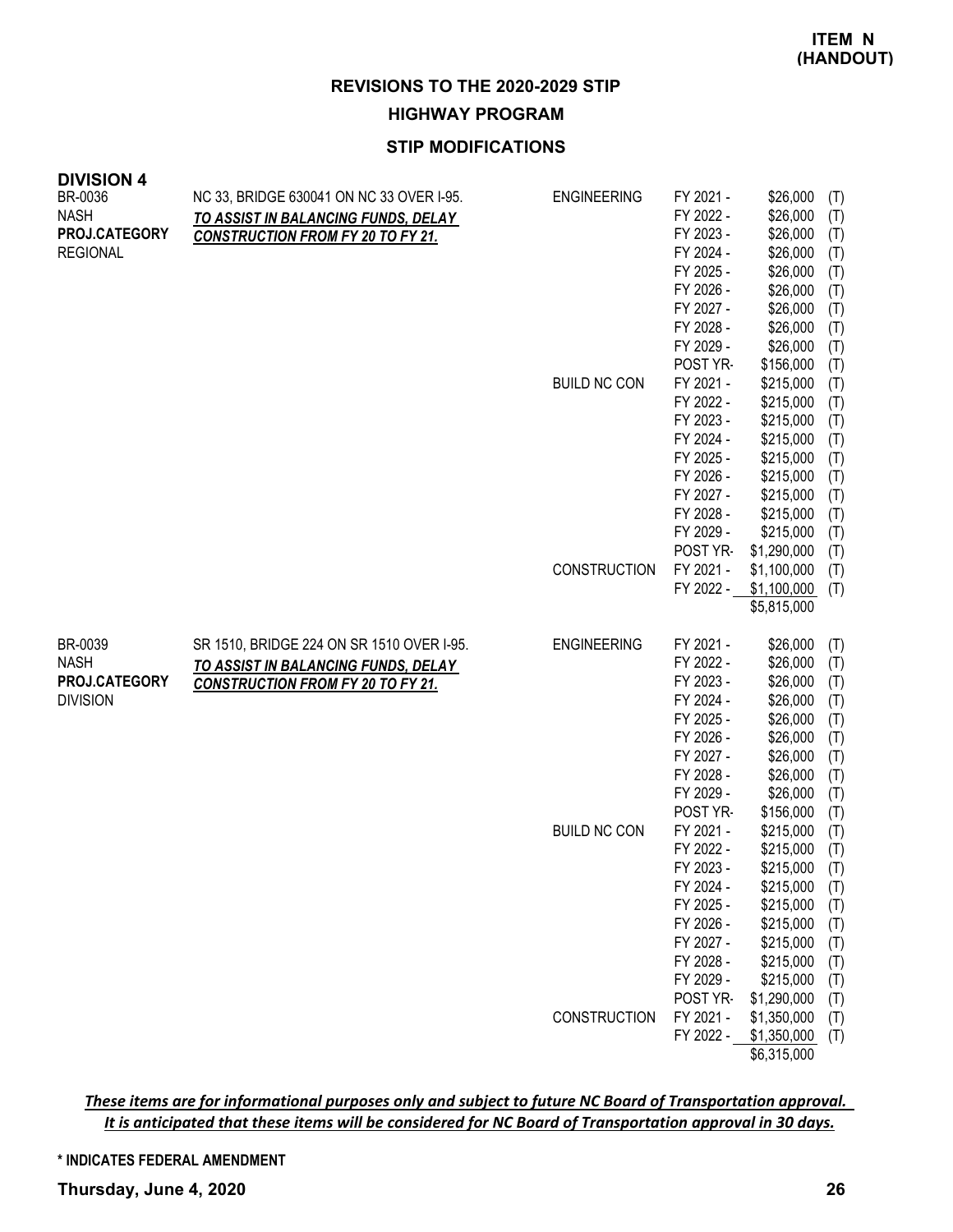**HIGHWAY PROGRAM**

## **STIP MODIFICATIONS**

| + ווטופועוט<br>I-6046<br>EDGECOMBE<br><b>NASH</b><br>PROJ.CATEGORY<br><b>STATEWIDE</b> | US 64 (FUTURE I-87), SR 1603 (OLD CARRIAGE ROAD)<br>TO SR 1225 (KINGSBORO ROAD). PAVEMENT<br>REHABILITATION.<br>TO ASSIST IN BALANCING FUNDS, DELAY<br><b>CONSTRUCTION FROM FY 21 TO FY 22.</b> | <b>CONSTRUCTION</b>                                     | FY 2022 -<br>FY 2023 -                                                                                                                                               | \$8,850,000<br>\$8,850,000<br>\$17,700,000                                                                                                                                                                        | (NHPIM)<br>(NHPIM)                                                                      |
|----------------------------------------------------------------------------------------|-------------------------------------------------------------------------------------------------------------------------------------------------------------------------------------------------|---------------------------------------------------------|----------------------------------------------------------------------------------------------------------------------------------------------------------------------|-------------------------------------------------------------------------------------------------------------------------------------------------------------------------------------------------------------------|-----------------------------------------------------------------------------------------|
| $I-6048$<br><b>WAYNE</b><br>PROJ.CATEGORY<br><b>STATEWIDE</b>                          | US 117 (FUTURE I-795), US 70 TO DUPLIN COUNTY<br>LINE. PAVEMENT AND BRIDGE REHABILITATION.<br>TO ASSIST IN BALANCING FUNDS, DELAY<br><b>CONSTRUCTION FROM FY 21 TO FY 22.</b>                   | <b>CONSTRUCTION</b>                                     | FY 2022 -                                                                                                                                                            | \$5,050,000<br>FY 2023 - \$5,050,000<br>\$10,100,000                                                                                                                                                              | (NHPIM)<br>(NHPIM)                                                                      |
| * R-3825B<br><b>JOHNSTON</b><br>PROJ.CATEGORY<br><b>DIVISION</b>                       | NC 42, EAST OF SR 1902 (GLEN LAUREL ROAD) TO SR<br>1003 (BUFFALOE ROAD).<br>PROJECT TO UTILIZE BUILD NC BONDS.                                                                                  | <b>BUILD NC CON</b><br><b>CONSTRUCTION</b>              | FY 2020 -<br>FY 2021 -<br>FY 2022 -<br>FY 2023 -<br>FY 2024 -<br>FY 2025 -<br>FY 2026 -<br>FY 2027 -<br>FY 2028 -<br>FY 2029 -<br>POST YR-<br>FY 2020 -<br>FY 2021 - | \$3,430,000<br>\$1,715,000<br>\$1,715,000<br>\$1,715,000<br>\$1,715,000<br>\$1,715,000<br>\$1,715,000<br>\$1,715,000<br>\$1,715,000<br>\$1,715,000<br>\$6,860,000<br>\$21,537,000<br>\$21,537,000<br>\$68,799,000 | (T)<br>(T)<br>(T)<br>(T)<br>(T)<br>(T)<br>(T)<br>(T)<br>(T)<br>(T)<br>(T)<br>(T)<br>(T) |
| * R-5853<br><b>GREENE</b><br><b>WAYNE</b><br>PROJ.CATEGORY<br><b>DIVISION</b>          | US 13, SR 1572 (SAULSTON ROAD) TO SR 1700<br>(RODELL BARROW ROAD). MODERNIZE ROADWAY.<br><b>COST INCREASE EXCEEDING \$2 MILLION AND 25%</b><br>THRESHOLDS.                                      | RIGHT-OF-WAY<br><b>UTILITIES</b><br><b>CONSTRUCTION</b> | FY 2024 -<br>FY 2025 -<br>FY 2024 -<br>FY 2026 -<br>FY 2027 -                                                                                                        | \$2,050,000<br>\$2,050,000<br>\$1,000,000<br>\$3,050,000<br>\$3,050,000<br>\$11,200,000                                                                                                                           | (T)<br>(T)<br>(T)<br>(T)<br>(T)                                                         |

These items are for informational purposes only and subject to future NC Board of Transportation approval. It is anticipated that these items will be considered for NC Board of Transportation approval in 30 days.

**\* INDICATES FEDERAL AMENDMENT**

**Thursday, June 4, 2020 27**

**DIVISION 4**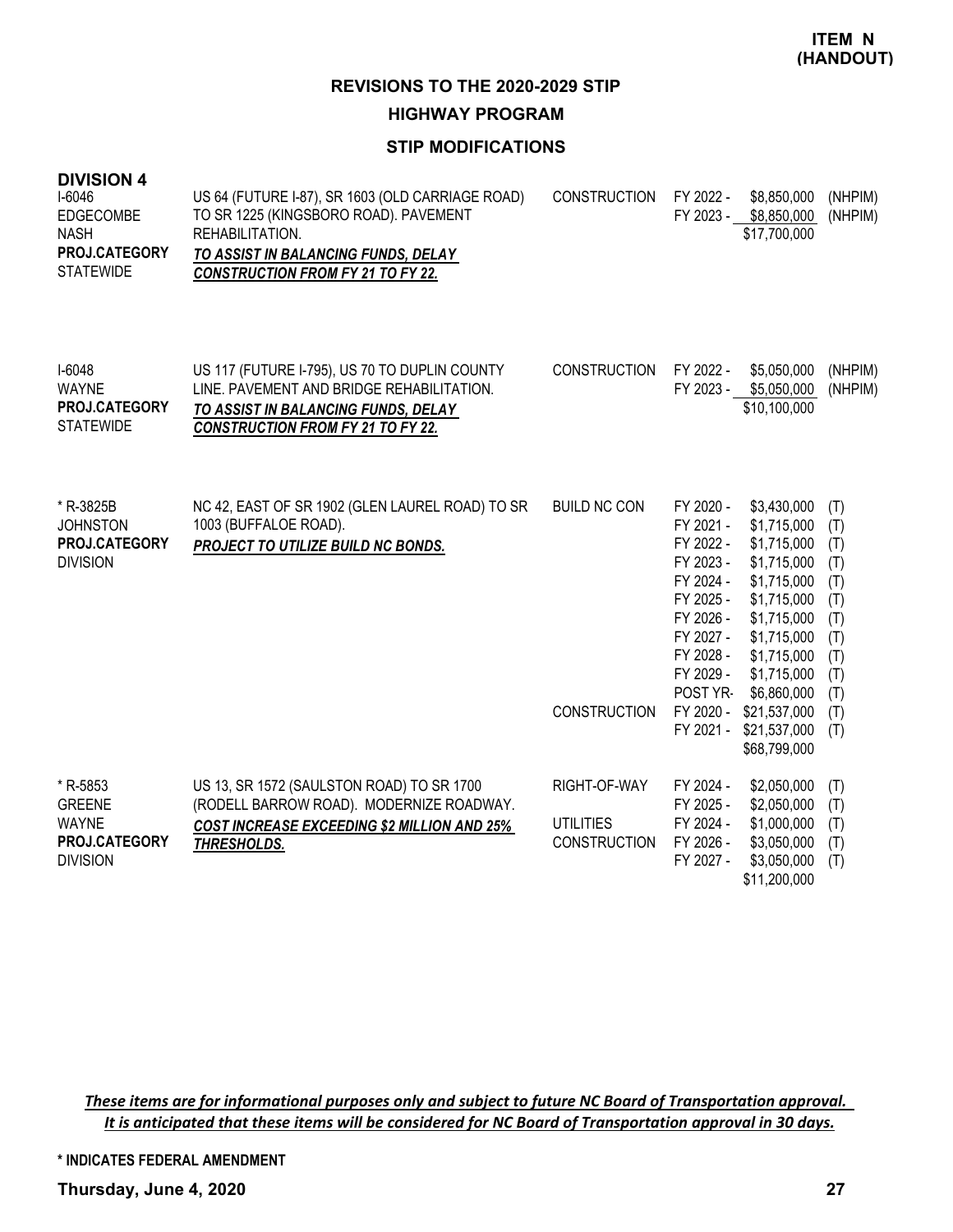**HIGHWAY PROGRAM**

## **STIP MODIFICATIONS**

| <b>DIVISION 4</b><br>* U-4762<br><b>EDGECOMBE</b><br>PROJ.CATEGORY<br><b>DIVISION</b> | SR 1250 (SPRINGFIELD ROAD), US 64 ALTERNATE TO<br>SR 1243 (LEGGETT ROAD). WIDEN TO MULTI-LANES.<br>PROJECT TO UTILIZE BUILD NC BONDS.                                                                                   | <b>BUILD NC CON</b>                                     | FY 2020 -<br>FY 2021 -<br>FY 2022 -<br>FY 2023 -<br>FY 2024 -<br>FY 2025 -<br>FY 2026 -<br>FY 2027 -<br>FY 2028 -<br>FY 2029 -<br>POST YR- | \$458,000<br>\$229,000<br>\$229,000<br>\$229,000<br>\$229,000<br>\$229,000<br>\$229,000<br>\$229,000<br>\$229,000<br>\$229,000<br>\$916,000<br>\$3,435,000 | (T)<br>(T)<br>(T)<br>(T)<br>(T)<br>(T)<br>(T)<br>(T)<br>(T)<br>(T)<br>(T) |
|---------------------------------------------------------------------------------------|-------------------------------------------------------------------------------------------------------------------------------------------------------------------------------------------------------------------------|---------------------------------------------------------|--------------------------------------------------------------------------------------------------------------------------------------------|------------------------------------------------------------------------------------------------------------------------------------------------------------|---------------------------------------------------------------------------|
| <b>DIVISION 5</b><br>B-5987<br><b>WAKE</b><br>PROJ.CATEGORY<br><b>REGIONAL</b>        | US 401, REPLACE BRIDGES 910115 AND 910117 OVER<br>NORFOLK SOUTHERN RAILROAD AND AN UNNAMED<br>CREEK.<br>TO ASSIST IN BALANCING FUNDS, DELAY RIGHT OF<br>WAY FROM FY 20 TO 21.                                           | RIGHT-OF-WAY<br><b>UTILITIES</b><br><b>CONSTRUCTION</b> | FY 2021 -<br>FY 2021 -<br>FY 2022 -<br>FY 2023 -                                                                                           | \$640,000<br>\$640,000<br>\$8,450,000<br>\$8,450,000<br>\$18,180,000                                                                                       | (NHPB)<br>(NHPB)<br>(NHPB)<br>(NHPB)                                      |
| EB-5814<br><b>WAKE</b><br><b>PROJ.CATEGORY</b><br><b>DIVISION</b>                     | SR 3015 (AIRPORT BOULEVARD), MCCRIMMON<br>PARKWAY TO FACTORY SHOPPES ROAD IN<br>MORRISVILLE, CONSTRUCT SIDEWALK.<br>TO REFLECT CURRENT TOWN DELIVERY SCHEDULE,<br>DELAY CONSTRUCTION FROM FY 20 TO 22.                  | <b>CONSTRUCTION</b>                                     | FY 2022 -<br>FY 2022 -                                                                                                                     | \$208,000<br>\$52,000<br>\$260,000                                                                                                                         | (TAANY)<br>(L)                                                            |
| EB-5904<br><b>DURHAM</b><br><b>PROJ.CATEGORY</b><br><b>DIVISION</b>                   | DUKE BELTLINE TRAIL, PETTIGREW STREET TO<br>AVONDALE DRIVE IN DURHAM, CONSTRUCT MULTIUSE<br>TRAIL ON FORMER RAIL CORRIDOR.<br>TO REFLECT CURRENT CITY DELIVERY SCHEDULE,<br><b>DELAY CONSTRUCTION FROM FY 20 TO 22.</b> | <b>CONSTRUCTION</b>                                     | FY 2022 -<br>FY 2022 -<br>FY 2022 -                                                                                                        | \$120,000<br>\$2,700,000<br>\$930,000<br>\$3,750,000                                                                                                       | (TAANY)<br>(O)<br>(L)                                                     |

These items are for informational purposes only and subject to future NC Board of Transportation approval. It is anticipated that these items will be considered for NC Board of Transportation approval in 30 days.

**\* INDICATES FEDERAL AMENDMENT**

**Thursday, June 4, 2020 28**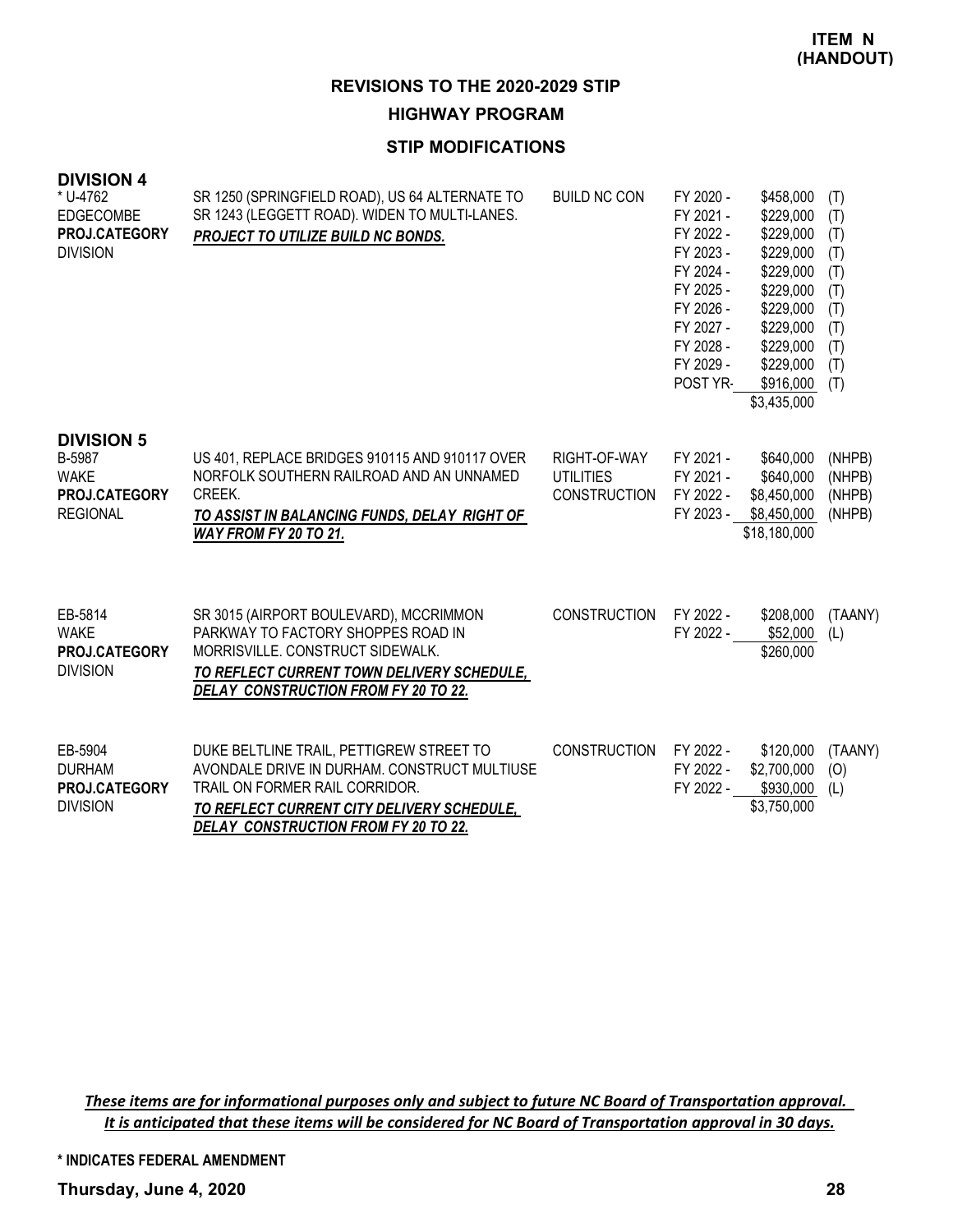#### **HIGHWAY PROGRAM**

#### **STIP MODIFICATIONS**

| <b>DIVISION 5</b><br>P-5706<br><b>DURHAM</b><br>PROJ.CATEGORY<br><b>STATEWIDE</b> | NORFOLK SOUTHERN H LINE, EAST DURHAM<br>RAILROAD SAFETY PROJECT. PROJECT WILL<br>STRAIGHTEN EXISTING RAILROAD CURVATURE<br>BETWEEN CP NELSON AND CP EAST DURHAM AND<br>INCLUDES A COMBINATION OF GRADE SEPARATIONS<br>AND CLOSURES AT ELLIS ROAD SOUTH END<br>(734737A), GLOVER ROAD (734735L), AND WRENN<br>TO ALLOW ADDITIONAL TIME FOR PLANNING AND<br>DESIGN, DELAY RIGHT OF WAY FROM FY 20 TO FY 21. | RIGHT-OF-WAY<br><b>CONSTRUCTION</b>                     | FY 2021 -<br>\$3,109,000<br>FY 2022 -<br>\$3,109,000<br>FY 2023 -<br>\$3,109,000<br>\$10,891,000<br>FY 2026 -<br>FY 2026 -<br>\$167,000<br>FY 2027 -<br>\$10,891,000<br>FY 2027 -<br>\$167,000<br>FY 2028 -<br>\$10,891,000<br>FY 2028 -<br>\$166,000<br>\$42,500,000                                                                              | (T)<br>(T)<br>(T)<br>(T)<br>(0)<br>(T)<br>(O)<br>(T)<br>(O)                      |
|-----------------------------------------------------------------------------------|-----------------------------------------------------------------------------------------------------------------------------------------------------------------------------------------------------------------------------------------------------------------------------------------------------------------------------------------------------------------------------------------------------------|---------------------------------------------------------|----------------------------------------------------------------------------------------------------------------------------------------------------------------------------------------------------------------------------------------------------------------------------------------------------------------------------------------------------|----------------------------------------------------------------------------------|
| P-5717<br><b>DURHAM</b><br>PROJ.CATEGORY<br><b>REGIONAL</b>                       | NORFOLK SOUTHERN H LINE, CROSSING 734742W AT<br>SR 1121 (CORNWALLIS ROAD) IN DURHAM.<br>CONSTRUCT GRADE SEPARATION.<br>TO ASSIST IN BALANCING FUNDS, DELAY RIGHT OF<br>WAY FROM FY 20 TO FY 21 AND CONSTRUCTION<br><b>FROM FY 21 TO FY 22.</b>                                                                                                                                                            | RIGHT-OF-WAY<br><b>UTILITIES</b><br><b>CONSTRUCTION</b> | FY 2021 -<br>\$125,000<br>\$2,375,000<br>FY 2022 -<br>FY 2021 -<br>\$94,000<br>FY 2022 -<br>\$1,784,000<br>FY 2022 -<br>\$500,000<br>FY 2023 -<br>\$11,300,000<br>FY 2024 - \$11,300,000<br>\$27,478,000                                                                                                                                           | (T)<br>(T)<br>(T)<br>(T)<br>(O)<br>(T)<br>(T)                                    |
| P-5737<br><b>WAKE</b><br>PROJ.CATEGORY<br><b>STATEWIDE</b>                        | CSX S LINE, SR 2108 (MILLBROOK ROAD) IN RALEIGH.<br>CONSTRUCT GRADE SEPARATION AND CLOSE<br>CROSSING 630605A.<br>TO ALLOW ADDITIONAL TIME TO COMPLETE<br>PLANNING AND DESIGN, DELAY RIGHT OF WAY FROM<br>FY 20 TO FY 21.                                                                                                                                                                                  | RIGHT-OF-WAY<br><b>CONSTRUCTION</b>                     | FY 2021 -<br>\$3,700,000<br>FY 2021 - \$10,000,000<br>\$3,620,000<br>FY 2021 -<br>FY 2021 -<br>\$510,000<br>\$17,830,000                                                                                                                                                                                                                           | (T)<br>(DP)<br>(T)<br>(O)                                                        |
| * R-5707<br><b>GRANVILLE</b><br>PROJ.CATEGORY<br><b>REGIONAL</b>                  | NC 56, US 15 AND NC 50 IN CREEDMOOR. REALIGN<br>INTERSECTIONS.<br>PROJECT TO UTILIZE BUILD NC BONDS.                                                                                                                                                                                                                                                                                                      | <b>BUILD NC CON</b><br><b>CONSTRUCTION</b>              | FY 2020 -<br>\$470,000<br>FY 2021 -<br>\$235,000<br>FY 2022 -<br>\$235,000<br>FY 2023 -<br>\$235,000<br>FY 2024 -<br>\$235,000<br>FY 2025 -<br>\$235,000<br>FY 2026 -<br>\$235,000<br>$$235,000$ (T)<br>FY 2027 -<br>FY 2028 -<br>\$235,000<br>FY 2029 -<br>\$235,000<br>POST YR-<br>\$940,000<br>FY 2020 -<br>\$565,000<br>FY 2021 -<br>\$565,000 | (T)<br>(T)<br>(T)<br>(T)<br>(T)<br>(T)<br>(T)<br>(T)<br>(T)<br>(T)<br>(T)<br>(T) |
|                                                                                   |                                                                                                                                                                                                                                                                                                                                                                                                           |                                                         | \$4,655,000                                                                                                                                                                                                                                                                                                                                        |                                                                                  |

These items are for informational purposes only and subject to future NC Board of Transportation approval. It is anticipated that these items will be considered for NC Board of Transportation approval in 30 days.

**\* INDICATES FEDERAL AMENDMENT**

**Thursday, June 4, 2020 29**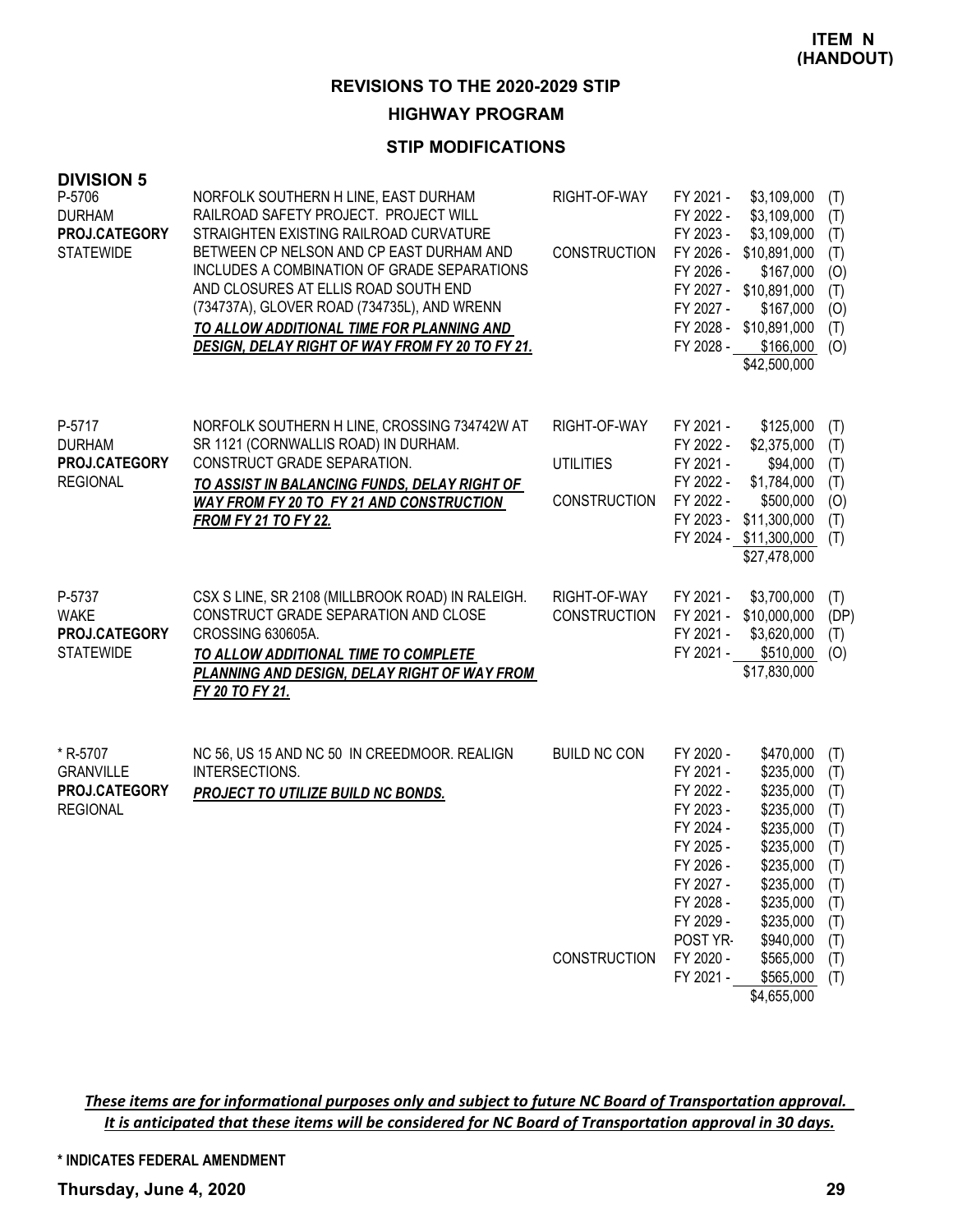#### **HIGHWAY PROGRAM**

#### **STIP MODIFICATIONS**

#### **DIVISION 5**

| * U-2719             | I-440/US-1, SOUTH OF SR 1313 (WALNUT STREET) TO | <b>GARVEE CON</b>   | FY 2020 - | \$5,148,000            | (NHP) |
|----------------------|-------------------------------------------------|---------------------|-----------|------------------------|-------|
| WAKE                 | NORTH OF SR 1728 (WADE AVENUE) IN RALEIGH.      |                     | FY 2021 - | \$2,574,000            | (NHP) |
| <b>PROJ.CATEGORY</b> | WIDEN FROM FOUR TO SIX LANES, IMPROVE           |                     | FY 2022 - | \$2,574,000            | (NHP) |
| <b>STATEWIDE</b>     | STORAGE AT LAKE BOONE TRAIL INTERCHANGE AND     |                     | FY 2023 - | \$2,574,000            | (NHP) |
|                      | INSTALL RAMP METERS.                            |                     | FY 2024 - | \$2,574,000            | (NHP) |
|                      | <b>PROJECT TO UTILIZE GARVEE BONDS.</b>         |                     | FY 2025 - | \$2,574,000            | (NHP) |
|                      |                                                 |                     | FY 2026 - | \$2,574,000            | (NHP) |
|                      |                                                 |                     | FY 2027 - | \$2,574,000            | (NHP) |
|                      |                                                 |                     | FY 2028 - | \$2,574,000            | (NHP) |
|                      |                                                 |                     | FY 2029 - | \$2.574.000            | (NHP) |
|                      |                                                 |                     |           | POST YR \$10,296,000   | (NHP) |
|                      |                                                 | <b>CONSTRUCTION</b> |           | FY 2020 - \$94,166,000 | (NHP) |
|                      |                                                 |                     |           | \$132,776,000          |       |

These items are for informational purposes only and subject to future NC Board of Transportation approval. It is anticipated that these items will be considered for NC Board of Transportation approval in 30 days.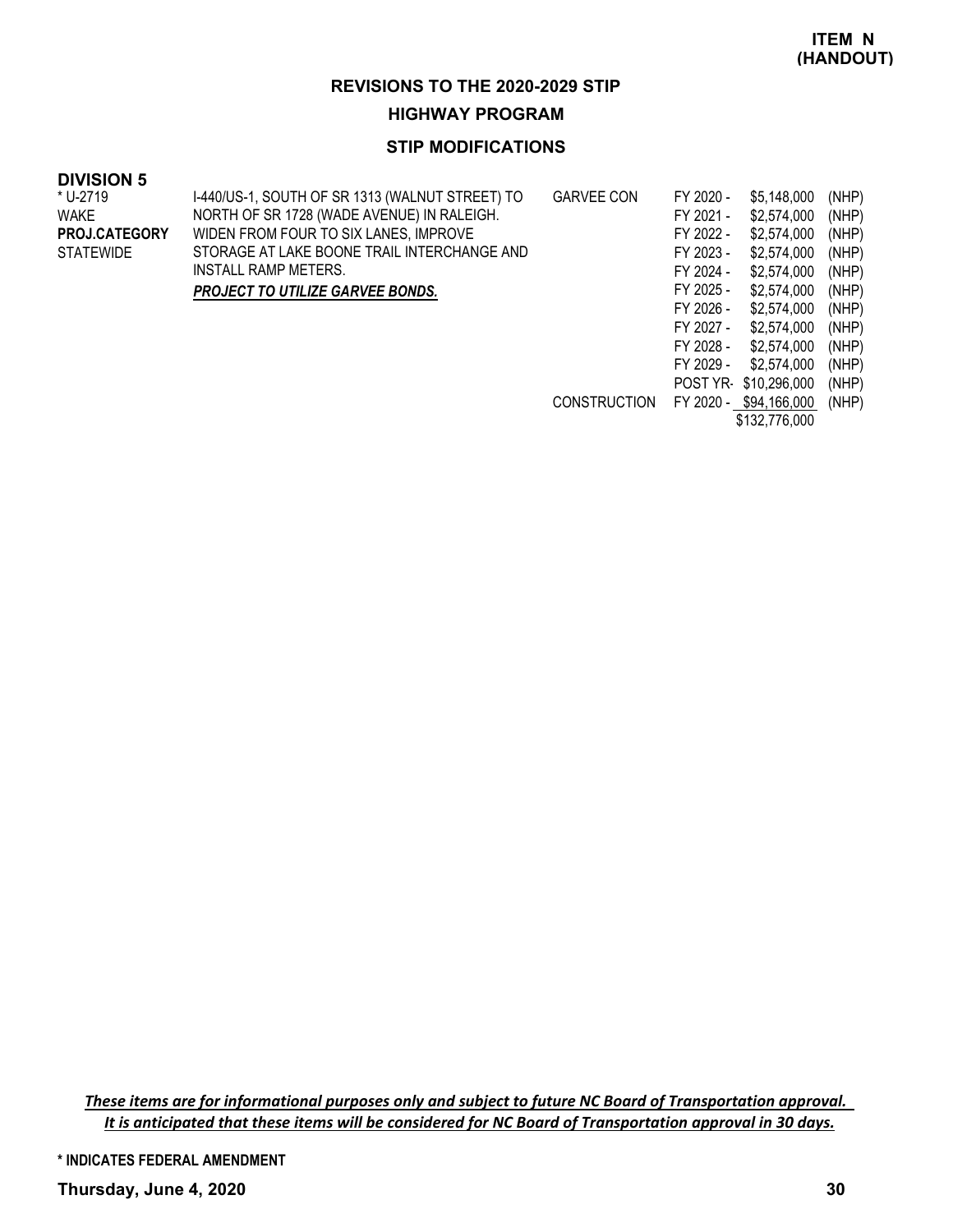#### **HIGHWAY PROGRAM**

#### **STIP MODIFICATIONS**

| <b>DIVISION 5</b>                |                                                                |                     |                        |                        |            |
|----------------------------------|----------------------------------------------------------------|---------------------|------------------------|------------------------|------------|
| U-5302                           | US 401, SOUTH OF SR 1006 (OLD STAGE ROAD) TO                   | <b>ENGINEERING</b>  | FY 2020 -              | \$120,000              | (T)        |
| <b>WAKE</b>                      | SOUTH OF SR 2538 (MECHANICAL BOULEVARD) /                      |                     | FY 2021 -              | \$120,000              | (T)        |
| PROJ.CATEGORY<br><b>REGIONAL</b> | GARNER STATION BOULEVARD IN GARNER. CONVERT<br>TO SUPERSTREET. |                     | FY 2022 -<br>FY 2023 - | \$120,000              | (T)        |
|                                  |                                                                |                     | FY 2024 -              | \$120,000<br>\$120,000 | (T)        |
|                                  | TO ALLOW ADDITIONAL TIME FOR RIGHT OF WAY                      |                     | FY 2025 -              | \$120,000              | (T)<br>(T) |
|                                  | AND UTILITIES, DELAY CONSTRUCTION FROM FY 20<br>TO 21.         |                     | FY 2026 -              | \$120,000              | (T)        |
|                                  |                                                                |                     | FY 2027 -              | \$120,000              | (T)        |
|                                  |                                                                |                     | FY 2028 -              | \$120,000              | (T)        |
|                                  |                                                                |                     | FY 2029 -              | \$120,000              | (T)        |
|                                  |                                                                |                     | POST YR-               | \$601,000              | (T)        |
|                                  |                                                                | <b>BUILD NC ROW</b> | FY 2020 -              | \$129,000              | (T)        |
|                                  |                                                                |                     | FY 2021 -              | \$129,000              | (T)        |
|                                  |                                                                |                     | FY 2022 -              | \$129,000              | (T)        |
|                                  |                                                                |                     | FY 2023 -              | \$129,000              | (T)        |
|                                  |                                                                |                     | FY 2024 -              | \$129,000              | (T)        |
|                                  |                                                                |                     | FY 2025 -              | \$129,000              | (T)        |
|                                  |                                                                |                     | FY 2026 -              | \$129,000              | (T)        |
|                                  |                                                                |                     | FY 2027 -              | \$129,000              | (T)        |
|                                  |                                                                |                     | FY 2028 -              | \$129,000              | (T)        |
|                                  |                                                                |                     | FY 2029 -              | \$129,000              | (T)        |
|                                  |                                                                |                     | POST YR-               | \$644,000              | (T)        |
|                                  |                                                                | <b>BUILD NC CON</b> | FY 2021 -              | \$257,000              | (T)        |
|                                  |                                                                |                     | FY 2022 -              | \$257,000              | (T)        |
|                                  |                                                                |                     | FY 2023 -              | \$257,000              | (T)        |
|                                  |                                                                |                     | FY 2024 -              | \$257,000              | (T)        |
|                                  |                                                                |                     | FY 2025 -              | \$257,000              | (T)        |
|                                  |                                                                |                     | FY 2026 -              | \$257,000              | (T)        |
|                                  |                                                                |                     | FY 2027 -              | \$257,000              | (T)        |
|                                  |                                                                |                     | FY 2028 -              | \$257,000              | (T)        |
|                                  |                                                                |                     | FY 2029 -              | \$257,000              | (T)        |
|                                  |                                                                |                     | POST YR-               | \$1,543,000            | (T)        |
|                                  |                                                                | <b>CONSTRUCTION</b> | FY 2021 -              | \$5,500,000            | (T)        |
|                                  |                                                                |                     | FY 2022 -              | \$5,500,000            | (T)        |
|                                  |                                                                |                     |                        | \$18,591,000           |            |
| * U-5537                         | SR 1521 (LAKE PINE DRIVE), WIDEN TO 3 LANES -                  | <b>CONSTRUCTION</b> | FY 2021 -              | \$668,000              | (BGDA)     |
| <b>WAKE</b>                      | NORTH OF MACGREGOR PINES ROAD TO NORTH OF                      |                     | FY 2021 -              | \$167,000              | (L)        |
| PROJ.CATEGORY                    | VERSAILLES DRIVE. INCL. 10 FT MULTIUSE PATH EAST               |                     |                        | \$835,000              |            |
| <b>DIVISION</b>                  | SIDE; 5 FT SIDEWALK WEST SIDE.                                 |                     |                        |                        |            |
|                                  | ADD CONSTRUCTION IN FY 21 NOT PREVIOUSLY                       |                     |                        |                        |            |
|                                  | PROGRAMMED [DELAY FROM 18-27 STIP] TO REFLECT                  |                     |                        |                        |            |
|                                  | <b>CURRENT TOWN DELIVERY SCHEDULE.</b>                         |                     |                        |                        |            |

These items are for informational purposes only and subject to future NC Board of Transportation approval. It is anticipated that these items will be considered for NC Board of Transportation approval in 30 days.

**\* INDICATES FEDERAL AMENDMENT**

**Thursday, June 4, 2020 31**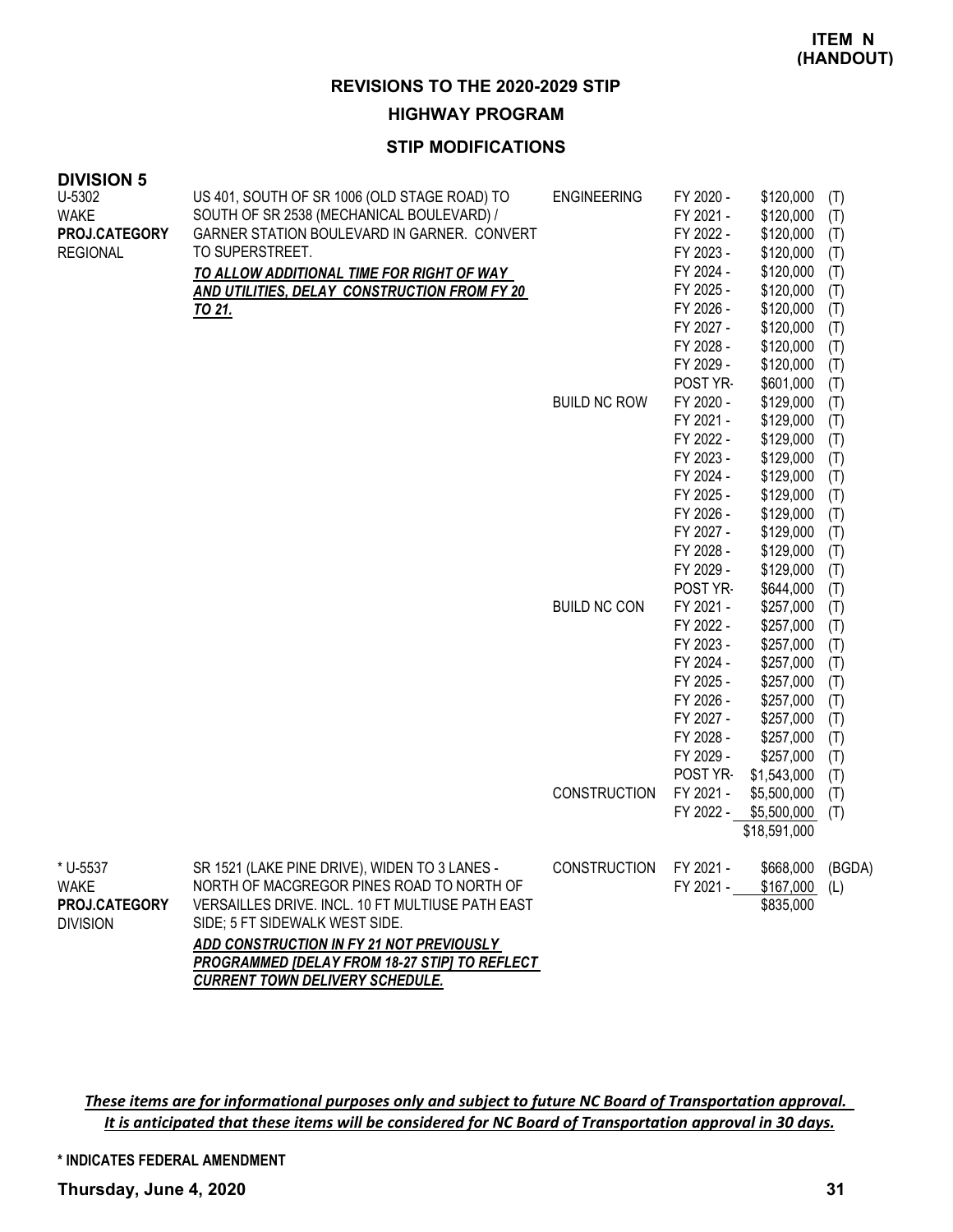#### **HIGHWAY PROGRAM**

#### **STIP MODIFICATIONS**

| <b>DIVISION 5</b><br>* U-5618<br><b>WAKE</b><br>PROJ.CATEGORY<br><b>DIVISION</b> | SR 3014 (MORRISVILLE- CARPENTER ROAD), SR 1613<br>(DAVIS DRIVE) TO WEST OF NC 54 IN MORRISVILLE.<br>WIDEN TO 4-LANE DIVIDED FACILITY.<br>ADD CONSTRUCTION IN FY 20 NOT PREVIOUSLY<br>PROGRAMMED [DELAY FROM 18-27 STIP] TO REFLECT<br><b>CURRENT CITY DELIVERY SCHEDULE.</b> | <b>CONSTRUCTION</b>                                                            | FY 2020 -<br>FY 2020 -                                                                                                                                                                                      | \$4,924,000<br>\$2,110,000<br>\$7,034,000                                                                                                                                                                                  | (BGDA)<br>(L)                                                                                                |
|----------------------------------------------------------------------------------|------------------------------------------------------------------------------------------------------------------------------------------------------------------------------------------------------------------------------------------------------------------------------|--------------------------------------------------------------------------------|-------------------------------------------------------------------------------------------------------------------------------------------------------------------------------------------------------------|----------------------------------------------------------------------------------------------------------------------------------------------------------------------------------------------------------------------------|--------------------------------------------------------------------------------------------------------------|
| U-5747A<br><b>WAKE</b><br>PROJ.CATEGORY<br><b>DIVISION</b>                       | SR 1635 (MCCRIMMON PARKWAY), SR 1613 (DAVIS<br>DRIVE) TO NORTH OF SR 1637 (CHURCH STREET) IN<br>MORRISVILLE. WIDEN TO 4-LANE DIVIDED FACILITY.<br>TO ASSIST IN BALANCING FUNDS, DELAY RIGHT OF<br>WAY FROM FY 20 TO FY 21 AND CONSTRUCTION<br><b>FROM FY 21 TO FY 22.</b>    | RIGHT-OF-WAY<br><b>UTILITIES</b><br><b>CONSTRUCTION</b>                        | FY 2021 -<br>FY 2022 -<br>FY 2021 -<br>FY 2022 -<br>FY 2022 -<br>FY 2023 -<br>FY 2024 -                                                                                                                     | \$1,000,000<br>\$1,000,000<br>\$250,000<br>\$250,000<br>\$5,100,000<br>\$5,100,000<br>\$5,100,000<br>\$17,800,000                                                                                                          | (T)<br>(T)<br>(T)<br>(T)<br>(T)<br>(T)<br>(T)                                                                |
| U-5747B<br><b>WAKE</b><br>PROJ.CATEGORY<br><b>REGIONAL</b>                       | NC 54, SR 1635 (MCCRIMMON PARKWAY) IN<br>MORRISVILLE. CONVERT AT-GRADE INTERSECTION<br>TO GRADE SEPARATION, INCLUDING GRADE<br>SEPARATION OF NORTH CAROLINA RAILROAD.<br>TO ASSIST IN BALANCING FUNDS, DELAY<br><b>CONSTRUCTION FROM FY 21 TO FY 22.</b>                     | <b>BUILD NC ROW</b><br>RIGHT-OF-WAY<br><b>UTILITIES</b><br><b>CONSTRUCTION</b> | FY 2020 -<br>FY 2021 -<br>FY 2022 -<br>FY 2023 -<br>FY 2024 -<br>FY 2025 -<br>FY 2026 -<br>FY 2027 -<br>FY 2028 -<br>FY 2029 -<br>POST YR-<br>FY 2020 -<br>FY 2020 -<br>FY 2022 -<br>FY 2023 -<br>FY 2024 - | \$86,000<br>\$86,000<br>\$86,000<br>\$86,000<br>\$86,000<br>\$86,000<br>\$86,000<br>\$86,000<br>\$86,000<br>\$86,000<br>\$430,000<br>\$5,300,000<br>\$500,000<br>\$5,834,000<br>\$5,833,000<br>\$5,833,000<br>\$24,590,000 | (T)<br>(T)<br>(T)<br>(T)<br>(T)<br>(T)<br>(T)<br>(T)<br>(T)<br>(T)<br>(T)<br>(T)<br>(T)<br>(T)<br>(T)<br>(T) |
| * U-5828<br><b>WAKE</b><br>PROJ.CATEGORY<br><b>DIVISION</b>                      | MCCRIMMON PARKWAY, SR 3015 (AIRPORT<br>BOULEVARD) TO SR 1002 (AVIATION PARKWAY) IN<br>MORRISVILLE. WIDEN TO MULTILANES, PART ON NEW<br>LOCATION.<br>PROJECT TO UTILIZE BUILD NC BONDS                                                                                        | <b>BUILD NC CON</b>                                                            | FY 2020 -<br>FY 2021 -<br>FY 2022 -<br>FY 2023 -<br>FY 2024 -<br>FY 2025 -<br>FY 2026 -<br>FY 2027 -<br>FY 2028 -<br>FY 2029 -                                                                              | \$742,000<br>\$371,000<br>\$371,000<br>\$371,000<br>\$371,000<br>\$371,000<br>\$371,000<br>\$371,000<br>\$371,000<br>\$371,000<br>POST YR \$1,484,000<br>\$5,565,000                                                       | (T)<br>(T)<br>(T)<br>(T)<br>(T)<br>(T)<br>(T)<br>(T)<br>(T)<br>(T)<br>(T)                                    |

These items are for informational purposes only and subject to future NC Board of Transportation approval. It is anticipated that these items will be considered for NC Board of Transportation approval in 30 days.

#### **\* INDICATES FEDERAL AMENDMENT**

# **Thursday, June 4, 2020 32**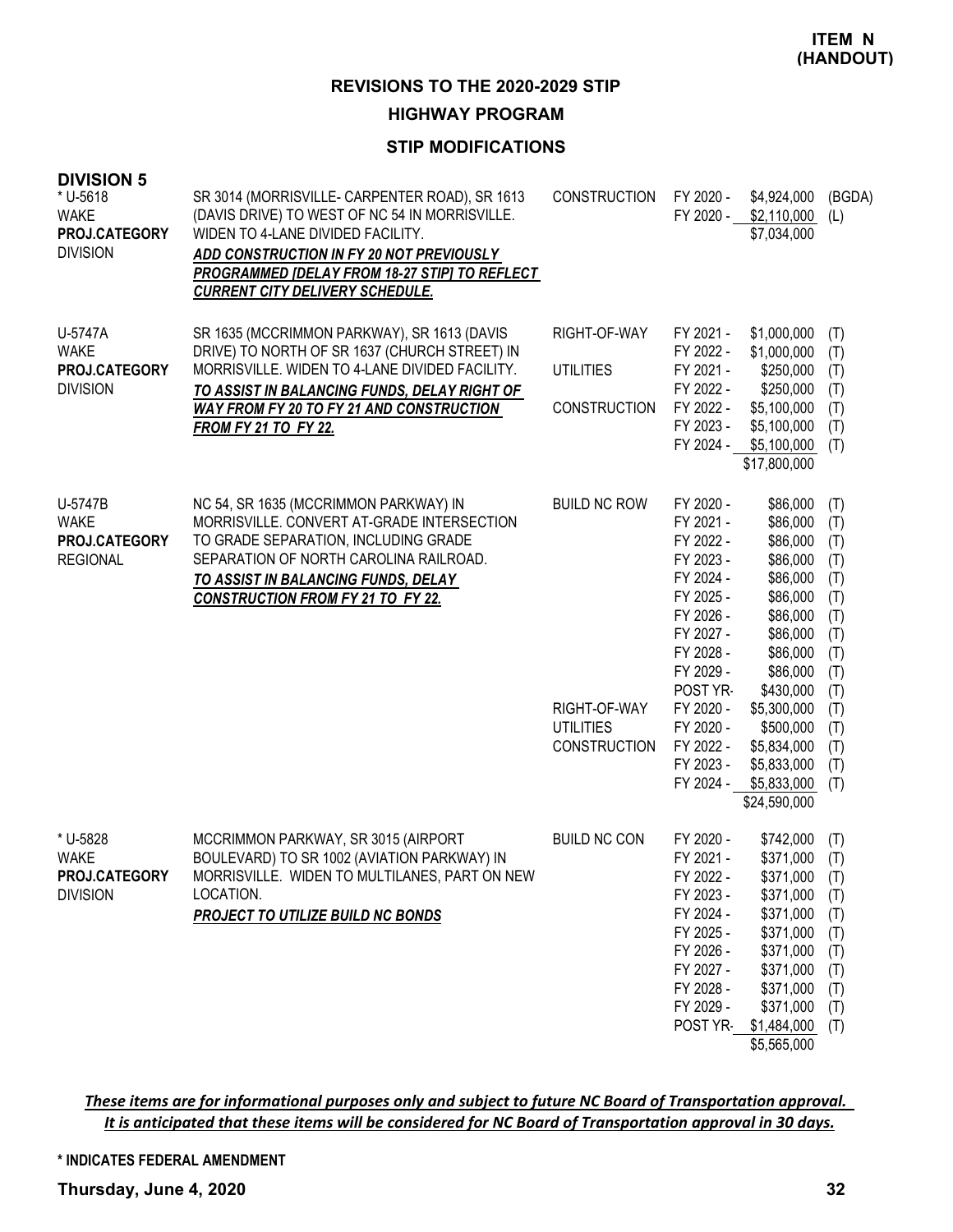#### **HIGHWAY PROGRAM**

#### **STIP MODIFICATIONS**

| <b>DIVISION 5</b><br>* U-5928<br><b>WAKE</b><br>PROJ.CATEGORY<br><b>DIVISION</b> | APEX PEAKWAY, JAMES STREET TO TOWHEE DRIVE.<br>CONSTRUCT GRADE SEPARATED INTERCHANGE FOR<br>APEX PEAKWAY AT SOUTH SALEM STREET AND CSX<br>RR.<br>ADD CONSTRUCTION IN FY 22 NOT PREVIOUSLY<br>PROGRAMMED [DELAY FROM 18-27 STIP] TO REFLECT<br><b>CURRENT TOWN DELIVERY SCHEDULE.</b> | <b>CONSTRUCTION</b>                 | FY 2022 -                                        | \$2,500,000<br>FY 2022 - \$10,000,000<br>\$12,500,000                  | (BGDA)<br>(L)                  |
|----------------------------------------------------------------------------------|--------------------------------------------------------------------------------------------------------------------------------------------------------------------------------------------------------------------------------------------------------------------------------------|-------------------------------------|--------------------------------------------------|------------------------------------------------------------------------|--------------------------------|
| U-6093<br>WAKE<br>PROJ.CATEGORY<br><b>DIVISION</b>                               | SR 2542 (ROCK QUARRY ROAD), OLDE BIRCH ROAD TO<br>SR 2544 (SUNNYBROOK ROAD) IN RALEIGH. WIDEN TO<br>4-LANE DIVIDED FACILITY.<br><b>FOR STRATEGIC LETTING PURPOSES, DELAY</b><br><b>CONSTRUCTION FROM FY 20 TO FY 22.</b>                                                             | RIGHT-OF-WAY<br><b>CONSTRUCTION</b> | FY 2020 -<br>FY 2020 -<br>FY 2022 -<br>FY 2022 - | \$1,324,000<br>\$567,000<br>\$7,743,000<br>\$3,319,000<br>\$12,953,000 | (BGDA)<br>(L)<br>(BGDA)<br>(L) |
| U-6095<br><b>WAKE</b><br><b>PROJ.CATEGORY</b><br><b>DIVISION</b>                 | US 64 BUSINESS (NEW BERN AVENUE), FREEDOM<br>DRIVE TO PATRIOT DRIVE IN RALEIGH. ADD LANE IN<br>EASTBOUND DIRECTION.<br>TO REFLECT CURRENT CITY DELIVERY SCHEDULE,<br>DELAY RIGHT OF WAY FROM FY 20 TO FY 21 AND<br><b>CONSTRUCTION FROM FY 20 TO 22.</b>                             | RIGHT-OF-WAY<br><b>CONSTRUCTION</b> | FY 2021 -<br>FY 2021 -<br>FY 2022 -<br>FY 2022 - | \$90,000<br>\$22,000<br>\$320,000<br>\$80,000<br>\$512,000             | (BGDA)<br>(L)<br>(BGDA)<br>(L) |
| <b>DIVISION 6</b><br>* B-5708<br>CLIMBERI AND                                    | NC 24, REPLACE BRIDGE 250144 OVER SOUTH RIVER.<br>TO A COICT IN DAI ANCINO FIINDO. DEI AV DIOUT OF                                                                                                                                                                                   | RIGHT-OF-WAY<br>LITILITIES.         | FY 2024 -<br>FY 2024 -                           | \$204,000<br>\$56.000                                                  | (T)<br>(T)                     |

| ----------           |                                                 |                     |           | $\ddot{\phantom{1}}$ |  |
|----------------------|-------------------------------------------------|---------------------|-----------|----------------------|--|
| CUMBERLAND           | TO ASSIST IN BALANCING FUNDS, DELAY RIGHT-OF-   | UTILITIES           | FY 2024 - | $$56,000$ (T)        |  |
| <b>PROJ.CATEGORY</b> | <b>WAY FROM FY 20 TO FY 24 AND CONSTRUCTION</b> | <b>CONSTRUCTION</b> | FY 2025 - | $$2,040,000$ (T)     |  |
| <b>STATEWIDE</b>     | <b>FROM FY 22 TO FY 25.</b>                     |                     | FY 2026 - | $$2,040,000$ (T)     |  |
|                      |                                                 |                     |           | \$4,340,000          |  |

These items are for informational purposes only and subject to future NC Board of Transportation approval. It is anticipated that these items will be considered for NC Board of Transportation approval in 30 days.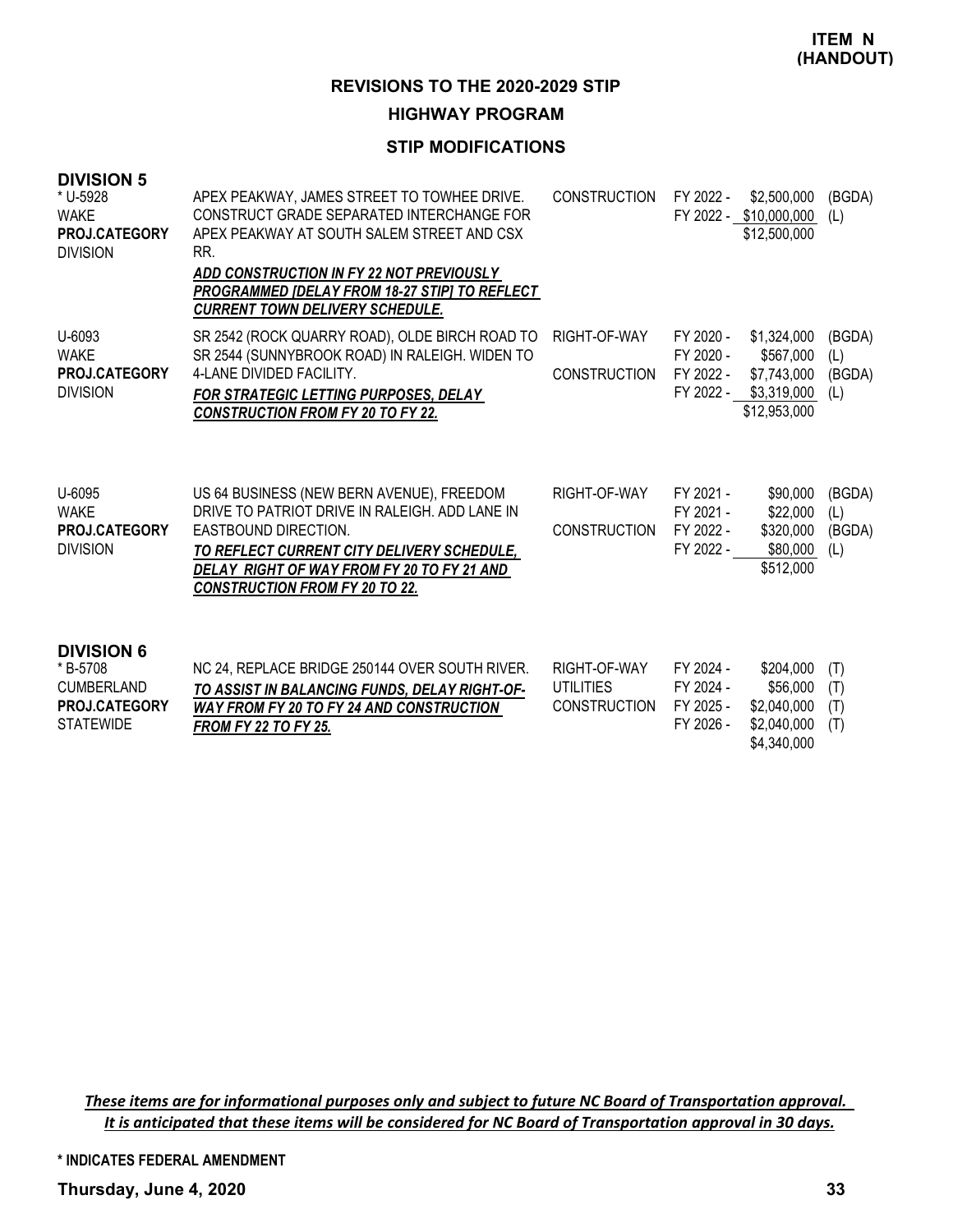**HIGHWAY PROGRAM**

## **STIP MODIFICATIONS**

| <b>DIVISION 6</b>            |                                                                              |                     |                        |                             |            |
|------------------------------|------------------------------------------------------------------------------|---------------------|------------------------|-----------------------------|------------|
| BR-0014<br><b>CUMBERLAND</b> | NC 242, BRIDGE 250025 OVER BEAVER DAM CREEK ON ENGINEERING<br><b>NC 242.</b> |                     | FY 2021 -<br>FY 2022 - | \$17,000<br>\$17,000        | (T)<br>(T) |
| PROJ.CATEGORY                | TO ASSIST IN BALANCING FUNDS, DELAY                                          |                     | FY 2023 -              | \$17,000                    | (T)        |
| <b>REGIONAL</b>              | <b>CONSTRUCTION FROM FY 20 TO FY 21.</b>                                     |                     | FY 2024 -              | \$17,000                    | (T)        |
|                              |                                                                              |                     | FY 2025 -              | \$17,000                    | (T)        |
|                              |                                                                              |                     | FY 2026 -              | \$17,000                    | (T)        |
|                              |                                                                              |                     | FY 2027 -              | \$17,000                    | (T)        |
|                              |                                                                              |                     | FY 2028 -<br>FY 2029 - | \$17,000<br>\$17,000        | (T)        |
|                              |                                                                              |                     | POST YR-               | \$102,000                   | (T)<br>(T) |
|                              |                                                                              | <b>BUILD NC CON</b> | FY 2021 -              | \$129,000                   | (T)        |
|                              |                                                                              |                     | FY 2022 -              | \$129,000                   | (T)        |
|                              |                                                                              |                     | FY 2023 -              | \$129,000                   | (T)        |
|                              |                                                                              |                     | FY 2024 -              | \$129,000                   | (T)        |
|                              |                                                                              |                     | FY 2025 -              | \$129,000                   | (T)        |
|                              |                                                                              |                     | FY 2026 -<br>FY 2027 - | \$129,000<br>\$129,000      | (T)        |
|                              |                                                                              |                     | FY 2028 -              | \$129,000                   | (T)<br>(T) |
|                              |                                                                              |                     | FY 2029 -              | \$129,000                   | (T)        |
|                              |                                                                              |                     | POST YR-               | \$774,000                   | (T)        |
|                              |                                                                              | <b>CONSTRUCTION</b> | FY 2021 -              | \$550,000                   | (T)        |
|                              |                                                                              |                     | FY 2022 -              | \$550,000                   | (T)        |
|                              |                                                                              |                     |                        | \$3,290,000                 |            |
| * R-5705A                    | NC 55, JUST SOUTH OF SR 1532 (OAK GROVE CHURCH                               | RIGHT-OF-WAY        | FY 2020 -              | \$5,917,000                 | (T)        |
| <b>HARNETT</b>               | ROAD) TO NC 210. PART ON NEW LOCATION.                                       |                     | FY 2021 -              | \$5,918,000                 | (T)        |
| PROJ.CATEGORY                | <b>COST INCREASE EXCEEDING \$2 MILLION AND 25%</b>                           | <b>UTILITIES</b>    | FY 2020 -              | \$840,000                   | (T)        |
| <b>DIVISION</b>              | <b>THRESHOLDS.</b>                                                           | <b>CONSTRUCTION</b> | FY 2023 -              | \$7,850,000                 | (T)        |
|                              |                                                                              |                     | FY 2024 -              | \$7,850,000                 | (T)        |
|                              |                                                                              |                     | FY 2025 -              | \$7,850,000                 | (T)        |
|                              |                                                                              |                     | FY 2026 -              | \$7,850,000<br>\$44,075,000 | (T)        |
|                              |                                                                              |                     |                        |                             |            |
| * U-5742                     | FAYETTEVILLE, FAYETTEVILLE COMPUTERIZED                                      | <b>BUILD NC CON</b> | FY 2020 -              | \$98,000                    | (T)        |
| <b>CUMBERLAND</b>            | TRAFFIC SIGNAL SYSTEM.                                                       |                     | FY 2021 -              | \$49,000                    | (T)        |
| PROJ.CATEGORY                | PROJECT TO UTILIZE BUILD NC BONDS.                                           |                     | FY 2022 -              | \$49,000                    | (T)        |
| <b>REGIONAL</b>              |                                                                              |                     | FY 2023 -              | \$49,000                    | (T)        |
|                              |                                                                              |                     | FY 2024 -              | \$49,000                    | (T)        |
|                              |                                                                              |                     | FY 2025 -<br>FY 2026 - | \$49,000                    | (T)        |
|                              |                                                                              |                     | FY 2027 -              | \$49,000<br>\$49,000        | (T)<br>(T) |
|                              |                                                                              |                     | FY 2028 -              | \$49,000                    | (T)        |
|                              |                                                                              |                     | FY 2029 -              | \$49,000                    | (T)        |
|                              |                                                                              |                     | POST YR-               | \$196,000                   | (T)        |
|                              |                                                                              |                     |                        | \$735,000                   |            |

These items are for informational purposes only and subject to future NC Board of Transportation approval. It is anticipated that these items will be considered for NC Board of Transportation approval in 30 days.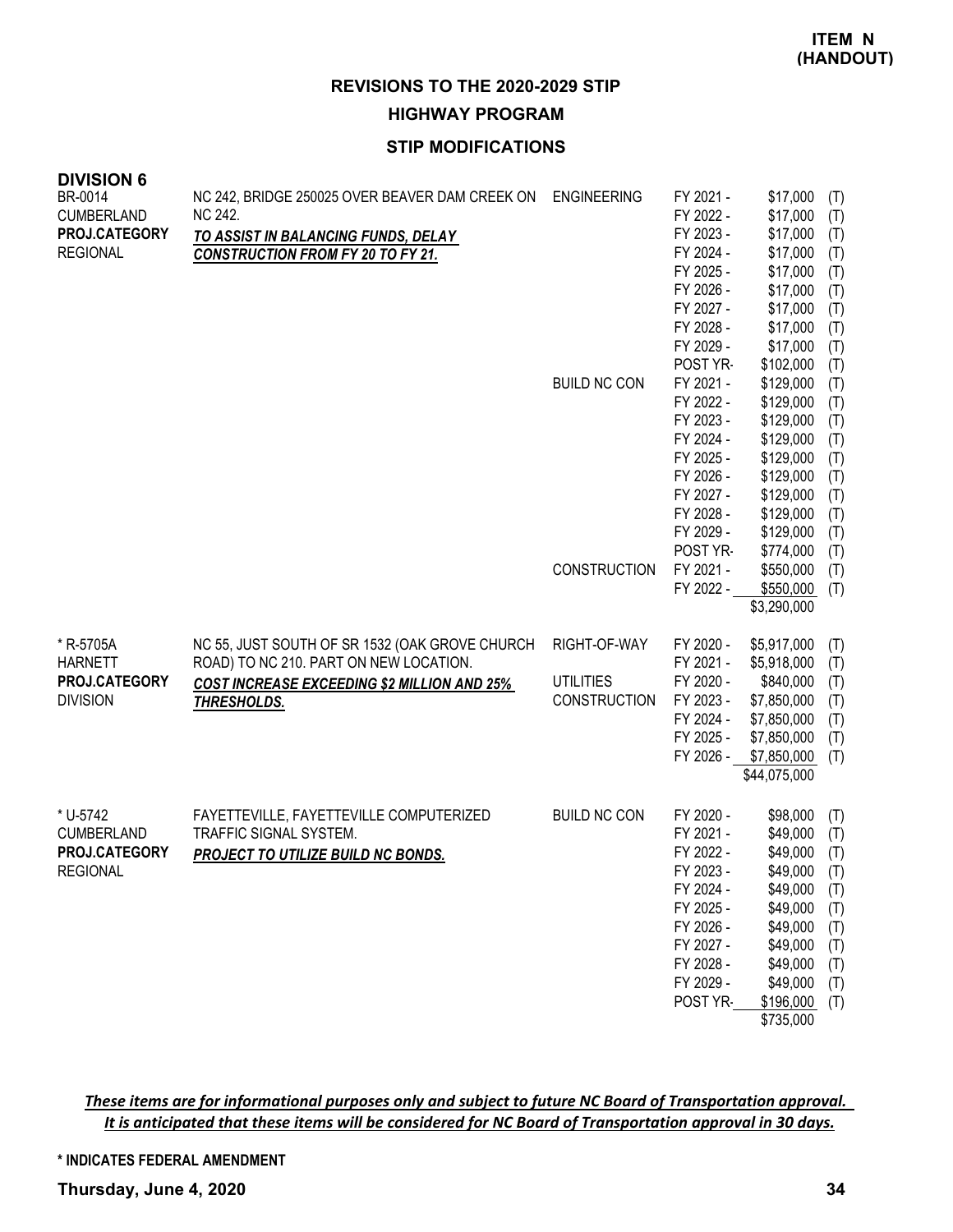#### **HIGHWAY PROGRAM**

#### **STIP MODIFICATIONS**

| <b>DIVISION 6</b><br>W-5806B<br><b>HARNETT</b><br>PROJ.CATEGORY<br><b>DIVISION</b>    | SR 1117, SR 1120, SR 1615, SR 1117 (NURSERY ROAD)<br>FROM NC 27 TO SR 1120 (OVERHILLS ROAD). SR 1120<br>(OVERHILLS ROAD) FROM NC 24/87 TO SR 1117<br>(NURSERY ROAD). SR 1121 (RAY ROAD) FROM SR 1117<br>(NURSERY ROAD) TO SR 1120 (OVERHILLS ROAD).<br>WIDEN CURVES AND INSTALL RUMBLE STRIPS.<br>TO ASSIST IN BALANCING FUNDS, DELAY<br><b>CONSTRUCTION FROM FY 20 TO FY 22.</b> | <b>CONSTRUCTION</b>                       | FY 2022 -                                                                                                                                                                                                   | \$468,000<br>\$468,000                                                                                                                                                                              | (HSIP)                                                                                                       |
|---------------------------------------------------------------------------------------|-----------------------------------------------------------------------------------------------------------------------------------------------------------------------------------------------------------------------------------------------------------------------------------------------------------------------------------------------------------------------------------|-------------------------------------------|-------------------------------------------------------------------------------------------------------------------------------------------------------------------------------------------------------------|-----------------------------------------------------------------------------------------------------------------------------------------------------------------------------------------------------|--------------------------------------------------------------------------------------------------------------|
| * W-5806E<br><b>ROBESON</b><br>PROJ.CATEGORY<br><b>DIVISION</b>                       | NC 41 (MARTIN LUTHER KING JR DRIVE), NC 41<br>(MARTIN LUTHER KING JR DRIVE) AT NC 72 (WEST<br>SECOND STREET) AND SR 1599 (MARTIN LUTHER KING<br>JR DRIVE). CONSTRUCT SIGNALIZED PEDESTRIAN<br>CROSSINGS.<br>ADD NEW PROJECT BREAK AT REQUEST OF<br>TRANSPORTATION MOBILITY AND SAFETY.                                                                                            | <b>CONSTRUCTION</b>                       | FY 2022 -                                                                                                                                                                                                   | \$95,000<br>\$95,000                                                                                                                                                                                | (HSIP)                                                                                                       |
| <b>DIVISION 7</b><br>BR-0042<br><b>ROCKINGHAM</b><br>PROJ.CATEGORY<br><b>DIVISION</b> | SR 2600 (MIZPAH CHURCH ROAD), REPLACE BRIDGE<br>780116 OVER US 29.<br>TO ASSIST IN BALANCING FUNDS, DELAY<br><b>CONSTRUCTION FROM FY 20 TO FY 21.</b>                                                                                                                                                                                                                             | <b>ENGINEERING</b><br><b>BUILD NC CON</b> | FY 2021 -<br>FY 2022 -<br>FY 2023 -<br>FY 2024 -<br>FY 2025 -<br>FY 2026 -<br>FY 2027 -<br>FY 2028 -<br>FY 2029 -<br>POST YR-<br>FY 2021 -<br>FY 2022 -<br>FY 2023 -<br>FY 2024 -<br>FY 2025 -<br>FY 2026 - | \$41,000<br>\$41,000<br>\$41,000<br>\$41,000<br>\$41,000<br>\$41,000<br>\$41,000<br>\$41,000<br>\$41,000<br>\$246,000<br>\$352,000<br>\$352,000<br>\$352,000<br>\$352,000<br>\$352,000<br>\$352,000 | (T)<br>(T)<br>(T)<br>(T)<br>(T)<br>(T)<br>(T)<br>(T)<br>(T)<br>(T)<br>(T)<br>(T)<br>(T)<br>(T)<br>(T)<br>(T) |
|                                                                                       |                                                                                                                                                                                                                                                                                                                                                                                   | <b>CONSTRUCTION</b>                       | FY 2027 -<br>FY 2028 -<br>FY 2029 -<br>POST YR-<br>FY 2021 -                                                                                                                                                | \$352,000<br>\$352,000<br>\$352,000<br>\$2,112,000<br>\$4,125,000<br>\$10,020,000                                                                                                                   | (T)<br>(T)<br>(T)<br>(T)<br>(T)                                                                              |

These items are for informational purposes only and subject to future NC Board of Transportation approval. It is anticipated that these items will be considered for NC Board of Transportation approval in 30 days.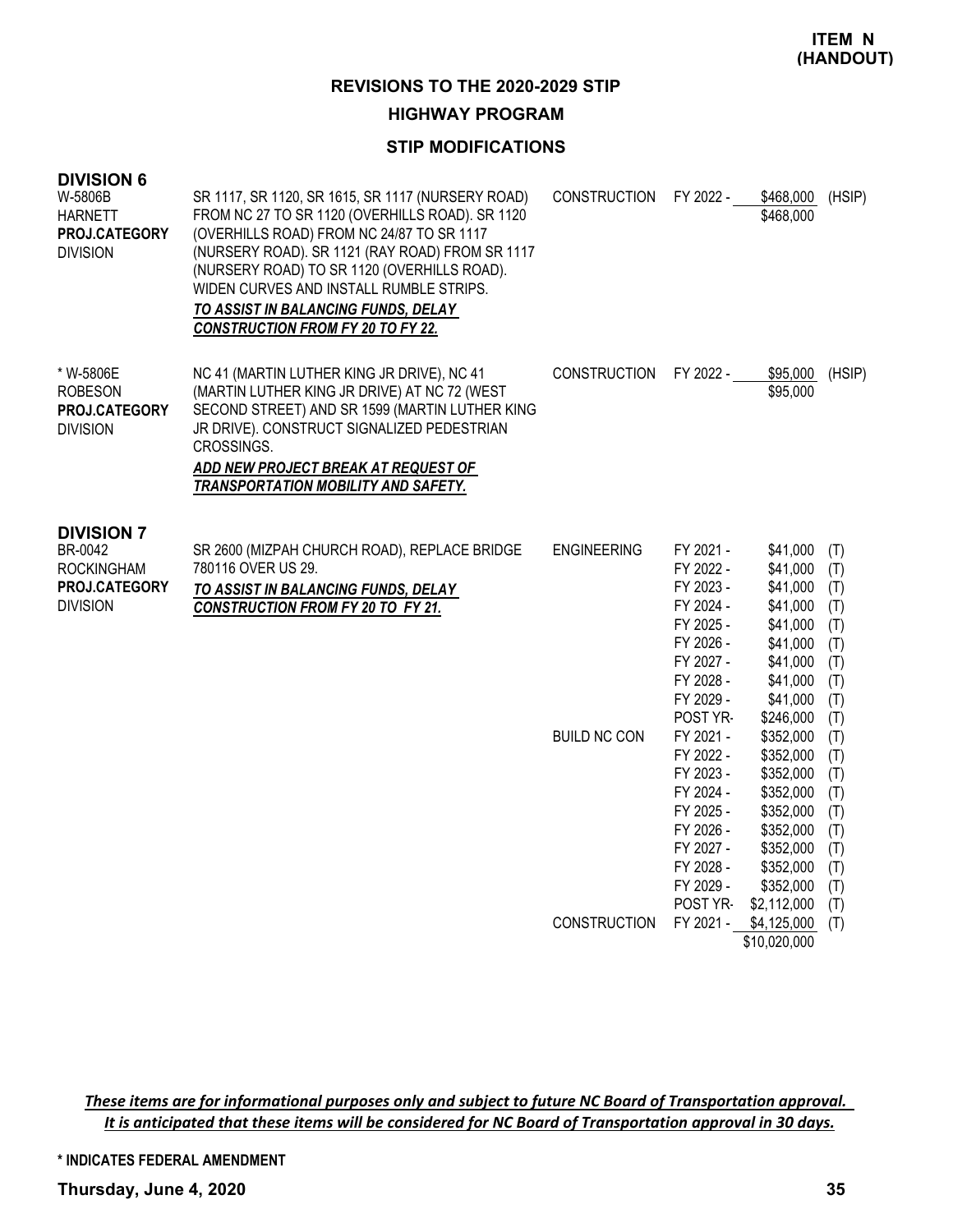**HIGHWAY PROGRAM**

## **STIP MODIFICATIONS**

| <b>DIVISION 7</b><br>BR-0044<br><b>ROCKINGHAM</b><br>PROJ.CATEGORY<br><b>REGIONAL</b> | NC 14 / NC 87, REPLACE BRIDGE 780168 OVER SMITH<br>RIVER.<br>TO ASSIST IN BALANCING FUNDS, DELAY<br><b>CONSTRUCTION FROM FY 20 TO FY 21.</b>                                                                                                                                                              | <b>ENGINEERING</b><br><b>BUILD NC CON</b> | FY 2021 -<br>FY 2022 -<br>FY 2023 -<br>FY 2024 -<br>FY 2025 -<br>FY 2026 -<br>FY 2027 -<br>FY 2028 -<br>FY 2029 -<br>POST YR-<br>FY 2021 -<br>FY 2022 -<br>FY 2023 -<br>FY 2024 -<br>FY 2025 - | \$57,000<br>\$57,000<br>\$57,000<br>\$57,000<br>\$57,000<br>\$57,000<br>\$57,000<br>\$57,000<br>\$57,000<br>\$342,000<br>\$515,000<br>\$515,000<br>\$515,000<br>\$515,000<br>\$515,000 | (T)<br>(T)<br>(T)<br>(T)<br>(T)<br>(T)<br>(T)<br>(T)<br>(T)<br>(T)<br>(T)<br>(T)<br>(T)<br>(T)<br>(T) |
|---------------------------------------------------------------------------------------|-----------------------------------------------------------------------------------------------------------------------------------------------------------------------------------------------------------------------------------------------------------------------------------------------------------|-------------------------------------------|------------------------------------------------------------------------------------------------------------------------------------------------------------------------------------------------|----------------------------------------------------------------------------------------------------------------------------------------------------------------------------------------|-------------------------------------------------------------------------------------------------------|
|                                                                                       |                                                                                                                                                                                                                                                                                                           |                                           | FY 2026 -<br>FY 2027 -                                                                                                                                                                         | \$515,000<br>\$515,000                                                                                                                                                                 | (T)<br>(T)                                                                                            |
|                                                                                       |                                                                                                                                                                                                                                                                                                           |                                           | FY 2028 -                                                                                                                                                                                      | \$515,000                                                                                                                                                                              | (T)                                                                                                   |
|                                                                                       |                                                                                                                                                                                                                                                                                                           |                                           | FY 2029 -<br>POST YR-                                                                                                                                                                          | \$515,000<br>\$3,090,000                                                                                                                                                               | (T)<br>(T)                                                                                            |
|                                                                                       |                                                                                                                                                                                                                                                                                                           | <b>CONSTRUCTION</b>                       | FY 2021 -                                                                                                                                                                                      | \$700,000<br>\$9,280,000                                                                                                                                                               | (T)                                                                                                   |
| EB-5889<br><b>GUILFORD</b><br><b>PROJ.CATEGORY</b><br><b>DIVISION</b>                 | SR 1486 (WEST MAIN STREET); SR 1539 (PENNY<br>ROAD), EXISTING SIDEWALK ON SR 1486 (WEST MAIN<br>STREET) TO PARK ACCESS ON SR 1539 (PENNY ROAD)<br>IN JAMESTOWN. CONSTRUCT SIDEWALK WITH CURB<br>AND GUTTER.<br>TO ALLOW TOWN ADDITIONAL TIME FOR PLANNING<br>AND DESIGN, DELAY CONSTRUCTION FROM FY 21 TO | <b>CONSTRUCTION</b>                       | FY 2023 -<br>FY 2023 -                                                                                                                                                                         | \$400,000<br>\$100,000<br>\$500,000                                                                                                                                                    | (TA5200)<br>(L)                                                                                       |
|                                                                                       | FY 23.                                                                                                                                                                                                                                                                                                    |                                           |                                                                                                                                                                                                |                                                                                                                                                                                        |                                                                                                       |

These items are for informational purposes only and subject to future NC Board of Transportation approval. It is anticipated that these items will be considered for NC Board of Transportation approval in 30 days.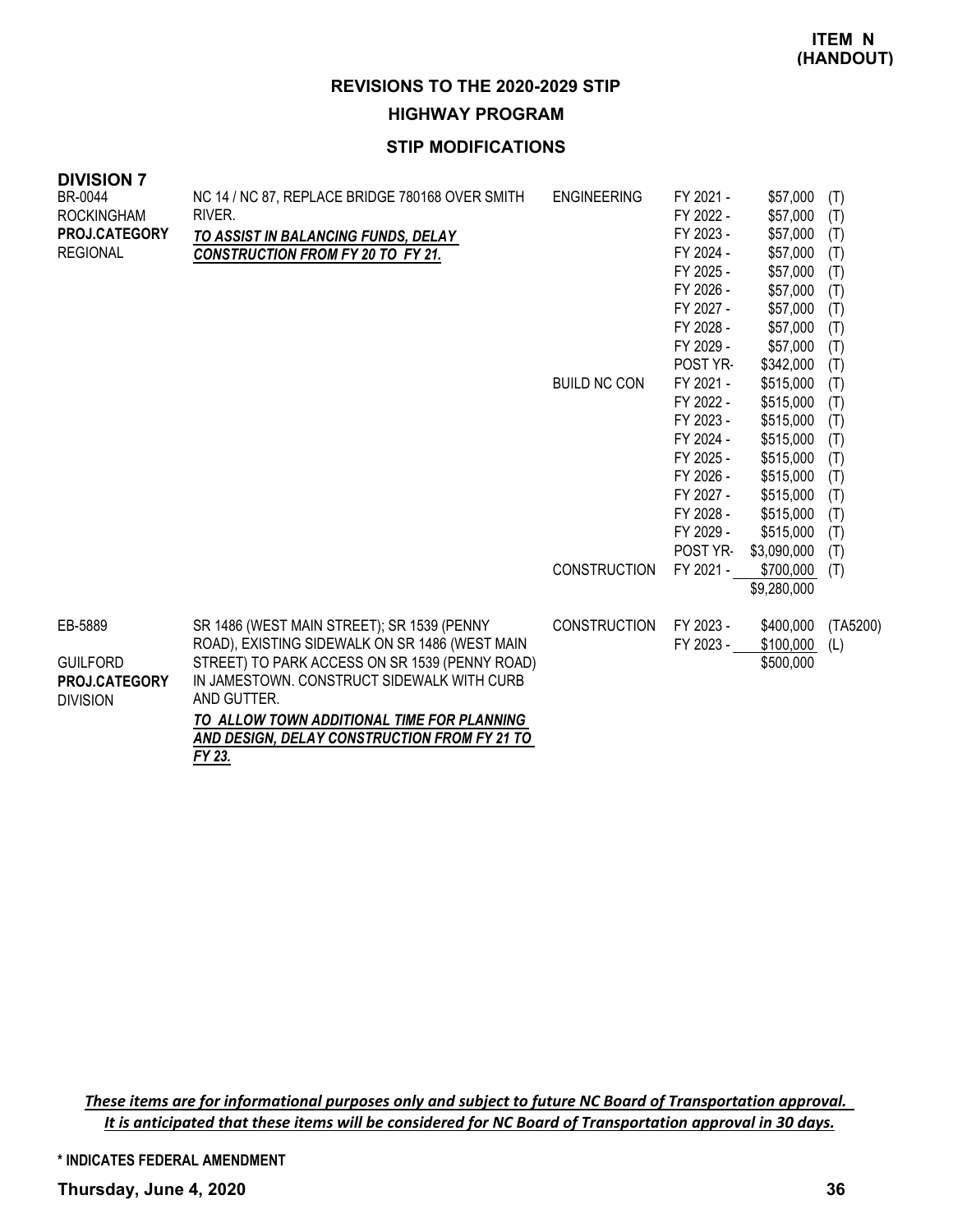#### **HIGHWAY PROGRAM**

#### **STIP MODIFICATIONS**

| <b>DIVISION 7</b><br>R-4707 | US 29; SR 4771 (REEDY FORK PARKWAY), US 29 / SR | <b>ENGINEERING</b>  | FY 2020 -              | \$268,000                  |            |
|-----------------------------|-------------------------------------------------|---------------------|------------------------|----------------------------|------------|
| <b>GUILFORD</b>             | 4771 (REEDY FORK PARKWAY) INTERCHANGE           |                     | FY 2021 -              | \$268,000                  | (T)<br>(T) |
| PROJ.CATEGORY               | IMPROVEMENTS IN GREENSBORO. IMPROVE             |                     | FY 2022 -              | \$268,000                  | (T)        |
| <b>REGIONAL</b>             | ROADWAY, MODIFY INTERCHANGE, AND REPLACE        |                     | FY 2023 -              | \$268,000                  | (T)        |
|                             | <b>BRIDGE 400360</b>                            |                     | FY 2024 -              | \$268,000                  | (T)        |
|                             | TO ASSIST IN BALANCING FUNDS, DELAY             |                     | FY 2025 -              | \$268,000                  | (T)        |
|                             | <b>CONSTRUCTION FROM FY 20 TO FY 21.</b>        |                     | FY 2026 -              | \$268,000                  | (T)        |
|                             |                                                 |                     | FY 2027 -              | \$268,000                  | (T)        |
|                             |                                                 |                     | FY 2028 -              | \$268,000                  | (T)        |
|                             |                                                 |                     | FY 2029 -              | \$268,000                  | (T)        |
|                             |                                                 |                     | POST YR-               | \$1,339,000                | (T)        |
|                             |                                                 | <b>BUILD NC ROW</b> | FY 2020 -              | \$1,201,000                | (T)        |
|                             |                                                 |                     | FY 2021 -              | \$1,201,000                | (T)        |
|                             |                                                 |                     | FY 2022 -              | \$1,201,000                | (T)        |
|                             |                                                 |                     | FY 2023 -              | \$1,201,000                | (T)        |
|                             |                                                 |                     | FY 2024 -              | \$1,201,000                | (T)        |
|                             |                                                 |                     | FY 2025 -              | \$1,201,000                | (T)        |
|                             |                                                 |                     | FY 2026 -<br>FY 2027 - | \$1,201,000<br>\$1,201,000 | (T)        |
|                             |                                                 |                     | FY 2028 -              | \$1,201,000                | (T)        |
|                             |                                                 |                     | FY 2029 -              | \$1,201,000                | (T)<br>(T) |
|                             |                                                 |                     | POST YR-               | \$4,804,000                | (T)        |
|                             |                                                 | <b>BUILD NC CON</b> | FY 2021 -              | \$1,544,000                | (T)        |
|                             |                                                 |                     | FY 2022 -              | \$1,544,000                | (T)        |
|                             |                                                 |                     | FY 2023 -              | \$1,544,000                | (T)        |
|                             |                                                 |                     | FY 2024 -              | \$1,544,000                | (T)        |
|                             |                                                 |                     | FY 2025 -              | \$1,544,000                | (T)        |
|                             |                                                 |                     | FY 2026 -              | \$1,544,000                | (T)        |
|                             |                                                 |                     | FY 2027 -              | \$1,544,000                | (T)        |
|                             |                                                 |                     | FY 2028 -              | \$1,544,000                | (T)        |
|                             |                                                 |                     | FY 2029 -              | \$1,544,000                | (T)        |
|                             |                                                 |                     | POST YR-               | \$9,264,000                | (T)        |
|                             |                                                 | <b>CONSTRUCTION</b> | FY 2021 -              | \$7,600,000                | (T)        |
|                             |                                                 |                     | FY 2022 -              | \$7,600,000                | (T)        |
|                             |                                                 |                     | FY 2023 -              | \$7,600,000                | (T)        |
|                             |                                                 |                     | FY 2024 -              | \$7,600,000                | (T)        |
|                             |                                                 |                     |                        | \$74,393,000               |            |
| R-5725                      | NC 68, SR 2129 (FOGLEMAN ROAD) TO NC 150        | RIGHT-OF-WAY        | FY 2021 -              | \$1,287,000                | (T)        |
| <b>GUILFORD</b>             | INTERSECTION IN OAK RIDGE. INTERSECTION         | <b>UTILITIES</b>    | FY 2021 -              | \$500,000                  | (T)        |
| PROJ.CATEGORY               | IMPROVEMENTS, ACCESS MANAGEMENT AND SAFETY      | <b>CONSTRUCTION</b> | FY 2022 -              | \$2,950,000                | (T)        |
| <b>REGIONAL</b>             | ENHANCEMENTS.                                   |                     | FY 2023 -              | \$2,950,000                | (T)        |
|                             | TO ASSIST IN BALANCING FUNDS, DELAY RIGHT-OF-   |                     |                        | \$7,687,000                |            |
|                             | WAY FROM FY 20 TO FY 21 AND CONSTRUCTION        |                     |                        |                            |            |
|                             | <b>FROM FY 21 TO FY 22.</b>                     |                     |                        |                            |            |

These items are for informational purposes only and subject to future NC Board of Transportation approval. It is anticipated that these items will be considered for NC Board of Transportation approval in 30 days.

**\* INDICATES FEDERAL AMENDMENT**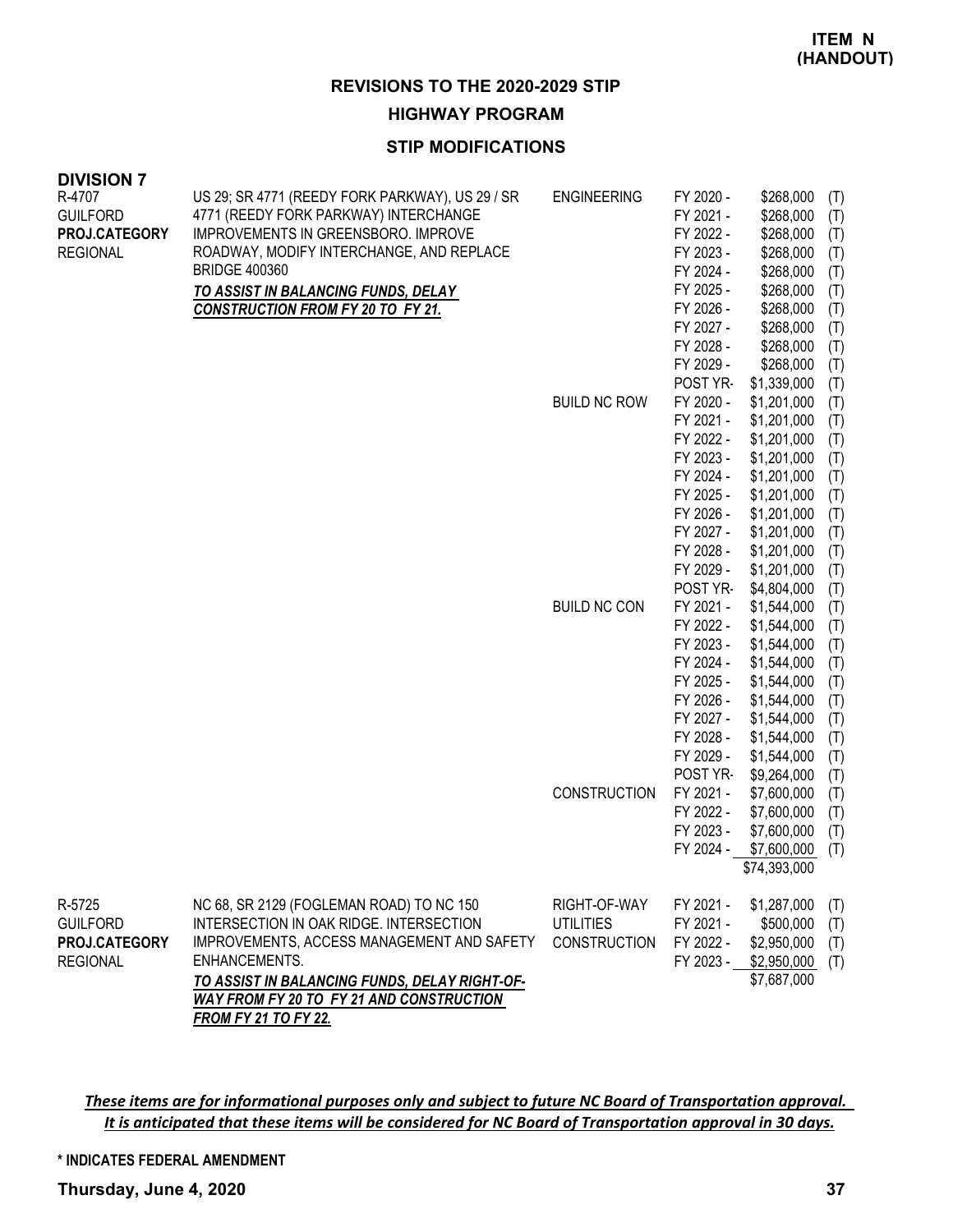**REVISIONS TO THE 2020-2029 STIP HIGHWAY PROGRAM**

#### **STIP MODIFICATIONS**

| <b>DIVISION 7</b><br>* TA-4767<br><b>GUILFORD</b><br>PROJ.CATEGORY | GTA, REPLACEMENT PARATRANSIT BUSES<br>FUNDING ADDED TO FY 21, FY 22, AND FY 23 AT THE<br><b>REQUEST OF GREENSBORO MPO.</b>                             | CAPITAL           | FY 2021 -<br>FY 2021 -<br>FY 2022 -<br>FY 2022 -<br>FY 2023 -<br>FY 2023 -                                                                                                                                   | \$102,000<br>\$579,000<br>\$102,000<br>\$579,000<br>\$102,000<br>\$579,000<br>\$2,043,000                                                                                                                                   | (L)<br>(5309)<br>(L)<br>(5309)<br>(L)<br>(5309)                                                                                      |
|--------------------------------------------------------------------|--------------------------------------------------------------------------------------------------------------------------------------------------------|-------------------|--------------------------------------------------------------------------------------------------------------------------------------------------------------------------------------------------------------|-----------------------------------------------------------------------------------------------------------------------------------------------------------------------------------------------------------------------------|--------------------------------------------------------------------------------------------------------------------------------------|
| * TD-5279<br><b>GUILFORD</b><br>PROJ.CATEGORY                      | GREENSBORO TRANSIT AUTHORITY, RENOVATION OF<br>J. DOUGLAS GAYLON DEPOT<br><b>FUNDING ADDED TO FY 20 AT THE REQUEST OF THE</b><br><b>GREENSBORO MPO</b> | CAPITAL           | FY 2020 -<br>FY 2020 -<br>FY 2020 -                                                                                                                                                                          | \$373,000<br>\$373,000<br>\$1,538,000<br>\$2,284,000                                                                                                                                                                        | (S)<br>(L)<br>(5339)                                                                                                                 |
| * TO-5209<br><b>GUILFORD</b><br>PROJ.CATEGORY                      | GTA, OPERATING- FIXED ROUTE<br>FUNDING ADDED TO FY 20, FY 21, FY 22, AND FY 23<br>AT THE REQUEST OF GREENSBORO MPO.                                    | <b>OPERATIONS</b> | FY 2020 -<br>FY 2020 -<br>FY 2021 -<br>FY 2021 -<br>FY 2022 -<br>FY 2022 -<br>FY 2023 -<br>FY 2023 -<br>FY 2024 -<br>FY 2024 -<br>FY 2025 -<br>FY 2025 -<br>FY 2026 -<br>FY 2026 -<br>FY 2027 -<br>FY 2027 - | \$326,000<br>\$326,000<br>\$294,000<br>\$294,000<br>\$294,000<br>\$294,000<br>\$294,000<br>\$294,000<br>\$227,000<br>\$227,000<br>\$227,000<br>\$227,000<br>\$227,000<br>\$227,000<br>\$227,000<br>\$227,000<br>\$4,232,000 | (L)<br>(5307)<br>(L)<br>(5307)<br>(L)<br>(5307)<br>(L)<br>(5307)<br>(L)<br>(5307)<br>(L)<br>(5307)<br>(L)<br>(5307)<br>(L)<br>(5307) |
| * TQ-6783<br><b>GUILFORD</b><br>PROJ.CATEGORY                      | GREENSBORO TRANSIT AUTHORITY, SECTION 5310<br>CAPITAL PROJECT<br>FUNDING ADDED TO FY 20, FY 21, FY 22, AND FY 23<br>AT THE REQUEST OF GREENSBORO MPO.  | <b>CAPITAL</b>    | FY 2020 -<br>FY 2020 -<br>FY 2021 -<br>FY 2021 -<br>FY 2022 -<br>FY 2022 -<br>FY 2023 -<br>FY 2023 -                                                                                                         | \$52,000<br>\$209,000<br>\$52,000<br>\$209,000<br>\$52,000<br>\$209,000<br>\$52,000<br>\$209,000<br>\$1,044,000                                                                                                             | (L)<br>(5310)<br>(L)<br>(5310)<br>(L)<br>(5310)<br>(L)<br>(5310)                                                                     |

These items are for informational purposes only and subject to future NC Board of Transportation approval. It is anticipated that these items will be considered for NC Board of Transportation approval in 30 days.

**\* INDICATES FEDERAL AMENDMENT**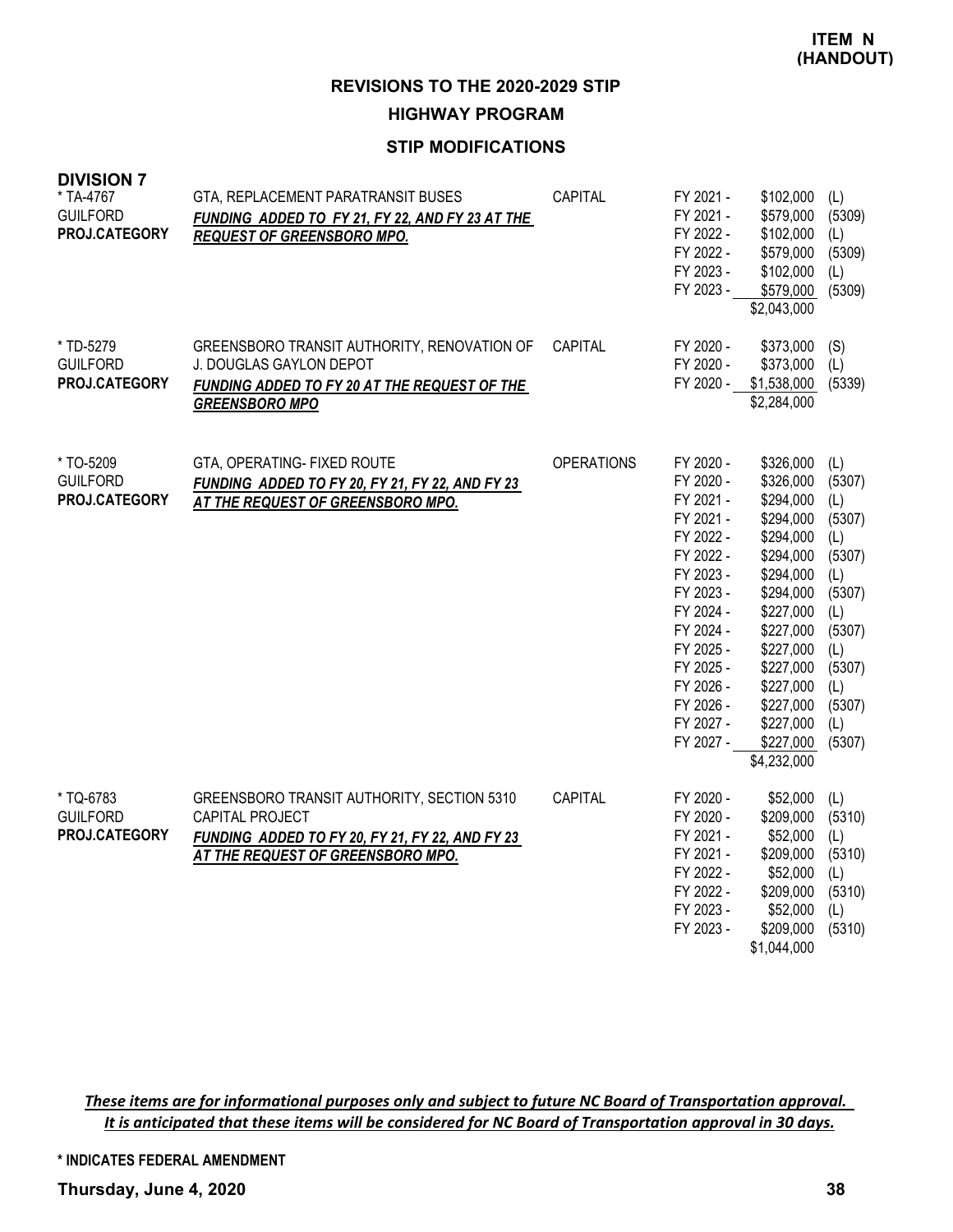#### **HIGHWAY PROGRAM**

# **STIP MODIFICATIONS**

| <b>DIVISION 7</b><br>* U-2412A   | SR 1486 (GREENSBORO RD) / SR 4121 (HIGH POINT                                               | <b>BUILD NC CON</b> | FY 2020 -              | \$3,711,000                | (T)        |
|----------------------------------|---------------------------------------------------------------------------------------------|---------------------|------------------------|----------------------------|------------|
| <b>GUILFORD</b><br>PROJ.CATEGORY | RD), US 311 BYPASS TO SR 4228 (VICKREY CHAPEL<br>ROAD)                                      |                     | FY 2021 -<br>FY 2022 - | \$1,856,000<br>\$1,856,000 | (T)        |
| <b>DIVISION</b>                  | PROJECT TO UTILIZE BUILD NC BONDS.                                                          |                     | FY 2023 -              | \$1,856,000                | (T)<br>(T) |
|                                  |                                                                                             |                     | FY 2024 -              | \$1,856,000                | (T)        |
|                                  |                                                                                             |                     | FY 2025 -              | \$1,856,000                | (T)        |
|                                  |                                                                                             |                     | FY 2026 -              | \$1,856,000                | (T)        |
|                                  |                                                                                             |                     | FY 2027 -              | \$1,856,000                | (T)        |
|                                  |                                                                                             |                     | FY 2028 -              | \$1,856,000                | (T)        |
|                                  |                                                                                             |                     | FY 2029 -              | \$1,856,000                | (T)        |
|                                  |                                                                                             | CONSTRUCTION        | POST YR-<br>FY 2020 -  | \$7,424,000<br>\$9,718,000 | (T)<br>(T) |
|                                  |                                                                                             |                     | FY 2021 -              | \$9,718,000                | (T)        |
|                                  |                                                                                             |                     |                        | \$47,275,000               |            |
|                                  |                                                                                             |                     |                        |                            |            |
| * U-3109A                        | NC 119, NC 119 RELOCATION, I-40 / I-85 TO NORTH OF                                          | <b>BUILD NC CON</b> | FY 2020 -              | \$2,426,000                | (T)        |
| <b>ALAMANCE</b>                  | SR 1921 (MEBANE ROGERS ROAD).                                                               |                     | FY 2021 -              | \$1,213,000                | (T)        |
| PROJ.CATEGORY                    | PROJECT TO UTILIZE BUILD NC BONDS.                                                          |                     | FY 2022 -              | \$1,213,000                | (T)        |
| <b>REGIONAL</b>                  |                                                                                             |                     | FY 2023 -              | \$1,213,000                | (T)        |
|                                  |                                                                                             |                     | FY 2024 -              | \$1,213,000                | (T)        |
|                                  |                                                                                             |                     | FY 2025 -<br>FY 2026 - | \$1,213,000<br>\$1,213,000 | (T)<br>(T) |
|                                  |                                                                                             |                     | FY 2027 -              | \$1,213,000                | (T)        |
|                                  |                                                                                             |                     | FY 2028 -              | \$1,213,000                | (T)        |
|                                  |                                                                                             |                     | FY 2029 -              | \$1,213,000                | (T)        |
|                                  |                                                                                             |                     | POST YR-               | \$4,852,000                | (T)        |
|                                  |                                                                                             |                     |                        | \$18,195,000               |            |
|                                  |                                                                                             |                     |                        |                            |            |
| * U-5843<br><b>ALAMANCE</b>      | US 70 (NORTH CHURCH STREET), SR 1817 (GRAHAM-<br>HOPEDALE ROAD) IN BURLINGTON. INTERSECTION | <b>BUILD NC CON</b> | FY 2020 -<br>FY 2021 - | \$156,000<br>\$78,000      | (T)        |
| PROJ.CATEGORY                    | IMPROVEMENTS.                                                                               |                     | FY 2022 -              | \$78,000                   | (T)<br>(T) |
| <b>DIVISION</b>                  | PROJECT TO UTILIZE BUILD NC BONDS.                                                          |                     | FY 2023 -              | \$78,000                   | (T)        |
|                                  |                                                                                             |                     | FY 2024 -              | \$78,000                   | (T)        |
|                                  |                                                                                             |                     | FY 2025 -              | \$78,000                   | (T)        |
|                                  |                                                                                             |                     | FY 2026 -              | \$78,000                   | (T)        |
|                                  |                                                                                             |                     | FY 2027 -              | \$78,000                   | (T)        |
|                                  |                                                                                             |                     | FY 2028 -              | \$78,000                   | (T)        |
|                                  |                                                                                             |                     | FY 2029 -              | \$78,000                   | (T)        |
|                                  |                                                                                             |                     | POST YR-               | \$312,000                  | (T)        |
|                                  |                                                                                             |                     |                        | \$1,170,000                |            |

These items are for informational purposes only and subject to future NC Board of Transportation approval. It is anticipated that these items will be considered for NC Board of Transportation approval in 30 days.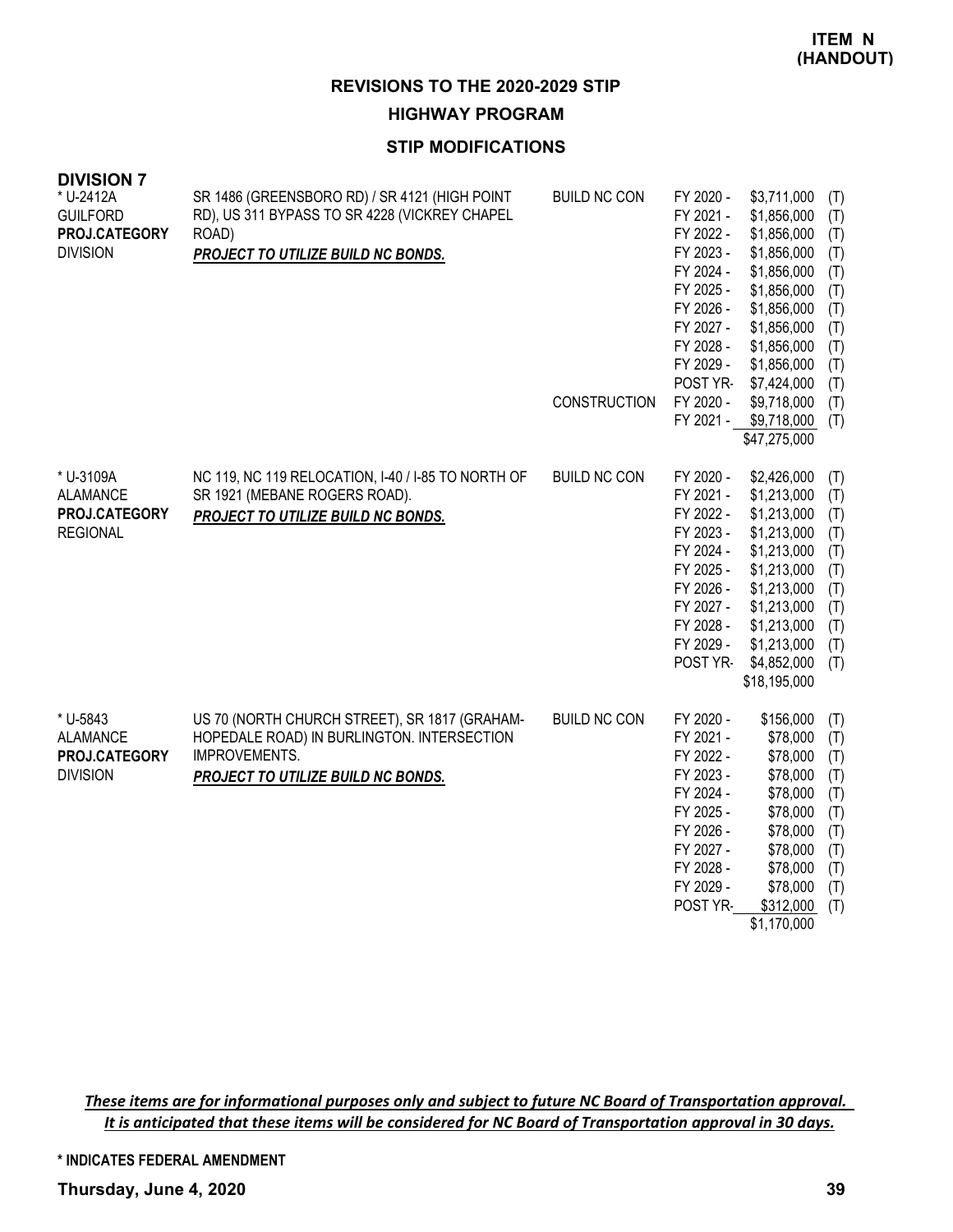#### **HIGHWAY PROGRAM**

# **STIP MODIFICATIONS**

| <b>DIVISION 7</b><br>* U-5851<br><b>GUILFORD</b><br>PROJ.CATEGORY<br><b>DIVISION</b> | SR 1001 (CHURCH STREET), US 220 (WENDOVER<br>AVENUE) TO EAST CONE BOULEVARD IN<br>GREENSBORO. ADD LANES.<br>TO ALLOW ADDITIONAL TIME FOR PLANNING AND<br>DESIGN, DELAY RIGHT OF WAY FROM FY 20 TO FY 22<br><b>AND CONSTRUCTION FROM FY 22 TO FY 24.</b>          | RIGHT-OF-WAY<br><b>UTILITIES</b><br><b>CONSTRUCTION</b> | FY 2022 -<br>\$772,000<br>FY 2023 -<br>\$2,316,000<br>FY 2022 -<br>\$371,000<br>FY 2024 -<br>\$6,156,000<br>FY 2025 -<br>\$6,156,000<br>\$15,771,000                                                                                                              | (T)<br>(T)<br>(T)<br>(T)<br>(T)                                    |
|--------------------------------------------------------------------------------------|------------------------------------------------------------------------------------------------------------------------------------------------------------------------------------------------------------------------------------------------------------------|---------------------------------------------------------|-------------------------------------------------------------------------------------------------------------------------------------------------------------------------------------------------------------------------------------------------------------------|--------------------------------------------------------------------|
| U-5852<br><b>GUILFORD</b><br>PROJ.CATEGORY<br><b>DIVISION</b>                        | SR 2085 (BENJAMIN PARKWAY / BRYAN BOULEVARD),<br>SR 2254 (WENDOVER AVENUE) TO HOLDEN ROAD IN<br>GREENSBORO. ADD LANES.<br>TO ALLOW ADDITIONAL TIME FOR PLANNING AND<br>DESIGN, DELAY RIGHT-OF-WAY FROM FY 21 TO FY 22<br>AND CONSTRUCTION FROM FY 22 TO FY 23.   | RIGHT-OF-WAY<br><b>UTILITIES</b><br><b>BUILD NC CON</b> | FY 2022 -<br>\$855,000<br>FY 2022 -<br>\$103,000<br>FY 2023 -<br>\$257,000<br>FY 2024 -<br>\$257,000<br>FY 2025 -<br>\$257,000<br>FY 2026 -<br>\$257,000<br>FY 2027 -<br>\$257,000<br>FY 2028 -<br>\$257,000<br>FY 2029 -<br>\$257,000<br>POST YR-<br>\$2,056,000 | (T)<br>(T)<br>(T)<br>(T)<br>(T)<br>(T)<br>(T)<br>(T)<br>(T)<br>(T) |
|                                                                                      |                                                                                                                                                                                                                                                                  | <b>CONSTRUCTION</b>                                     | FY 2023 -<br>\$4,729,000<br>FY 2024 -<br>\$4,729,000<br>\$14,271,000                                                                                                                                                                                              | (T)<br>(T)                                                         |
| * U-6184<br><b>ALAMANCE</b><br><b>PROJ.CATEGORY</b><br><b>DIVISION</b>               | NC 54 (CHAPEL HILL ROAD), SR 1445 (SOUTH O'NEAL<br>STREET) IN BURLINGTON. RECONFIGURE<br>INTERSECTION TO MAKE O'NEAL STREET THE<br>THROUGH MOVEMENT WITH NC 54 EAST OF THE<br>INTERSECTION.<br><b>COST INCREASE EXCEEDING \$2 MILLION AND 25%</b><br>THRESHOLDS. | RIGHT-OF-WAY<br><b>UTILITIES</b><br><b>CONSTRUCTION</b> | FY 2027 -<br>\$5,800,000<br>FY 2027 -<br>\$400,000<br>FY 2028 -<br>\$8,400,000<br>\$14,600,000                                                                                                                                                                    | (T)<br>(T)<br>(T)                                                  |
| <b>DIVISION 8</b><br>EB-5872A<br><b>SCOTLAND</b><br>PROJ.CATEGORY<br><b>DIVISION</b> | SR 1108 (WEST BOULEVARD), SR 1105 (TURNPIKE<br>ROAD) TO GLASGOW DRIVE AND EAST OF US 15 / US<br>401 / US 501 TO SUNSET DRIVE IN LAURINBURG.<br>TO ASSIST IN BALANCING FUNDS, DELAY RIGHT OF<br><b>WAY AND CONSTRUCTION FROM FY 20 TO FY 21.</b>                  | RIGHT-OF-WAY<br><b>CONSTRUCTION</b>                     | FY 2021 -<br>\$133,000<br>FY 2021 -<br>\$33,000<br>FY 2021 -<br>\$348,000<br>FY 2021 -<br>\$88,000<br>\$602,000                                                                                                                                                   | (TA5200)<br>(L)<br>(TA5200)<br>(L)                                 |

These items are for informational purposes only and subject to future NC Board of Transportation approval. It is anticipated that these items will be considered for NC Board of Transportation approval in 30 days.

**\* INDICATES FEDERAL AMENDMENT**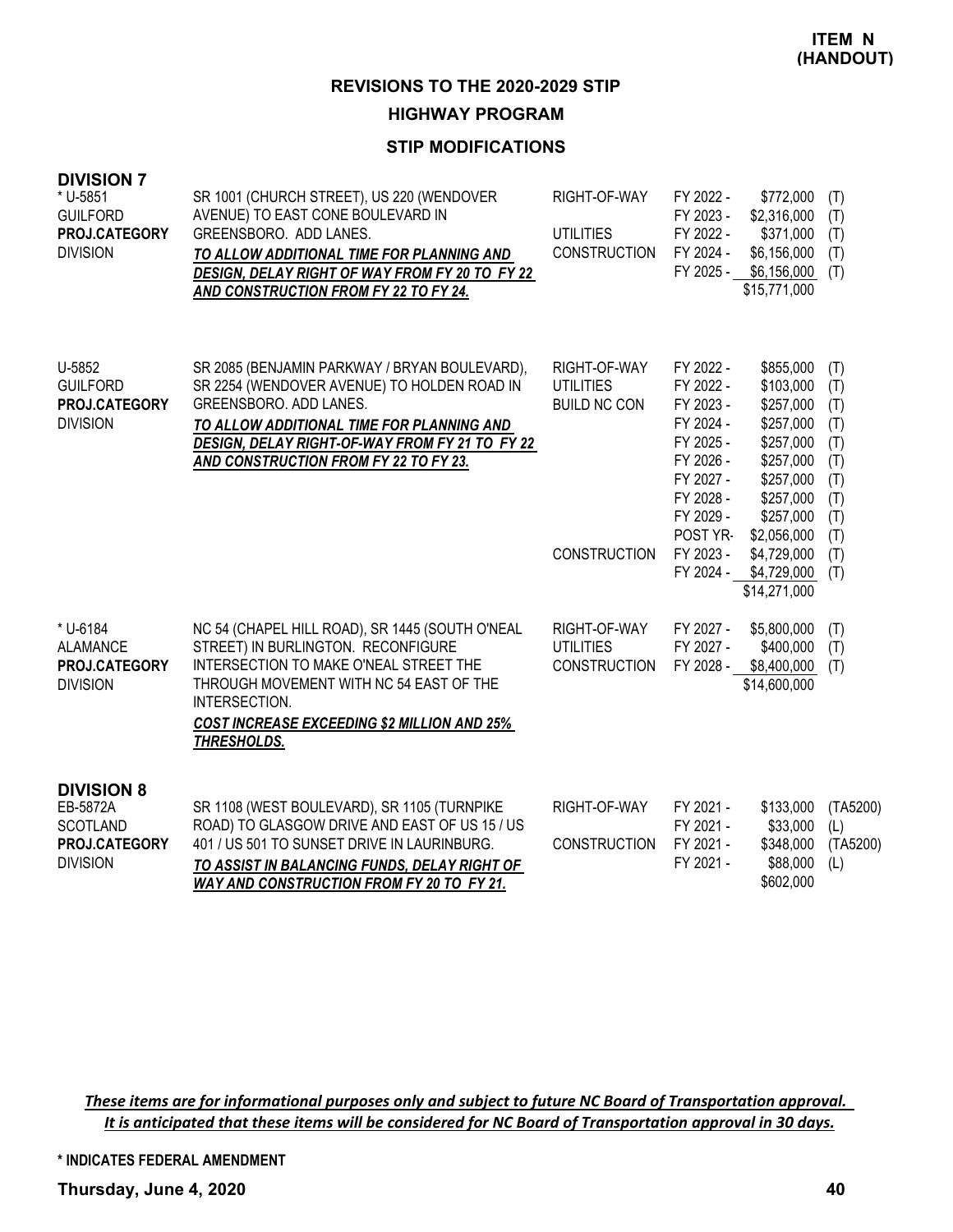**REVISIONS TO THE 2020-2029 STIP HIGHWAY PROGRAM**

#### **STIP MODIFICATIONS**

| <b>DIVISION 8</b><br>* R-2501C<br><b>RICHMOND</b><br><b>PROJ.CATEGORY</b><br><b>DIVISION</b> | US 1, NORTH OF SR 1606 (FOX ROAD) TO SOUTH OF<br>SR 1001 (MARSTON ROAD)<br>PROJECT TO UTILIZE BUILD NC BONDS.                                                                                 | <b>BUILD NC CON</b>                              | FY 2020 -<br>FY 2021 -<br>FY 2022 -<br>FY 2023 -<br>FY 2024 -<br>FY 2025 -<br>FY 2026 -<br>FY 2027 -<br>FY 2028 -<br>FY 2029 -<br>POST YR- | \$1,202,000<br>\$601,000<br>\$601,000<br>\$601,000<br>\$601,000<br>\$601,000<br>\$601,000<br>\$601,000<br>\$601,000<br>\$601,000<br>\$2,404,000<br>\$9,015,000 | (T)<br>(T)<br>(T)<br>(T)<br>(T)<br>(T)<br>(T)<br>(T)<br>(T)<br>(T)<br>(T) |
|----------------------------------------------------------------------------------------------|-----------------------------------------------------------------------------------------------------------------------------------------------------------------------------------------------|--------------------------------------------------|--------------------------------------------------------------------------------------------------------------------------------------------|----------------------------------------------------------------------------------------------------------------------------------------------------------------|---------------------------------------------------------------------------|
| * R-5726<br><b>MOORE</b><br><b>PROJ.CATEGORY</b><br><b>REGIONAL</b>                          | NC 211, NC 73 IN WEST END TO WEST OF SR 1241<br>(HOLLY GROVE SCHOOL ROAD). WIDEN TO<br>MULTILANES.<br>TO AVOID CONFLICT WITH THE 2024 US OPEN, DELAY<br><b>CONSTRUCTION FROM FY 21 TO 24.</b> | <b>CONSTRUCTION</b>                              | FY 2024 -<br>FY 2025 -<br>FY 2026 -<br>FY 2027 -                                                                                           | \$8,125,000<br>\$8,125,000<br>\$8,125,000<br>\$8,125,000<br>\$32,500,000                                                                                       | (T)<br>(T)<br>(T)<br>(T)                                                  |
| * R-5824<br><b>MOORE</b><br><b>PROJ.CATEGORY</b><br><b>REGIONAL</b>                          | NC 690 (LOBELIA ROAD), US 1 IN VASS TO<br>CUMBERLAND COUNTY LINE. UPGRADE ROADWAY, TO<br>INCLUDE TURN LANES AT VARIOUS LOCATIONS AND<br>SOME REALIGNMENT.                                     | RIGHT-OF-WAY<br>UTILITIES<br><b>CONSTRUCTION</b> | FY 2021 -<br>FY 2021 -<br>FY 2023 -                                                                                                        | \$585,000<br>\$100,000<br>\$13,300,000<br>FY 2024 - \$13,300,000                                                                                               | (T)<br>(T)<br>(T)<br>(T)                                                  |

*COST INCREASE EXCEEDING \$2 MILLION AND 25% THRESHOLDS.*

\$27,285,000

These items are for informational purposes only and subject to future NC Board of Transportation approval. It is anticipated that these items will be considered for NC Board of Transportation approval in 30 days.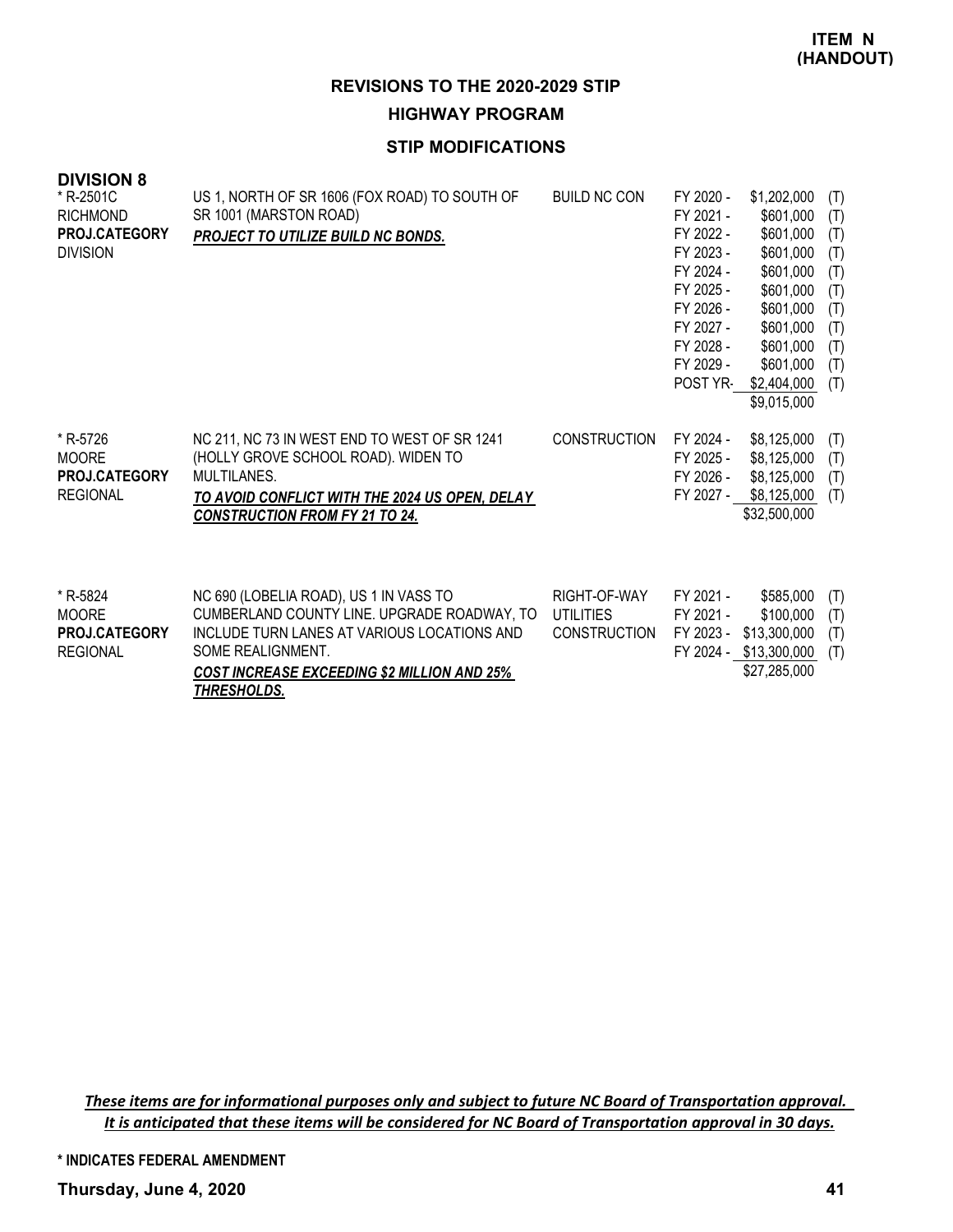**HIGHWAY PROGRAM**

# **STIP MODIFICATIONS**

| <b>DIVISION 8</b> |                                                    |                     |           |              |     |
|-------------------|----------------------------------------------------|---------------------|-----------|--------------|-----|
| * U-5308          | SR 1547 (FINCH FARM ROAD), SR 3106 (KENNEDY        | <b>ENGINEERING</b>  | FY 2020 - | \$180,000    | (T) |
| <b>RANDOLPH</b>   | ROAD) TO I-85 IN TRINITY. WIDEN TO MULTILANES.     |                     | FY 2021 - | \$180,000    | (T) |
| PROJ.CATEGORY     | <b>COST INCREASE EXCEEDING \$2 MILLION AND 25%</b> |                     | FY 2022 - | \$180,000    | (T) |
| <b>DIVISION</b>   | <b>THRESHOLDS.</b>                                 |                     | FY 2023 - | \$180,000    | (T) |
|                   |                                                    |                     | FY 2024 - | \$180,000    | (T) |
|                   |                                                    |                     | FY 2025 - | \$180,000    | (T) |
|                   |                                                    |                     | FY 2026 - | \$180,000    | (T) |
|                   |                                                    |                     | FY 2027 - | \$180,000    | (T) |
|                   |                                                    |                     | FY 2028 - | \$180,000    | (T) |
|                   |                                                    |                     | FY 2029 - | \$180,000    | (T) |
|                   |                                                    |                     | POST YR-  | \$903,000    | (T) |
|                   |                                                    | <b>BUILD NC ROW</b> | FY 2020 - | \$429,000    | (T) |
|                   |                                                    |                     | FY 2021 - | \$429,000    | (T) |
|                   |                                                    |                     | FY 2022 - | \$429,000    | (T) |
|                   |                                                    |                     | FY 2023 - | \$429,000    | (T) |
|                   |                                                    |                     | FY 2024 - | \$429,000    | (T) |
|                   |                                                    |                     | FY 2025 - | \$429,000    | (T) |
|                   |                                                    |                     | FY 2026 - | \$429,000    | (T) |
|                   |                                                    |                     | FY 2027 - | \$429,000    | (T) |
|                   |                                                    |                     | FY 2028 - | \$429,000    | (T) |
|                   |                                                    |                     | FY 2029 - | \$429,000    | (T) |
|                   |                                                    |                     | POST YR-  | \$1,716,000  | (T) |
|                   |                                                    | RIGHT-OF-WAY        | FY 2020 - | \$4,430,000  | (T) |
|                   |                                                    | <b>UTILITIES</b>    | FY 2020 - | \$2,106,000  | (T) |
|                   |                                                    | <b>CONSTRUCTION</b> | FY 2022 - | \$13,400,000 | (T) |
|                   |                                                    |                     | FY 2023 - | \$13,400,000 | (T) |

\$42,045,000

These items are for informational purposes only and subject to future NC Board of Transportation approval. It is anticipated that these items will be considered for NC Board of Transportation approval in 30 days.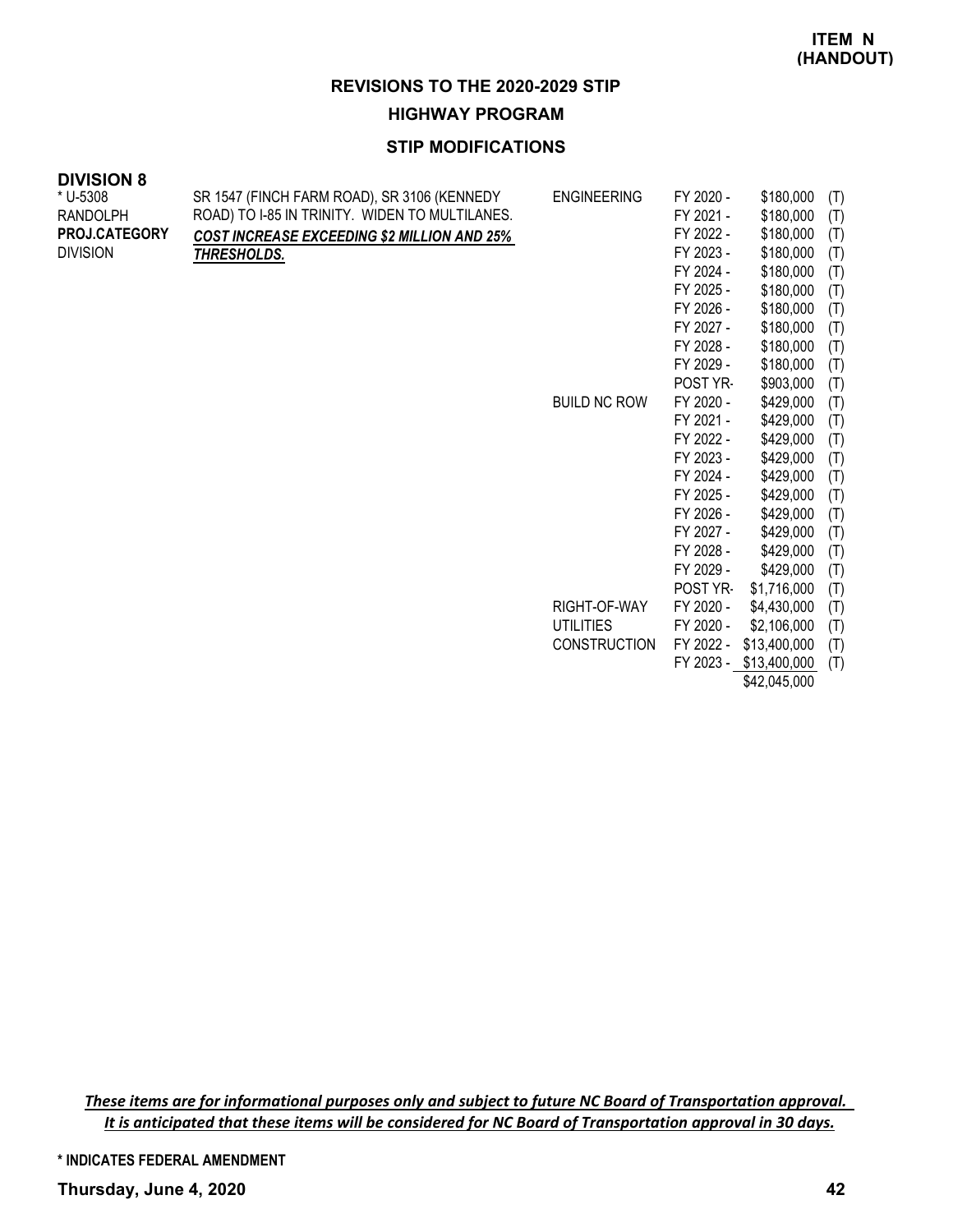**HIGHWAY PROGRAM**

#### **STIP MODIFICATIONS**

| <b>DIVISION 8</b>                     |                                                                                                                |                     |                                     |                                     |                   |
|---------------------------------------|----------------------------------------------------------------------------------------------------------------|---------------------|-------------------------------------|-------------------------------------|-------------------|
| U-5709<br>LEE<br><b>PROJ.CATEGORY</b> | SR 1237 (CARTHAGE STREET), SR 1152 (FIRE TOWER<br>ROAD) TO NC 42 (WICKER STREET) IN SANFORD.<br>WIDEN ROADWAY. | <b>ENGINEERING</b>  | FY 2021 -<br>FY 2022 -<br>FY 2023 - | \$116,000<br>\$116,000<br>\$116,000 | (T)<br>(T)<br>(T) |
| <b>DIVISION</b>                       | TO ASSIST IN BALANCING FUNDS, DELAY RIGHT OF                                                                   |                     | FY 2024 -                           | \$116,000                           | (T)               |
|                                       | WAY FROM FY 20 TO FY 21.                                                                                       |                     | FY 2025 -                           | \$116,000                           | (T)               |
|                                       |                                                                                                                |                     | FY 2026 -                           | \$116,000                           | (T)               |
|                                       |                                                                                                                |                     | FY 2027 -                           | \$116,000                           | (T)               |
|                                       |                                                                                                                |                     | FY 2028 -                           | \$116,000                           | (T)               |
|                                       |                                                                                                                |                     | FY 2029 -                           | \$116,000                           | (T)               |
|                                       |                                                                                                                |                     | POST YR-                            | \$695,000                           | (T)               |
|                                       |                                                                                                                | <b>BUILD NC ROW</b> | FY 2021 -                           | \$129,000                           | (T)               |
|                                       |                                                                                                                |                     | FY 2022 -                           | \$129,000                           | (T)               |
|                                       |                                                                                                                |                     | FY 2023 -                           | \$129,000                           | (T)               |
|                                       |                                                                                                                |                     | FY 2024 -                           | \$129,000                           | (T)               |
|                                       |                                                                                                                |                     | FY 2025 -                           | \$129,000                           | (T)               |
|                                       |                                                                                                                |                     | FY 2026 -                           | \$129,000                           | (T)               |
|                                       |                                                                                                                |                     | FY 2027 -                           | \$129,000                           | (T)               |
|                                       |                                                                                                                |                     | FY 2028 -                           | \$129,000                           | (T)               |
|                                       |                                                                                                                |                     | FY 2029 -                           | \$129,000                           | (T)               |
|                                       |                                                                                                                |                     | POST YR-                            | \$773,000                           | (T)               |
|                                       |                                                                                                                | RIGHT-OF-WAY        | FY 2021 -                           | \$1,174,000                         | (T)               |
|                                       |                                                                                                                | <b>UTILITIES</b>    | FY 2021 -                           | \$698,000                           | (T)               |
|                                       |                                                                                                                | <b>CONSTRUCTION</b> | FY 2024 -                           | \$3,400,000                         | (T)               |
|                                       |                                                                                                                |                     | FY 2025 -                           | \$3,400,000                         | (T)               |
|                                       |                                                                                                                |                     |                                     | \$12,345,000                        |                   |
| * U-5753                              | SR 1305 (WAYSIDE ROAD); SR 1418 (LINDSAY ROAD),                                                                | RIGHT-OF-WAY        | FY 2020 -                           | \$8,086,000                         | (T)               |
| <b>HOKE</b>                           | SR 1305, US 401 TO PLANK ROAD, AND SR 1418, US 401                                                             |                     | FY 2021 -                           | \$8,086,000                         | (T)               |
| PROJ.CATEGORY                         | TO SR 1406 (ROCKFISH ROAD). WIDEN TO MULTILANES.                                                               | <b>UTILITIES</b>    | FY 2020 -                           | \$525,000                           | (T)               |
| <b>DIVISION</b>                       | <b>COST INCREASE EXCEEDING \$2 MILLION AND 25%</b>                                                             |                     | FY 2021 -                           | \$525,000                           | (T)               |
|                                       | THRESHOLDS.                                                                                                    | <b>CONSTRUCTION</b> | FY 2022 -                           | \$12,350,000                        | (T)               |
|                                       |                                                                                                                |                     | FY 2023 -                           | \$12,350,000                        | (T)               |
|                                       |                                                                                                                |                     | FY 2024 -                           | \$12,350,000                        | (T)               |
|                                       |                                                                                                                |                     |                                     | FY 2025 - \$12,350,000              | (T)               |
|                                       |                                                                                                                |                     |                                     | $C_0$ $C_1$ $C_2$ $D_1$ $D_1$       |                   |

\$66,622,000

These items are for informational purposes only and subject to future NC Board of Transportation approval. It is anticipated that these items will be considered for NC Board of Transportation approval in 30 days.

**\* INDICATES FEDERAL AMENDMENT**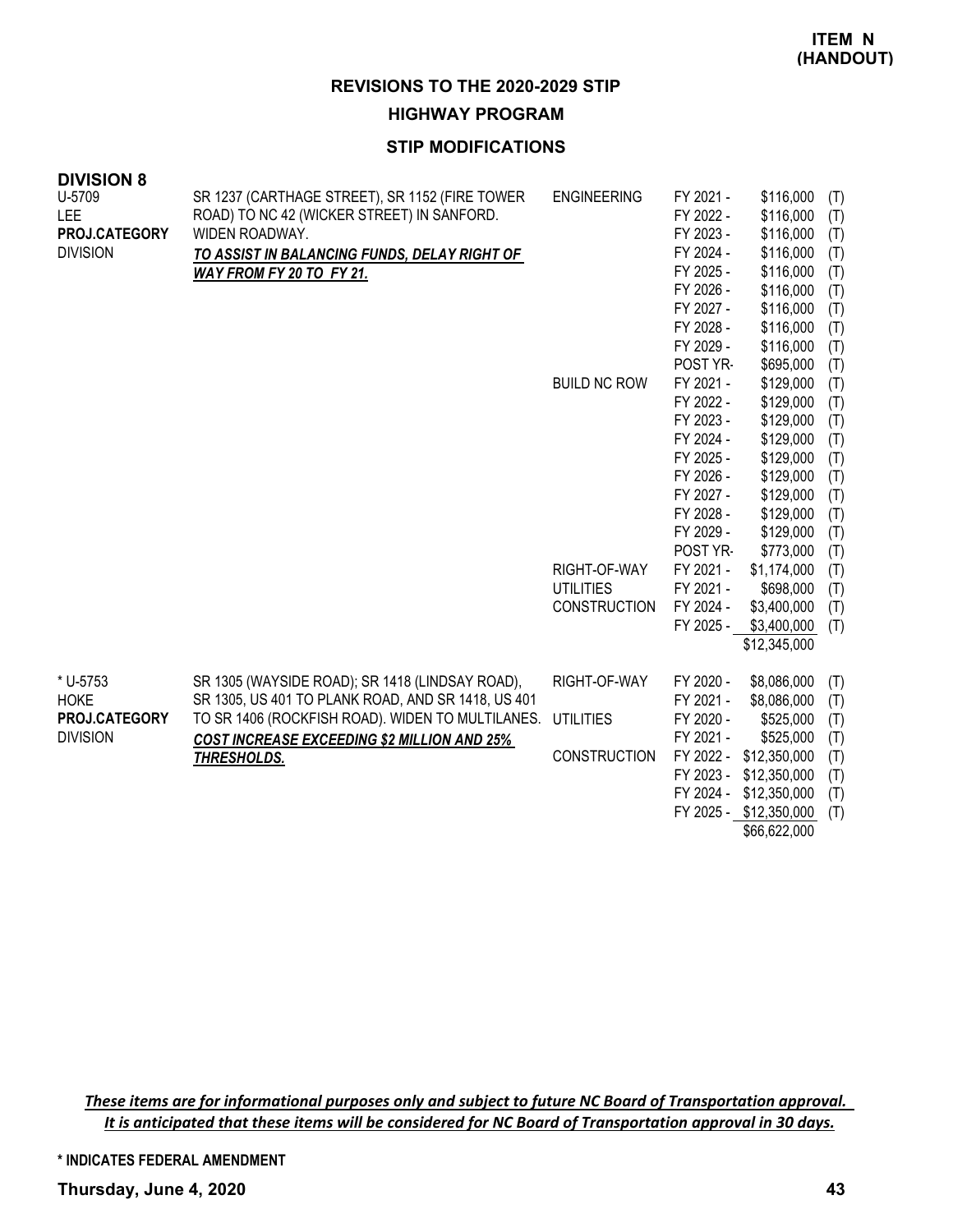#### **HIGHWAY PROGRAM**

#### **STIP MODIFICATIONS**

#### **DIVISION 8**

| * U-5770        | I-85, SR 1009 (SOUTH MAIN STREET) IN ARCHDALE.         | <b>ENGINEERING</b>  | FY 2021 -       | \$80,000               | (T) |
|-----------------|--------------------------------------------------------|---------------------|-----------------|------------------------|-----|
| RANDOLPH        | INTERCHANGE IMPROVEMENTS.                              |                     | FY 2022 -       | \$80,000               | (T) |
| PROJ.CATEGORY   | TO ALLOW ADDITIONAL TIME FOR PLANNING AND              |                     | FY 2023 -       | \$80,000               | (T) |
| <b>REGIONAL</b> | <b>DESIGN, DELAY RIGHT OF WAY FROM FY 20 TO FY 21.</b> |                     | FY 2024 -       | \$80,000               | (T) |
|                 | TO ALLOW ADDITIONAL TIME FOR RIGHT OF WAY              |                     | FY 2025 -       | \$80,000               | (T) |
|                 | AND UTLITIES, DELAY CONSTRUCTION FROM FY 22            |                     | FY 2026 -       | \$80,000               | (T) |
|                 | <u>TO 24.</u>                                          |                     | FY 2027 -       | \$80,000               | (T) |
|                 |                                                        |                     | FY 2028 -       | \$80,000               | (T) |
|                 |                                                        |                     | FY 2029 -       | \$80,000               | (T) |
|                 |                                                        |                     | POST YR-        | \$480,000              | (T) |
|                 |                                                        | <b>BUILD NC ROW</b> | FY 2021 -       | \$343,000              | (T) |
|                 |                                                        |                     | FY 2022 -       | \$343,000              | (T) |
|                 |                                                        |                     | FY 2023 -       | \$343,000              | (T) |
|                 |                                                        |                     | FY 2024 -       | \$343,000              | (T) |
|                 |                                                        |                     | FY 2025 -       | \$343,000              | (T) |
|                 |                                                        |                     | FY 2026 -       | \$343,000              | (T) |
|                 |                                                        |                     | FY 2027 -       | \$343,000              | (T) |
|                 |                                                        |                     | FY 2028 -       | \$343,000              | (T) |
|                 |                                                        |                     | FY 2029 -       | \$343,000              | (T) |
|                 |                                                        |                     | <b>POST YR-</b> | \$2,059,000            | (T) |
|                 |                                                        | RIGHT-OF-WAY        | FY 2021 -       | \$1,833,000            | (T) |
|                 |                                                        | <b>UTILITIES</b>    | FY 2021 -       | \$575,000              | (T) |
|                 |                                                        | <b>CONSTRUCTION</b> |                 | FY 2024 - \$12,200,000 | (T) |
|                 |                                                        |                     |                 | \$20,954,000           |     |

These items are for informational purposes only and subject to future NC Board of Transportation approval. It is anticipated that these items will be considered for NC Board of Transportation approval in 30 days.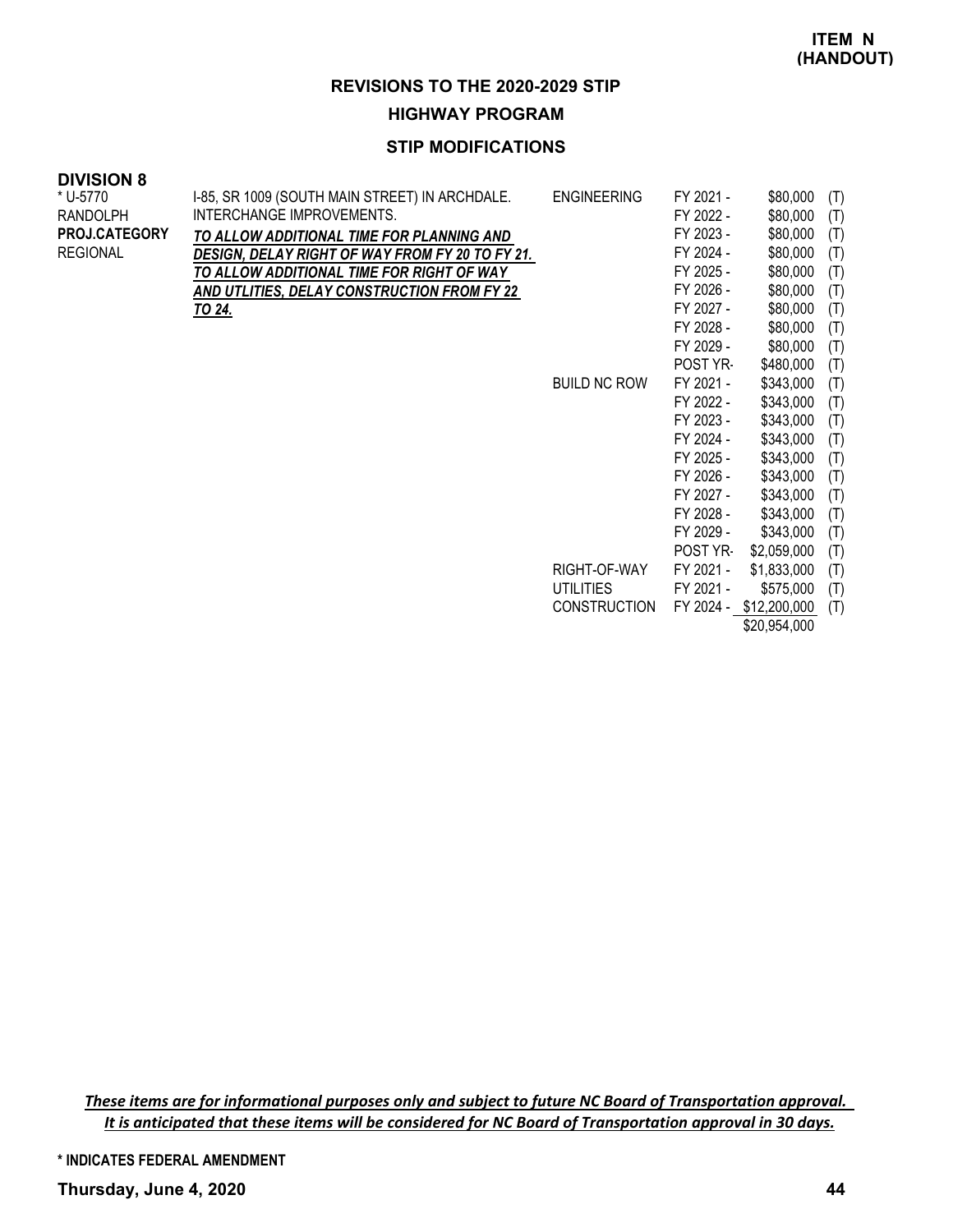#### **HIGHWAY PROGRAM**

#### **STIP MODIFICATIONS**

| <b>DIVISION 8</b> |                                                 |                     |           |             |     |
|-------------------|-------------------------------------------------|---------------------|-----------|-------------|-----|
| U-5857            | SR 1406 (ROCKFISH ROAD), SR 1418 (LINDSAY ROAD) | <b>ENGINEERING</b>  | FY 2021 - | \$116,000   | (T) |
| <b>HOKE</b>       | TO SR 1003 (CAMDEN ROAD) NEAR FAYETTEVILLE.     |                     | FY 2022 - | \$116,000   | (T) |
| PROJ.CATEGORY     | WIDEN TO MULTILANES.                            |                     | FY 2023 - | \$116,000   | (T) |
| <b>DIVISION</b>   | TO ASSIST IN BALANCING FUNDS, DELAY RIGHT OF    |                     | FY 2024 - | \$116,000   | (T) |
|                   | WAY FROM FY 20 TO FY 21.                        |                     | FY 2025 - | \$116,000   | (T) |
|                   |                                                 |                     | FY 2026 - | \$116,000   | (T) |
|                   |                                                 |                     | FY 2027 - | \$116,000   | (T) |
|                   |                                                 |                     | FY 2028 - | \$116,000   | (T) |
|                   |                                                 |                     | FY 2029 - | \$116,000   | (T) |
|                   |                                                 |                     | POST YR-  | \$695,000   | (T) |
|                   |                                                 | <b>BUILD NC ROW</b> | FY 2021 - | \$172,000   | (T) |
|                   |                                                 |                     | FY 2022 - | \$172,000   | (T) |
|                   |                                                 |                     | FY 2023 - | \$172,000   | (T) |
|                   |                                                 |                     | FY 2024 - | \$172,000   | (T) |
|                   |                                                 |                     | FY 2025 - | \$172,000   | (T) |
|                   |                                                 |                     | FY 2026 - | \$172,000   | (T) |
|                   |                                                 |                     | FY 2027 - | \$172,000   | (T) |
|                   |                                                 |                     | FY 2028 - | \$172,000   | (T) |
|                   |                                                 |                     | FY 2029 - | \$172,000   | (T) |
|                   |                                                 |                     | POST YR-  | \$1,030,000 | (T) |
|                   |                                                 | RIGHT-OF-WAY        | FY 2021 - | \$5,185,000 | (T) |

FY 2022 - \$5,185,000 (T) UTILITIES FY 2021 - \$1,146,000 (T) CONSTRUCTION FY 2022 - \$15,600,000 (T) \$31,433,000

These items are for informational purposes only and subject to future NC Board of Transportation approval. It is anticipated that these items will be considered for NC Board of Transportation approval in 30 days.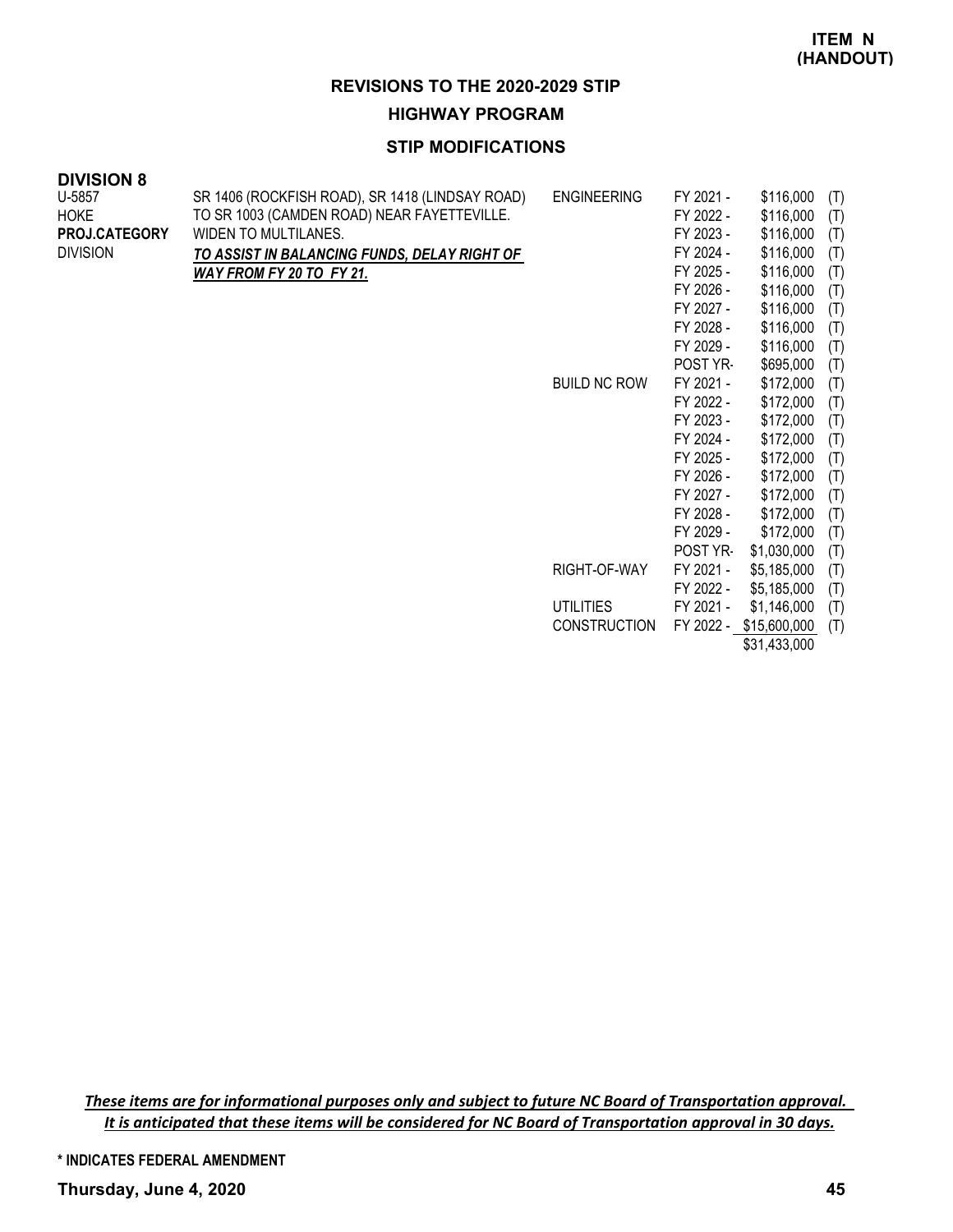**HIGHWAY PROGRAM**

# **STIP MODIFICATIONS**

| <b>DIVISION 9</b> |                                                 |                     |           |              |       |
|-------------------|-------------------------------------------------|---------------------|-----------|--------------|-------|
| BR-0047           | SR 1105 (MEADOWBROOK DRIVE), REPLACE BRIDGE     | <b>ENGINEERING</b>  | FY 2021 - | \$57,000     | (T)   |
| <b>STOKES</b>     | 840010 OVER US 52 IN KING.                      |                     | FY 2022 - | \$57,000     | (T)   |
| PROJ.CATEGORY     | TO ASSIST IN BALANCING FUNDS, DELAY             |                     | FY 2023 - | \$57,000     | (T)   |
| <b>DIVISION</b>   | <b>CONSTRUCTION FROM FY 20 TO FY 21.</b>        |                     | FY 2024 - | \$57,000     | (T)   |
|                   |                                                 |                     | FY 2025 - | \$57,000     | (T)   |
|                   |                                                 |                     | FY 2026 - | \$57,000     | (T)   |
|                   |                                                 |                     | FY 2027 - | \$57,000     | (T)   |
|                   |                                                 |                     | FY 2028 - | \$57,000     | (T)   |
|                   |                                                 |                     | FY 2029 - | \$57,000     | (T)   |
|                   |                                                 |                     | POST YR-  | \$342,000    | (T)   |
|                   |                                                 | <b>BUILD NC CON</b> | FY 2021 - | \$214,000    | (T)   |
|                   |                                                 |                     | FY 2022 - | \$214,000    | (T)   |
|                   |                                                 |                     | FY 2023 - | \$214,000    | (T)   |
|                   |                                                 |                     | FY 2024 - | \$214,000    | (T)   |
|                   |                                                 |                     | FY 2025 - | \$214,000    | (T)   |
|                   |                                                 |                     | FY 2026 - | \$214,000    | (T)   |
|                   |                                                 |                     | FY 2027 - | \$214,000    | (T)   |
|                   |                                                 |                     | FY 2028 - | \$214,000    | (T)   |
|                   |                                                 |                     | FY 2029 - | \$214,000    | (T)   |
|                   |                                                 |                     | POST YR-  | \$1,285,000  | (T)   |
|                   |                                                 | <b>CONSTRUCTION</b> | FY 2021 - | \$3,900,000  | (T)   |
|                   |                                                 |                     |           | \$7,966,000  |       |
| R-2247EA          | NEW ROUTE (FUTURE NC 452), WINSTON-SALEM        | RIGHT-OF-WAY        | FY 2022 - | \$3,534,000  | (T)   |
| <b>FORSYTH</b>    | NORTHERN BELTWAY, WESTERN SECTION, NC 67 TO     | <b>UTILITIES</b>    | FY 2022 - | \$5,685,000  | (T)   |
| PROJ.CATEGORY     | SOUTH OF US 52                                  | <b>CONSTRUCTION</b> | FY 2023 - | \$8,725,000  | (NHP) |
| <b>REGIONAL</b>   | TO ALLOW ADDITIONAL TIME FOR PLANNING AND       |                     | FY 2024 - | \$8,725,000  | (NHP) |
|                   | DESIGN. DELAY RIGHT-OF-WAY FROM FY 21 TO FY 22. |                     | FY 2025 - | \$8,725,000  | (NHP) |
|                   |                                                 |                     | FY 2026 - | \$8,725,000  | (NHP) |
|                   |                                                 |                     |           | \$44,119,000 |       |

These items are for informational purposes only and subject to future NC Board of Transportation approval. It is anticipated that these items will be considered for NC Board of Transportation approval in 30 days.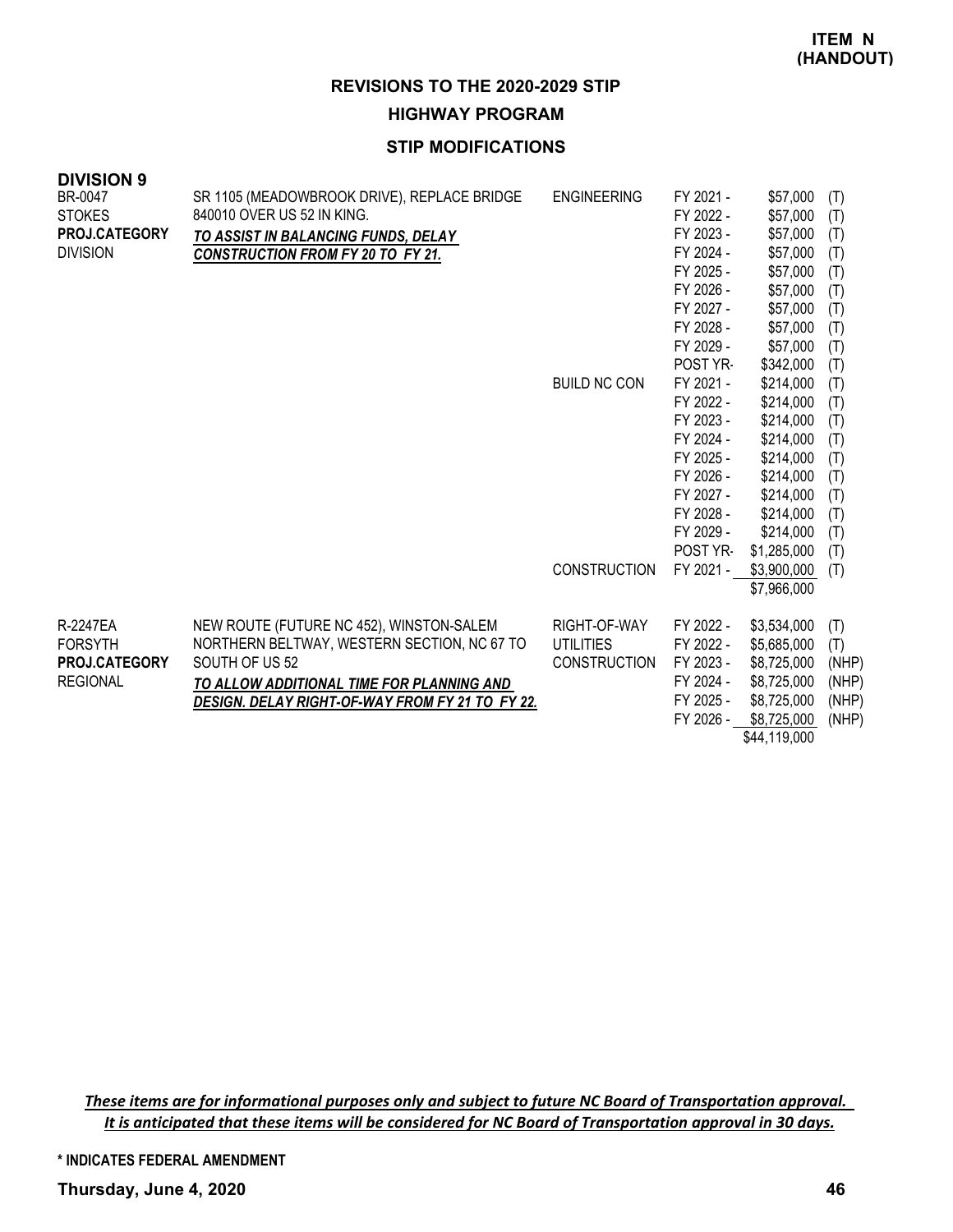**HIGHWAY PROGRAM**

# **STIP MODIFICATIONS**

| <b>DIVISION 9</b> |                                               |                     |           |                        |     |
|-------------------|-----------------------------------------------|---------------------|-----------|------------------------|-----|
| R-2577A           | US 158, MULTI-LANES NORTH OF US 421 / I-40    | <b>ENGINEERING</b>  | FY 2021 - | \$155,000              | (T) |
| <b>FORSYTH</b>    | BUSINESS TO SR 1965 (BELEWS CREEK ROAD)       |                     | FY 2022 - | \$155,000              | (T) |
| PROJ.CATEGORY     | TO ASSIST IN BALANCING FUNDS, DELAY RIGHT-OF- |                     | FY 2023 - | \$155,000              | (T) |
| <b>REGIONAL</b>   | WAY FROM FY 20 TO FY 21.                      |                     | FY 2024 - | \$155,000              | (T) |
|                   |                                               |                     | FY 2025 - | \$155,000              | (T) |
|                   |                                               |                     | FY 2026 - | \$155,000              | (T) |
|                   |                                               |                     | FY 2027 - | \$155,000              | (T) |
|                   |                                               |                     | FY 2028 - | \$155,000              | (T) |
|                   |                                               |                     | FY 2029 - | \$155,000              | (T) |
|                   |                                               |                     | POST YR-  | \$931,000              | (T) |
|                   |                                               | <b>BUILD NC ROW</b> | FY 2021 - | \$1,201,000            | (T) |
|                   |                                               |                     | FY 2022 - | \$1,201,000            | (T) |
|                   |                                               |                     | FY 2023 - | \$1,201,000            | (T) |
|                   |                                               |                     | FY 2024 - | \$1,201,000            | (T) |
|                   |                                               |                     | FY 2025 - | \$1,201,000            | (T) |
|                   |                                               |                     | FY 2026 - | \$1,201,000            | (T) |
|                   |                                               |                     | FY 2027 - | \$1,201,000            | (T) |
|                   |                                               |                     | FY 2028 - | \$1,201,000            | (T) |
|                   |                                               |                     | FY 2029 - | \$1,201,000            | (T) |
|                   |                                               |                     | POST YR-  | \$7,206,000            | (T) |
|                   |                                               | RIGHT-OF-WAY        | FY 2021 - | \$7,433,000            | (T) |
|                   |                                               |                     | FY 2022 - | \$7,433,000            | (T) |
|                   |                                               |                     | FY 2023 - | \$7,434,000            | (T) |
|                   |                                               | <b>UTILITIES</b>    | FY 2021 - | \$469,000              | (T) |
|                   |                                               | <b>BUILD NC CON</b> | FY 2023 - | \$858,000              | (T) |
|                   |                                               |                     | FY 2024 - | \$858,000              | (T) |
|                   |                                               |                     | FY 2025 - | \$858,000              | (T) |
|                   |                                               |                     | FY 2026 - | \$858,000              | (T) |
|                   |                                               |                     | FY 2027 - | \$858,000              | (T) |
|                   |                                               |                     | FY 2028 - | \$858,000              | (T) |
|                   |                                               |                     | FY 2029 - | \$858,000              | (T) |
|                   |                                               |                     | POST YR-  | \$6,864,000            | (T) |
|                   |                                               | <b>CONSTRUCTION</b> |           | FY 2023 - \$11,800,000 | (T) |
|                   |                                               |                     |           | FY 2024 - \$11,800,000 | (T) |
|                   |                                               |                     |           | FY 2025 - \$11,800,000 | (T) |
|                   |                                               |                     |           | \$91,380,000           |     |

These items are for informational purposes only and subject to future NC Board of Transportation approval. It is anticipated that these items will be considered for NC Board of Transportation approval in 30 days.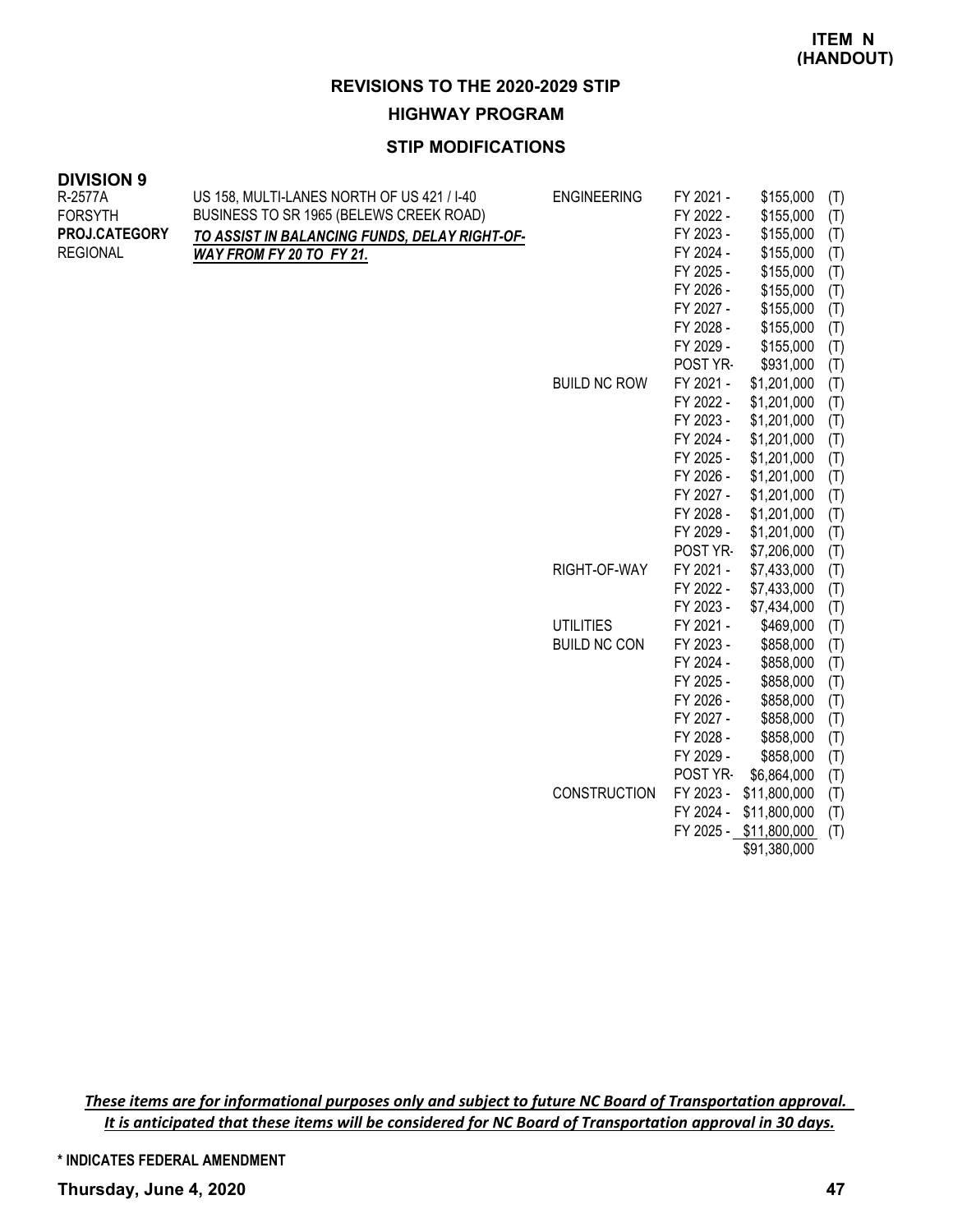#### **HIGHWAY PROGRAM**

# **STIP MODIFICATIONS**

| <b>DIVISION 9</b><br>* U-4734<br><b>FORSYTH</b><br>PROJ.CATEGORY<br><b>DIVISION</b>  | NEW ROUTE, MACY GROVE ROAD EXTENSION, SR<br>1005 (EAST MOUNTAIN STREET) TO NC 150 (NORTH<br>MAIN STREET) IN KERNERSVILLE. FOUR-LANE<br>DIVIDED FACILITY ON NEW LOCATION.<br><b>PROJECT TO UTILIZE BUILD NC BONDS.</b>                                                                                                 | <b>BUILD NC CON</b>                 | FY 2020 -<br>FY 2021 -<br>FY 2022 -<br>FY 2023 -<br>FY 2024 -<br>FY 2025 -<br>FY 2026 -<br>FY 2027 -<br>FY 2028 -<br>FY 2029 -<br>POST YR- | \$1,500,000<br>\$750,000<br>\$750,000<br>\$750,000<br>\$750,000<br>\$750,000<br>\$750,000<br>\$750,000<br>\$750,000<br>\$750,000<br>\$3,000,000<br>\$11,250,000 | (T)<br>(T)<br>(T)<br>(T)<br>(T)<br>(T)<br>(T)<br>(T)<br>(T)<br>(T)<br>(T) |
|--------------------------------------------------------------------------------------|-----------------------------------------------------------------------------------------------------------------------------------------------------------------------------------------------------------------------------------------------------------------------------------------------------------------------|-------------------------------------|--------------------------------------------------------------------------------------------------------------------------------------------|-----------------------------------------------------------------------------------------------------------------------------------------------------------------|---------------------------------------------------------------------------|
| * U-5820A<br><b>ROWAN</b><br>PROJ.CATEGORY<br><b>DIVISION</b>                        | NEW ROUTE, SR 2576 (BENDIX DRIVE) TO SR 1006<br>(FAITH ROAD) IN SALISBURY.<br>PROJECT TO UTILIZE BUILD NC BONDS.                                                                                                                                                                                                      | <b>BUILD NC CON</b>                 | FY 2020 -<br>FY 2021 -<br>FY 2022 -<br>FY 2023 -<br>FY 2024 -<br>FY 2025 -<br>FY 2026 -<br>FY 2027 -<br>FY 2028 -<br>FY 2029 -<br>POST YR- | \$347,000<br>\$174,000<br>\$174,000<br>\$174,000<br>\$174,000<br>\$174,000<br>\$174,000<br>\$174,000<br>\$174,000<br>\$174,000<br>$$696,000$ (T)<br>\$2,609,000 | (T)<br>(T)<br>(T)<br>(T)<br>(T)<br>(T)<br>(T)<br>(T)<br>(T)<br>(T)        |
| <b>DIVISION 10</b><br>AV-5889<br><b>CABARRUS</b><br>PROJ.CATEGORY<br><b>REGIONAL</b> | CONCORD REGIONAL AIRPORT (JQF), EXTEND<br>RUNWAY SAFETY AREA.<br>TO ASSIST IN BALANCING FUNDS, DELAY<br><b>CONSTRUCTION FROM FY 20 TO FY 23.</b>                                                                                                                                                                      | <b>CONSTRUCTION</b>                 | FY 2023 -                                                                                                                                  | \$300,000<br>\$300,000                                                                                                                                          | (T)                                                                       |
| EB-5723<br><b>UNION</b><br>PROJ.CATEGORY<br><b>DIVISION</b>                          | US 74, SR 1520 (INDIAN TRAIL FAIRVIEW ROAD) TO SR<br>1367 (UNIONVILLE INDIAN TRAIL ROAD). CONSTRUCT<br>A MULTI-USE PATH. SR 1367 (UNIONVILLE INDIAN<br>TRAIL ROAD) TO OAKWOOD LANE. CONSTRUCT A<br>MULTI-USE GREENWAY.<br>TO ALLOW ADDITIONAL TIME FOR PLANNING AND<br>DESIGN, DELAY RIGHT-OF-WAY FROM FY 20 TO FY 21 | RIGHT-OF-WAY<br><b>CONSTRUCTION</b> | FY 2021 -<br>FY 2021 -<br>FY 2022 -<br>FY 2022 -<br>FY 2022 -                                                                              | \$100,000<br>\$25,000<br>\$2,042,000<br>\$868,000<br>\$1,020,000<br>\$4,055,000                                                                                 | (TAANY)<br>(L)<br>(CMAQ)<br>(TAANY)<br>(L)                                |

These items are for informational purposes only and subject to future NC Board of Transportation approval. It is anticipated that these items will be considered for NC Board of Transportation approval in 30 days.

*AND CONSTRUCTION FROM FY 21 TO FY 22*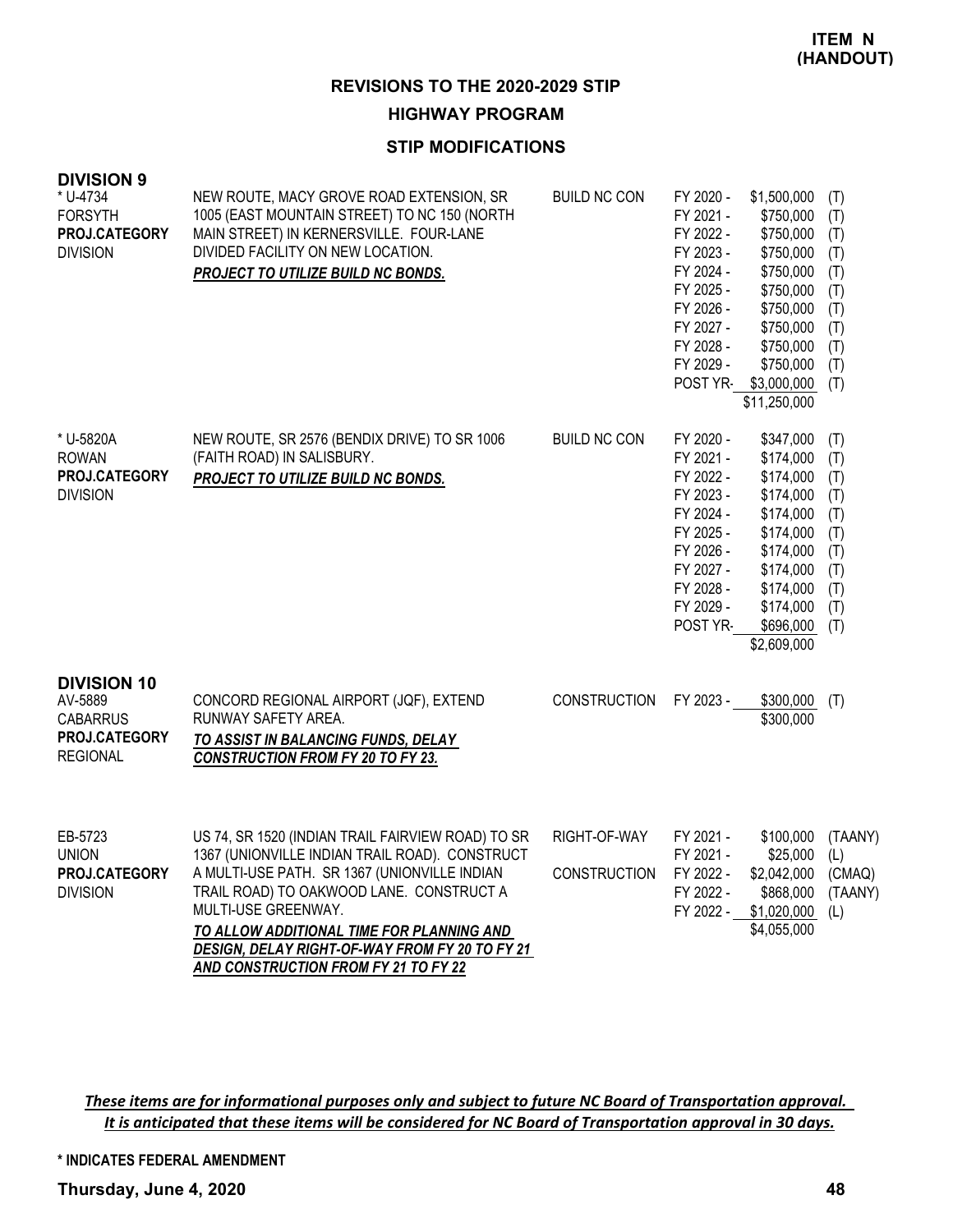# **HIGHWAY PROGRAM**

# **STIP MODIFICATIONS**

| <b>DIVISION 10</b><br>EB-5732<br><b>CABARRUS</b><br>PROJ.CATEGORY<br><b>DIVISION</b> | BRUTON SMITH BLVD/ CONCORD MILLS BLVD/<br>PORTION OF WEDDINGTON ROAD, US 29 TO<br>WEDDINGTON ROAD. CONSTRUCT SIDEWALK ON<br>BOTH SIDES OF THE ROAD, INCLUDING A PORTION OF<br>WEDDINGTON ROAD.<br>TO ALLOW ADDITIONAL TIME FOR PLANNING AND<br>DESIGN, DELAY RIGHT-OF-WAY FROM FY 20 TO FY 21.           | RIGHT-OF-WAY<br><b>CONSTRUCTION</b>                     | FY 2021 -<br>\$80,000<br>FY 2021 -<br>\$20,000<br>FY 2022 -<br>\$4,800,000<br>\$1,200,000<br>FY 2022 -<br>\$6,100,000                                                                                                                       | (TAANY)<br>(L)<br>(TAANY)<br>(L)                               |
|--------------------------------------------------------------------------------------|----------------------------------------------------------------------------------------------------------------------------------------------------------------------------------------------------------------------------------------------------------------------------------------------------------|---------------------------------------------------------|---------------------------------------------------------------------------------------------------------------------------------------------------------------------------------------------------------------------------------------------|----------------------------------------------------------------|
| EB-5777<br><b>MECKLENBURG</b><br>PROJ.CATEGORY<br><b>DIVISION</b>                    | CORNELIUS, MCDOWELL CREEK TRIBUTARY<br><b>GREENWAY; CONSTRUCT GREENWAY FROM</b><br>SMITHVILLE PARK TO J.V. WASHAM ELEMENTARY.<br>CONSTRUCT MULTI-USE PATH ALONG<br>WESTMORELAND ROAD TO LAKE PINES DRIVE.<br>TO ALLOW ADDITIONAL TIME FOR PLANNING AND<br>DESIGN, DELAY RIGHT-OF-WAY FROM FY 20 TO FY 21 | RIGHT-OF-WAY<br><b>CONSTRUCTION</b>                     | \$300,000<br>FY 2021 -<br>\$75,000<br>FY 2021 -<br>FY 2022 -<br>\$2,100,000<br>FY 2022 -<br>\$525,000<br>\$3,000,000                                                                                                                        | (CMAQ)<br>(L)<br>(CMAQ)<br>(L)                                 |
| EB-5785<br><b>MECKLENBURG</b><br><b>PROJ.CATEGORY</b><br><b>DIVISION</b>             | HUNTERSVILLE, UPPER MCDOWELL CREEK<br>GREENWAY, CHILGROVE LANE TO NC 73.<br>CONSTRUCT GREENWAY.<br>TO ALLOW ADDITIONAL TIME FOR PLANNING AND<br><b>DESIGN, DELAY CONSTRUCTION FROM FY 20 TO FY 21</b>                                                                                                    | <b>CONSTRUCTION</b>                                     | FY 2021 -<br>\$4,271,000<br>FY 2021 -<br>\$1,068,000<br>\$5,339,000                                                                                                                                                                         | (BGDA)<br>(L)                                                  |
| EB-5819<br><b>UNION</b><br>PROJ.CATEGORY<br><b>DIVISION</b>                          | WAXHAW, DOWNTOWN WAXHAW PEDESTRIAN AND<br>BICYCLE FACILITY ENHANCEMENTS.<br>TO ALLOW ADDITIONAL TIME FOR PLANNING AND<br><b>DESIGN, DELAY CONSTRUCTION FROM FY 20 TO FY 21</b>                                                                                                                           | <b>CONSTRUCTION</b>                                     | FY 2021 -<br>\$515,000<br>\$515,000<br>FY 2021 -<br>\$1,030,000                                                                                                                                                                             | (BGDA)<br>(L)                                                  |
| * I-5718A<br><b>MECKLENBURG</b><br>PROJ CATEGORY<br><b>STATEWIDE</b>                 | I-77, SOUTH CAROLINA STATE LINE TO I-277/US 74<br>(BELK FREEWAY). WIDEN EXISTING FREEWAY TO TEN<br>LANES BY CONSTRUCTING MANAGED LANES.<br>RECONSTRUCT I-77/I-277 (BELK FREEWAY)<br>INTERCHANGE, AND INSTALL RAMP METERS.<br>PROJECT TO NO LONGER UTILIZE GARVEE BONDS                                   | RIGHT-OF-WAY<br><b>UTILITIES</b><br><b>CONSTRUCTION</b> | FY 2025 -<br>\$61,000,000<br>\$61,000,000<br>FY 2026 -<br>FY 2027 - \$61,000,000 (NHP)<br>FY 2028 - \$61,000,000<br>FY 2025 -<br>\$1,500,000<br>FY 2029 - \$61,600,000<br>FY 2029 - \$237,000,000<br>POST YR-\$246,400,000<br>\$790,500,000 | (NHP)<br>(NHP)<br>(NHP)<br>(NHP)<br>(NHP)<br>(BOND R)<br>(NHP) |

These items are for informational purposes only and subject to future NC Board of Transportation approval. It is anticipated that these items will be considered for NC Board of Transportation approval in 30 days.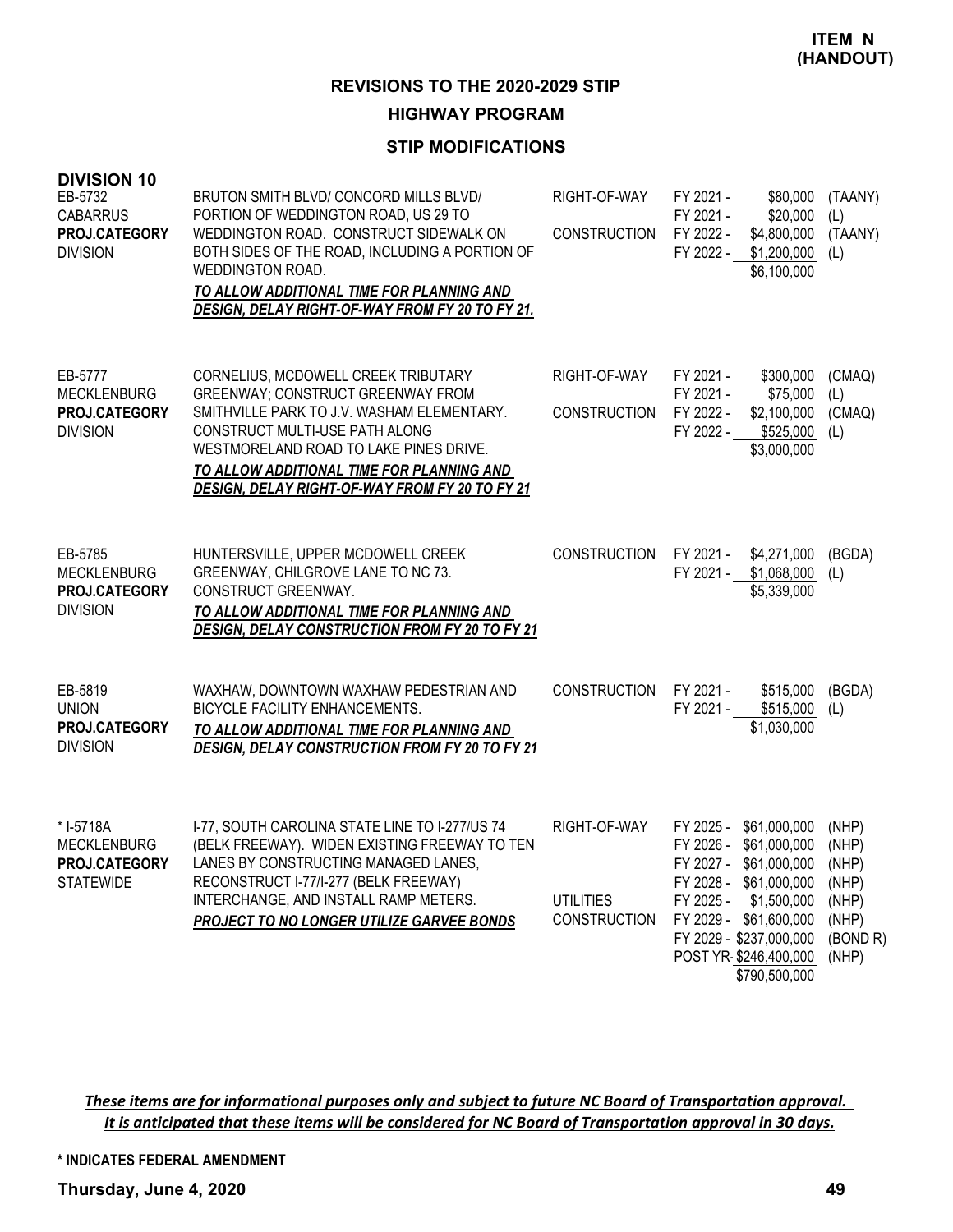#### **HIGHWAY PROGRAM**

# **STIP MODIFICATIONS**

| <b>DIVISION 10</b><br>I-5838<br><b>MECKLENBURG</b><br><b>PROJ.CATEGORY</b><br><b>STATEWIDE</b> | I-85, REHABIILITATE BRIDGES 590203 (I-85 NB) AND<br>590204 (I-85 SB) OVER SEABOARD COASTLINE<br>RAILROAD.<br>TO ASSIST IN BALANCING FUNDS, DELAY<br><b>CONSTRUCTION FROM FY 21 TO FY 22.</b>                                                                                                                                     | <b>CONSTRUCTION</b>                                                            | FY 2022 -                                                                                                                                              | \$900,000<br>\$900,000                                                                                                                                                             | (NHPIM)                                                                          |
|------------------------------------------------------------------------------------------------|----------------------------------------------------------------------------------------------------------------------------------------------------------------------------------------------------------------------------------------------------------------------------------------------------------------------------------|--------------------------------------------------------------------------------|--------------------------------------------------------------------------------------------------------------------------------------------------------|------------------------------------------------------------------------------------------------------------------------------------------------------------------------------------|----------------------------------------------------------------------------------|
| * I-6014<br><b>MECKLENBURG</b><br>PROJ.CATEGORY<br><b>STATEWIDE</b>                            | I-77, I-85 INTERCHANGE. IMPROVE INTERCHANGE.<br>PROJECT TO NO LONGER UTILIZE GARVEE BONDS                                                                                                                                                                                                                                        | RIGHT-OF-WAY<br><b>UTILITIES</b><br><b>CONSTRUCTION</b>                        | FY 2025 -<br>FY 2025 -<br>FY 2028 -                                                                                                                    | \$1,000,000<br>\$1,000,000<br>FY 2026 - \$20,025,000<br>FY 2027 - \$20,025,000<br>\$20,025,000<br>FY 2029 - \$20,025,000<br>\$82,100,000                                           | (NHP)<br>(NHP)<br>(NHP)<br>(NHP)<br>(NHP)<br>(NHP)                               |
| * I-6019<br><b>MECKLENBURG</b><br>PROJ.CATEGORY<br><b>STATEWIDE</b>                            | I-485, NC 49 (SOUTH TRYON STREET) INTERCHANGE.<br><b>IMPROVE INTERCHANGE.</b><br><b>COST INCREASE EXCEEDING \$2 MILLION AND 25%</b><br>THRESHOLDS.                                                                                                                                                                               | RIGHT-OF-WAY<br><b>UTILITIES</b><br><b>CONSTRUCTION</b>                        | FY 2029 -<br>POST YR-<br>FY 2029 -                                                                                                                     | \$2,775,000<br>\$8,325,000<br>\$5,200,000<br>POST YR-\$29,000,000<br>\$45,300,000                                                                                                  | (NHP)<br>(NHP)<br>(NHP)<br>(NHP)                                                 |
| * P-5754<br><b>MECKLENBURG</b><br>PROJ.CATEGORY<br><b>EXEMPT</b>                               | SR 2623 (TRAILER DRIVE), IMPROVE AT-GRADE<br>CROSSING WITH NORFOLK SOUTHERN RAILROAD<br>(CROSSING NUMBER 910 618A, MP O4.11)<br>ADD PRELIMINARY ENGINEERING IN FY 20 NOT<br>PREVIOUSLY PROGRAMMED. TO ALLOW ADDITIONAL<br>TIME FOR PLANNING AND DESIGN, DELAY<br>CONSTRUCTION FROM FY 20 TO FY 22 AT REQUEST<br>OF RAIL DIVISION | <b>ENGINEERING</b><br><b>CONSTRUCTION</b>                                      | FY 2020 -<br>FY 2022 -                                                                                                                                 | \$50,000<br>\$1,200,000<br>\$1,250,000                                                                                                                                             | (O)<br>(0)                                                                       |
| * R-2246A<br><b>CABARRUS</b><br><b>PROJ.CATEGORY</b><br><b>DIVISION</b>                        | GEORGE LILES PARKWAY, NC 49 TO SR 1304<br>(ROBERTA ROAD)<br><b>PROJECT TO NO LONGER UTILIZE BUILD NC BONDS</b><br><b>FOR CONSTRUCTION</b>                                                                                                                                                                                        | <b>BUILD NC ROW</b><br>RIGHT-OF-WAY<br><b>UTILITIES</b><br><b>CONSTRUCTION</b> | FY 2025 -<br>FY 2026 -<br>FY 2027 -<br>FY 2028 -<br>FY 2029 -<br>POST YR-<br>FY 2025 -<br>FY 2026 -<br>FY 2025 -<br>FY 2028 -<br>FY 2029 -<br>POST YR- | \$687,000<br>\$687,000<br>\$687,000<br>\$687,000<br>\$687,000<br>\$6,870,000<br>\$400,000<br>\$400,000<br>\$2,600,000<br>\$4,125,000<br>\$4,125,000<br>\$8,250,000<br>\$30,205,000 | (T)<br>(T)<br>(T)<br>(T)<br>(T)<br>(T)<br>(T)<br>(T)<br>(T)<br>(T)<br>(T)<br>(T) |

These items are for informational purposes only and subject to future NC Board of Transportation approval. It is anticipated that these items will be considered for NC Board of Transportation approval in 30 days.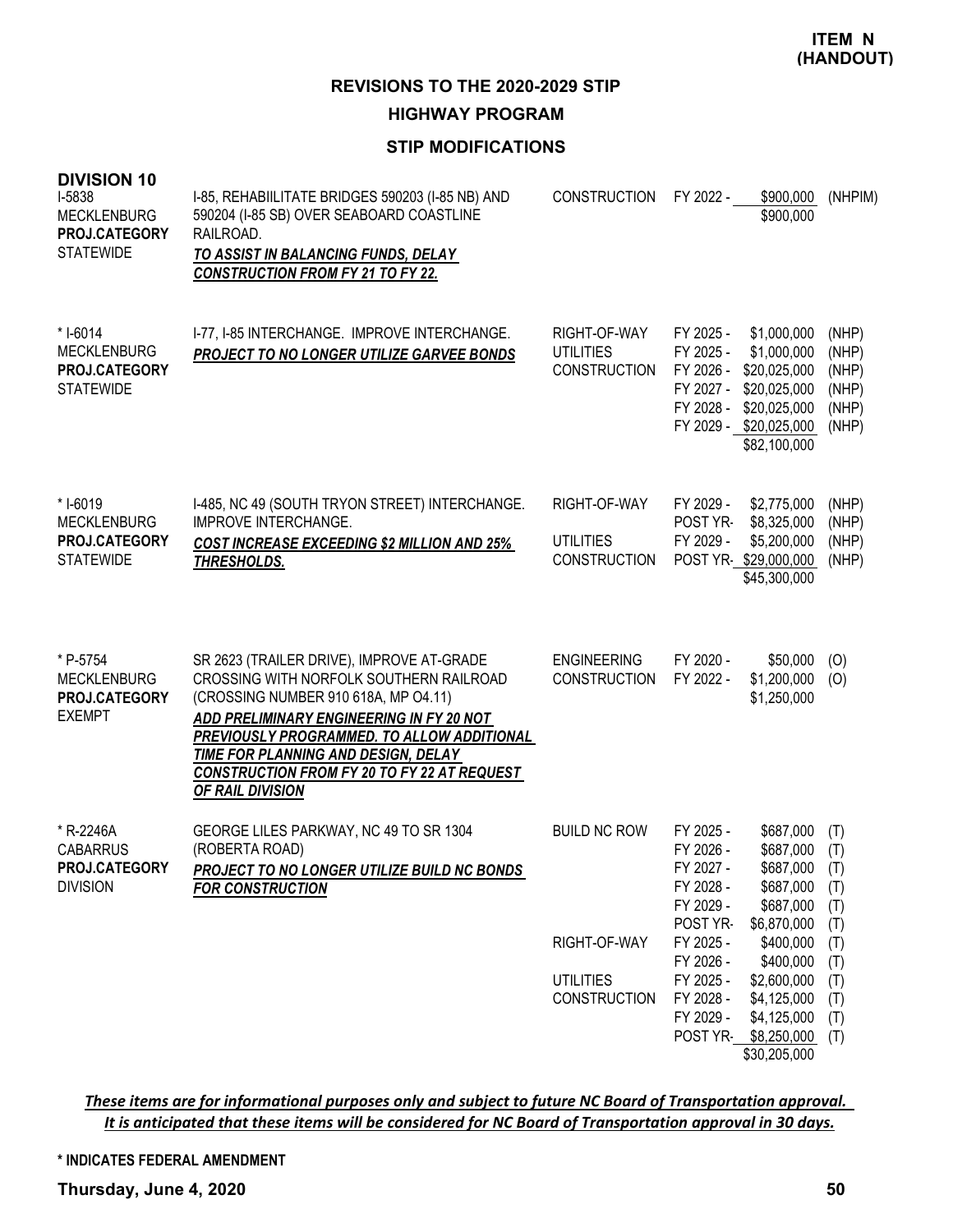#### **HIGHWAY PROGRAM**

## **STIP MODIFICATIONS**

| <b>DIVISION 10</b><br>* R-2555B<br><b>MECKLENBURG</b><br>PROJ.CATEGORY<br><b>DIVISION</b> | SR 5544 (WEST CATAWBA AVENUE), NC 73 (SAM FURR<br>ROAD) TO SR 2151 (JETTON ROAD). WIDEN TO FOUR-<br>LANES DIVIDED.<br>PROJECT TO UTILIZE BUILD NC BONDS                                                     | <b>BUILD NC CON</b><br><b>CONSTRUCTION</b>                                     | FY 2023 -<br>FY 2024 -<br>FY 2025 -<br>FY 2026 -<br>FY 2027 -<br>FY 2028 -<br>FY 2029 -<br>POST YR-<br>FY 2023 -<br>FY 2023 -<br>FY 2024 -<br>FY 2025 -<br>FY 2026 -                           | \$858,000<br>\$858,000<br>\$858,000<br>\$858,000<br>\$858,000<br>\$858,000<br>\$858,000<br>\$6,864,000<br>\$2,375,000<br>\$1,200,000<br>\$2,375,000<br>\$2,375,000<br>\$2,375,000<br>\$23,570,000             | (T)<br>(T)<br>(T)<br>(T)<br>(T)<br>(T)<br>(T)<br>(T)<br>(T)<br>(L)<br>(T)<br>(T)<br>(T)                           |
|-------------------------------------------------------------------------------------------|-------------------------------------------------------------------------------------------------------------------------------------------------------------------------------------------------------------|--------------------------------------------------------------------------------|------------------------------------------------------------------------------------------------------------------------------------------------------------------------------------------------|---------------------------------------------------------------------------------------------------------------------------------------------------------------------------------------------------------------|-------------------------------------------------------------------------------------------------------------------|
| * R-2632AB<br><b>MECKLENBURG</b><br>PROJ.CATEGORY<br><b>REGIONAL</b>                      | NC 73, NC 115 TO SR 2693 (DAVIDSON-CONCORD<br>ROAD).<br>TO ASSIST IN BALANCING FUNDS AND ALIGN<br>SCHEDULE WITH R-5706A, DELAY RIGHT-OF-WAY<br>FROM FY 21 TO FY 23 AND CONSTRUCTION FROM FY<br>23 TO FY 26. | <b>BUILD NC ROW</b><br>RIGHT-OF-WAY<br><b>UTILITIES</b><br><b>CONSTRUCTION</b> | FY 2023 -<br>FY 2024 -<br>FY 2025 -<br>FY 2026 -<br>FY 2027 -<br>FY 2028 -<br>FY 2029 -<br>POST YR-<br>FY 2023 -<br>FY 2024 -<br>FY 2025 -<br>FY 2023 -<br>FY 2026 -<br>FY 2027 -<br>FY 2028 - | \$429,000<br>\$429,000<br>\$429,000<br>\$429,000<br>\$429,000<br>\$429,000<br>\$429,000<br>\$3,432,000<br>\$2,000,000<br>\$2,000,000<br>\$2,000,000<br>\$500,000<br>\$6,850,000<br>\$6,850,000<br>\$6,850,000 | (T)<br>(T)<br>(T)<br>(T)<br>(T)<br>(T)<br>(T)<br>(T)<br>(T)<br>(T)<br>(T)<br>(T)<br>(BGANY)<br>(BGANY)<br>(BGANY) |
| R-5798<br><b>ANSON</b><br>PROJ.CATEGORY<br><b>STATEWIDE</b>                               | US 74 (ANDREW JACKSON HIGHWAY), GRAHAM<br>STREET TO SR 1749. CONSTRUCT MEDIAN.<br>TO ASSIST IN BALANCING FUNDS, DELAY RIGHT-OF-<br>WAY FROM FY 21 TO FY 22.                                                 | RIGHT-OF-WAY<br><b>UTILITIES</b><br><b>CONSTRUCTION</b>                        | FY 2029 -<br>FY 2022 -<br>FY 2023 -<br>FY 2022 -<br>FY 2024 -<br>FY 2025 -<br>FY 2026 -                                                                                                        | \$6,850,000<br>\$40,335,000<br>\$245,000<br>\$5,225,000<br>\$600,000<br>\$3,766,000<br>\$3,767,000<br>\$3,767,000<br>\$17,370,000                                                                             | (BGANY)<br>(T)<br>(T)<br>(T)<br>(T)<br>(T)<br>(T)                                                                 |

NEW ROUTE - WADESBORO BYPASS, US 74 WEST OF WADESBORO TO US 74 EAST OF WADESBORO. CONSTRUCT FREEWAY ON NEW LOCATION. *PROJECT TO UTILIZE BUILD NC BONDS* R-5878 ANSON **PROJ.CATEGORY**

These items are for informational purposes only and subject to future NC Board of Transportation approval. It is anticipated that these items will be considered for NC Board of Transportation approval in 30 days.

#### **\* INDICATES FEDERAL AMENDMENT**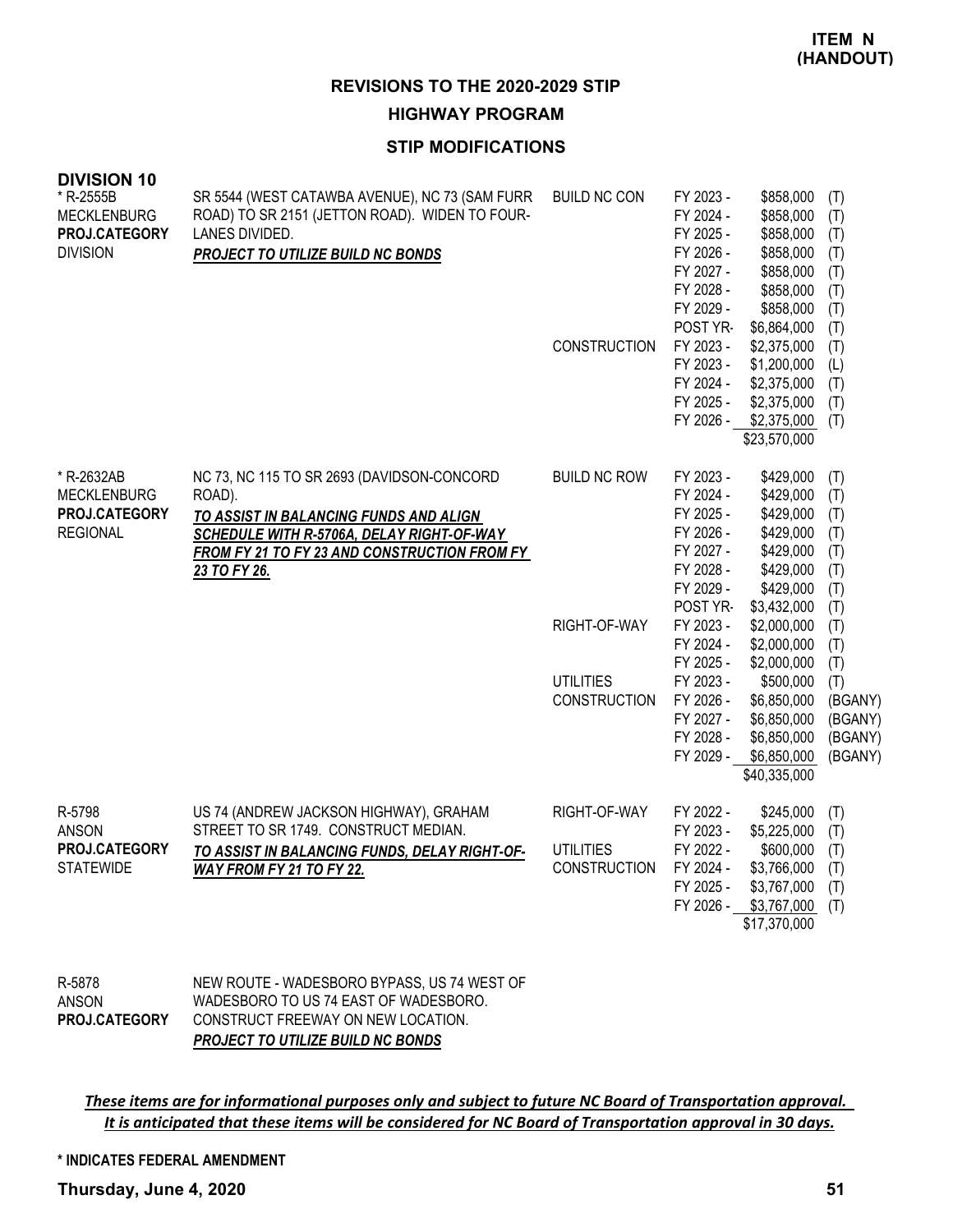#### **HIGHWAY PROGRAM**

## **STIP MODIFICATIONS**

| <b>DIVISION 10</b><br>* R-5878B<br><b>ANSON</b><br>PROJ.CATEGORY<br><b>REGIONAL</b> | NEW ROUTE - WADESBORO BYPASS, US 52 NORTH OF<br>WADESBORO TO US 74 EAST OF WADESBORO.<br>CONSTRUCT FREEWAY ON NEW LOCATION.<br>PROJECT TO UTILIZE BUILD NC BONDS                                                                                                                                                                                                    | <b>BUILD NC ROW</b><br>RIGHT-OF-WAY<br><b>UTILITIES</b><br><b>CONSTRUCTION</b> | FY 2024 -<br>FY 2025 -<br>FY 2026 -<br>FY 2027 -<br>FY 2028 -<br>FY 2029 -<br>POST YR-<br>FY 2024 -<br>FY 2024 -<br>FY 2027 -<br>FY 2028 -<br>FY 2029 - | \$172,000<br>\$172,000<br>\$172,000<br>\$172,000<br>\$172,000<br>\$172,000<br>\$1,548,000<br>\$2,000,000<br>\$500,000<br>\$21,750,000<br>\$21,750,000<br>\$21,750,000<br>FY 2030 - \$21,750,000<br>\$92,080,000 | (T)<br>(T)<br>(T)<br>(T)<br>(T)<br>(T)<br>(T)<br>(T)<br>(T)<br>(NHP)<br>(NHP)<br>(NHP)<br>(NHP) |
|-------------------------------------------------------------------------------------|---------------------------------------------------------------------------------------------------------------------------------------------------------------------------------------------------------------------------------------------------------------------------------------------------------------------------------------------------------------------|--------------------------------------------------------------------------------|---------------------------------------------------------------------------------------------------------------------------------------------------------|-----------------------------------------------------------------------------------------------------------------------------------------------------------------------------------------------------------------|-------------------------------------------------------------------------------------------------|
| * TA-5173<br><b>CABARRUS</b><br>PROJ.CATEGORY                                       | RIDER TRANSIT/ CONCORD, RIDER TRANSIT STIP<br>AMENDMENT FOR PURCHASE OF REPLACEMENT<br>BUSES. ADD A TOTAL PROJECT COST OF \$8,500,000<br>TO TA-5173 FOR PURCHASE OF REPLACEMENT BUSES<br>WITH EIGHT BUSES BEING PURCHASED IN FY 21 AND<br>TWO BUSES BEING PURCHASED IN FY 22<br>FUNDING ADDED TO FY 21 AND FY 22 AT THE<br><b>REQUEST OF THE CABARRUS ROWAN MPO</b> | <b>CAPITAL</b>                                                                 | FY 2021 -<br>FY 2021 -<br>FY 2021 -<br>FY 2022 -<br>FY 2022 -<br>FY 2022 -                                                                              | \$680,000<br>\$680,000<br>\$5,440,000<br>\$170,000<br>\$170,000<br>\$1,360,000<br>\$8,500,000                                                                                                                   | (S)<br>(L)<br>(5307)<br>(S)<br>(L)<br>(5307)                                                    |
| * U-4714AA<br><b>MECKLENBURG</b><br><b>PROJ.CATEGORY</b><br><b>DIVISION</b>         | SR 1009 (JOHN STREET-OLD MONROE ROAD), SR 3448-<br>SR 3474 (TRADE STREET) TO WEST OF I-485.<br>PROJECT TO UTILIZE BUILD NC BONDS                                                                                                                                                                                                                                    | <b>BUILD NC ROW</b>                                                            | FY 2025 -<br>FY 2026 -<br>FY 2027 -<br>FY 2028 -<br>FY 2029 -<br>POST YR-                                                                               | \$429,000<br>\$429,000<br>\$429,000<br>\$429,000<br>\$429,000<br>\$4,290,000                                                                                                                                    | (T)<br>(T)<br>(T)<br>(T)<br>(T)<br>(T)                                                          |
|                                                                                     |                                                                                                                                                                                                                                                                                                                                                                     | RIGHT-OF-WAY                                                                   | FY 2025 -<br>FY 2026 -                                                                                                                                  | \$2,074,000<br>\$2,074,000                                                                                                                                                                                      | (T)<br>(T)                                                                                      |
|                                                                                     |                                                                                                                                                                                                                                                                                                                                                                     | <b>CONSTRUCTION</b>                                                            | FY 2027 -<br>FY 2028 -<br>FY 2029 -                                                                                                                     | \$1,932,000<br>\$1,932,000<br>\$1,932,000<br>POST YR-\$1,932,000<br>\$18,311,000                                                                                                                                | (BGANY)<br>(BGANY)<br>(BGANY)<br>(BGANY)                                                        |

These items are for informational purposes only and subject to future NC Board of Transportation approval. It is anticipated that these items will be considered for NC Board of Transportation approval in 30 days.

**\* INDICATES FEDERAL AMENDMENT**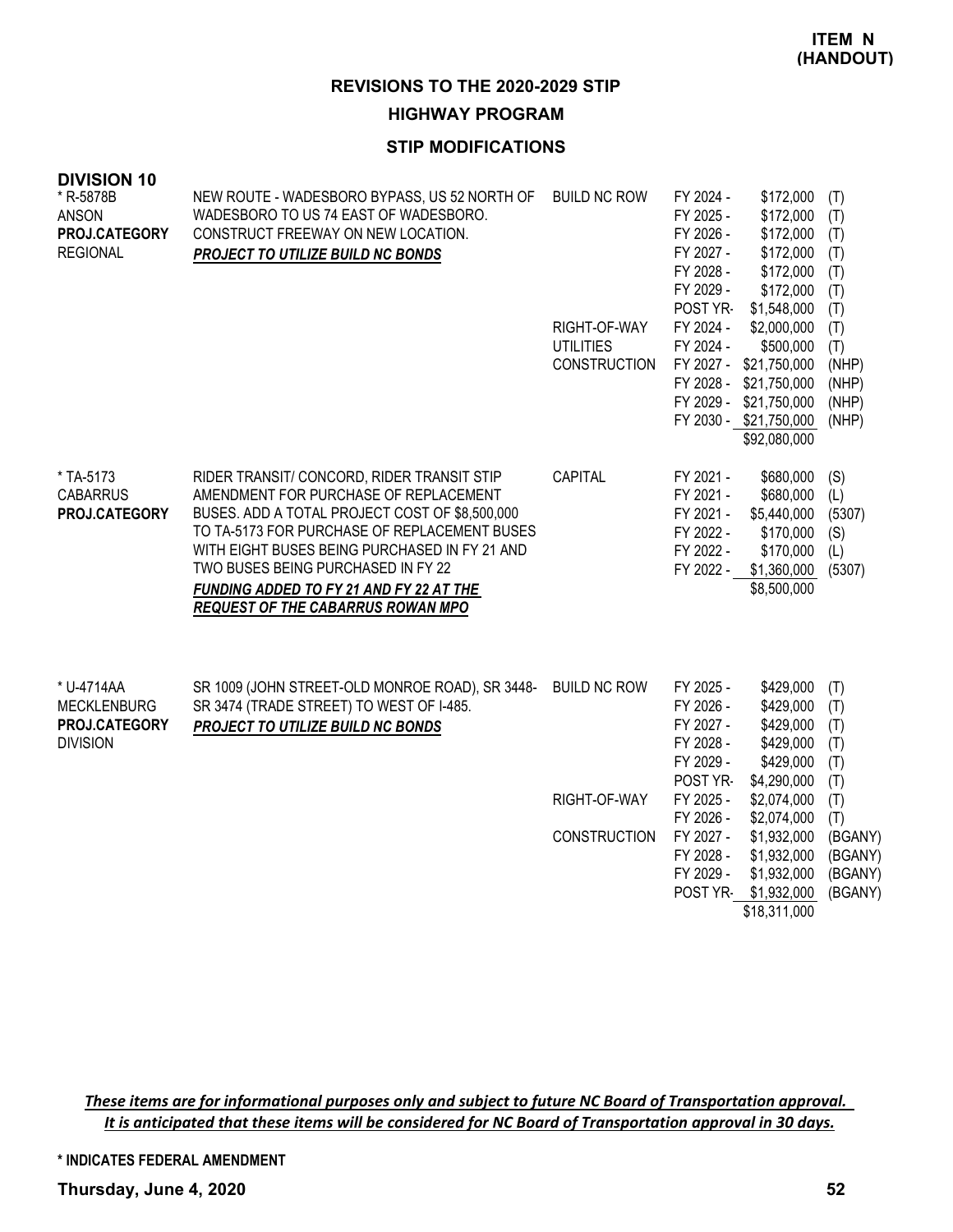#### **HIGHWAY PROGRAM**

# **STIP MODIFICATIONS**

| <b>DIVISION 10</b><br>U-5764<br><b>UNION</b><br>PROJ.CATEGORY<br><b>REGIONAL</b> | US 74, NC 200 (DICKERSON BOULEVARD) TO SR 1007<br>(ROCKY RIVER ROAD). WIDEN EXISTING ROADWAY.<br>TO ASSIST IN BALANCING FUNDS, DELAY RIGHT-OF-<br>WAY FROM FY 20 TO FY 21.                                                                                                                                      | RIGHT-OF-WAY<br><b>CONSTRUCTION</b>                     |                                                                                                                               | FY 2021 - \$22,350,000<br>FY 2024 - \$11,950,000<br>FY 2025 - \$11,950,000<br>FY 2026 - \$11,950,000<br>FY 2027 - \$11,950,000<br>\$70,150,000     | (T)<br>(T)<br>(T)<br>(T)<br>(T)                                    |
|----------------------------------------------------------------------------------|-----------------------------------------------------------------------------------------------------------------------------------------------------------------------------------------------------------------------------------------------------------------------------------------------------------------|---------------------------------------------------------|-------------------------------------------------------------------------------------------------------------------------------|----------------------------------------------------------------------------------------------------------------------------------------------------|--------------------------------------------------------------------|
| * U-5765<br><b>MECKLENBURG</b><br>PROJ.CATEGORY<br><b>REGIONAL</b>               | NC 73 (SAM FURR ROAD), SR 5544 (WEST CATAWBA<br>AVENUE) TO SR 2316 (NORTHCROSS DRIVE). WIDEN<br>EXISTING ROADWAY.<br>TO ASSIST IN BALANCING FUNDS, DELAY RIGHT-OF-<br>WAY FROM FY 20 TO FY 21. PROJECT TO UTILIZE<br><b>BUILD NC BONDS.</b>                                                                     | <b>BUILD NC ROW</b>                                     | FY 2021 -<br>FY 2022 -<br>FY 2023 -<br>FY 2024 -<br>FY 2025 -<br>FY 2026 -<br>FY 2027 -<br>FY 2028 -<br>FY 2029 -<br>POST YR- | \$1,287,000<br>\$1,287,000<br>\$1,287,000<br>\$1,287,000<br>\$1,287,000<br>\$1,287,000<br>\$1,287,000<br>\$1,287,000<br>\$7,722,000<br>\$1,287,000 | (T)<br>(T)<br>(T)<br>(T)<br>(T)<br>(T)<br>(T)<br>(T)<br>(T)<br>(T) |
|                                                                                  |                                                                                                                                                                                                                                                                                                                 | RIGHT-OF-WAY                                            | FY 2021 -<br>FY 2022 -                                                                                                        | \$6,000,000<br>\$6,000,000                                                                                                                         | (T)<br>(T)                                                         |
|                                                                                  |                                                                                                                                                                                                                                                                                                                 | <b>UTILITIES</b><br><b>BUILD NC CON</b>                 | FY 2021 -<br>FY 2023 -<br>FY 2024 -<br>FY 2025 -<br>FY 2026 -<br>FY 2027 -<br>FY 2028 -<br>FY 2029 -<br>POST YR-              | \$2,700,000<br>\$1,030,000<br>\$1,030,000<br>\$1,030,000<br>\$1,030,000<br>\$1,030,000<br>\$1,030,000<br>\$1,030,000<br>\$8,240,000                | (T)<br>(T)<br>(T)<br>(T)<br>(T)<br>(T)<br>(T)<br>(T)<br>(T)        |
|                                                                                  |                                                                                                                                                                                                                                                                                                                 | <b>CONSTRUCTION</b>                                     | FY 2023 -<br>FY 2024 -<br>FY 2025 -<br>FY 2026 -                                                                              | \$3,025,000<br>\$3,025,000<br>\$3,025,000<br>\$3,025,000<br>\$61,555,000                                                                           | (T)<br>(T)<br>(T)<br>(T)                                           |
| * U-5769A<br><b>UNION</b><br>PROJ.CATEGORY<br><b>REGIONAL</b>                    | NC 16 (PROVIDENCE ROAD SOUTH), SR 1316 (REA<br>ROAD EXTENSION) TO SR 1307 (BONDS GROVE<br>CHURCH RD). WIDEN TO MULTI-LANES.<br><b>MODIFY PROJECT LIMITS AT REQUEST OF DIVISION;</b><br>TO ASSIST IN BALANCING FUNDS, DELAY RIGHT-OF-<br><b>WAY FROM FY 22 TO FY 23 AND CONSTRUCTION</b><br>FROM FY 24 TO FY 26. | RIGHT-OF-WAY<br><b>UTILITIES</b><br><b>CONSTRUCTION</b> | FY 2023 -<br>FY 2024 -<br>FY 2023 -<br>FY 2026 -<br>FY 2027 -<br>FY 2028 -<br>FY 2029 -                                       | $$5,800,000$ (T)<br>\$5,800,000<br>\$1,400,000<br>\$6,600,000<br>\$6,600,000<br>\$6,600,000<br>\$6,600,000<br>\$39,400,000                         | (T)<br>(T)<br>(T)<br>(T)<br>(T)<br>(T)                             |

These items are for informational purposes only and subject to future NC Board of Transportation approval. It is anticipated that these items will be considered for NC Board of Transportation approval in 30 days.

**\* INDICATES FEDERAL AMENDMENT**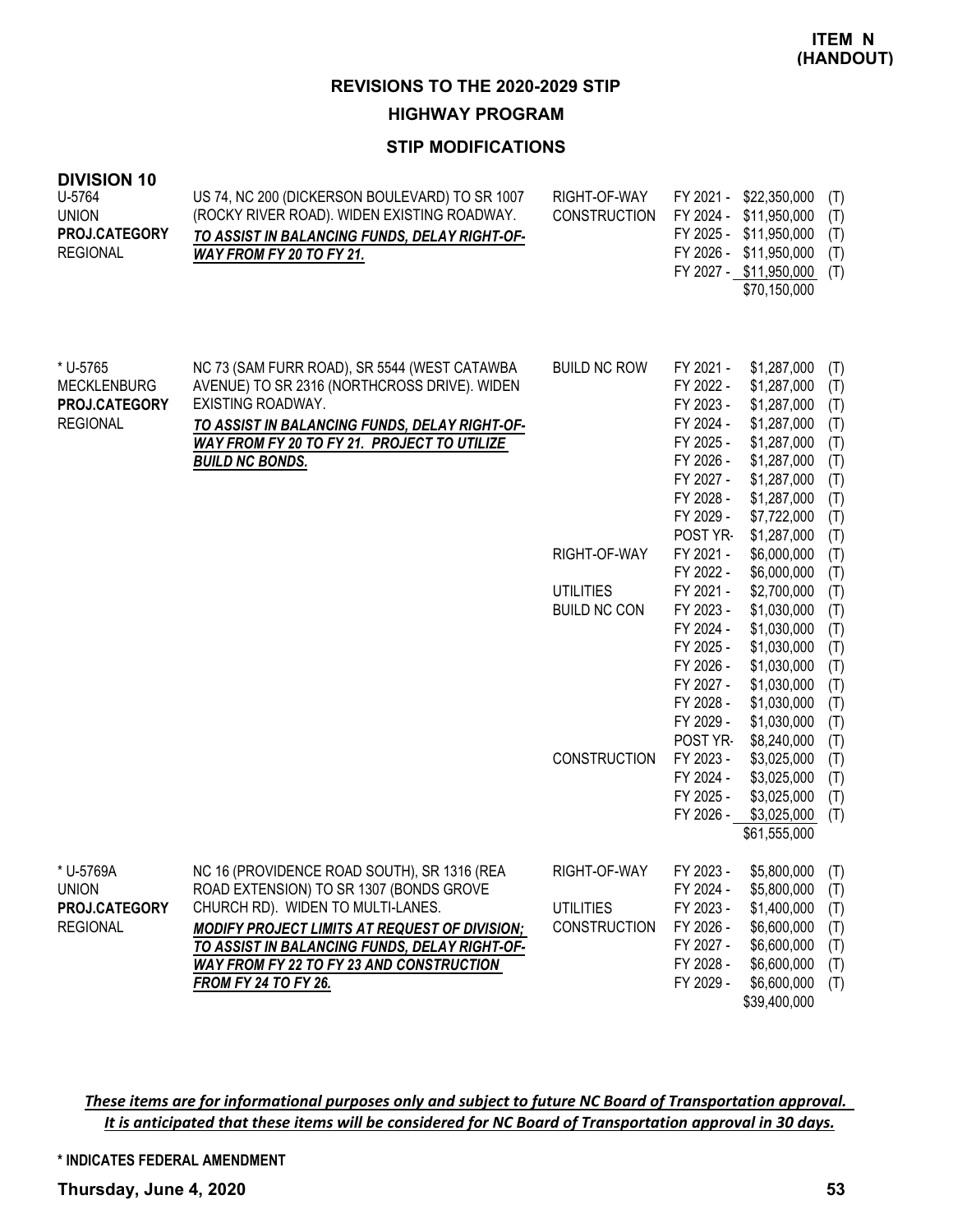## **HIGHWAY PROGRAM**

# **STIP MODIFICATIONS**

| <b>DIVISION 10</b><br>* U-5769B<br><b>UNION</b><br>PROJ.CATEGORY<br><b>REGIONAL</b> | NC 16 (PROVIDENCE ROAD SOUTH), SR 1307 (BONDS<br>GROVE CHURCH RD) TO SR 3530 (WAXHAW PARKWAY)<br>IN WAXHAW. WIDEN TO MULTI-LANES.<br>MODIFY PROJECT LIMITS AT REQUEST OF DIVISION.<br>COST INCREASE EXCEEDING \$2 MILLION AND 25%<br><u>THRESHOLDS. TO ASSIST IN BALANCING FUNDS,</u><br><u>DELAY RIGHT-OF-WAY FROM FY 22 TO FY 23 AND</u><br><b>CONSTRUCTION FROM FY 24 TO FY 26.</b> | RIGHT-OF-WAY<br><b>UTILITIES</b><br><b>CONSTRUCTION</b>                        | FY 2023 -<br>FY 2024 -<br>FY 2023 -<br>FY 2026 -<br>FY 2027 -<br>FY 2028 -<br>FY 2029 -                                                                                           | \$4,800,000<br>\$4,800,000<br>\$1,200,000<br>\$7,850,000<br>\$7,850,000<br>\$7,850,000<br>\$7,850,000<br>\$42,200,000                                                                                            | (T)<br>(T)<br>(T)<br>(T)<br>(T)<br>(T)<br>(T)                                                  |
|-------------------------------------------------------------------------------------|----------------------------------------------------------------------------------------------------------------------------------------------------------------------------------------------------------------------------------------------------------------------------------------------------------------------------------------------------------------------------------------|--------------------------------------------------------------------------------|-----------------------------------------------------------------------------------------------------------------------------------------------------------------------------------|------------------------------------------------------------------------------------------------------------------------------------------------------------------------------------------------------------------|------------------------------------------------------------------------------------------------|
| * U-5804B<br><b>MECKLENBURG</b><br>PROJ.CATEGORY<br><b>DIVISION</b>                 | SR 3448 (SOUTH TRADE STREET), FOUR MILE CREEK<br>TO WEDDINGTON ROAD. WIDEN TO FOUR-LANES.<br>PROJECT TO UTILIZE BUILD NC BONDS.                                                                                                                                                                                                                                                        | <b>BUILD NC CON</b>                                                            | FY 2020 -<br>FY 2021 -<br>FY 2022 -<br>FY 2023 -<br>FY 2024 -<br>FY 2025 -<br>FY 2026 -<br>FY 2027 -<br>FY 2028 -<br>FY 2029 -<br>POST YR-                                        | \$242,000<br>\$121,000<br>\$121,000<br>\$121,000<br>\$121,000<br>\$121,000<br>\$121,000<br>\$121,000<br>\$121,000<br>\$121,000<br>\$484,000<br>\$1,815,000                                                       | (T)<br>(T)<br>(T)<br>(T)<br>(T)<br>(T)<br>(T)<br>(T)<br>(T)<br>(T)<br>(T)                      |
| U-5805<br><b>MECKLENBURG</b><br>PROJ.CATEGORY<br><b>DIVISION</b>                    | SR 1009 (MONROE ROAD), INTERSECTION OF SR 1009<br>(MONROE ROAD) AND RAMA ROAD/IDLEWILD ROAD.<br>CONSTRUCT INTERSECTION IMPROVEMENTS.<br>TO ASSIST IN BALANCING FUNDS, DELAY<br><b>CONSTRUCTION FROM FY 21 TO FY 22.</b>                                                                                                                                                                | RIGHT-OF-WAY<br><b>CONSTRUCTION</b>                                            | FY 2020 -<br>FY 2022 -<br>FY 2022 -<br>FY 2022 -<br>FY 2023 -<br>FY 2023 -<br>FY 2023 -                                                                                           | \$750,000<br>\$1,070,000<br>\$2,120,000<br>\$530,000<br>\$1,070,000<br>\$2,120,000<br>\$530,000<br>\$8,190,000                                                                                                   | (T)<br>(BGANY)<br>(BGDA)<br>(L)<br>(BGANY)<br>(BGDA)<br>(L)                                    |
| * U-6028<br><b>MECKLENBURG</b><br>PROJ.CATEGORY<br><b>DIVISION</b>                  | SR 2467 (MALLARD CREEK ROAD), SR 2472 (MALLARD<br>CREEK CHURCH ROAD) TO BREEZEWOOD DRIVE.<br>WIDEN TO FOUR-LANES.<br>PROJECT TO UTILIZE BUILD NC BONDS.                                                                                                                                                                                                                                | RIGHT-OF-WAY<br><b>UTILITIES</b><br><b>BUILD NC CON</b><br><b>CONSTRUCTION</b> | FY 2022 -<br>FY 2023 -<br>FY 2022 -<br>FY 2023 -<br>FY 2025 -<br>FY 2026 -<br>FY 2027 -<br>FY 2028 -<br>FY 2029 -<br>POST YR-<br>FY 2025 -<br>FY 2026 -<br>FY 2027 -<br>FY 2028 - | \$2,000,000<br>\$2,000,000<br>\$250,000<br>\$250,000<br>\$686,000<br>\$686,000<br>\$686,000<br>\$686,000<br>\$686,000<br>\$6,860,000<br>\$1,900,000<br>\$1,900,000<br>\$1,900,000<br>\$1,900,000<br>\$22,390,000 | (T)<br>(T)<br>(T)<br>(T)<br>(T)<br>(T)<br>(T)<br>(T)<br>(T)<br>(T)<br>(T)<br>(T)<br>(T)<br>(T) |

These items are for informational purposes only and subject to future NC Board of Transportation approval. It is anticipated that these items will be considered for NC Board of Transportation approval in 30 days.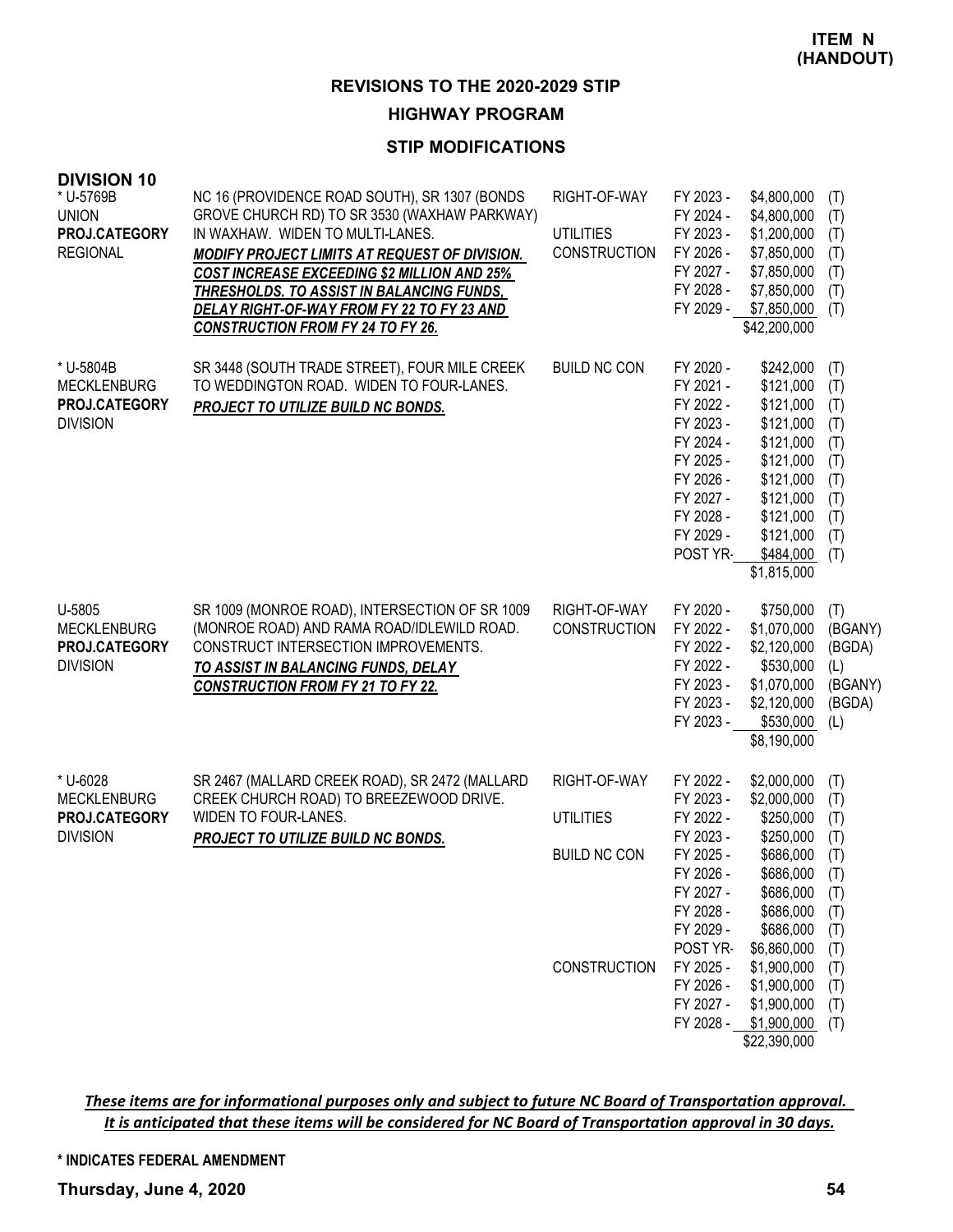# **HIGHWAY PROGRAM**

# **STIP MODIFICATIONS**

| <b>DIVISION 10</b><br>* U-6032<br><b>CABARRUS</b><br><b>MECKLENBURG</b><br>PROJ.CATEGORY<br><b>DIVISION</b> | SR 2467 (MALLARD CREEK ROAD)/ SR 1445 (DERITA<br>ROAD), I-485 TO CONCORD MILLS BOULEVARD (SR<br>2894). WIDEN TO MULTI-LANES.<br>PROJECT TO NO LONGER UTILIZE BUILD NC BONDS.                                   | RIGHT-OF-WAY<br><b>UTILITIES</b><br><b>CONSTRUCTION</b> | FY 2021 -<br>FY 2022 -<br>FY 2021 -<br>FY 2023 -<br>FY 2024 -<br>FY 2025 -             | \$1,450,000<br>\$1,450,000<br>\$500,000<br>\$8,333,000<br>\$8,333,000<br>\$8,334,000<br>\$28,400,000 | (T)<br>(T)<br>(T)<br>(T)<br>(T)<br>(T)        |
|-------------------------------------------------------------------------------------------------------------|----------------------------------------------------------------------------------------------------------------------------------------------------------------------------------------------------------------|---------------------------------------------------------|----------------------------------------------------------------------------------------|------------------------------------------------------------------------------------------------------|-----------------------------------------------|
| U-6087<br><b>UNION</b>                                                                                      | WESLEY CHAPEL, POTTER ROAD AT WESLEY CHAPEL<br>ROAD. CONSTRUCT ROUNDABOUT.                                                                                                                                     | <b>ENGINEERING</b>                                      | FY 2020 -<br>FY 2020 -                                                                 | \$7,000<br>\$5,000                                                                                   | (CMAQ)<br>(S(M))                              |
| PROJ.CATEGORY<br><b>DIVISION</b>                                                                            | TO ASSIST IN BALANCING FUNDS, DELAY RIGHT-OF-<br><b>WAY FROM FY 20 TO FY 21.</b>                                                                                                                               | RIGHT-OF-WAY                                            | FY 2021 -<br>FY 2021 -<br>FY 2021 -                                                    | \$74,000<br>\$26,000<br>\$26,000                                                                     | (CMAQ)<br>(L)<br>(S(M))                       |
|                                                                                                             |                                                                                                                                                                                                                | <b>CONSTRUCTION</b>                                     | FY 2022 -<br>FY 2022 -<br>FY 2022 -                                                    | \$1,006,000<br>\$390,000<br>\$313,000<br>\$1,847,000                                                 | (CMAQ)<br>(L)<br>(S(M))                       |
| * U-6109<br><b>MECKLENBURG</b><br>PROJ.CATEGORY<br><b>REGIONAL</b>                                          | US 521 (LANCASTER HIGHWAY/ JOHNSTON ROAD),<br>SOUTH CAROLINA STATE LINE TO SR 4979<br>(BALLANTYNE COMMONS PARKWAY). WIDEN TO<br>MULTILANES.<br>PROJECT TO UTILIZE BUILD NC BONDS.                              | <b>BUILD NC ROW</b>                                     | FY 2024 -<br>FY 2025 -<br>FY 2026 -<br>FY 2027 -<br>FY 2028 -<br>FY 2029 -<br>POST YR- | \$601,000<br>\$601,000<br>\$601,000<br>\$601,000<br>\$601,000<br>\$601,000<br>\$5,409,000            | (T)<br>(T)<br>(T)<br>(T)<br>(T)<br>(T)<br>(T) |
|                                                                                                             |                                                                                                                                                                                                                | RIGHT-OF-WAY                                            | FY 2024 -<br>FY 2025 -                                                                 | \$3,150,000<br>\$3,150,000                                                                           | (T)<br>(T)                                    |
|                                                                                                             |                                                                                                                                                                                                                | <b>UTILITIES</b><br><b>BUILD NC CON</b>                 | FY 2024 -<br>FY 2026 -<br>FY 2027 -<br>FY 2028 -<br>FY 2029 -                          | \$1,600,000<br>\$1,287,000<br>\$1,287,000<br>\$1,287,000<br>\$1,287,000<br>POST YR-\$14,157,000      | (T)<br>(T)<br>(T)<br>(T)<br>(T)<br>(T)        |
|                                                                                                             |                                                                                                                                                                                                                | CONSTRUCTION                                            | FY 2026 -<br>FY 2027 -<br>FY 2028 -                                                    | \$4,600,000<br>\$4,600,000<br>\$4,600,000<br>\$50,020,000                                            | (T)<br>(T)<br>(T)                             |
| W-5710Y<br><b>UNION</b><br>PROJ.CATEGORY<br><b>DIVISION</b>                                                 | UNION COUNTY, CONSTRUCT IMPROVEMENTS AT SR<br>1315 (NEW TOWN ROAD) AND SR 1008 (WAXHAW-<br>INDIAN TRAIL ROAD) INTERSECTION.<br>TO ASSIST IN BALANCING FUNDS, DELAY<br><b>CONSTRUCTION FROM FY 21 TO FY 22.</b> | <b>CONSTRUCTION</b>                                     | FY 2022 -<br>FY 2022 -<br>FY 2022 -                                                    | \$850,000<br>\$1,385,000<br>\$346,000<br>\$2,581,000                                                 | (HSIP)<br>(BGDA)<br>(S(M))                    |

These items are for informational purposes only and subject to future NC Board of Transportation approval. It is anticipated that these items will be considered for NC Board of Transportation approval in 30 days.

**\* INDICATES FEDERAL AMENDMENT**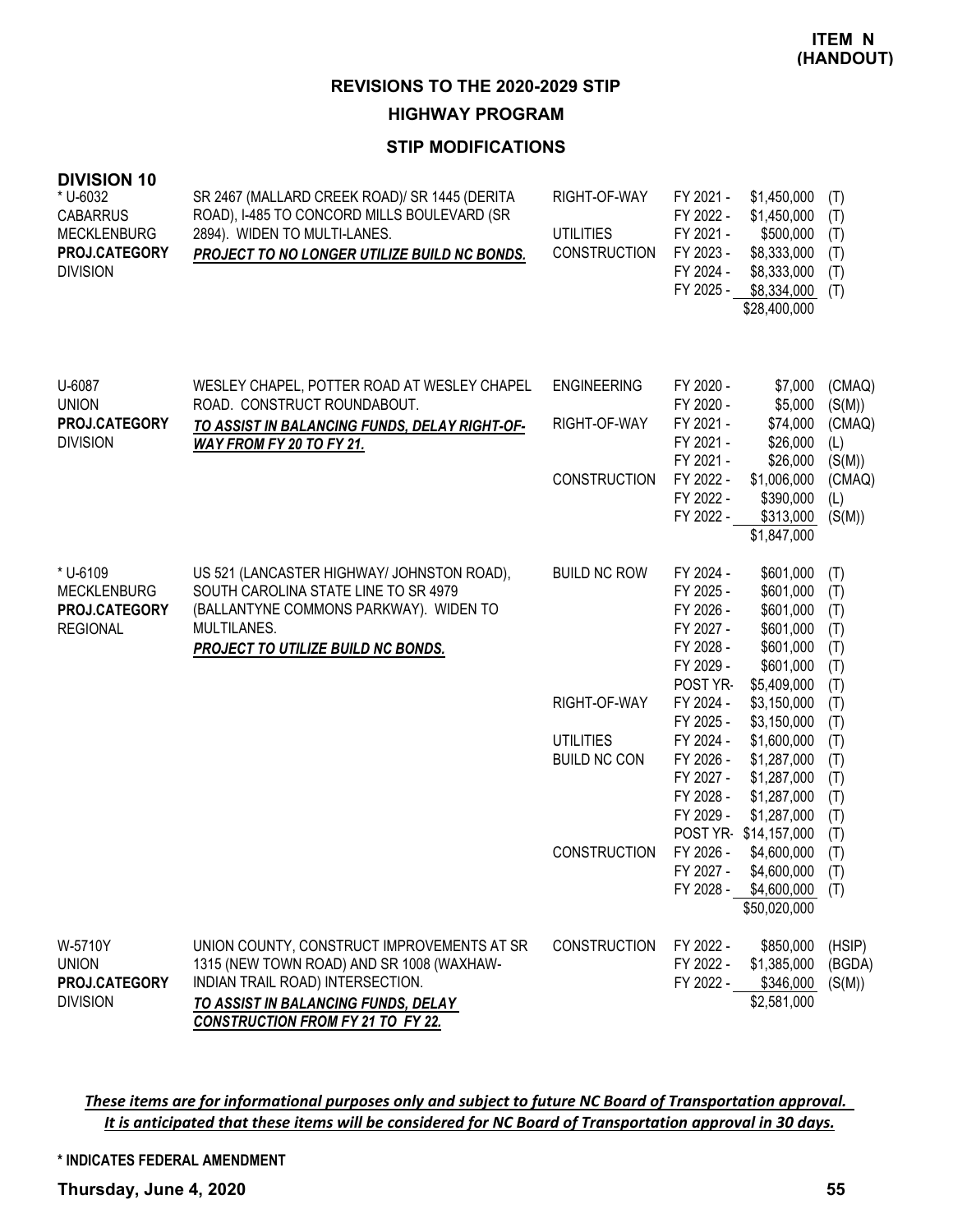**HIGHWAY PROGRAM**

# **STIP MODIFICATIONS**

| <b>DIVISION 11</b><br>B-5825<br><b>YADKIN</b><br>PROJ.CATEGORY<br><b>REGIONAL</b> | NC 67, REPLACE BRIDGE 980035 OVER YADKIN RIVER.<br>TO ASSIST IN BALANCING FUNDS, DELAY<br><b>CONSTRUCTION FROM FY 20 TO FY 21.</b>                    | <b>ENGINEERING</b><br><b>BUILD NC CON</b> | FY 2021 -<br>FY 2022 -<br>FY 2023 -<br>FY 2024 -<br>FY 2025 -<br>FY 2026 -<br>FY 2027 -<br>FY 2028 -<br>FY 2029 -<br>POST YR-<br>FY 2021 -<br>FY 2022 -<br>FY 2023 -<br>FY 2024 -<br>FY 2025 -<br>FY 2026 -<br>FY 2027 -<br>FY 2028 -<br>FY 2029 - | \$45,000<br>\$45,000<br>\$45,000<br>\$45,000<br>\$45,000<br>\$45,000<br>\$45,000<br>\$45,000<br>\$45,000<br>\$270,000<br>\$429,000<br>\$429,000<br>\$429,000<br>\$429,000<br>\$429,000<br>\$429,000<br>\$429,000<br>\$429,000<br>\$429,000 | (T)<br>(T)<br>(T)<br>(T)<br>(T)<br>(T)<br>(T)<br>(T)<br>(T)<br>(T)<br>(T)<br>(T)<br>(T)<br>(T)<br>(T)<br>(T)<br>(T)<br>(T)<br>(T) |
|-----------------------------------------------------------------------------------|-------------------------------------------------------------------------------------------------------------------------------------------------------|-------------------------------------------|----------------------------------------------------------------------------------------------------------------------------------------------------------------------------------------------------------------------------------------------------|--------------------------------------------------------------------------------------------------------------------------------------------------------------------------------------------------------------------------------------------|-----------------------------------------------------------------------------------------------------------------------------------|
|                                                                                   |                                                                                                                                                       | <b>CONSTRUCTION</b>                       | POST YR-<br>FY 2021 -                                                                                                                                                                                                                              | \$2,574,000<br>\$3,700,000<br>FY 2022 - \$3,700,000<br>\$14,510,000                                                                                                                                                                        | (T)<br>(T)<br>(T)                                                                                                                 |
| B-5979<br><b>WATAUGA</b>                                                          | HUNTING HILLS LANE, REPLACE BRIDGE NO. 940346<br>OVER SOUTH FORK OF NEW RIVER IN BOONE.                                                               | RIGHT-OF-WAY                              | FY 2021 -<br>FY 2021 -                                                                                                                                                                                                                             | \$80,000<br>\$20,000                                                                                                                                                                                                                       | (BGOFF)<br>(L)                                                                                                                    |
| PROJ.CATEGORY<br><b>DIVISION</b>                                                  | TO ASSIST IN BALANCING FUNDS, DELAY RIGHT-OF-<br><b>WAY FROM FY 20 TO 21 AND CONSTRUCTION FROM</b><br>FY 21 TO FY 22.                                 | <b>CONSTRUCTION</b>                       | FY 2022 -<br>FY 2022 -                                                                                                                                                                                                                             | \$1,200,000<br>\$300,000<br>\$1,600,000                                                                                                                                                                                                    | (BGOFF)<br>(L)                                                                                                                    |
| BR-0108<br><b>WILKES</b><br>PROJ.CATEGORY<br><b>HWY FUNDS</b>                     | SR 2418, REPLACE BRIDGE 960004 OVER LITTLE<br>HUNTING CREEK.<br>TO ASSIST IN BALANCING FUNDS, DELAY<br><b>CONSTRUCTION FROM FY 21 TO FY 22.</b>       | <b>CONSTRUCTION</b>                       | FY 2022 -                                                                                                                                                                                                                                          | \$1,200,000<br>\$1,200,000                                                                                                                                                                                                                 | (HFB)                                                                                                                             |
| BR-0109<br><b>YADKIN</b><br><b>PROJ.CATEGORY</b><br><b>HWY FUNDS</b>              | SR 1512, REPLACE BRIDGE 980080 OVER UT TO<br><b>FARMERS CREEK.</b><br>TO ASSIST IN BALANCING FUNDS, DELAY<br><b>CONSTRUCTION FROM FY 21 TO FY 22.</b> | <b>CONSTRUCTION</b>                       | FY 2022 -                                                                                                                                                                                                                                          | \$600,000<br>\$600,000                                                                                                                                                                                                                     | (HFB)                                                                                                                             |

These items are for informational purposes only and subject to future NC Board of Transportation approval. It is anticipated that these items will be considered for NC Board of Transportation approval in 30 days.

**\* INDICATES FEDERAL AMENDMENT**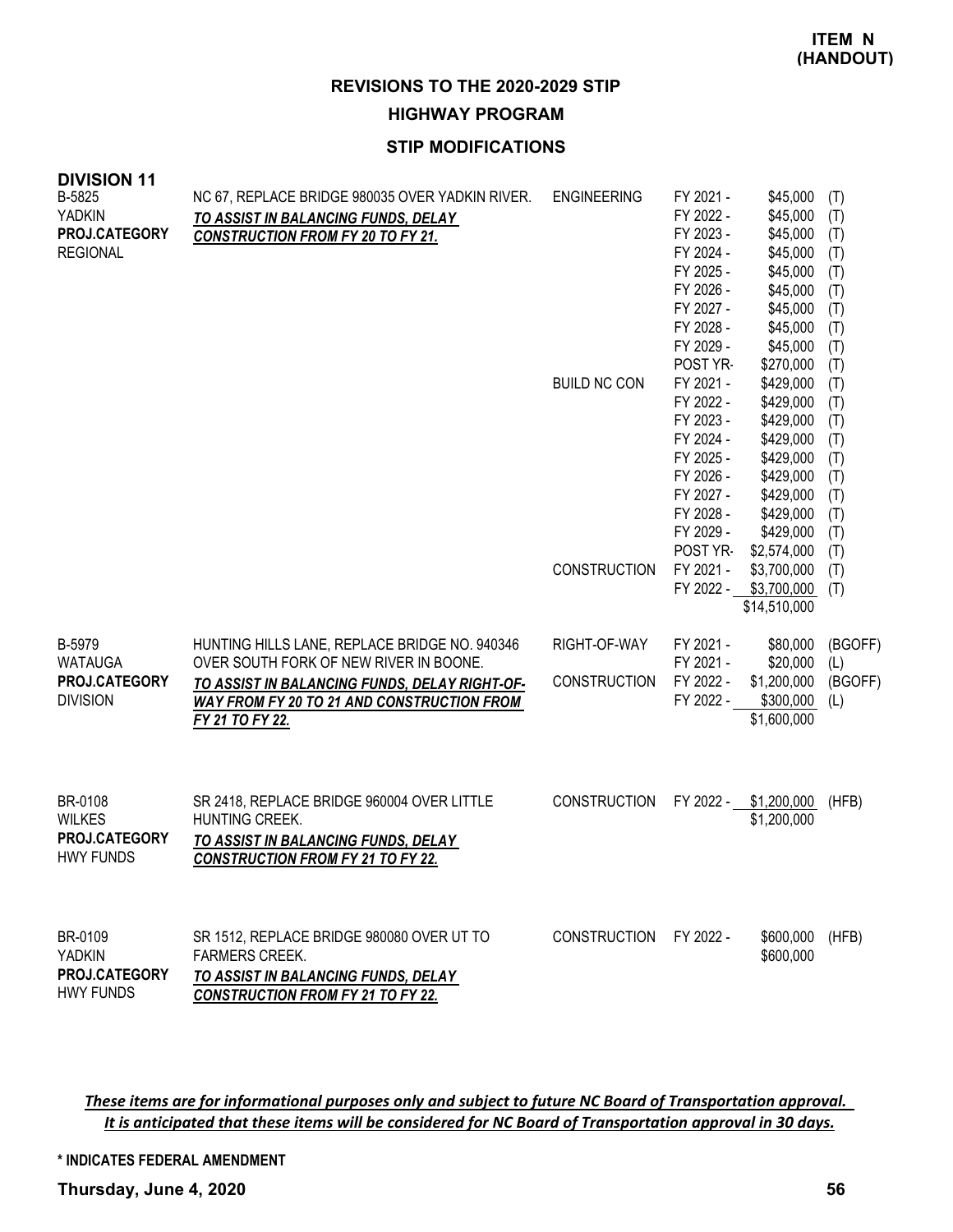# **HIGHWAY PROGRAM**

# **STIP MODIFICATIONS**

| <b>DIVISION 11</b><br>BR-0124<br><b>WILKES</b><br>PROJ.CATEGORY<br><b>HWY FUNDS</b> | SR 1745 (SHUMATE MOUNTAIN ROAD), REPLACE<br>BRIDGE 960166 ON SR 1745 OVER WEST PRONG<br>ROARING RIVER.<br>TO ASSIST IN BALANCING FUNDS, DELAY<br><b>CONSTRUCTION FROM FY 20 TO FY 21.</b> | RIGHT-OF-WAY<br><b>CONSTRUCTION</b> | FY 2020 -<br>FY 2021 -<br>FY 2022 -              | \$210,000<br>\$1,450,000<br>\$1,450,000<br>\$3,110,000              | (HFB)<br>(O)<br>(O)          |
|-------------------------------------------------------------------------------------|-------------------------------------------------------------------------------------------------------------------------------------------------------------------------------------------|-------------------------------------|--------------------------------------------------|---------------------------------------------------------------------|------------------------------|
| BR-0125<br><b>WILKES</b><br>PROJ.CATEGORY<br><b>HWY FUNDS</b>                       | SR 1002 (TRAPHILL ROAD), REPLACE BRIDGE 960663<br>ON SR 1002 OVER EAST PRONG ROARING RIVER.<br>TO ASSIST IN BALANCING FUNDS, DELAY<br><b>CONSTRUCTION FROM FY 20 TO FY 21.</b>            | RIGHT-OF-WAY<br><b>CONSTRUCTION</b> | FY 2020 -<br>FY 2021 -<br>FY 2021 -<br>FY 2022 - | \$280,000<br>\$1,175,000<br>\$450,000<br>\$1,175,000<br>\$3,080,000 | (HFB)<br>(O)<br>(HFB)<br>(O) |
| BR-0126<br><b>WILKES</b><br>PROJ.CATEGORY<br><b>HWY FUNDS</b>                       | SR 1749 (AUSTIN TRAPHILL ROAD), REPLACE BRIDGE<br>960667 ON SR 1749 OVER SPARKS CREEK.<br>TO ASSIST IN BALANCING FUNDS, DELAY<br><b>CONSTRUCTION FROM FY 20 TO FY 21.</b>                 | RIGHT-OF-WAY<br><b>CONSTRUCTION</b> | FY 2020 -<br>FY 2021 -<br>FY 2022 -              | \$60,000<br>\$875,000<br>\$875,000<br>\$1,810,000                   | (HFB)<br>(O)<br>(O)          |
| BR-0127<br>YADKIN<br>PROJ.CATEGORY<br><b>HWY FUNDS</b>                              | SR 1325 (MOUNTAIN VIEW CHURCH ROAD), REPLACE<br>BRIDGE 980189 ON SR 1325 OVER SOUTH DEEP CREEK.<br>TO ASSIST IN BALANCING FUNDS, DELAY<br><b>CONSTRUCTION FROM FY 20 TO FY 21.</b>        | RIGHT-OF-WAY<br><b>CONSTRUCTION</b> | FY 2020 -<br>FY 2021 -<br>FY 2022 -              | \$45,000<br>\$600,000<br>\$600,000<br>\$1,245,000                   | (HFB)<br>(O)<br>(O)          |
| BR-0205<br><b>YADKIN</b><br>PROJ.CATEGORY<br><b>HWY FUNDS</b>                       | SR 1119, REPLACE BRIDGE 980028 OVER NORTH<br>LITTLE HUNTING CREEK.<br>TO ASSIST IN BALANCING FUNDS, DELAY<br><b>CONSTRUCTION FROM FY 20 TO FY 21.</b>                                     | <b>CONSTRUCTION</b>                 | FY 2021 - \$2,000,000                            | \$2,000,000                                                         | (HFB)                        |
| BR-0206<br><b>ALLEGHANY</b><br>PROJ.CATEGORY                                        | SR 1422, REPLACE BRIDGE 20035 OVER GLADE CREEK. CONSTRUCTION<br>TO ASSIST IN BALANCING FUNDS, DELAY<br><b>CONSTRUCTION FROM FY 21 TO FY 22.</b>                                           |                                     | FY 2022 -                                        | \$750,000<br>\$750,000                                              | (HFB)                        |

These items are for informational purposes only and subject to future NC Board of Transportation approval. It is anticipated that these items will be considered for NC Board of Transportation approval in 30 days.

**\* INDICATES FEDERAL AMENDMENT**

**Thursday, June 4, 2020 57**

HWY FUNDS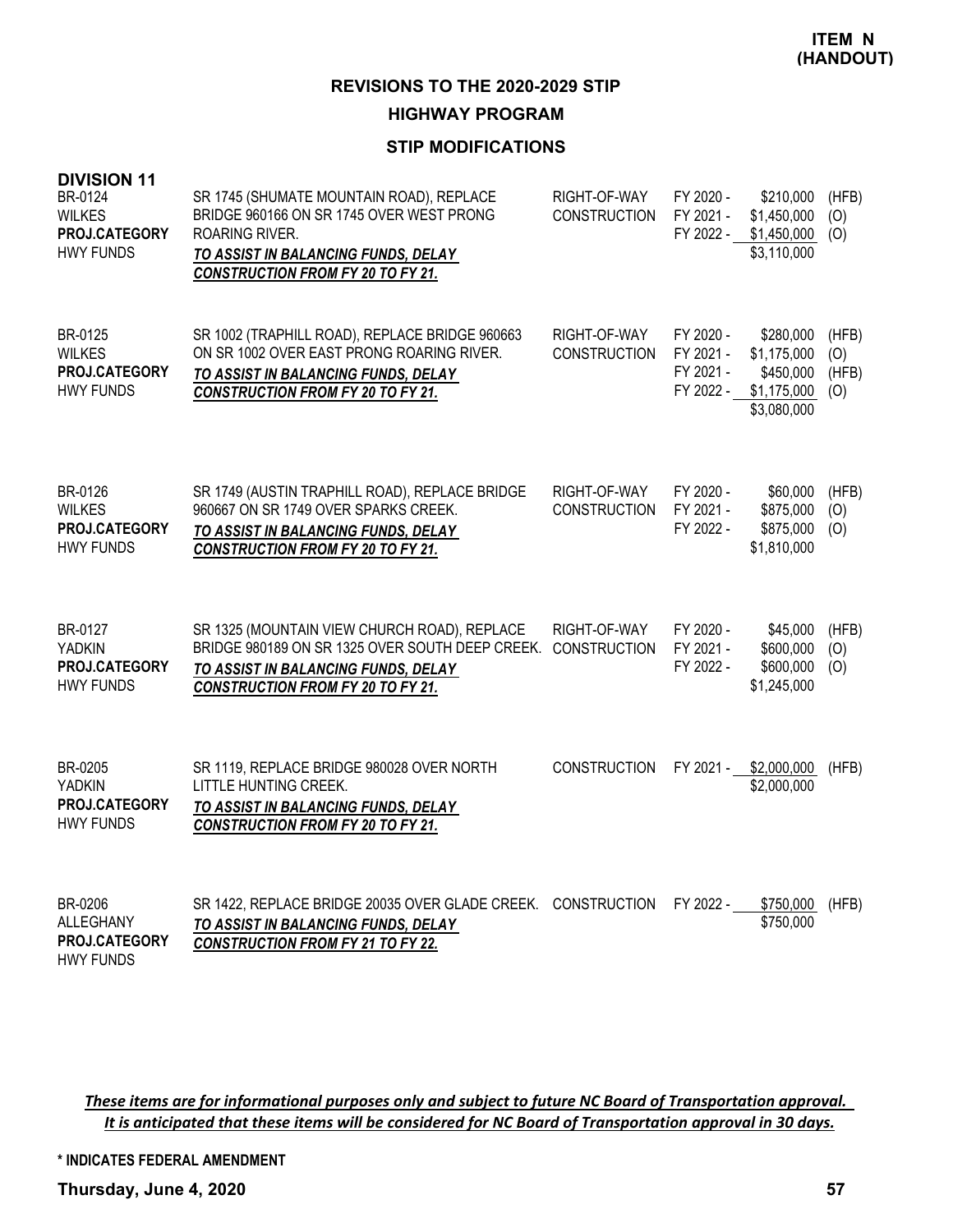**REVISIONS TO THE 2020-2029 STIP HIGHWAY PROGRAM**

# **STIP MODIFICATIONS**

#### **DIVISION 11**

| BR-0207<br>ALLEGHANY<br><b>PROJ.CATEGORY</b><br><b>HWY FUNDS</b>     | SR 1433, REPLACE BRIDGE 20133 OVER LITTLE RIVER.<br>TO ASSIST IN BALANCING FUNDS, DELAY<br><b>CONSTRUCTION FROM FY 21 TO FY 22.</b>                                                                                                                         | <b>CONSTRUCTION</b>                 | FY 2022 -                                                     | \$500,000<br>\$500,000                                                       | (HFB)                                    |
|----------------------------------------------------------------------|-------------------------------------------------------------------------------------------------------------------------------------------------------------------------------------------------------------------------------------------------------------|-------------------------------------|---------------------------------------------------------------|------------------------------------------------------------------------------|------------------------------------------|
| BR-0208<br><b>WILKES</b><br><b>PROJ.CATEGORY</b><br><b>HWY FUNDS</b> | SR 2516, REPLACE BRIDGE 960733 OVER CUB CREEK.<br>TO ASSIST IN BALANCING FUNDS, DELAY<br><b>CONSTRUCTION FROM FY 21 TO FY 22.</b>                                                                                                                           | <b>CONSTRUCTION</b>                 | FY 2022 -                                                     | \$600,000<br>\$600,000                                                       | (HFB)                                    |
| BR-0210<br><b>SURRY</b><br>PROJ.CATEGORY<br><b>HWY FUNDS</b>         | SR 2081, REPLACE BRIDGE 850153 OVER HOGAN<br>CREEK.<br>TO ASSIST IN BALANCING FUNDS, DELAY<br><b>CONSTRUCTION FROM FY 21 TO FY 22.</b>                                                                                                                      | <b>CONSTRUCTION</b>                 | FY 2022 -                                                     | \$875,000<br>\$875,000                                                       | (0)                                      |
| EB-5924<br><b>WATAUGA</b><br><b>PROJ.CATEGORY</b><br><b>EXEMPT</b>   | TOWN OF BLOWING ROCK, MIDDLE FORK GREENWAY,<br>SECTION 1. CONSTRUCT GREENWAY. NC FLAP<br>BLOWING ROCK 321(1).<br>TO ALLOW ADDITIONAL TIME FOR PLANNING AND<br><b>DESIGN, DELAY RIGHT-OF-WAY FROM FY 20 TO FY 21</b><br>AND CONSTRUCTION FROM FY 20 TO FY 22 | RIGHT-OF-WAY<br><b>CONSTRUCTION</b> | FY 2021 -<br>FY 2021 -<br>FY 2022 -<br>FY 2022 -<br>FY 2022 - | \$73,000<br>\$17,000<br>\$1,624,000<br>\$245,000<br>\$145,000<br>\$2,104,000 | (FLAP)<br>(L)<br>(FLAP)<br>(L)<br>(S(M)) |

These items are for informational purposes only and subject to future NC Board of Transportation approval. It is anticipated that these items will be considered for NC Board of Transportation approval in 30 days.

**\* INDICATES FEDERAL AMENDMENT**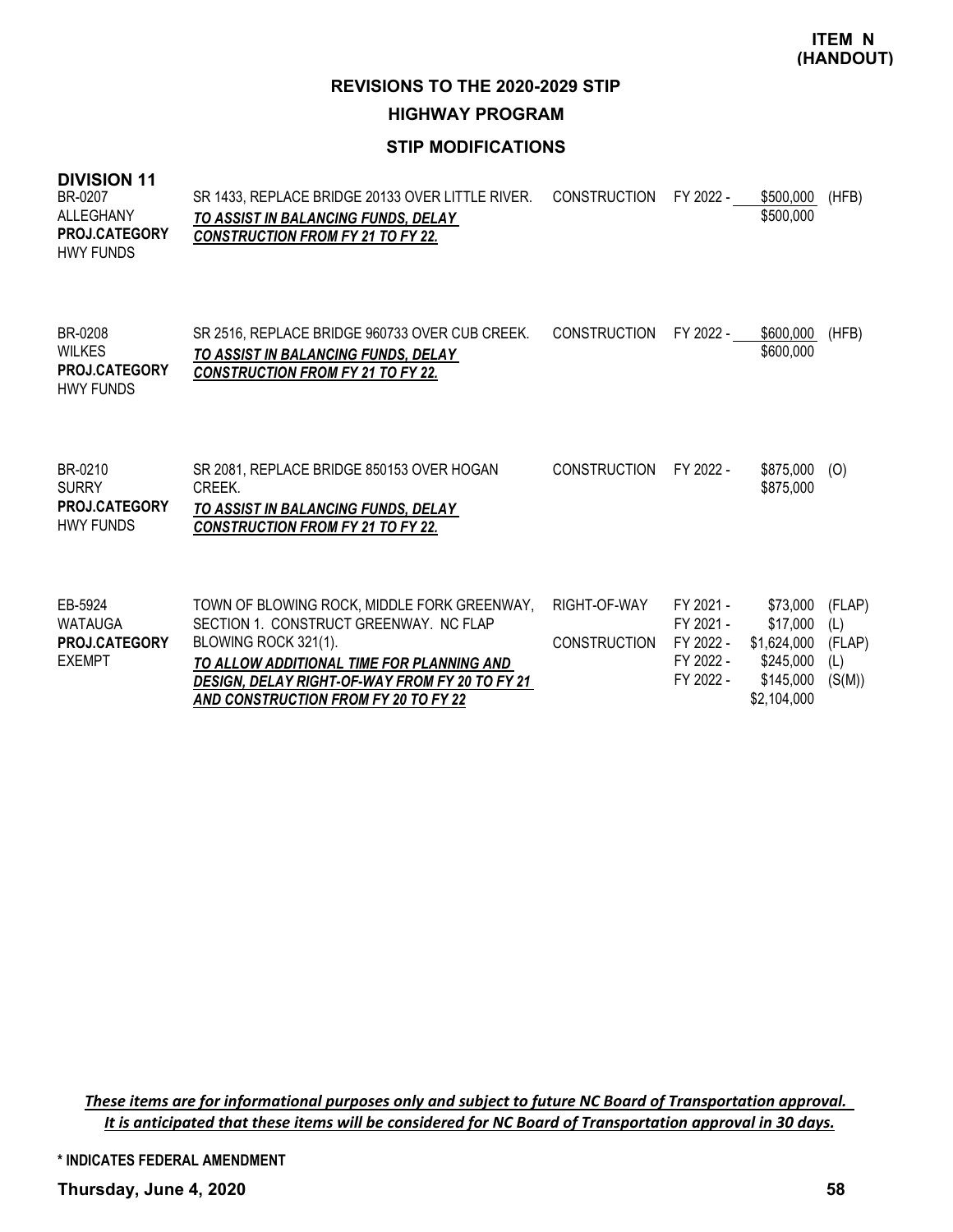# **HIGHWAY PROGRAM**

# **STIP MODIFICATIONS**

| <b>DIVISION 11</b> |                                                |                     |           |                        |     |
|--------------------|------------------------------------------------|---------------------|-----------|------------------------|-----|
| * R-2566B          | NC 105, SR 1136 (CLARKS CREEK ROAD) TO SR 1107 | <b>BUILD NC ROW</b> | FY 2021 - | \$686,000              | (T) |
| <b>WATAUGA</b>     | (NC 105 BYPASS) IN BOONE.                      |                     | FY 2022 - | \$686,000              | (T) |
| PROJ.CATEGORY      | PROJECT TO UTILIZE BUILD NC BONDS              |                     | FY 2023 - | \$686,000              | (T) |
| <b>REGIONAL</b>    |                                                |                     | FY 2024 - | \$686,000              | (T) |
|                    |                                                |                     | FY 2025 - | \$686,000              | (T) |
|                    |                                                |                     | FY 2026 - | \$686,000              | (T) |
|                    |                                                |                     | FY 2027 - | \$686,000              | (T) |
|                    |                                                |                     | FY 2028 - | \$686,000              | (T) |
|                    |                                                |                     | FY 2029 - | \$686,000              | (T) |
|                    |                                                |                     | POST YR-  | \$4,116,000            | (T) |
|                    |                                                | RIGHT-OF-WAY        | FY 2021 - | \$500,000              | (T) |
|                    |                                                |                     | FY 2022 - | \$2,360,000            | (T) |
|                    |                                                |                     | FY 2023 - | \$2,360,000            | (T) |
|                    |                                                | <b>UTILITIES</b>    | FY 2021 - | \$3,400,000            | (T) |
|                    |                                                |                     | FY 2022 - | \$3,400,000            | (T) |
|                    |                                                | <b>CONSTRUCTION</b> | FY 2023 - | \$11,075,000           | (T) |
|                    |                                                |                     | FY 2024 - | \$11,075,000           | (T) |
|                    |                                                |                     | FY 2025 - | \$11,075,000           | (T) |
|                    |                                                |                     |           | FY 2026 - \$11,075,000 | (T) |
|                    |                                                |                     |           | \$66,610,000           |     |
| * R-5745           | US 64/NC 90/NC 18 (WILKESBORO BLVD),           | <b>BUILD NC CON</b> | FY 2020 - | \$230,000              | (T) |
| CALDWELL           | INTERSECTION OF US 64/NC 90/NC 18 (WILKESBORO  |                     | FY 2021 - | \$115,000              | (T) |
| PROJ.CATEGORY      | BOULEVARD) AND US 64/NC 90 (TAYLORSVILLE       |                     | FY 2022 - | \$115,000              | (T) |
| <b>DIVISION</b>    | ROAD). CONSTRUCT INTERSECTION IMPROVEMENTS.    |                     | FY 2023 - | \$115,000              | (T) |
|                    | PROJECT TO UTILIZE BUILD NC BONDS              |                     | FY 2024 - | \$115,000              | (T) |
|                    |                                                |                     | FY 2025 - | \$115,000              | (T) |
|                    |                                                |                     | FY 2026 - | \$115,000              | (T) |
|                    |                                                |                     | FY 2027 - | \$115,000              | (T) |
|                    |                                                |                     | FY 2028 - | \$115,000              | (T) |
|                    |                                                |                     | FY 2029 - | \$115,000              | (T) |
|                    |                                                |                     | POST YR-  | \$460,000              | (T) |
|                    |                                                |                     |           | \$1,725,000            |     |

These items are for informational purposes only and subject to future NC Board of Transportation approval. It is anticipated that these items will be considered for NC Board of Transportation approval in 30 days.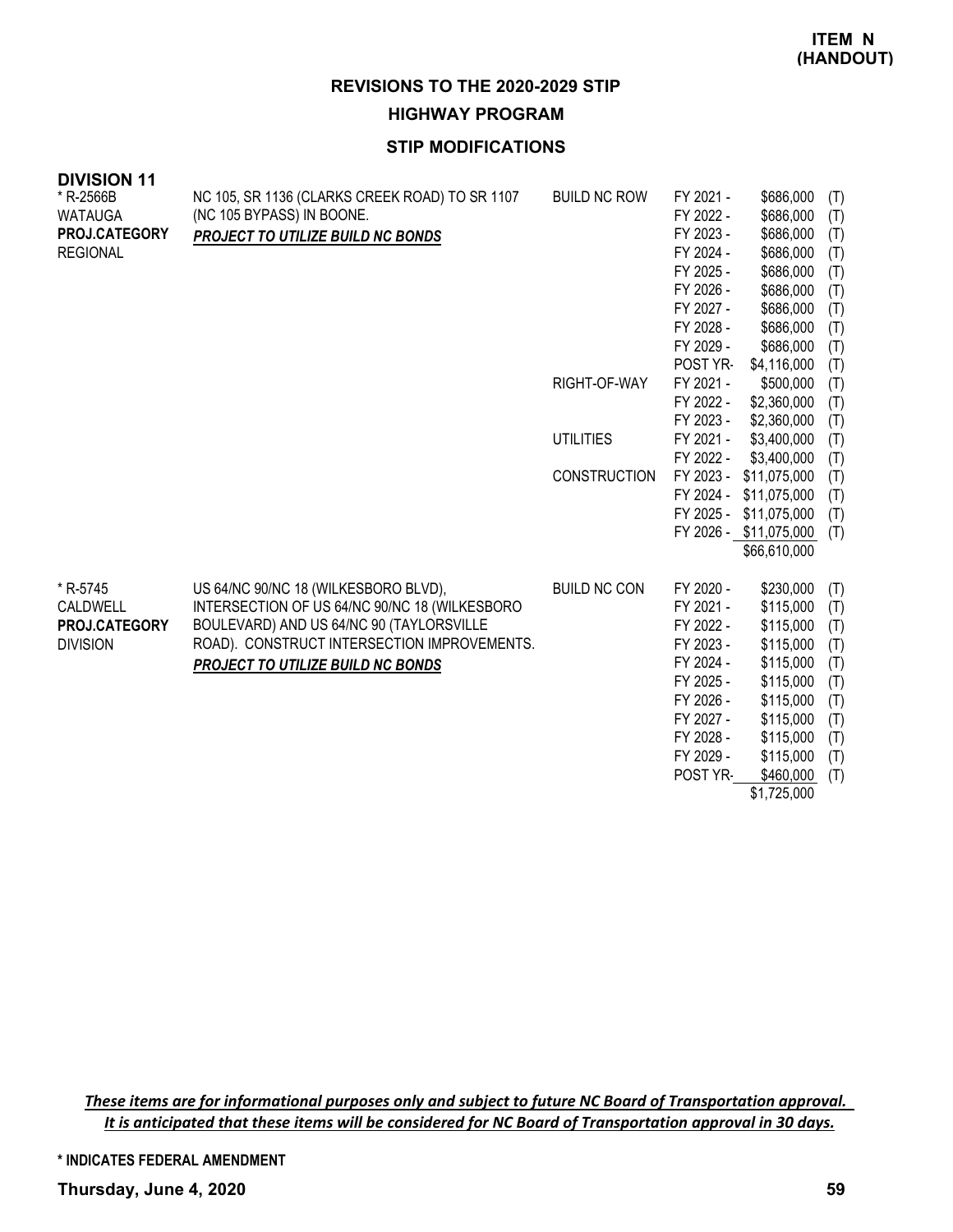**HIGHWAY PROGRAM**

# **STIP MODIFICATIONS**

| <b>DIVISION 11</b>           |                                                    |                     |           |                        |     |
|------------------------------|----------------------------------------------------|---------------------|-----------|------------------------|-----|
| * R-5759                     | NC 115, US 421 TO 2ND STREET. WIDEN ROADWAY.       | <b>ENGINEERING</b>  | FY 2020 - | \$62,000               | (T) |
| <b>WILKES</b>                | <b>COST INCREASE EXCEEDING \$2 MILLION AND 25%</b> |                     | FY 2021 - | \$62,000               | (T) |
| PROJ.CATEGORY<br>THRESHOLDS. |                                                    |                     | FY 2022 - | \$62,000               | (T) |
| <b>DIVISION</b>              |                                                    |                     | FY 2023 - | \$62,000               | (T) |
|                              |                                                    |                     | FY 2024 - | \$62,000               | (T) |
|                              |                                                    |                     | FY 2025 - | \$62,000               | (T) |
|                              |                                                    |                     | FY 2026 - | \$62,000               | (T) |
|                              |                                                    |                     | FY 2027 - | \$62,000               | (T) |
|                              |                                                    |                     | FY 2028 - | \$62,000               | (T) |
|                              |                                                    |                     | FY 2029 - | \$62,000               | (T) |
|                              |                                                    |                     | POST YR-  | \$310,000              | (T) |
|                              |                                                    | <b>BUILD NC ROW</b> | FY 2020 - | \$515,000              | (T) |
|                              |                                                    |                     | FY 2021 - | \$515,000              | (T) |
|                              |                                                    |                     | FY 2022 - | \$515,000              | (T) |
|                              |                                                    |                     | FY 2023 - | \$515,000              | (T) |
|                              |                                                    |                     | FY 2024 - | \$515,000              | (T) |
|                              |                                                    |                     | FY 2025 - | \$515,000              | (T) |
|                              |                                                    |                     | FY 2026 - | \$515,000              | (T) |
|                              |                                                    |                     | FY 2027 - | \$515,000              | (T) |
|                              |                                                    |                     | FY 2028 - | \$515,000              | (T) |
|                              |                                                    |                     | FY 2029 - | \$515,000              | (T) |
|                              |                                                    |                     | POST YR-  | \$2,575,000            | (T) |
|                              |                                                    | RIGHT-OF-WAY        | FY 2020 - | \$3,300,000            | (T) |
|                              |                                                    |                     | FY 2021 - | \$3,300,000            | (T) |
|                              |                                                    | <b>UTILITIES</b>    | FY 2020 - | \$450,000              | (T) |
|                              |                                                    |                     | FY 2021 - | \$450,000              | (T) |
|                              |                                                    | <b>CONSTRUCTION</b> | FY 2021 - | \$9,100,000            | (T) |
|                              |                                                    |                     | FY 2022 - | \$9,100,000            | (T) |
|                              |                                                    |                     | FY 2023 - | \$9,100,000            | (T) |
|                              |                                                    |                     |           | \$43,455,000           |     |
| R-5836                       | US 601, I-74 TO SR 1104 (CODY TRAIL). WIDEN TO 4-  | RIGHT-OF-WAY        | FY 2021 - | \$160,000              | (T) |
| <b>SURRY</b><br>LANES.       |                                                    |                     | FY 2022 - | \$3,040,000            | (T) |
| PROJ.CATEGORY                | TO ASSIST IN BALANCING FUNDS, DELAY RIGHT-OF-      | <b>UTILITIES</b>    | FY 2021 - | \$500,000              | (T) |
| <b>DIVISION</b>              | WAY FROM FY 20 TO FY 21.                           | <b>CONSTRUCTION</b> | FY 2023 - | \$12,750,000           | (T) |
|                              |                                                    |                     | FY 2024 - | \$12,750,000           | (T) |
|                              |                                                    |                     | FY 2025 - | \$12,750,000           | (T) |
|                              |                                                    |                     |           |                        |     |
|                              |                                                    |                     |           | FY 2026 - \$12,750,000 | (T) |

These items are for informational purposes only and subject to future NC Board of Transportation approval. It is anticipated that these items will be considered for NC Board of Transportation approval in 30 days.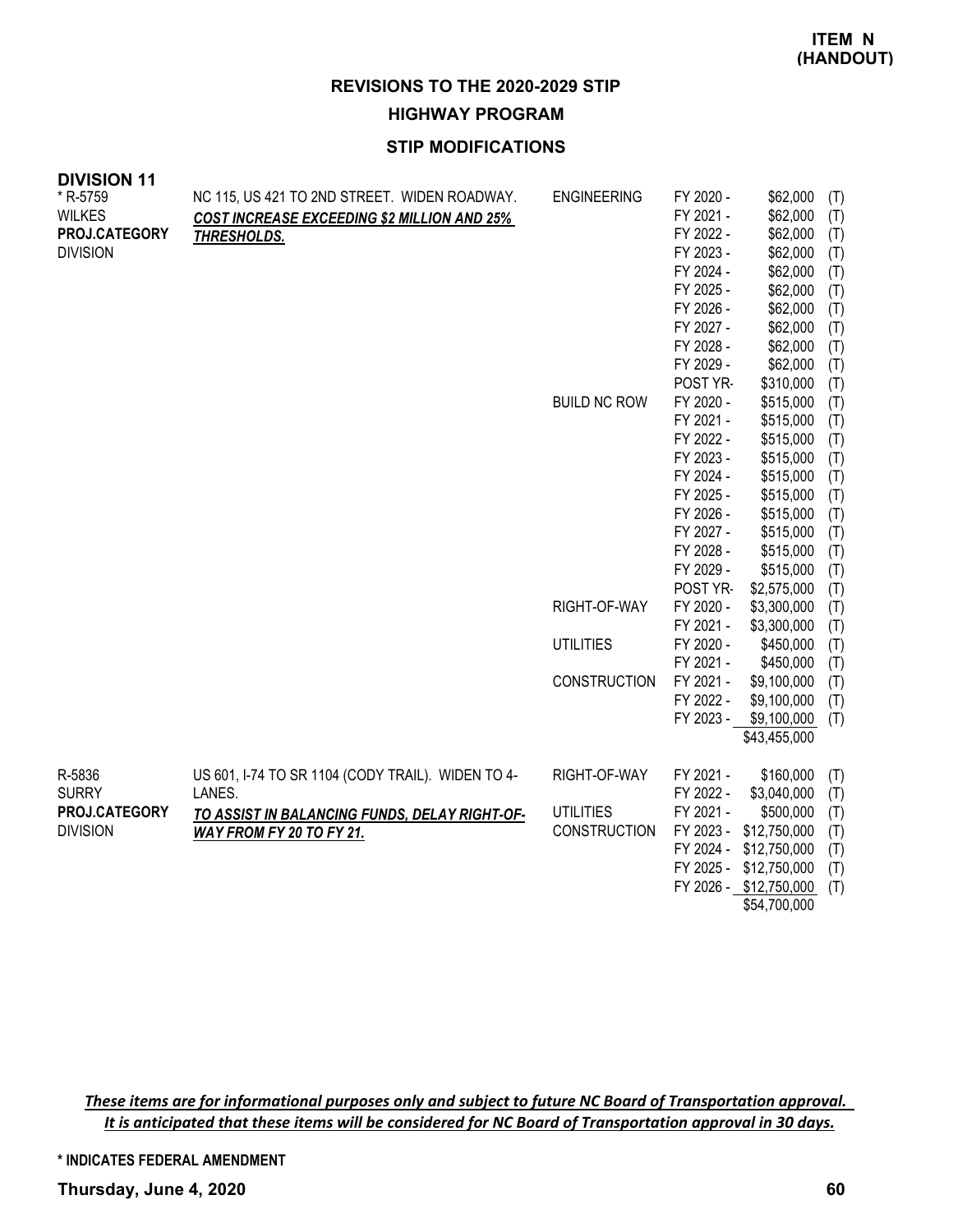#### **HIGHWAY PROGRAM**

## **STIP MODIFICATIONS**

#### **DIVISION 11**

| US 421, NC 16 TO US 421 BUSINESS. CONVERT | <b>BUILD NC CON</b> | FY 2022 -       | \$1,287,000 | (T) |
|-------------------------------------------|---------------------|-----------------|-------------|-----|
| EXISTING ROADWAY TO SUPERSTREET AND ADD   |                     | FY 2023 -       | \$1,287,000 | (T) |
| SERVICE ROADS.                            |                     | FY 2024 -       | \$1,287,000 | (T) |
| <b>PROJECT TO UTILIZE BUILD NC BONDS.</b> |                     | FY 2025 -       | \$1,287,000 | (T) |
|                                           |                     | FY 2026 -       | \$1,287,000 | (T) |
|                                           |                     | FY 2027 -       | \$1,287,000 | (T) |
|                                           |                     | FY 2028 -       | \$1,287,000 | (T) |
|                                           |                     | FY 2029 -       | \$1,287,000 | (T) |
|                                           |                     | <b>POST YR-</b> | \$9,009,000 | (T) |
|                                           | <b>CONSTRUCTION</b> | FY 2022 -       | \$4,550,000 | (T) |
|                                           |                     | FY 2023 -       | \$4,550,000 | (T) |
|                                           |                     | FY 2024 -       | \$4,550,000 | (T) |
|                                           |                     |                 |             |     |

FY 2025 - \$4,550,000 (T) \$37,505,000

These items are for informational purposes only and subject to future NC Board of Transportation approval. It is anticipated that these items will be considered for NC Board of Transportation approval in 30 days.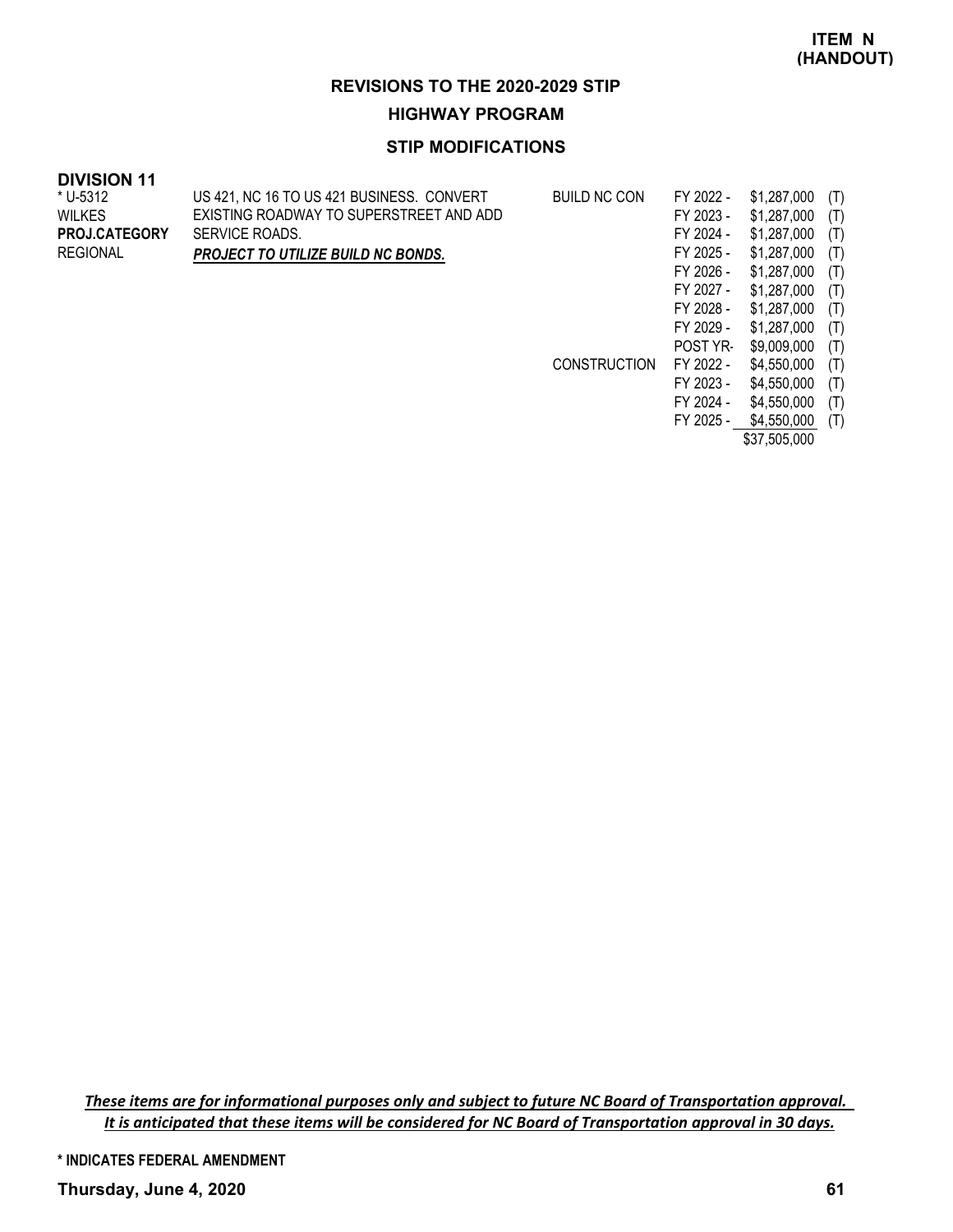#### **HIGHWAY PROGRAM**

#### **STIP MODIFICATIONS**

| <b>DIVISION 11</b> |                                                    |                     |           |              |     |
|--------------------|----------------------------------------------------|---------------------|-----------|--------------|-----|
| * U-5810           | SR 1514 (BAMBOO ROAD); SR 1523 (WILSON RIDGE),     | <b>ENGINEERING</b>  | FY 2021 - | \$76,000     | (T) |
| <b>WATAUGA</b>     | US 421/US 221 TO SR 1522 (DEERFIELD ROAD). WIDEN   |                     | FY 2022 - | \$76,000     | (T) |
| PROJ.CATEGORY      | ROADWAY TO 12-FEET LANES WITH 4-FEET PAVED         |                     | FY 2023 - | \$76,000     | (T) |
| <b>DIVISION</b>    | SHOULDERS.                                         |                     | FY 2024 - | \$76,000     | (T) |
|                    | <b>COST INCREASE EXCEEDING \$2 MILLION AND 25%</b> |                     | FY 2025 - | \$76,000     | (T) |
|                    | THRESHOLDS.                                        |                     | FY 2026 - | \$76,000     | (T) |
|                    |                                                    |                     | FY 2027 - | \$76,000     | (T) |
|                    |                                                    |                     | FY 2028 - | \$76,000     | (T) |
|                    |                                                    |                     | FY 2029 - | \$76,000     | (T) |
|                    |                                                    |                     | POST YR-  | \$456,000    | (T) |
|                    |                                                    | <b>BUILD NC ROW</b> | FY 2020 - | \$300,000    | (T) |
|                    |                                                    |                     | FY 2021 - | \$300,000    | (T) |
|                    |                                                    |                     | FY 2022 - | \$300,000    | (T) |
|                    |                                                    |                     | FY 2023 - | \$300,000    | (T) |
|                    |                                                    |                     | FY 2024 - | \$300,000    | (T) |
|                    |                                                    |                     | FY 2025 - | \$300,000    | (T) |
|                    |                                                    |                     | FY 2026 - | \$300,000    | (T) |
|                    |                                                    |                     | FY 2027 - | \$300,000    | (T) |
|                    |                                                    |                     | FY 2028 - | \$300,000    | (T) |
|                    |                                                    |                     | FY 2029 - | \$300,000    | (T) |
|                    |                                                    |                     | POST YR-  | \$1,500,000  | (T) |
|                    |                                                    | RIGHT-OF-WAY        | FY 2020 - | \$3,525,000  | (T) |
|                    |                                                    | <b>BUILD NC CON</b> | FY 2021 - | \$943,000    | (T) |
|                    |                                                    |                     | FY 2022 - | \$943,000    | (T) |
|                    |                                                    |                     | FY 2023 - | \$943,000    | (T) |
|                    |                                                    |                     | FY 2024 - | \$943,000    | (T) |
|                    |                                                    |                     | FY 2025 - | \$943,000    | (T) |
|                    |                                                    |                     | FY 2026 - | \$943,000    | (T) |
|                    |                                                    |                     | FY 2027 - | \$943,000    | (T) |
|                    |                                                    |                     | FY 2028 - | \$943,000    | (T) |
|                    |                                                    |                     | FY 2029 - | \$943,000    | (T) |
|                    |                                                    |                     | POST YR-  | \$5,658,000  | (T) |
|                    |                                                    | CONSTRUCTION        | FY 2021 - | \$3,766,000  | (T) |
|                    |                                                    |                     | FY 2022 - | \$3,767,000  | (T) |
|                    |                                                    |                     | FY 2023 - | \$3,767,000  | (T) |
|                    |                                                    |                     |           | \$34,610,000 |     |

# **DIVISION 12**<br>BR-0107

| BR-0107              | SR 1577, REPLACE BRIDGE 480131 OVER UT TO SNOW | CONSTRUCTION FY 2022 - \$2,325,000 (HFB) |             |  |
|----------------------|------------------------------------------------|------------------------------------------|-------------|--|
| <b>IREDELL</b>       | CREEK.                                         |                                          | \$2,325,000 |  |
| <b>PROJ.CATEGORY</b> | TO ASSIST IN BALANCING FUNDS, DELAY            |                                          |             |  |
| <b>HWY FUNDS</b>     | <b>CONSTRUCTION FROM FY 21 TO FY 22.</b>       |                                          |             |  |

These items are for informational purposes only and subject to future NC Board of Transportation approval. It is anticipated that these items will be considered for NC Board of Transportation approval in 30 days.

**\* INDICATES FEDERAL AMENDMENT**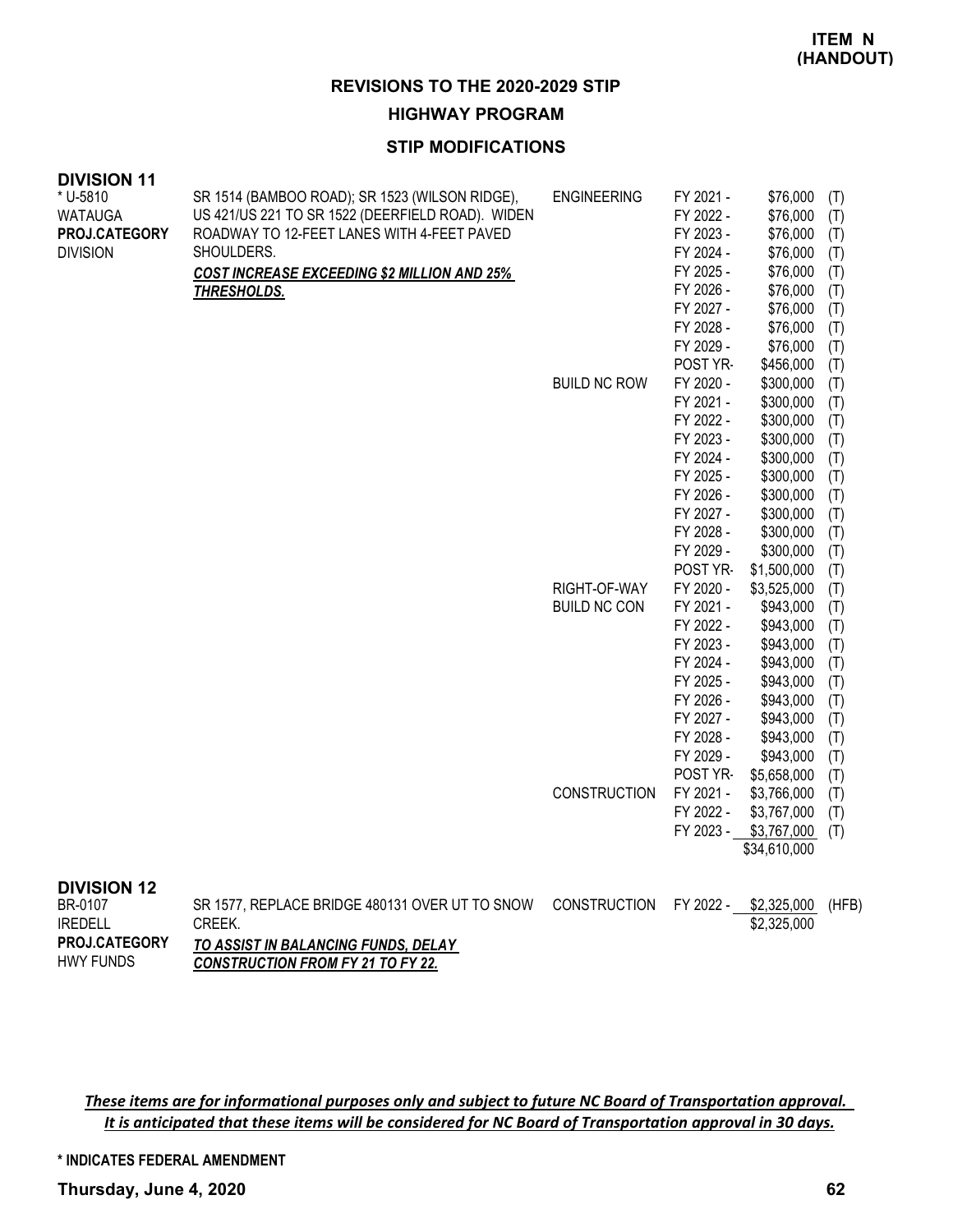#### **HIGHWAY PROGRAM**

# **STIP MODIFICATIONS**

| <b>DIVISION 12</b><br>BR-0114<br><b>IREDELL</b><br>PROJ.CATEGORY<br><b>HWY FUNDS</b> | SR 1601 (BRANTON ROAD), REPLACE BRIDGE 480165<br>ON SR 1601 OVER ROCKY CREEK.<br>TO ASSIST IN BALANCING FUNDS, DELAY<br><b>CONSTRUCTION FROM FY 20 TO FY 21.</b>   | RIGHT-OF-WAY<br><b>CONSTRUCTION</b> | FY 2020 -<br>FY 2021 -<br>FY 2021 -<br>FY 2022 -<br>FY 2022 - | \$150,000<br>\$150,000<br>\$650,000<br>\$150,000<br>\$650,000<br>\$1,750,000 | (HFB)<br>(O)<br>(HFB)<br>(O)<br>(HFB) |
|--------------------------------------------------------------------------------------|--------------------------------------------------------------------------------------------------------------------------------------------------------------------|-------------------------------------|---------------------------------------------------------------|------------------------------------------------------------------------------|---------------------------------------|
| BR-0115<br><b>IREDELL</b><br>PROJ.CATEGORY<br><b>HWY FUNDS</b>                       | SR 1595 (COOLBROOK ROAD), REPLACE BRIDGE<br>480166 ON SR 1595 OVER ROCKY CREEK.<br>TO ASSIST IN BALANCING FUNDS, DELAY<br><b>CONSTRUCTION FROM FY 20 TO FY 21.</b> | RIGHT-OF-WAY<br><b>CONSTRUCTION</b> | FY 2020 -<br>FY 2021 -<br>FY 2021 -<br>FY 2022 -              | \$170,000<br>\$800,000<br>\$100,000<br>\$800,000<br>\$1,870,000              | (HFB)<br>(O)<br>(HFB)<br>(O)          |
| BR-0201<br><b>ALEXANDER</b><br>PROJ.CATEGORY<br><b>HWY FUNDS</b>                     | SR 1348, REPLACE BRIDGE 10291 OVER DUCK CREEK.<br>TO ASSIST IN BALANCING FUNDS, DELAY<br><b>CONSTRUCTION FROM FY 20 TO FY 21.</b>                                  | <b>CONSTRUCTION</b>                 | FY 2021 -                                                     | \$1,050,000<br>\$1,050,000                                                   | (HFB)                                 |
| BR-0202<br><b>IREDELL</b><br>PROJ.CATEGORY<br><b>HWY FUNDS</b>                       | SR 1892, REPLACE BRIDGE 480212 OVER PATTERSON<br>CREEK.<br>TO ASSIST IN BALANCING FUNDS, DELAY<br><b>CONSTRUCTION FROM FY 20 TO FY 21.</b>                         | <b>CONSTRUCTION</b>                 | FY 2021 -                                                     | \$1,250,000<br>\$1,250,000                                                   | (HFB)                                 |
| BR-0203<br><b>IREDELL</b><br><b>PROJ.CATEGORY</b><br><b>HWY FUNDS</b>                | SR 1896, REPLACE BRIDGE 480214 OVER PATTERSON<br><b>CREEK</b><br>TO ASSIST IN BALANCING FUNDS, DELAY<br><b>CONSTRUCTION FROM FY 20 TO FY 21.</b>                   | <b>CONSTRUCTION</b>                 | FY 2021 -                                                     | \$1,000,000<br>\$1,000,000                                                   | (HFB)                                 |
| BR-0204<br><b>IREDELL</b><br>PROJ.CATEGORY<br><b>HWY FUNDS</b>                       | SR 1892, REPLACE BRIDGE 480219 OVER OLIN CREEK.<br><u>TO ASSIST IN BALANCING FUNDS, DELAY</u><br><b>CONSTRUCTION FROM FY 20 TO FY 21.</b>                          | CONSTRUCTION                        | FY 2021 -                                                     | \$900,000<br>\$900,000                                                       | (HFB)                                 |

These items are for informational purposes only and subject to future NC Board of Transportation approval. It is anticipated that these items will be considered for NC Board of Transportation approval in 30 days.

**\* INDICATES FEDERAL AMENDMENT**

**Thursday, June 4, 2020 63**

**DIVISION 12**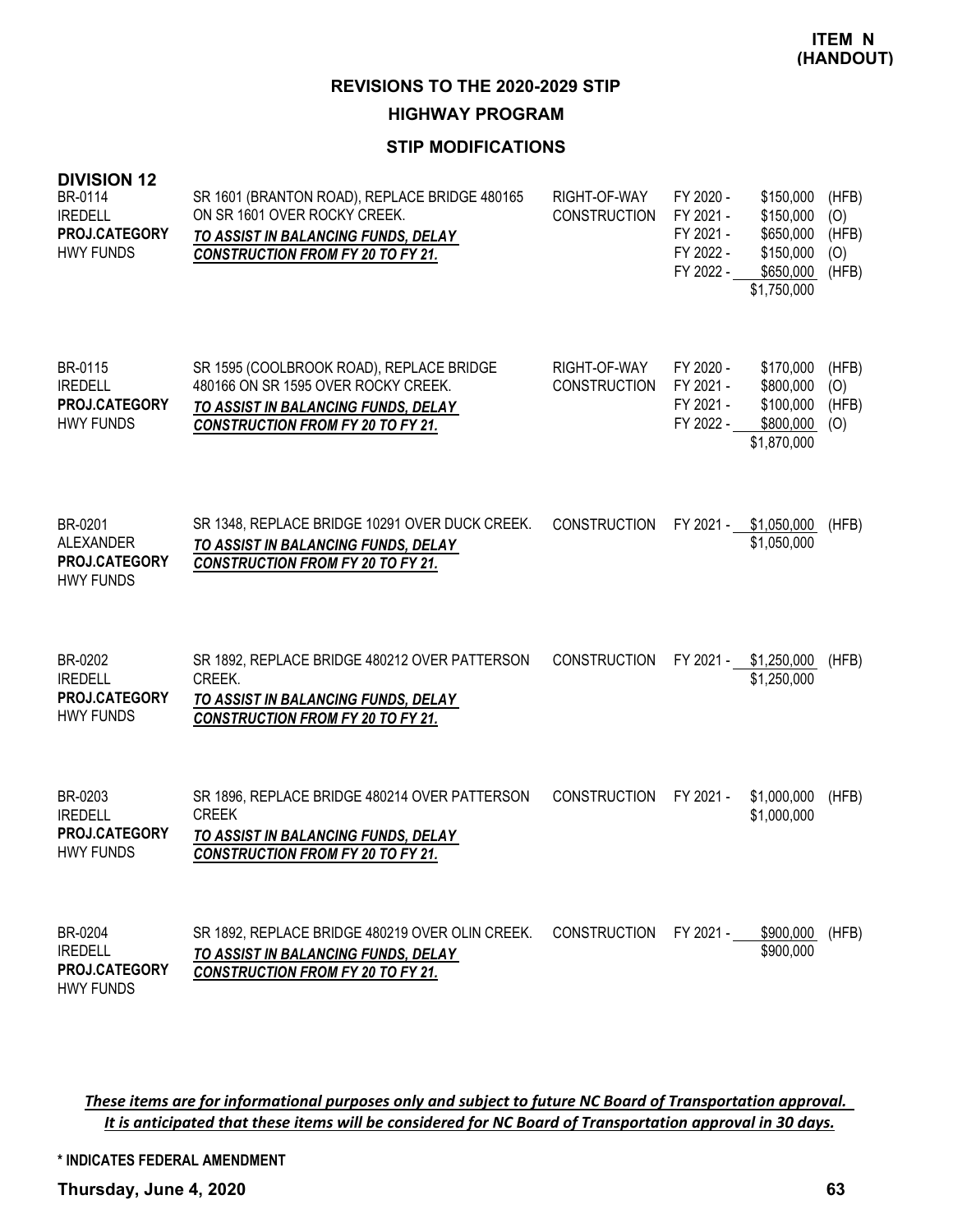# **HIGHWAY PROGRAM**

# **STIP MODIFICATIONS**

| <b>DIVISION 12</b><br>EB-6037A<br><b>CLEVELAND</b><br>PROJ.CATEGORY<br><b>DIVISION</b> | SHELBY RAIL TRAIL, SOUTH CAROLINA STATE LINE TO<br>WEST OF GROVER STREET IN SHELBY. CONSTRUCT<br>MULTIUSE PATH.<br>TO ALLOW ADDITIONAL TIME FOR PLANNING AND<br>DESIGN, DELAY RIGHT-OF-WAY FROM FY 20 TO FY 21 | RIGHT-OF-WAY                                            | FY 2021 -                                                                                                                      | \$4,160,000<br>FY 2021 - \$1,040,000<br>\$5,200,000                                                                                                                      | (TAANY)<br>(L)                                                            |
|----------------------------------------------------------------------------------------|----------------------------------------------------------------------------------------------------------------------------------------------------------------------------------------------------------------|---------------------------------------------------------|--------------------------------------------------------------------------------------------------------------------------------|--------------------------------------------------------------------------------------------------------------------------------------------------------------------------|---------------------------------------------------------------------------|
| P-5200D<br><b>GASTON</b><br>PROJ.CATEGORY<br><b>TRANSITION</b>                         | P & N CORRIDOR REACTIVATION, BELMONT SPUR<br>TO ALLOW ADDITIONAL TIME FOR PLANNING AND<br>DESIGN, DELAY RIGHT-OF-WAY FROM FY 19 TO FY 22<br>AND CONSTRUCTION FROM FY 19 TO FY 22.                              | RIGHT-OF-WAY<br><b>CONSTRUCTION</b>                     | FY 2022 -<br>FY 2022 -                                                                                                         | \$50,000<br>\$850,000<br>\$900,000                                                                                                                                       | (STBG)<br>(STBG)                                                          |
| * R-2522<br><b>IREDELL</b><br><b>PROJ.CATEGORY</b><br><b>REGIONAL</b>                  | US 21 - NC 115, CEDAR LANE IN TROUTMAN TO<br>BARIUM LANE IN BARIUM SPRINGS. WIDEN TO MULTI-<br>LANES.<br><b>PROJECT TO NO LONGER UTILIZE BUILD NC BONDS</b>                                                    | RIGHT-OF-WAY<br><b>UTILITIES</b><br><b>CONSTRUCTION</b> | FY 2021 -<br>FY 2021 -<br>FY 2023 -<br>FY 2024 -                                                                               | \$11,425,000<br>FY 2022 - \$11,425,000<br>\$2,900,000<br>\$2,000,000<br>\$2,000,000<br>FY 2025 - \$2,400,000<br>\$32,150,000                                             | (T)<br>(T)<br>(T)<br>(T)<br>(T)<br>(T)                                    |
| * R-2707C<br><b>CLEVELAND</b><br>PROJ.CATEGORY<br><b>REGIONAL</b>                      | US 74 SHELBY BYPASS, EAST OF NC 226 TO EAST OF<br>NC 150. GRADING, STRUCTURES, AND PAVING.<br>PROJECT TO UTILIZE BUILD NC BONDS.                                                                               | <b>BUILD NC CON</b>                                     | FY 2020 -<br>FY 2021 -<br>FY 2022 -<br>FY 2023 -<br>FY 2024 -<br>FY 2025 -<br>FY 2026 -<br>FY 2027 -<br>FY 2028 -<br>FY 2029 - | \$1,946,000<br>\$973,000<br>\$973,000<br>\$973,000<br>\$973,000<br>\$973,000<br>\$973,000<br>\$973,000<br>\$973,000<br>\$973,000<br>POST YR- \$3,892,000<br>\$14,595,000 | (T)<br>(T)<br>(T)<br>(T)<br>(T)<br>(T)<br>(T)<br>(T)<br>(T)<br>(T)<br>(T) |

These items are for informational purposes only and subject to future NC Board of Transportation approval. It is anticipated that these items will be considered for NC Board of Transportation approval in 30 days.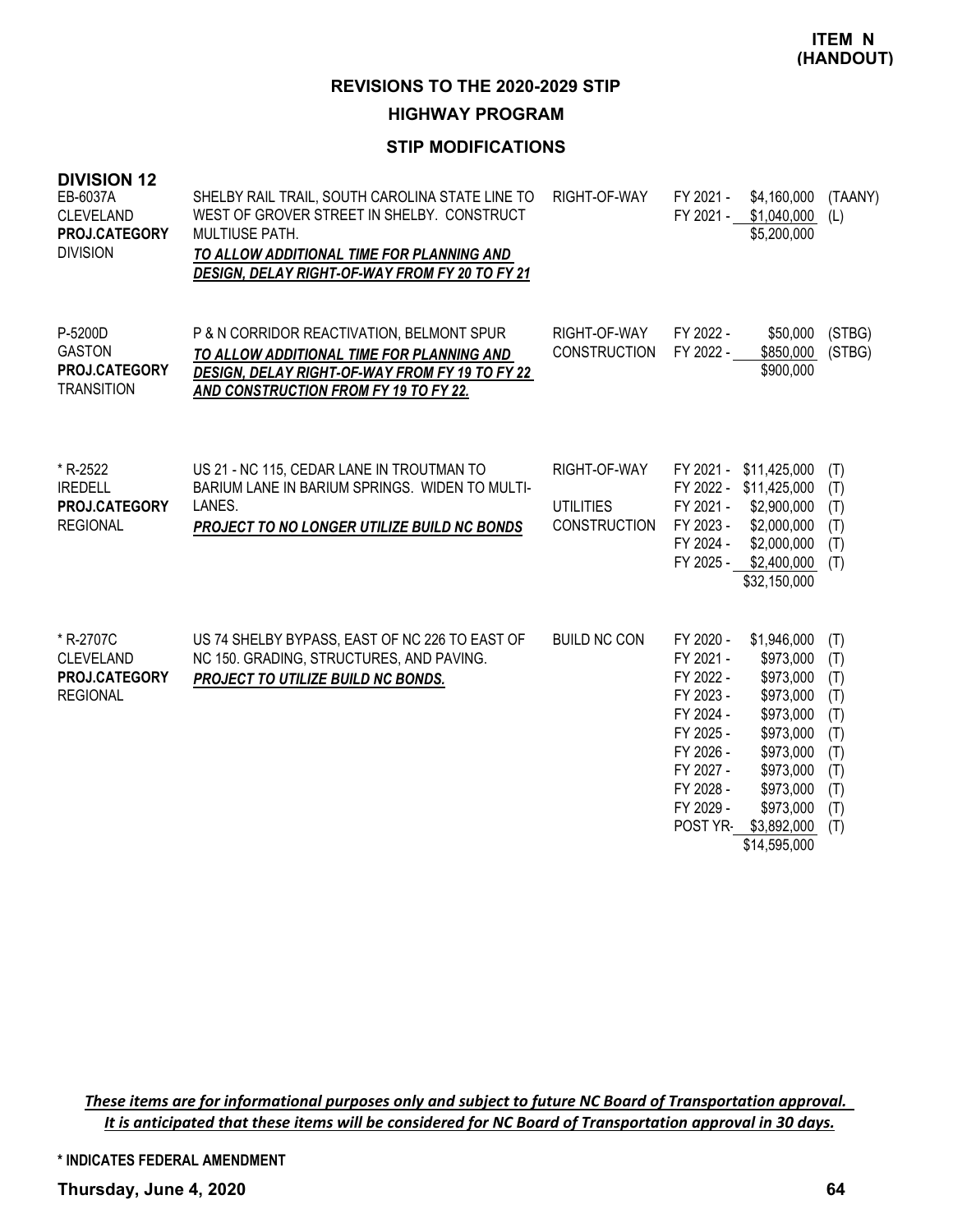**HIGHWAY PROGRAM**

# **STIP MODIFICATIONS**

| <b>DIVISION 12</b><br>* R-5100B<br><b>IREDELL</b><br>PROJ.CATEGORY<br><b>DIVISION</b> | SR 1109 (WILLIAMSON ROAD), SR 1100 (BRAWLEY<br>SCHOOL ROAD) TO NC 150. WIDEN TO MULTI-LANES.<br>PROJECT TO UTILIZE BUILD NC BONDS FOR<br><b>CONSTRUCTION.</b> | <b>BUILD NC ROW</b><br>RIGHT-OF-WAY<br><b>UTILITIES</b><br><b>BUILD NC CON</b> | FY 2020 -<br>FY 2021 -<br>FY 2022 -<br>FY 2023 -<br>FY 2024 -<br>FY 2025 -<br>FY 2026 -<br>FY 2027 -<br>FY 2028 -<br>FY 2029 -<br>POST YR-<br>FY 2020 -<br>FY 2020 -<br>FY 2021 -<br>FY 2022 -<br>FY 2023 -<br>FY 2024 -<br>FY 2025 -<br>FY 2026 -<br>FY 2027 -<br>FY 2028 -<br>FY 2029 -<br>POST YR- | \$172,000<br>\$172,000<br>\$172,000<br>\$172,000<br>\$172,000<br>\$172,000<br>\$172,000<br>\$172,000<br>\$172,000<br>\$172,000<br>\$860,000<br>\$950,000<br>\$1,425,000<br>\$215,000<br>\$215,000<br>\$215,000<br>\$215,000<br>\$215,000<br>\$215,000<br>\$215,000<br>\$215,000<br>\$215,000<br>\$1,290,000 | (T)<br>(T)<br>(T)<br>(T)<br>(T)<br>(T)<br>(T)<br>(T)<br>(T)<br>(T)<br>(T)<br>(T)<br>(T)<br>(T)<br>(T)<br>(T)<br>(T)<br>(T)<br>(T)<br>(T)<br>(T)<br>(T)<br>(T) |
|---------------------------------------------------------------------------------------|---------------------------------------------------------------------------------------------------------------------------------------------------------------|--------------------------------------------------------------------------------|-------------------------------------------------------------------------------------------------------------------------------------------------------------------------------------------------------------------------------------------------------------------------------------------------------|-------------------------------------------------------------------------------------------------------------------------------------------------------------------------------------------------------------------------------------------------------------------------------------------------------------|---------------------------------------------------------------------------------------------------------------------------------------------------------------|
|                                                                                       |                                                                                                                                                               | <b>CONSTRUCTION</b>                                                            | FY 2021 -                                                                                                                                                                                                                                                                                             | \$3,100,000<br>\$11,280,000                                                                                                                                                                                                                                                                                 | (T)                                                                                                                                                           |
| * R-5721A<br><b>LINCOLN</b><br><b>MECKLENBURG</b><br>PROJ.CATEGORY<br><b>REGIONAL</b> | NC 73, NC 16 TO VANCE ROAD EXTENSION/BEATTIES<br>FORD ROAD.<br>PROJECT TO UTILIZE BUILD NC BONDS.                                                             | <b>BUILD NC ROW</b>                                                            | FY 2021 -<br>FY 2022 -<br>FY 2023 -<br>FY 2024 -<br>FY 2025 -<br>FY 2026 -<br>FY 2027 -<br>FY 2028 -<br>FY 2029 -<br>POST YR-                                                                                                                                                                         | \$1,287,000<br>\$1,287,000<br>\$1,287,000<br>\$1,287,000<br>\$1,287,000<br>\$1,287,000<br>\$1,287,000<br>\$1,287,000<br>\$1,287,000<br>\$7,722,000                                                                                                                                                          | (T)<br>(T)<br>(T)<br>(T)<br>(T)<br>(T)<br>(T)<br>(T)<br>(T)<br>(T)                                                                                            |
|                                                                                       |                                                                                                                                                               | RIGHT-OF-WAY                                                                   | FY 2021 -<br>FY 2022 -<br>FY 2023 -                                                                                                                                                                                                                                                                   | \$5,000,000<br>\$5,000,000<br>\$5,000,000                                                                                                                                                                                                                                                                   | (T)<br>(T)                                                                                                                                                    |
|                                                                                       |                                                                                                                                                               | <b>UTILITIES</b>                                                               | FY 2021 -<br>FY 2022 -                                                                                                                                                                                                                                                                                | \$2,400,000<br>\$2,400,000                                                                                                                                                                                                                                                                                  | (T)<br>(T)<br>(T)                                                                                                                                             |
|                                                                                       |                                                                                                                                                               | <b>CONSTRUCTION</b>                                                            | FY 2023 -<br>FY 2024 -<br>FY 2025 -<br>FY 2026 -                                                                                                                                                                                                                                                      | \$22,025,000<br>\$22,025,000<br>\$22,025,000<br>\$22,025,000<br>\$127,205,000                                                                                                                                                                                                                               | (T)<br>(T)<br>(T)<br>(T)                                                                                                                                      |

These items are for informational purposes only and subject to future NC Board of Transportation approval. It is anticipated that these items will be considered for NC Board of Transportation approval in 30 days.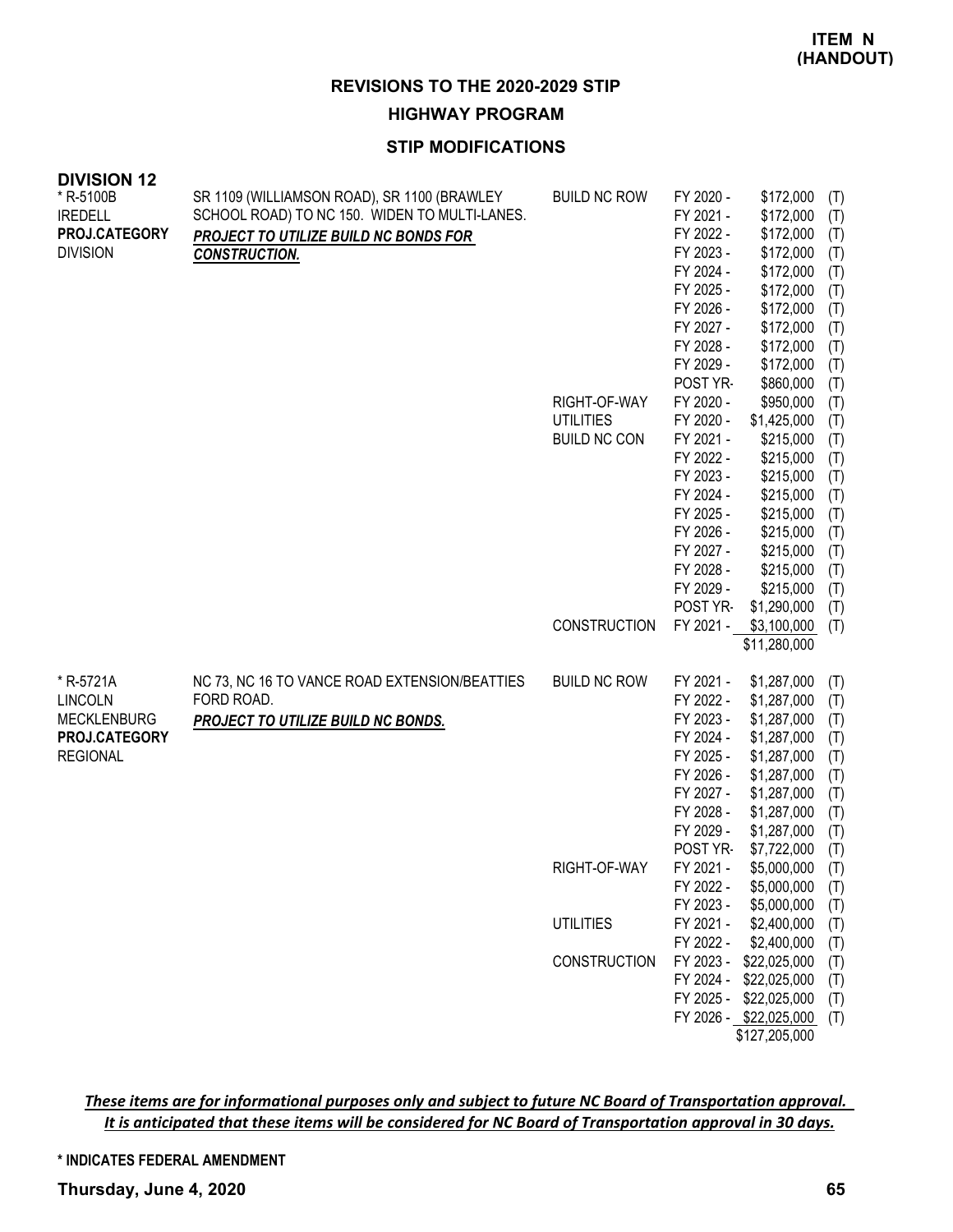**HIGHWAY PROGRAM**

# **STIP MODIFICATIONS**

| <b>DIVISION 12</b><br>* U-2523B<br><b>GASTON</b><br>PROJ.CATEGORY<br><b>REGIONAL</b> | NC 279, NORTH OF SR 2275 (ROBINSON-CLEMMER<br>ROAD) TO WEST OF NC 275 IN DALLAS.<br>PROJECT TO UTILIZE BUILD NC BONDS.                                                                                                               | <b>BUILD NC ROW</b><br>RIGHT-OF-WAY<br><b>UTILITIES</b><br><b>CONSTRUCTION</b> | FY 2020 -<br>FY 2021 -<br>FY 2022 -<br>FY 2023 -<br>FY 2024 -<br>FY 2025 -<br>FY 2026 -<br>FY 2027 -<br>FY 2028 -<br>FY 2029 -<br>POST YR-<br>FY 2020 -<br>FY 2021 -<br>FY 2020 -<br>FY 2022 -<br>FY 2023 - | \$429,000<br>\$429,000<br>\$429,000<br>\$429,000<br>\$429,000<br>\$429,000<br>\$429,000<br>\$429,000<br>\$429,000<br>\$429,000<br>\$2,145,000<br>\$3,125,000<br>\$3,125,000<br>\$500,000<br>\$5,233,000<br>\$5,234,000 | (T)<br>(T)<br>(T)<br>(T)<br>(T)<br>(T)<br>(T)<br>(T)<br>(T)<br>(T)<br>(T)<br>(T)<br>(T)<br>(T)<br>(T)<br>(T) |
|--------------------------------------------------------------------------------------|--------------------------------------------------------------------------------------------------------------------------------------------------------------------------------------------------------------------------------------|--------------------------------------------------------------------------------|-------------------------------------------------------------------------------------------------------------------------------------------------------------------------------------------------------------|------------------------------------------------------------------------------------------------------------------------------------------------------------------------------------------------------------------------|--------------------------------------------------------------------------------------------------------------|
|                                                                                      |                                                                                                                                                                                                                                      |                                                                                | FY 2024 -                                                                                                                                                                                                   | \$5,233,000                                                                                                                                                                                                            | (T)                                                                                                          |
|                                                                                      |                                                                                                                                                                                                                                      |                                                                                |                                                                                                                                                                                                             | \$28,885,000                                                                                                                                                                                                           |                                                                                                              |
| * U-2530A<br><b>CATAWBA</b><br>PROJ.CATEGORY<br><b>DIVISION</b>                      | NC 127, SR 1132 (HUFFMAN FARM ROAD) TO SR 1008<br>(ZION CHURCH ROAD).<br>TO ASSIST IN BALANCING FUNDS, DELAY RIGHT-OF-<br>WAY FROM FY 20 TO 22 AND CONSTRUCTION FROM<br>FY 22 TO FY 24. PROJECT TO UTILIZE BUILD NC<br><b>BONDS.</b> | <b>BUILD NC ROW</b>                                                            | FY 2022 -<br>FY 2023 -<br>FY 2024 -<br>FY 2025 -<br>FY 2026 -<br>FY 2027 -<br>FY 2028 -<br>FY 2029 -<br>POST YR-                                                                                            | \$300,000<br>\$300,000<br>\$300,000<br>\$300,000<br>\$300,000<br>\$300,000<br>\$300,000<br>\$2,100,000<br>\$1,200,000                                                                                                  | (T)<br>(T)<br>(T)<br>(T)<br>(T)<br>(T)<br>(T)<br>(T)<br>(T)                                                  |
|                                                                                      |                                                                                                                                                                                                                                      | RIGHT-OF-WAY                                                                   | FY 2022 -                                                                                                                                                                                                   | \$1,600,000                                                                                                                                                                                                            | (T)                                                                                                          |
|                                                                                      |                                                                                                                                                                                                                                      | <b>UTILITIES</b>                                                               | FY 2023 -<br>FY 2022 -                                                                                                                                                                                      | \$1,600,000<br>\$800,000                                                                                                                                                                                               | (T)<br>(T)                                                                                                   |
|                                                                                      |                                                                                                                                                                                                                                      | <b>CONSTRUCTION</b>                                                            | FY 2024 -                                                                                                                                                                                                   | \$7,500,000                                                                                                                                                                                                            | (T)                                                                                                          |
|                                                                                      |                                                                                                                                                                                                                                      |                                                                                | FY 2025 -                                                                                                                                                                                                   | \$7,500,000                                                                                                                                                                                                            | (T)                                                                                                          |
|                                                                                      |                                                                                                                                                                                                                                      |                                                                                | FY 2026 -                                                                                                                                                                                                   | \$7,500,000                                                                                                                                                                                                            | (T)                                                                                                          |
|                                                                                      |                                                                                                                                                                                                                                      |                                                                                |                                                                                                                                                                                                             | \$31,900,000                                                                                                                                                                                                           |                                                                                                              |

These items are for informational purposes only and subject to future NC Board of Transportation approval. It is anticipated that these items will be considered for NC Board of Transportation approval in 30 days.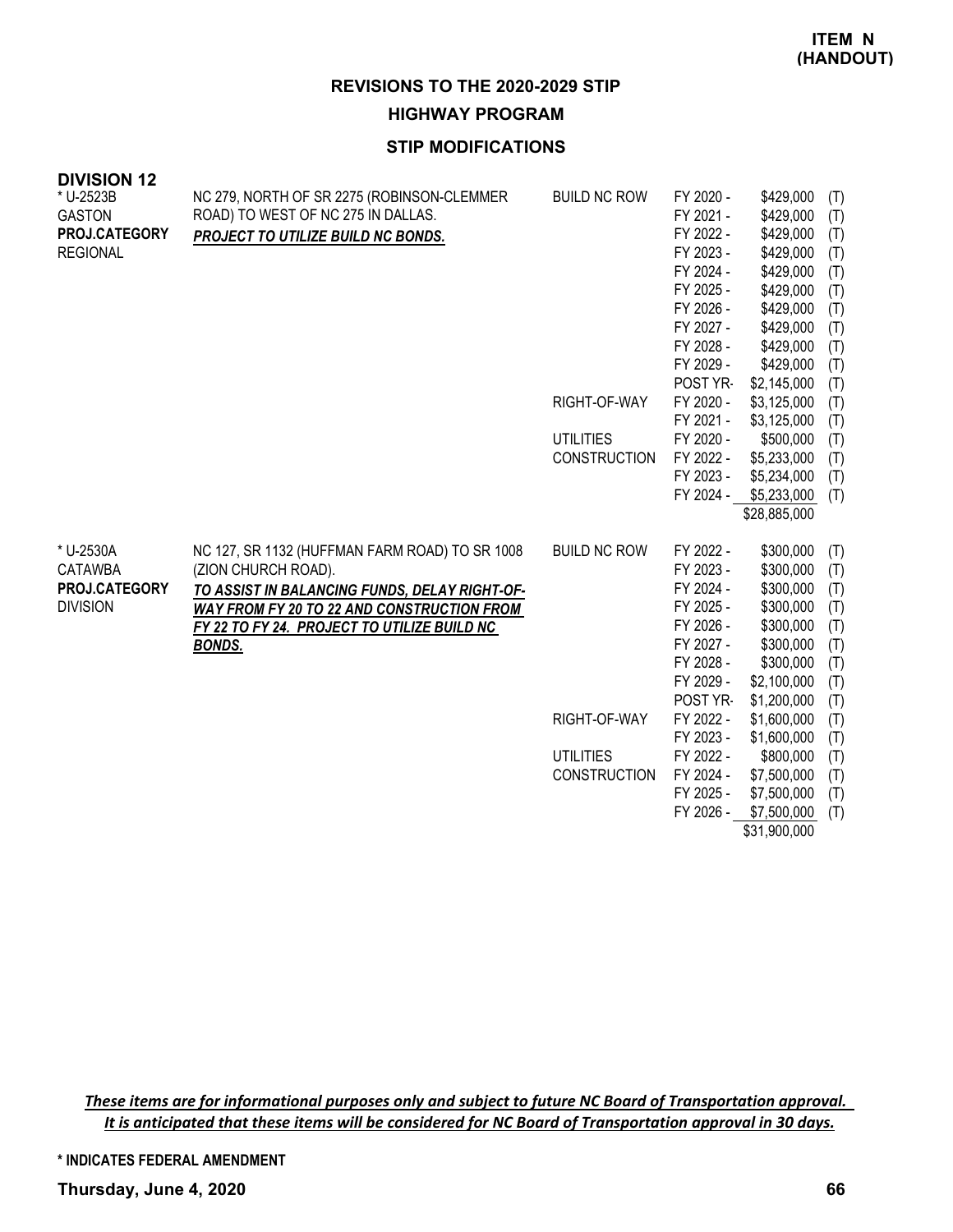#### **HIGHWAY PROGRAM**

#### **STIP MODIFICATIONS**

| <b>DIVISION 12</b> |                                                    |                     |           |           |     |
|--------------------|----------------------------------------------------|---------------------|-----------|-----------|-----|
| * U-5799           | US 21, SR 1933 TO FORT DOBBS ROAD. WIDEN TO        | <b>ENGINEERING</b>  | FY 2020 - | \$115,000 | (T) |
| <b>IREDELL</b>     | MULTI-LANES AND REALIGN OFFSET INTERSECTIONS       |                     | FY 2021 - | \$115,000 | (T) |
| PROJ.CATEGORY      | OF SR 1922 AND SR 2171.                            |                     | FY 2022 - | \$115,000 | (T) |
| <b>REGIONAL</b>    | <b>COST INCREASE EXCEEDING \$2 MILLION AND 25%</b> |                     | FY 2023 - | \$115,000 | (T) |
|                    | THRESHOLDS. PROJECT TO UTILIZE BUILD NC BONDS      |                     | FY 2024 - | \$115,000 | (T) |
|                    | <b>FOR CONSTRUCTION.</b>                           |                     | FY 2025 - | \$115,000 | (T) |
|                    |                                                    |                     | FY 2026 - | \$115,000 | (T) |
|                    |                                                    |                     | FY 2027 - | \$115,000 | (T) |
|                    |                                                    |                     | FY 2028 - | \$115,000 | (T) |
|                    |                                                    |                     | FY 2029 - | \$115,000 | (T) |
|                    |                                                    |                     | POST YR-  | \$575,000 | (T) |
|                    |                                                    | <b>BUILD NC ROW</b> | FY 2020 - | \$172,000 | (T) |
|                    |                                                    |                     | FY 2021 - | \$172,000 | (T) |
|                    |                                                    |                     | FY 2022 - | \$172,000 | (T) |
|                    |                                                    |                     | FY 2023 - | \$172,000 | (T) |
|                    |                                                    |                     | FY 2024 - | \$172,000 | (T) |
|                    |                                                    |                     | FY 2025 - | \$172,000 | (T) |
|                    |                                                    |                     | FY 2026 - | \$172,000 | (T) |
|                    |                                                    |                     | FY 2027 - | \$172,000 | (T) |
|                    |                                                    |                     | FY 2028 - | \$172,000 | (T) |
|                    |                                                    |                     | FY 2029 - | \$172,000 | (T) |
|                    |                                                    |                     | POST YR-  | \$860,000 | (T) |
|                    |                                                    | RIGHT-OF-WAY        | FY 2020 - | \$600,000 | (T) |
|                    |                                                    |                     | FY 2021 - | \$600,000 | (T) |
|                    |                                                    | <b>UTILITIES</b>    | FY 2020 - | \$400,000 | (T) |
|                    |                                                    | <b>BUILD NC CON</b> | FY 2021 - | \$429,000 | (T) |
|                    |                                                    |                     | FY 2022 - | \$429,000 | (T) |
|                    |                                                    |                     | FY 2023 - | \$429,000 | (T) |
|                    |                                                    |                     | FY 2024 - | \$429,000 | (T) |
|                    |                                                    |                     | FY 2025 - | \$429,000 | (T) |
|                    |                                                    |                     | FY 2026 - | \$429,000 | (T) |
|                    |                                                    |                     | FY 2027 - | \$429,000 | (T) |
|                    |                                                    |                     | FY 2028 - | \$429,000 | (T) |
|                    |                                                    |                     | FY 2029 - | \$429,000 | (T) |
|                    |                                                    |                     |           |           |     |

POST YR- \$2,574,000 (T) CONSTRUCTION FY 2021 - \$5,100,000 (T)  $FY$  2022  $-$  \$5,100,000  $(T)$ 

 $\overline{$22,540,000}$ 

These items are for informational purposes only and subject to future NC Board of Transportation approval. It is anticipated that these items will be considered for NC Board of Transportation approval in 30 days.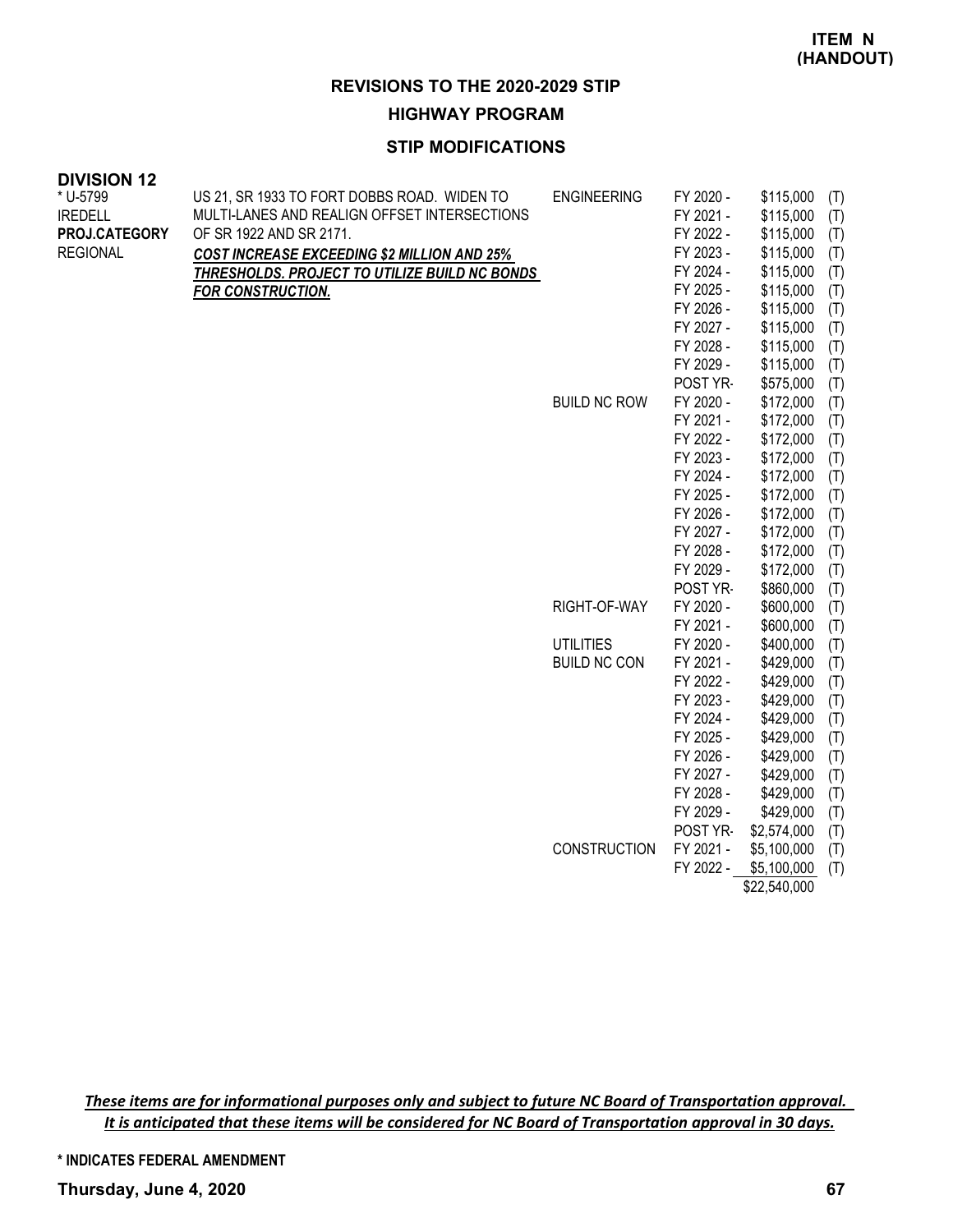#### **HIGHWAY PROGRAM**

#### **STIP MODIFICATIONS**

| <b>DIVISION 12</b>                         |                                                                                                          |                     |                                     |                                           |                   |
|--------------------------------------------|----------------------------------------------------------------------------------------------------------|---------------------|-------------------------------------|-------------------------------------------|-------------------|
| * U-5821<br><b>GASTON</b><br>PROJ.CATEGORY | NC 279 (NEW HOPE ROAD), SR 2478 (TITMAN ROAD) TO<br>SR 2435 (UNION-NEW HOPE ROAD). WIDEN TO 4-<br>LANES. | <b>BUILD NC ROW</b> | FY 2021 -<br>FY 2022 -<br>FY 2023 - | \$1,544,000<br>\$1,544,000<br>\$1,544,000 | (T)<br>(T)<br>(T) |
| <b>DIVISION</b>                            | <b>PROJECT TO UTILIZE BUILD NC BONDS. TO ASSIST IN</b>                                                   |                     | FY 2024 -                           | \$1,544,000                               | (T)               |
|                                            | <b>BALANCING FUNDS, DELAY RIGHT-OF-WAY FROM FY</b>                                                       |                     | FY 2025 -                           | \$1,544,000                               | (T)               |
|                                            | 20 TO 21 AND CONSTRUCTION FROM FY 23 TO FY 24.                                                           |                     | FY 2026 -                           | \$1,544,000                               | (T)               |
|                                            |                                                                                                          |                     | FY 2027 -                           | \$1,544,000                               | (T)               |
|                                            |                                                                                                          |                     | FY 2028 -                           | \$1,544,000                               | (T)               |
|                                            |                                                                                                          |                     | FY 2029 -<br>POST YR-               | \$1,544,000                               | (T)               |
|                                            |                                                                                                          | RIGHT-OF-WAY        | FY 2021 -                           | \$9,264,000<br>\$6,600,000                | (T)               |
|                                            |                                                                                                          |                     | FY 2022 -                           | \$6,600,000                               | (T)<br>(T)        |
|                                            |                                                                                                          |                     | FY 2023 -                           | \$6,600,000                               | (T)               |
|                                            |                                                                                                          | <b>UTILITIES</b>    | FY 2021 -                           | \$1,950,000                               | (T)               |
|                                            |                                                                                                          |                     | FY 2022 -                           | \$1,950,000                               | (T)               |
|                                            |                                                                                                          | <b>CONSTRUCTION</b> | FY 2024 -                           | \$8,275,000                               | (T)               |
|                                            |                                                                                                          |                     | FY 2025 -                           | \$8,275,000                               | (T)               |
|                                            |                                                                                                          |                     | FY 2026 -                           | \$8,275,000                               | (T)               |
|                                            |                                                                                                          |                     | FY 2027 -                           | \$8,275,000                               | (T)               |
|                                            |                                                                                                          |                     |                                     | \$79,960,000                              |                   |
| U-5965                                     | US 29 (FRANKLIN BOULEVARD), US 29 (FRANKLIN                                                              | RIGHT-OF-WAY        | FY 2021 -                           | \$500,000                                 | (T)               |
| <b>GASTON</b>                              | BOULEVARD) AND NC 274. CONSTRUCT                                                                         | <b>UTILITIES</b>    | FY 2021 -                           | \$100,000                                 | (T)               |
| PROJ.CATEGORY                              | INTERSECTION IMPROVEMENTS.                                                                               | <b>CONSTRUCTION</b> | FY 2022 -                           | \$1,200,000                               | (T)               |
| <b>REGIONAL</b>                            | TO ASSIST IN BALANCING FUNDS, DELAY RIGHT-OF-                                                            |                     | FY 2023 -                           | \$1,200,000                               | (T)               |
|                                            | <b>WAY FROM FY 20 TO 21 AND CONSTRUCTION FROM</b>                                                        |                     |                                     | \$3,000,000                               |                   |
|                                            | FY 21 TO FY 22.                                                                                          |                     |                                     |                                           |                   |
|                                            |                                                                                                          |                     |                                     |                                           |                   |
| * U-6037                                   | US 21 (CHARLOTTE HIGHWAY), NC 150 (PLAZA DRIVE)                                                          | RIGHT-OF-WAY        | FY 2022 -                           | \$3,250,000                               | (T)               |
| <b>IREDELL</b>                             | TO SR 1245 (MEDICAL PARK ROAD). WIDEN TO 4-                                                              |                     | FY 2023 -                           | \$3,250,000                               | (T)               |
| PROJ.CATEGORY                              | LANES DIVIDED.                                                                                           | <b>UTILITIES</b>    | FY 2022 -                           | \$800,000                                 | (T)               |
| <b>DIVISION</b>                            | PROJECT TO UTILIZE BUILD NC BONDS.                                                                       | <b>BUILD NC CON</b> | FY 2025 -                           | \$1,115,000                               | (T)               |
|                                            |                                                                                                          |                     | FY 2026 -<br>FY 2027 -              | \$1,115,000<br>\$1,115,000                | (T)               |
|                                            |                                                                                                          |                     | FY 2028 -                           | \$1,115,000                               | (T)<br>(T)        |
|                                            |                                                                                                          |                     | FY 2029 -                           | \$1,115,000                               | (T)               |
|                                            |                                                                                                          |                     | POST YR-                            | \$11,150,000                              | (T)               |
|                                            |                                                                                                          | CONSTRUCTION        | FY 2025 -                           | \$3,700,000                               | (T)               |
|                                            |                                                                                                          |                     | FY 2026 -                           | \$3,700,000                               | (T)               |
|                                            |                                                                                                          |                     | FY 2027 -                           | \$3,700,000                               | (T)               |
|                                            |                                                                                                          |                     | FY 2028 -                           | \$3,700,000                               | (T)               |
|                                            |                                                                                                          |                     |                                     | \$38,825,000                              |                   |

These items are for informational purposes only and subject to future NC Board of Transportation approval. It is anticipated that these items will be considered for NC Board of Transportation approval in 30 days.

**\* INDICATES FEDERAL AMENDMENT**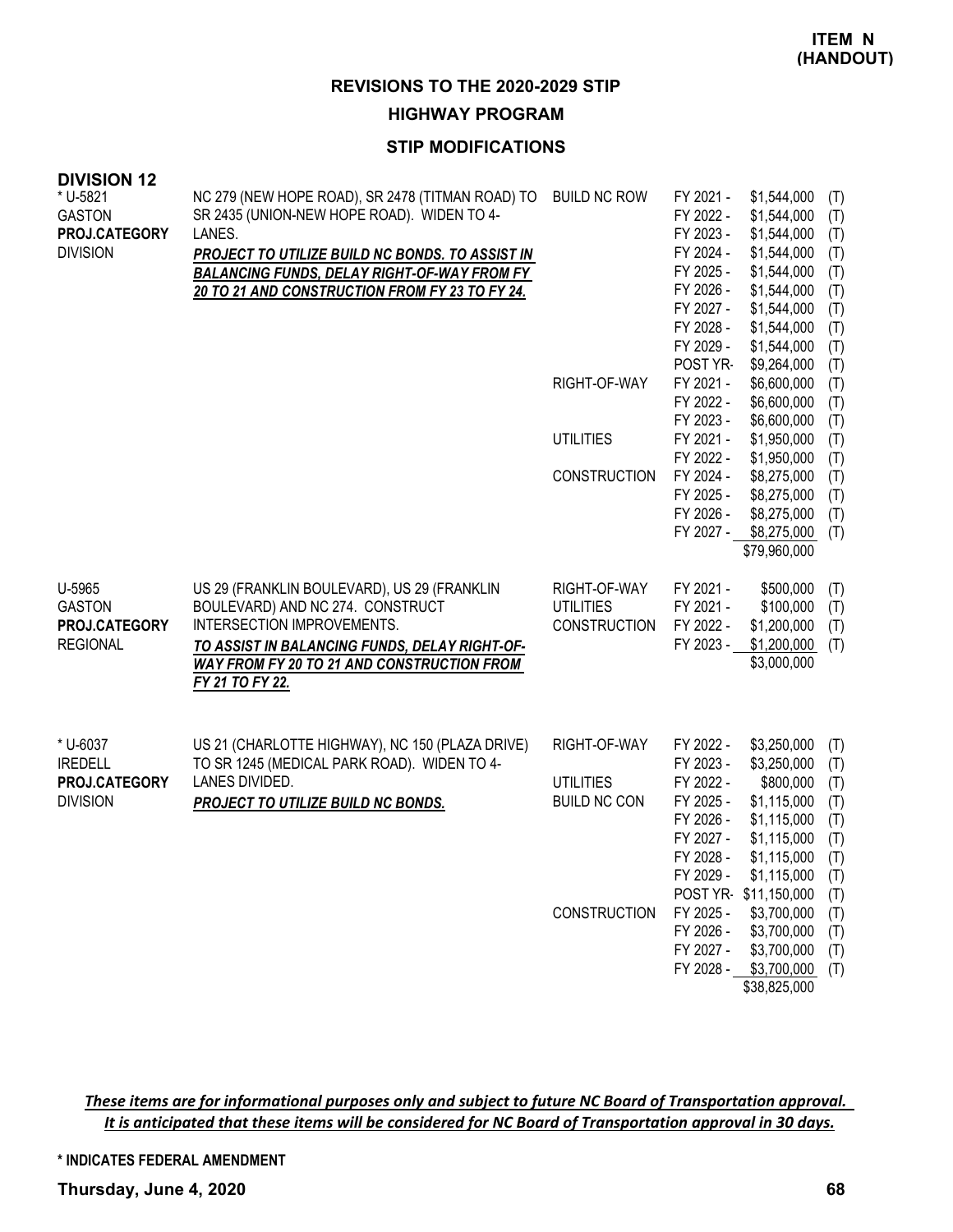#### **HIGHWAY PROGRAM**

#### **STIP MODIFICATIONS**

| <b>DIVISION 12</b><br>* U-6038<br><b>GASTON</b><br>PROJ.CATEGORY<br><b>DIVISION</b> | US 74 (WILKINSON BOULEVARD), NC 7 (CATAWBA<br>STREET) TO SR 2209 (WESLEYAN DRIVE). IMPLEMENT<br>ADAPTIVE SIGNAL SYSTEM.<br><b>PROJECT TO UTILIZE BUILD NC BONDS</b>                                                                         | <b>BUILD NC CON</b><br><b>CONSTRUCTION</b>                                     | FY 2020 -<br>FY 2021 -<br>FY 2022 -<br>FY 2023 -<br>FY 2024 -<br>FY 2025 -<br>FY 2026 -<br>FY 2027 -<br>FY 2028 -<br>FY 2029 -<br>POST YR-<br>FY 2020 - | \$80,000<br>\$40,000<br>\$40,000<br>\$40,000<br>\$40,000<br>\$40,000<br>\$40,000<br>\$40,000<br>\$40,000<br>\$40,000<br>\$160,000<br>\$143,000<br>\$743,000                                                | (T)<br>(T)<br>(T)<br>(T)<br>(T)<br>(T)<br>(T)<br>(T)<br>(T)<br>(T)<br>(T)<br>(T)          |
|-------------------------------------------------------------------------------------|---------------------------------------------------------------------------------------------------------------------------------------------------------------------------------------------------------------------------------------------|--------------------------------------------------------------------------------|---------------------------------------------------------------------------------------------------------------------------------------------------------|------------------------------------------------------------------------------------------------------------------------------------------------------------------------------------------------------------|-------------------------------------------------------------------------------------------|
| U-6054<br><b>IREDELL</b><br>PROJ.CATEGORY<br><b>DIVISION</b>                        | STATESVILLE, CONSTRUCT BROOKDALE DRIVE-US 21<br>CONNECTOR.<br>TO ASSIST IN BALANCING FUNDS, DELAY RIGHT-OF-<br><b>WAY FROM FY 20 TO FY 21 AND CONSTRUCTION</b><br><b>FROM FY 21 TO FY 22.</b>                                               | <b>ENGINEERING</b><br>RIGHT-OF-WAY<br><b>CONSTRUCTION</b>                      | FY 2020 -<br>FY 2020 -<br>FY 2021 -<br>FY 2021 -<br>FY 2022 -<br>FY 2022 -                                                                              | \$225,000<br>\$101,000<br>\$1,063,000<br>\$477,000<br>\$1,644,000<br>\$574,000<br>\$4,084,000                                                                                                              | (BGDA)<br>(L)<br>(BGDA)<br>(L)<br>(BGDA)<br>(L)                                           |
| * U-6146<br><b>GASTON</b><br>PROJ.CATEGORY<br><b>REGIONAL</b>                       | US 74 (WILKINSON BOULEVARD), MARKET STREET TO<br>SR 2015 (ALBERTA AVENUE. WIDEN TO SIX LANES.<br><b>COST INCREASE EXCEEDING \$2 MILLION AND 25%</b><br>THRESHOLDS. TO ASSIST IN BALANCING FUNDS,<br>DELAY CONSTRUCTION FROM FY 22 TO FY 23. | RIGHT-OF-WAY<br><b>UTILITIES</b><br><b>BUILD NC CON</b><br><b>CONSTRUCTION</b> | FY 2021 -<br>FY 2022 -<br>FY 2021 -<br>FY 2023 -<br>FY 2024 -<br>FY 2025 -<br>FY 2026 -<br>FY 2027 -<br>FY 2028 -<br>FY 2029 -<br>POST YR-<br>FY 2023 - | \$3,900,000<br>\$3,900,000<br>\$500,000<br>\$687,000<br>\$687,000<br>\$687,000<br>\$687,000<br>\$687,000<br>\$687,000<br>\$687,000<br>\$5,496,000<br>\$2,000,000<br>FY 2023 - \$10,000,000<br>\$30,605,000 | (T)<br>(T)<br>(T)<br>(T)<br>(T)<br>(T)<br>(T)<br>(T)<br>(T)<br>(T)<br>(T)<br>(T)<br>(HFB) |
| <b>DIVISION 13</b><br>R-5964<br><b>McDOWELL</b><br>PROJ.CATEGORY<br><b>EXEMPT</b>   | NEW ROUTE, CONSTRUCT ACCESS ROAD TO<br>UNIVERSAL PROPERTY.<br>UPDATE CONSTRUCTION FROM FY 22 TO FY 20 TO<br><b>MATCH ORIGINAL LET DATE.</b>                                                                                                 | <b>CONSTRUCTION</b>                                                            | FY 2020 -                                                                                                                                               | \$600,000<br>\$600,000                                                                                                                                                                                     | (APD)                                                                                     |

These items are for informational purposes only and subject to future NC Board of Transportation approval. It is anticipated that these items will be considered for NC Board of Transportation approval in 30 days.

**\* INDICATES FEDERAL AMENDMENT**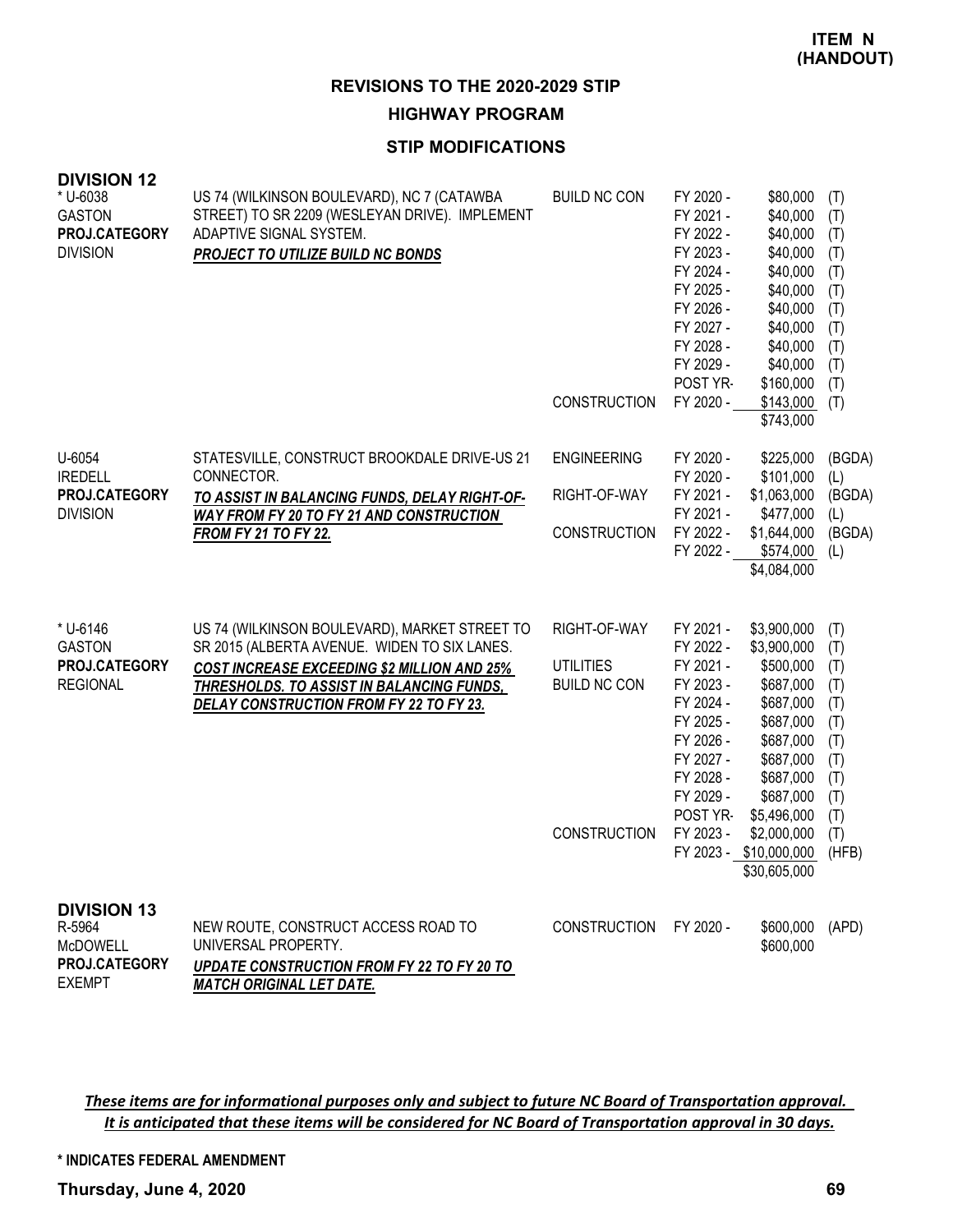# **HIGHWAY PROGRAM**

# **STIP MODIFICATIONS**

| <b>DIVISION 13</b><br>R-5967<br><b>BURKE</b><br>PROJ.CATEGORY<br><b>EXEMPT</b> | SR 1687 (GOAT FARM ROAD), IMPROVE EXISTING SR<br>1687 (GOAT FARM ROAD) ACCESS ROAD INTO THE<br>PROPOSED INDUSTRIAL PARK.<br>UPDATE CONSTRUCTION FROM FY 22 TO FY 20 TO<br><b>MATCH ORIGINAL LET DATE.</b>                                           | <b>CONSTRUCTION</b>                                     | FY 2020 -<br>FY 2020 -                                                                 | \$1,246,000<br>\$1,611,000<br>\$2,857,000                                                                  | (APD)<br>(L)                                  |
|--------------------------------------------------------------------------------|-----------------------------------------------------------------------------------------------------------------------------------------------------------------------------------------------------------------------------------------------------|---------------------------------------------------------|----------------------------------------------------------------------------------------|------------------------------------------------------------------------------------------------------------|-----------------------------------------------|
| TA-6723<br>YANCEY<br>PROJ.CATEGORY<br><b>DIVISION</b>                          | YANCEY COUNTY TRANSPORTATION AUTHORITY,<br>CONSTRUCT OFFICE / TRAINING / MAINTENANCE<br>FACILITY.<br>TO ASSIST IN BALANCING FUNDS, DELAY<br>PRELIMINARY ENGINEERING FROM FY 20 TO 21 AND<br><b>CONSTRUCTION FROM FY 21 TO FY 22.</b>                | <b>ENGINEERING</b><br><b>CONSTRUCTION</b>               | FY 2021 -<br>FY 2021 -<br>FY 2022 -<br>FY 2022 -                                       | \$100,000<br>\$25,000<br>\$675,000<br>\$75,000<br>\$875,000                                                | (T)<br>(L)<br>(T)<br>(L)                      |
| * U-3403B<br><b>BUNCOMBE</b><br>PROJ.CATEGORY<br><b>REGIONAL</b>               | NC 191 (BREVARD ROAD - OLD HAYWOOD ROAD), SR<br>3498 (LEDBETTER ROAD) TO NORTH OF BLUE RIDGE<br>PARKWAY.<br>PROJECT TO NO LONGER UTILIZE BUILD NC BONDS                                                                                             | RIGHT-OF-WAY<br><b>UTILITIES</b><br><b>CONSTRUCTION</b> | FY 2024 -<br>FY 2025 -<br>FY 2024 -<br>FY 2027 -<br>FY 2028 -<br>FY 2029 -<br>POST YR- | \$2,550,000<br>\$2,550,000<br>\$600,000<br>\$515,000<br>\$515,000<br>\$515,000<br>\$515,000<br>\$7,760,000 | (T)<br>(T)<br>(T)<br>(T)<br>(T)<br>(T)<br>(T) |
| * U-5834<br><b>BUNCOMBE</b><br>PROJ.CATEGORY<br><b>DIVISION</b>                | SR 3116 (MILLS GAP ROAD), US 25 (HENDERSONVILLE<br>ROAD) TO SR 3157 (WESTON ROAD). UPGRADE<br><b>EXISTING ROADWAY.</b><br><b>COST INCREASE EXCEEDING \$2 MILLION AND 25%</b><br>THRESHOLDS.                                                         | RIGHT-OF-WAY<br><b>CONSTRUCTION</b>                     | FY 2020 -<br>FY 2021 -<br>FY 2024 -<br>FY 2025 -                                       | \$6,167,000<br>\$6,166,000<br>\$6,600,000<br>\$6,600,000<br>\$25,533,000                                   | (T)<br>(T)<br>(T)<br>(T)                      |
| U-5973<br><b>BUNCOMBE</b><br>PROJ.CATEGORY<br><b>REGIONAL</b>                  | WEAVERVILLE, US 19 BUSINESS (WEAVERVILLE<br>HIGHWAY) AND SR 1740 (NEW STOCK ROAD).<br>CONSTRUCT INTERSECTION IMPROVEMENTS.<br>TO ASSIST IN BALANCING FUNDS, DELAY RIGHT-OF-<br><b>WAY FROM FY 21 TO 22 AND CONSTRUCTION FROM</b><br>FY 21 TO FY 23. | RIGHT-OF-WAY<br><b>UTILITIES</b><br><b>CONSTRUCTION</b> | FY 2022 -<br>FY 2022 -<br>FY 2023 -                                                    | \$200,000<br>\$100,000<br>\$1,000,000<br>\$1,300,000                                                       | (T)<br>(T)<br>(T)                             |

These items are for informational purposes only and subject to future NC Board of Transportation approval. It is anticipated that these items will be considered for NC Board of Transportation approval in 30 days.

**\* INDICATES FEDERAL AMENDMENT**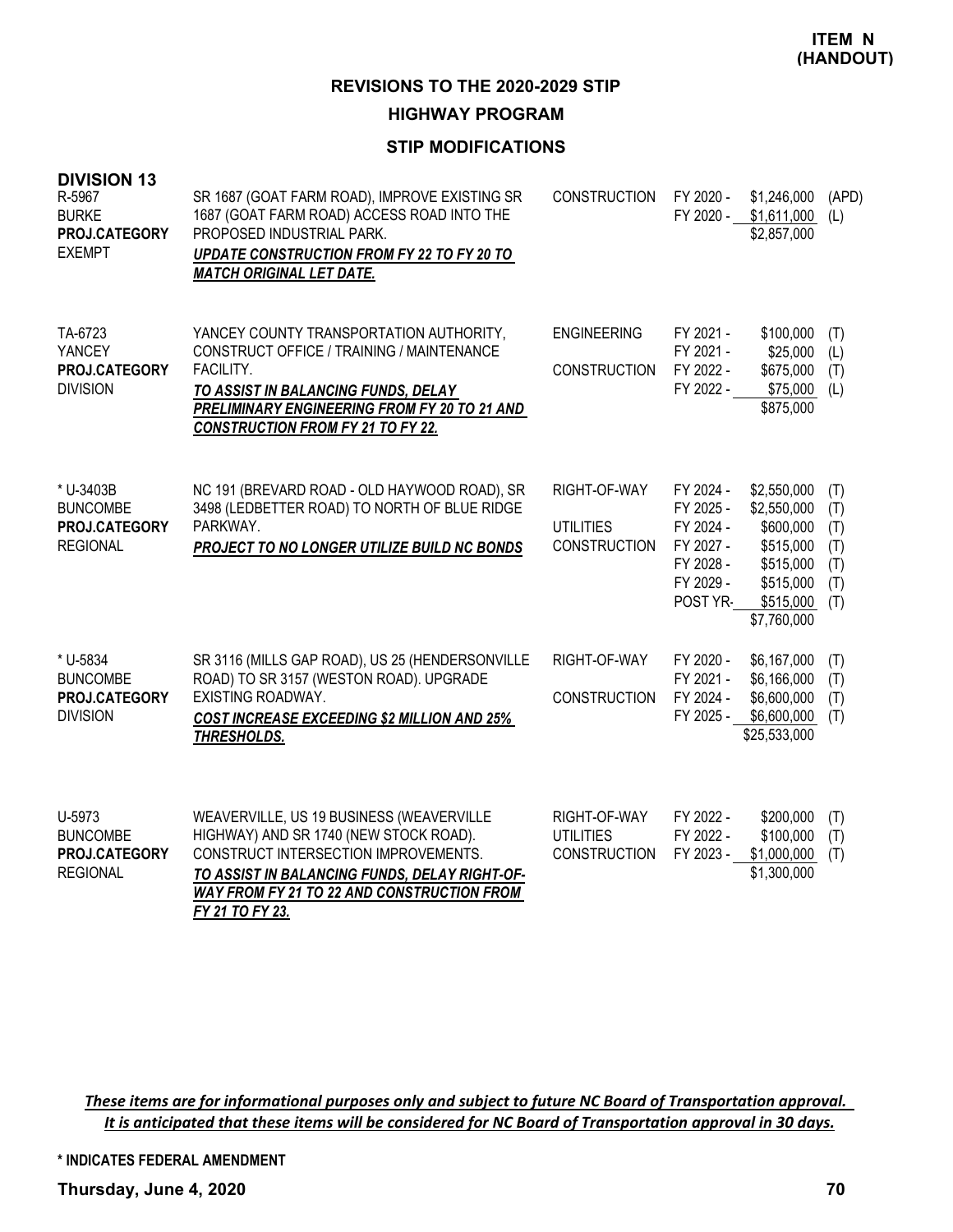## **HIGHWAY PROGRAM**

## **STIP MODIFICATIONS**

| <b>DIVISION 13</b><br>* U-6047<br><b>BUNCOMBE</b><br>PROJ.CATEGORY<br><b>DIVISION</b>                           | NC 112 (SARDIS ROAD/ SANDHILL ROAD), NC 191<br>(BREVARD ROAD) TO US 19/23 (SMOKEY PARK<br>HIGHWAY). WIDEN ROADWAY.<br>PROJECT TO NO LONGER UTILIZE BUILD NC BONDS                                                                                        | RIGHT-OF-WAY<br><b>UTILITIES</b><br><b>CONSTRUCTION</b> | FY 2024 -<br>FY 2024 -<br>FY 2028 -<br>FY 2029 - | \$1,300,000<br>\$1,600,000<br>\$9,350,000<br>\$9,350,000<br>POST YR \$18,700,000<br>\$40,300,000 | (T)<br>(T)<br>(T)<br>(T)<br>(T) |
|-----------------------------------------------------------------------------------------------------------------|----------------------------------------------------------------------------------------------------------------------------------------------------------------------------------------------------------------------------------------------------------|---------------------------------------------------------|--------------------------------------------------|--------------------------------------------------------------------------------------------------|---------------------------------|
| * W-5813A<br><b>BUNCOMBE</b><br><b>PROJ.CATEGORY</b><br><b>REGIONAL</b>                                         | US 25, US 25 (MCDOWELL STREET) AT DOCTOR'S<br>DRIVE/ASHEVILLE HIGH SCHOOL ENTRANCE. INSTALL<br>PEDESTRIAN SIGNALS, HIGH VISIBILITY CROSSWALKS,<br>AND CURB RAMPS.<br>ADD NEW PROJECT BREAK AT REQUEST OF<br>TRANSPORTATION MOBILITY AND SAFETY DIVISION. | <b>CONSTRUCTION</b>                                     | FY 2020 -                                        | \$74,000<br>\$74,000                                                                             | (HSIP)                          |
| * W-5813B<br><b>BURKE</b><br><b>MITCHELL</b><br><b>RUTHERFORD</b><br>YANCEY<br>PROJ.CATEGORY<br><b>DIVISION</b> | VARIOUS, VARIOUS SR LOCATIONS. INSTALL LONG<br>LIFE PAVEMENT MARKINGS.<br>ADD NEW PROJECT BREAK AT REQUEST OF<br>TRANSPORTATION MOBILITY AND SAFETY DIVISION.                                                                                            | <b>CONSTRUCTION</b>                                     | FY 2021 -                                        | \$1,504,000<br>\$1,504,000                                                                       | (HSIP)                          |
| * W-5813C<br><b>BUNCOMBE</b><br><b>PROJ.CATEGORY</b><br><b>DIVISION</b>                                         | SR 1332, SR 1332 (N. LOUISIANA AVENUE) AT SR 1338<br>(EMMA ROAD). INSTALL PEDESTRIAN SIGNAL<br>PHASING, HIGH VISIBILITY CROSSWALKS, SIDEWALK<br>AND CURB RAMPS.<br>ADD NEW PROJECT BREAK AT REQUEST OF<br>TRANSPORTATION MOBILITY AND SAFETY DIVISION.   | <b>CONSTRUCTION</b>                                     | FY 2021 -                                        | \$95,000<br>\$95,000                                                                             | (HSIP)                          |
| * W-5813D<br><b>BUNCOMBE</b><br>PROJ.CATEGORY<br><b>REGIONAL</b>                                                | US 25, (1) US 25 AT ALL SOULS CRESCENT, (2) US 25<br>AT US 25 ALT (LODGE STREET). INSTALL CURB RAMPS,<br>SIDEWALK, AND SIGNAL UPGRADES<br>ADD NEW PROJECT BREAK AT REQUEST OF<br>TRANSPORTATION MOBILITY AND SAFETY DIVISION.                            | <b>CONSTRUCTION</b>                                     | FY 2020 -                                        | \$96,000<br>\$96,000                                                                             | (HSIP)                          |

These items are for informational purposes only and subject to future NC Board of Transportation approval. It is anticipated that these items will be considered for NC Board of Transportation approval in 30 days.

**\* INDICATES FEDERAL AMENDMENT**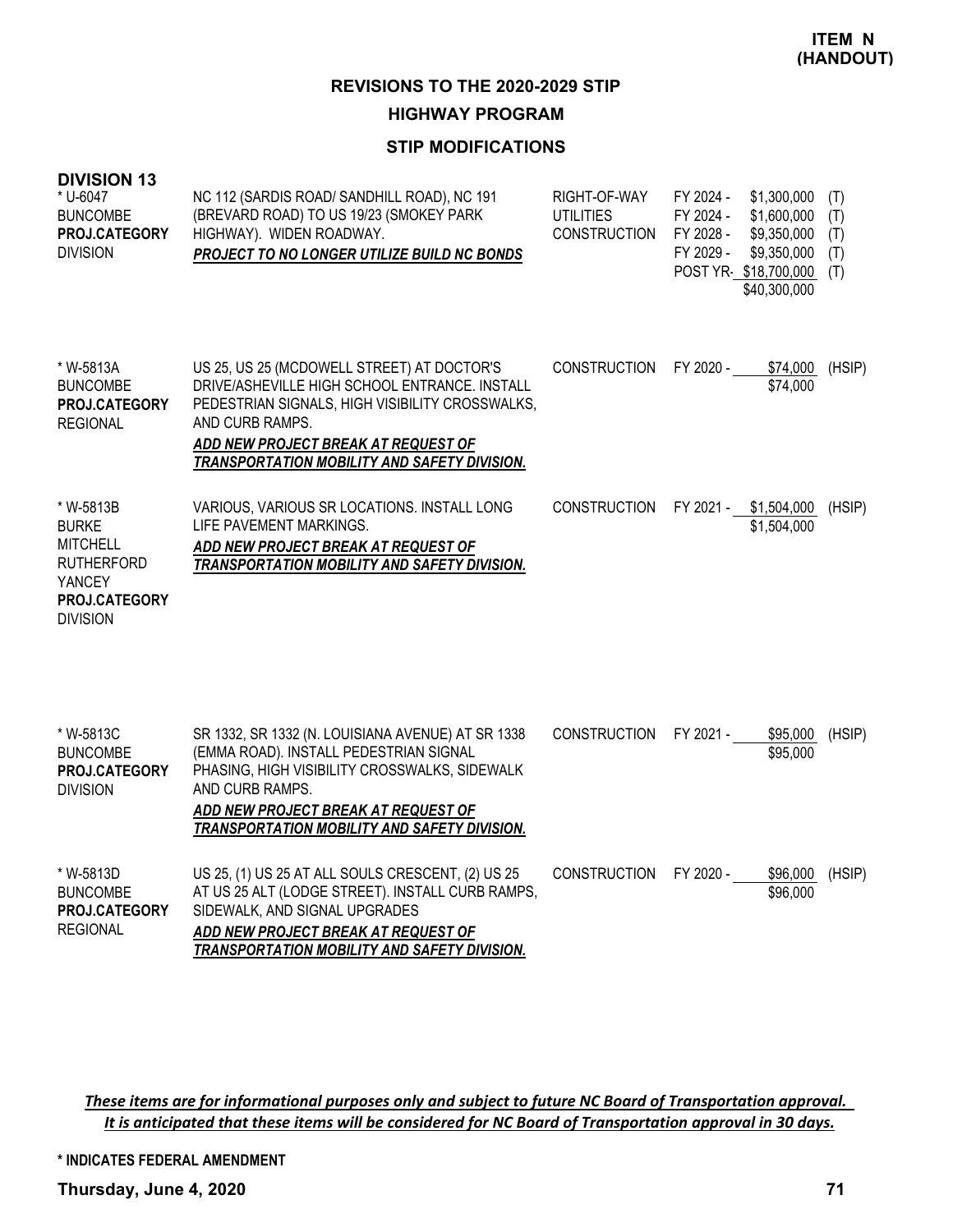**ITEM N (HANDOUT)**

**REVISIONS TO THE 2020-2029 STIP**

**HIGHWAY PROGRAM**

# **STIP MODIFICATIONS**

| <b>DIVISION 13</b><br>* W-5813E<br><b>BUNCOMBE</b><br>PROJ.CATEGORY<br><b>REGIONAL</b> | US 19-23-74 ALT, US 19-23-74 ALT (PATTON AVENUE)<br>AT US 19-23 BUS (HAYWOOD ROAD)/SR 1319<br>(JOHNSTON ROAD). INSTALL PEDESTRIAN SIGNAL<br>PHASING, HIGH VISIBILITY CROSSWALKS AND CURB<br>RAMPS.<br>ADD NEW PROJECT BREAK AT REQUEST OF<br><b>TRANSPORTATION MOBILITY AND SAFETY DIVISION.</b>                                                | CONSTRUCTION FY 2020 - |           | \$115,000<br>\$115,000 | (HSIP) |
|----------------------------------------------------------------------------------------|-------------------------------------------------------------------------------------------------------------------------------------------------------------------------------------------------------------------------------------------------------------------------------------------------------------------------------------------------|------------------------|-----------|------------------------|--------|
| * W-5813F<br><b>BUNCOMBE</b><br><b>PROJ.CATEGORY</b><br><b>REGIONAL</b>                | US 19-23-74 ALT, US 19-23-74 ALT (SMOKEY PARK<br>HIGHWAY) AT OLD HAYWOOD ROAD. INSTALL<br>PEDESTRIAN SIGNAL PHASING, HGIH VISIBILITY<br>CROSSWALKS, AND CURB RAMPS.<br>ADD NEW PROJECT BREAK AT REQUEST OF<br>TRANSPORTATION MOBILITY AND SAFETY DIVISION.                                                                                      | <b>CONSTRUCTION</b>    | FY 2020 - | \$70,000<br>\$70,000   | (HSIP) |
| * W-5813G<br><b>BUNCOMBE</b><br>PROJ.CATEGORY<br><b>REGIONAL</b>                       | US 70; US 74 ALT, (1) US 70 (TUNNEL ROAD) AT OLD<br>CHUNNS COVE ROAD, (2) US 74 ALT (S. TUNNEL ROAD)<br>AT MAIN MALL ENTRANCE (EAST LEG), (3) US 74ALT (S.<br>TUNNEL ROAD) AT LOWER MALL ENTRANCE. INSTALL<br>CURB RAMPS, SIDEWALK, AND SIGNAL UPGRADES.<br>ADD NEW PROJECT BREAK AT REQUEST OF<br>TRANSPORTATION MOBILITY AND SAFETY DIVISION. | <b>CONSTRUCTION</b>    | FY 2020 - | \$92,000<br>\$92,000   | (HSIP) |
| * W-5813H<br>YANCEY<br>PROJ.CATEGORY<br><b>REGIONAL</b>                                | NC 197, NC 197 FROM SR 1338 TO THE MITCHELL<br>COUNTY LINE, NEAR GREEN MOUNTAIN. INSTALL<br>SHOULDER GUARDRAIL.<br>ADD NEW PROJECT BREAK AT REQUEST OF<br>TRANSPORTATION MOBILITY AND SAFETY DIVISION.                                                                                                                                          | <b>CONSTRUCTION</b>    | FY 2021 - | \$474,000<br>\$474,000 | (HSIP) |
| * W-5813I<br><b>BUNCOMBE</b><br>PROJ.CATEGORY<br><b>DIVISION</b>                       | SR 2806, SR 2806 (GARREN CREEK ROAD) FROM SR<br>2815 TO SR 2786, NEAR FAIRVIEW. INSTALL SHOULDER<br>GUARDRAIL.<br>ADD NEW PROJECT BREAK AT REQUEST OF<br>TRANSPORTATION MOBILITY AND SAFETY DIVISION.                                                                                                                                           | <b>CONSTRUCTION</b>    | FY 2021 - | \$460,000<br>\$460,000 | (HSIP) |

These items are for informational purposes only and subject to future NC Board of Transportation approval. It is anticipated that these items will be considered for NC Board of Transportation approval in 30 days.

**\* INDICATES FEDERAL AMENDMENT**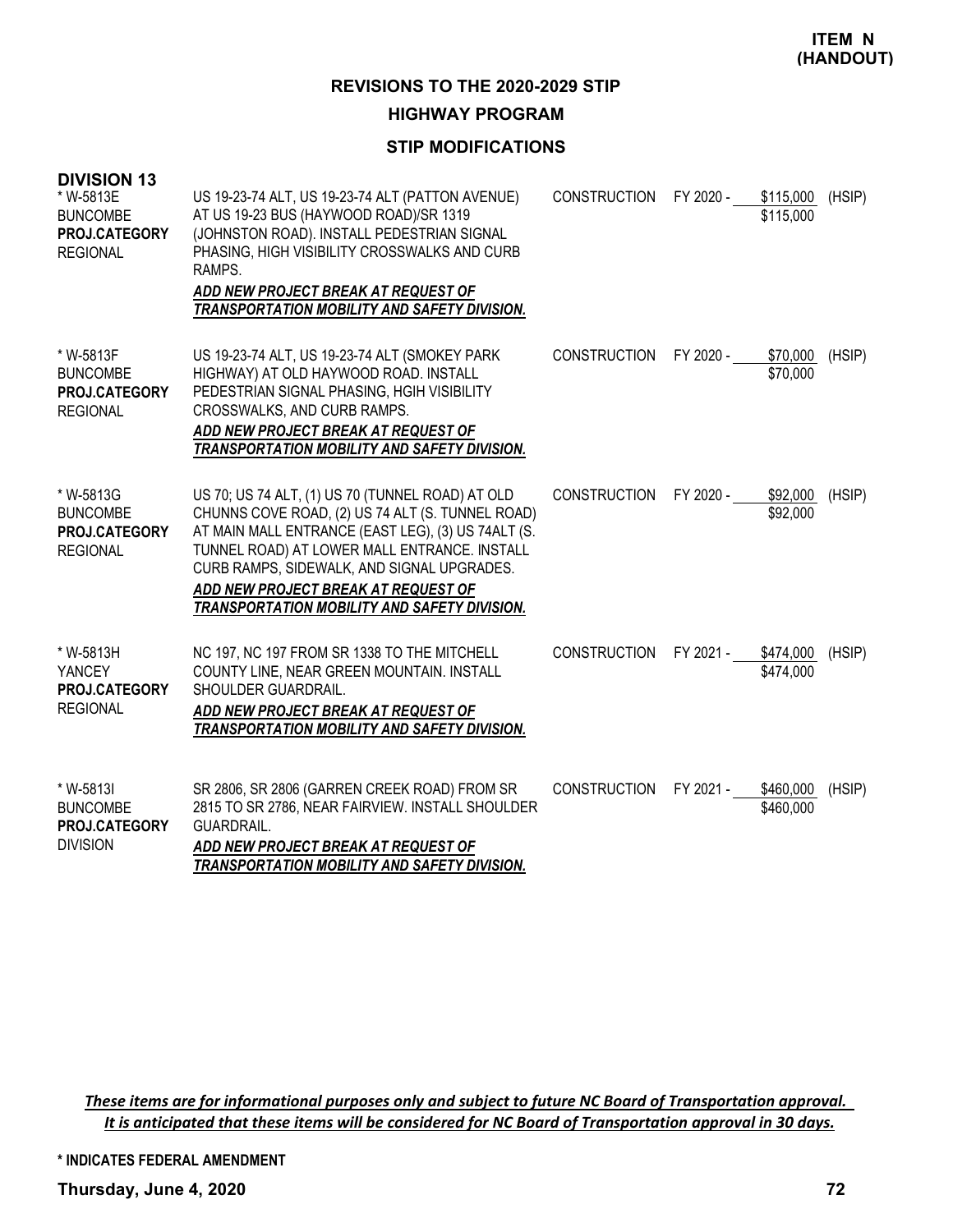**REVISIONS TO THE 2020-2029 STIP**

### **HIGHWAY PROGRAM**

## **STIP MODIFICATIONS**

| <b>DIVISION 13</b><br>* W-5813J<br><b>McDOWELL</b><br><b>RUTHERFORD</b><br>PROJ.CATEGORY<br><b>STATEWIDE</b> | US 221, (1) US 221 IN RUTHERFORD COUNTY FROM US<br>64 TO THE MCDOWELL COUNTY LINE. (2) US 221 IN<br>MCDOWELL COUNTY ROM THE RUTHERFOD COUNTY<br>LINE TO I-40. INSTALL SINUSIODAL CENTERLINE<br>RUMBLESTRIPES WITH LONG-LIFE PAVEMENT<br>MARKINGS.<br>ADD NEW PROJECT BREAK AT REQUEST OF<br><b>TRANSPORTATION MOBILITY AND SAFETY DIVISION.</b> | <b>CONSTRUCTION</b>                                       | FY 2021 -                                                                  | \$501,000<br>\$501,000                                                                             | (HSIP)                                                |
|--------------------------------------------------------------------------------------------------------------|-------------------------------------------------------------------------------------------------------------------------------------------------------------------------------------------------------------------------------------------------------------------------------------------------------------------------------------------------|-----------------------------------------------------------|----------------------------------------------------------------------------|----------------------------------------------------------------------------------------------------|-------------------------------------------------------|
| <b>DIVISION 14</b><br>EB-5756<br><b>MACON</b><br>PROJ.CATEGORY<br><b>DIVISION</b>                            | SR 1729 (DEPOT STREET), US 441 BUSINESS (EAST<br>MAIN STREET) TO SR 1667 (WAYAH STREET).<br>CONSTRUCT MISSING SECTIONS OF SIDEWALK<br>ALONG WEST SIDE AND CONSTRUCT NEW SIDEWALK<br>ALONG EAST SIDE.<br>TO ALLOW ADDITIONAL TIME FOR PLANNING AND<br><b>DESIGN, DELAY CONSTRUCTION FROM FY 21 TO FY 22</b>                                      | <b>ENGINEERING</b><br><b>CONSTRUCTION</b>                 | FY 2021 -<br>FY 2021 -<br>FY 2022 -<br>FY 2022 -                           | \$14,000<br>\$4,000<br>\$221,000<br>\$55,000<br>\$294,000                                          | (TA5200)<br>(L)<br>(TA5200)<br>(L)                    |
| * EB-5858<br><b>TRANSYLVANIA</b><br>PROJ.CATEGORY<br><b>DIVISION</b>                                         | BREVARD, CONSTRUCT BIKE/PEDESTRIAN BRIDGE<br>FROM CITY OF BREVARD EXISTING SHARED USE PATH<br>ACROSS DAVIDSON RIVER.<br>ADD RIGHT-OF-WAY IN FY 22 NOT PREVIOUSLY<br>PROGRAMMED. TO ALLOW ADDITIONAL TIME FOR<br>PLANNNING AND DESIGN, DELAY CONSTRUCTION<br><b>FROM FY 22 TO FY 23</b>                                                          | <b>ENGINEERING</b><br>RIGHT-OF-WAY<br><b>CONSTRUCTION</b> | FY 2021 -<br>FY 2021 -<br>FY 2022 -<br>FY 2022 -<br>FY 2023 -<br>FY 2023 - | \$144,000<br>\$36,000<br>\$8,000<br>\$2,000<br>\$336,000<br>\$84,000<br>\$610,000                  | (TA5200)<br>(L)<br>(TA5200)<br>(L)<br>(TA5200)<br>(L) |
| I-5834<br><b>HAYWOOD</b><br><b>PROJ.CATEGORY</b><br><b>STATEWIDE</b>                                         | I-40, MILE MARKER 27 TO MILE MARKER 34.<br>PAVEMENT AND BRIDGE REHABILITATION.<br>TO ASSIST IN BALANCING FUNDS, DELAY<br><b>CONSTRUCTION FROM FY 21 TO FY 23.</b>                                                                                                                                                                               | <b>CONSTRUCTION</b>                                       | FY 2023 -<br>FY 2024 -                                                     | \$2,665,000<br>\$2,665,000<br>\$5,330,000                                                          | (NHPIM)<br>(NHPIM)                                    |
| R-2822B<br><b>GRAHAM</b><br>PROJ.CATEGORY<br><b>REGIONAL</b>                                                 | NC 143, WEST BUFFALO CREEK TO NC 143 BUSINESS.<br>UPGRADE CORRIDOR.<br>TO ASSIST IN BALANCING FUNDS, DELAY RIGHT-OF-<br>WAY FROM FY 21 TO FY 22.                                                                                                                                                                                                | RIGHT-OF-WAY<br><b>UTILITIES</b><br><b>CONSTRUCTION</b>   | FY 2022 -<br>FY 2022 -<br>FY 2024 -<br>FY 2025 -<br>FY 2026 -<br>FY 2027 - | \$500,000<br>\$635,000<br>\$6,425,000<br>\$6,425,000<br>\$6,425,000<br>\$6,425,000<br>\$26,835,000 | (T)<br>(T)<br>(T)<br>(T)<br>(T)<br>(T)                |

These items are for informational purposes only and subject to future NC Board of Transportation approval. It is anticipated that these items will be considered for NC Board of Transportation approval in 30 days.

**\* INDICATES FEDERAL AMENDMENT**

**Thursday, June 4, 2020 73**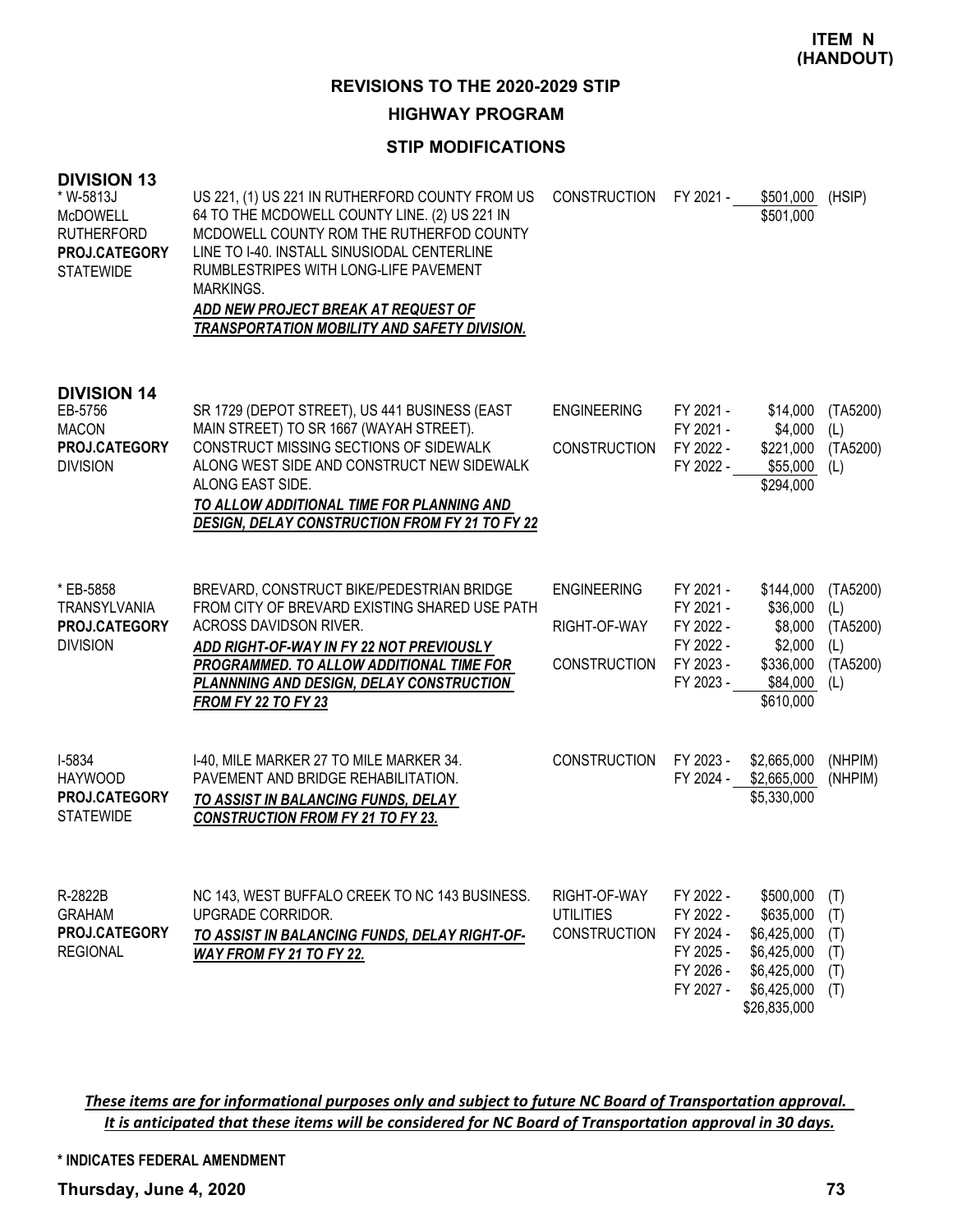**REVISIONS TO THE 2020-2029 STIP HIGHWAY PROGRAM**

# **STIP MODIFICATIONS**

| <b>DIVISION 14</b>   |                                                    |                     |           |              |     |
|----------------------|----------------------------------------------------|---------------------|-----------|--------------|-----|
| * R-5605             | DAVIDSON RIVER VILLAGE CONNECTOR, US 64 TO US      | <b>BUILD NC CON</b> | FY 2020 - | \$446,000    | (T) |
| TRANSYLVANIA         | 276/US 64 IN PISGAH FOREST.                        |                     | FY 2021 - | \$223,000    | (T) |
| <b>PROJ.CATEGORY</b> | PROJECT TO UTILIZE BUILD NC BONDS.                 |                     | FY 2022 - | \$223,000    | (T) |
| <b>DIVISION</b>      |                                                    |                     | FY 2023 - | \$223,000    | (T) |
|                      |                                                    |                     | FY 2024 - | \$223,000    | (T) |
|                      |                                                    |                     | FY 2025 - | \$223,000    | (T) |
|                      |                                                    |                     | FY 2026 - | \$223,000    | (T) |
|                      |                                                    |                     | FY 2027 - | \$223,000    | (T) |
|                      |                                                    |                     | FY 2028 - | \$223,000    | (T) |
|                      |                                                    |                     | FY 2029 - | \$223,000    | (T) |
|                      |                                                    |                     | POST YR-  | \$892,000    | (T) |
|                      |                                                    |                     |           | \$3,345,000  |     |
| * R-5734B            | US 23/US 441, SR 1652 (WIDE HORIZON DRIVE)/SR 1152 | RIGHT-OF-WAY        | FY 2021 - | \$6,300,000  | (T) |
| <b>MACON</b>         | (BELDEN CIRCLE) TO SR 1649 (PRENTISS BRIDGE        |                     | FY 2022 - | \$6,300,000  | (T) |
| <b>PROJ.CATEGORY</b> | ROAD).                                             | <b>UTILITIES</b>    | FY 2021 - | \$650,000    | (T) |
| <b>REGIONAL</b>      | PROJECT TO NO LONGER UTILIZE BUILD NC BONDS.       |                     | FY 2022 - | \$650,000    | (T) |
|                      |                                                    | <b>CONSTRUCTION</b> | FY 2023 - | \$4,275,000  | (T) |
|                      |                                                    |                     | FY 2024 - | \$4,275,000  | (T) |
|                      |                                                    |                     | FY 2025 - | \$4,275,000  | (T) |
|                      |                                                    |                     | FY 2026 - | \$4,275,000  | (T) |
|                      |                                                    |                     |           | \$31,000,000 |     |
| * R-5748             | SR 1127 (KANUGA ROAD), US 25 BUSINESS (CHURCH)     | RIGHT-OF-WAY        | FY 2022 - | \$450,000    | (T) |
| <b>HENDERSON</b>     | STREET) TO SR 1123 (LITTLE RIVER ROAD). UPGRADE    | <b>UTILITIES</b>    | FY 2022 - | \$100,000    | (T) |
| <b>PROJ.CATEGORY</b> | ROADWAY.                                           | <b>CONSTRUCTION</b> | FY 2024 - | \$4,167,000  | (T) |
| <b>DIVISION</b>      | TO ASSIST IN BALANCING FUNDS, DELAY RIGHT-OF-      |                     | FY 2025 - | \$4,167,000  | (T) |
|                      | <b>WAY FROM FY 21 TO 22 AND CONSTRUCTION FROM</b>  |                     | FY 2026 - | \$4,166,000  | (T) |
|                      | FY 23 TO FY 24.                                    |                     |           | \$13,050,000 |     |

These items are for informational purposes only and subject to future NC Board of Transportation approval. It is anticipated that these items will be considered for NC Board of Transportation approval in 30 days.

**\* INDICATES FEDERAL AMENDMENT**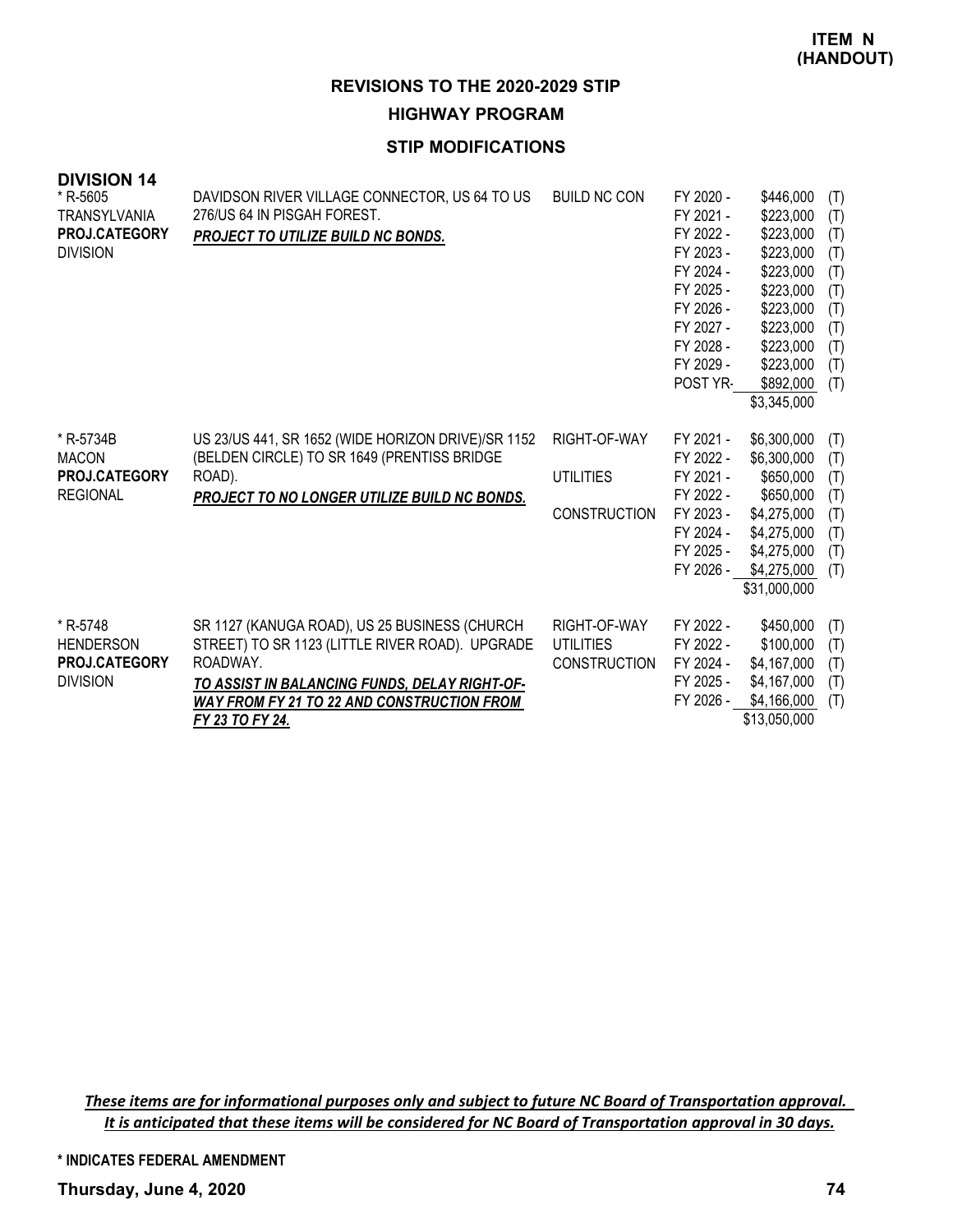**REVISIONS TO THE 2020-2029 STIP**

**HIGHWAY PROGRAM**

# **STIP MODIFICATIONS**

| <b>DIVISION 14</b>   |                                                     |                     |           |                      |     |
|----------------------|-----------------------------------------------------|---------------------|-----------|----------------------|-----|
| * R-5799             | US 64, US 276, NC 280, US 64, US 276, NC 280 AND US | <b>ENGINEERING</b>  | FY 2021 - | \$118,000            | (T) |
| TRANSYLVANIA         | 64. CONSTRUCT INTERSECTION IMPROVEMENTS.            |                     | FY 2022 - | \$118,000            | (T) |
| <b>PROJ.CATEGORY</b> | <b>COST INCREASE EXCEEDING \$2 MILLION AND 25%</b>  |                     | FY 2023 - | \$118,000            | (T) |
| <b>REGIONAL</b>      | THRESHOLDS.                                         |                     | FY 2024 - | \$118,000            | (T) |
|                      |                                                     |                     | FY 2025 - | \$118,000            | (T) |
|                      |                                                     |                     | FY 2026 - | \$118,000            | (T) |
|                      |                                                     |                     | FY 2027 - | \$118,000            | (T) |
|                      |                                                     |                     | FY 2028 - | \$118,000            | (T) |
|                      |                                                     |                     | FY 2029 - | \$118,000            | (T) |
|                      |                                                     |                     | POST YR-  | \$708,000            | (T) |
|                      |                                                     | <b>BUILD NC ROW</b> | FY 2020 - | \$215,000            | (T) |
|                      |                                                     |                     | FY 2021 - | \$215,000            | (T) |
|                      |                                                     |                     | FY 2022 - | \$215,000            | (T) |
|                      |                                                     |                     | FY 2023 - | \$215,000            | (T) |
|                      |                                                     |                     | FY 2024 - | \$215,000            | (T) |
|                      |                                                     |                     | FY 2025 - | \$215,000            | (T) |
|                      |                                                     |                     | FY 2026 - | \$215,000            | (T) |
|                      |                                                     |                     | FY 2027 - | \$215,000            | (T) |
|                      |                                                     |                     | FY 2028 - | \$215,000            | (T) |
|                      |                                                     |                     | FY 2029 - | \$215,000            | (T) |
|                      |                                                     |                     | POST YR-  | \$1,075,000          | (T) |
|                      |                                                     | RIGHT-OF-WAY        | FY 2020 - | \$1,550,000          | (T) |
|                      |                                                     |                     | FY 2021 - | \$1,550,000          | (T) |
|                      |                                                     | <b>UTILITIES</b>    | FY 2020 - | \$100,000            | (T) |
|                      |                                                     | <b>CONSTRUCTION</b> | FY 2022 - | \$4,800,000          | (T) |
|                      |                                                     |                     | FY 2023 - | \$4,800,000          | (T) |
|                      |                                                     |                     |           | \$17,795,000         |     |
| * R-5847             | US 64, US 64 BUSINESS WEST OF HAYESVILLE TO         | RIGHT-OF-WAY        | FY 2025 - | \$5,075,000          | (T) |
| <b>CHEROKEE</b>      | EAST OF NC 141. WIDEN TO FOUR-LANES DIVIDED.        |                     | FY 2026 - | \$5,075,000          | (T) |
| <b>CLAY</b>          | <b>PROJECT TO NO LONGER UTILIZE BUILD NC BONDS.</b> |                     | FY 2027 - | \$5,075,000          | (T) |
| PROJ.CATEGORY        |                                                     |                     | FY 2028 - | \$5,075,000          | (T) |
| <b>REGIONAL</b>      |                                                     | <b>UTILITIES</b>    | FY 2025 - | \$1,522,000          | (T) |
|                      |                                                     |                     | FY 2026 - | \$1,523,000          | (T) |
|                      |                                                     | <b>CONSTRUCTION</b> |           | POST YR \$72,900,000 | (T) |
|                      |                                                     |                     |           | \$96,245,000         |     |

These items are for informational purposes only and subject to future NC Board of Transportation approval. It is anticipated that these items will be considered for NC Board of Transportation approval in 30 days.

**\* INDICATES FEDERAL AMENDMENT**

**Thursday, June 4, 2020 75**